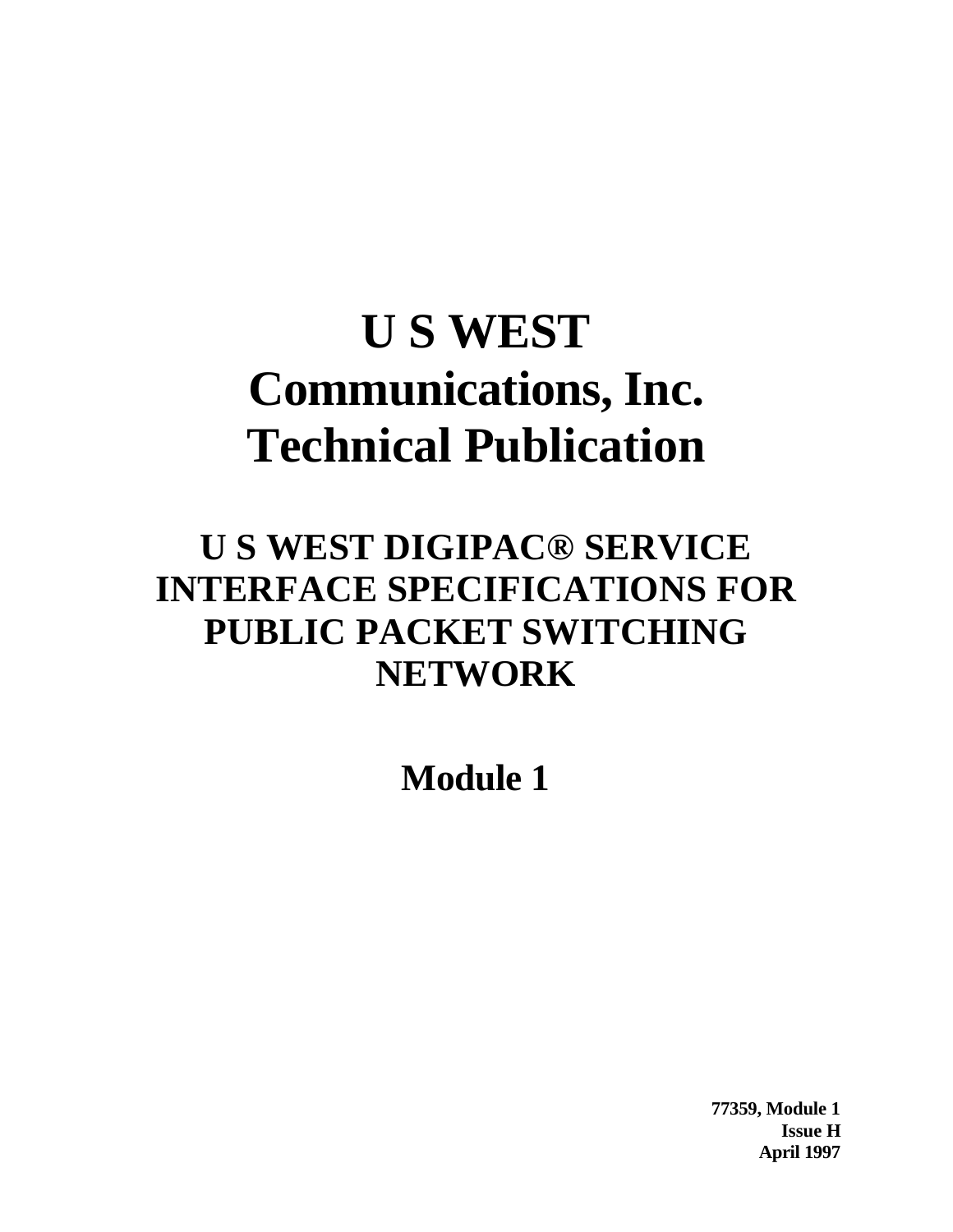# **U S WEST Communications, Inc. Technical Publication**

## **U S WEST DIGIPAC® SERVICE INTERFACE SPECIFICATIONS FOR PUBLIC PACKET SWITCHING NETWORK**

**Module 1**

**Copyright 1988, 1990, 1991, 1993, 1994, 1996 77359, Module 1 All Rights Reserved Issue H Printed In U.S.A. April 1997**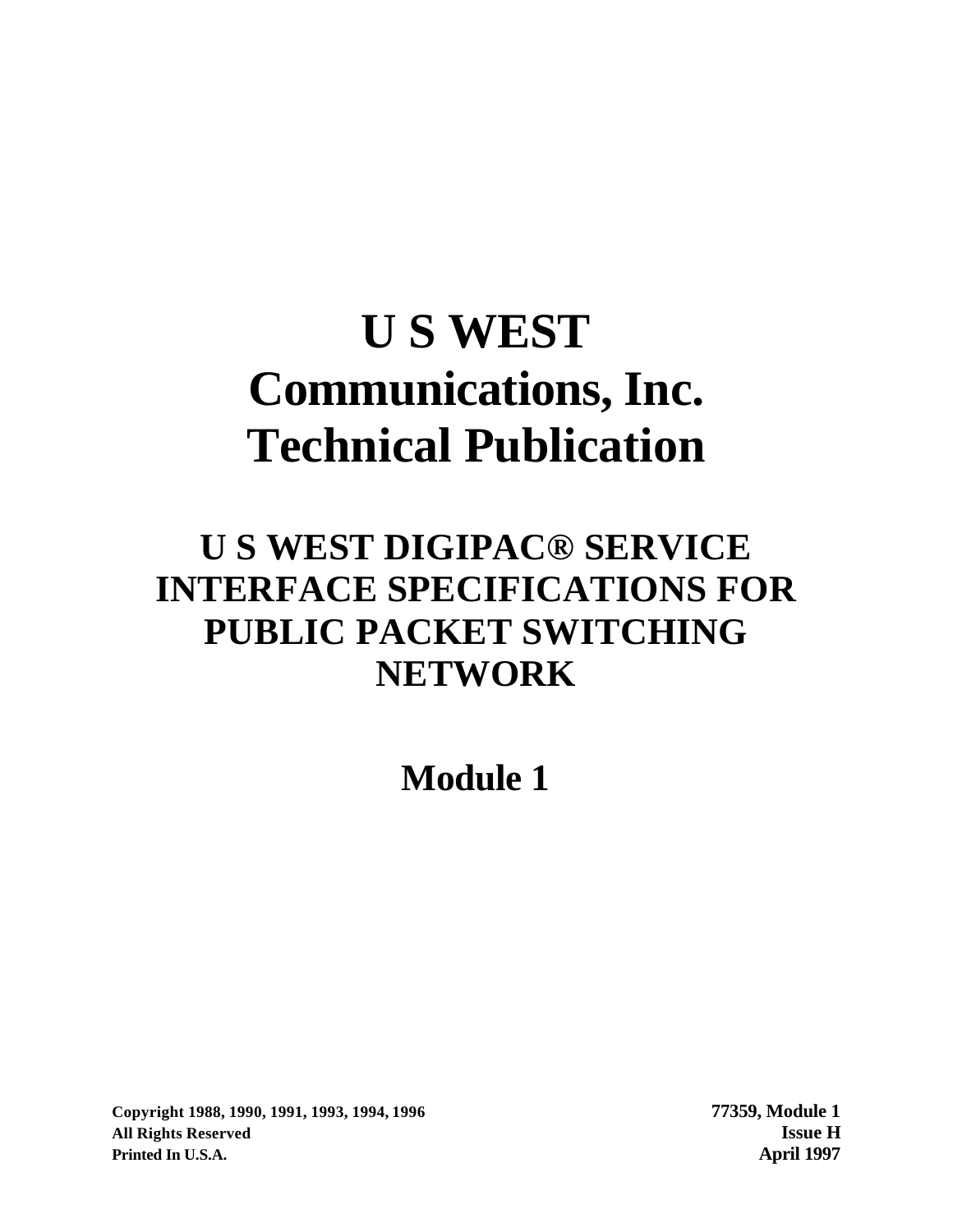#### **NOTICE**

This Technical Publication describes the interface protocols necessary for:

- asynchronous terminals and hosts (Module 1)
- X.25 terminals and hosts (Module 2)
- X.75 connections with Interexchange Carriers to communicate via the Packet Switched Public Data Network (PSPDN) (Module 3)
- dial-up access for X.25 devices using the X.32 recommendation (Module 4) and
- Point of Sales terminal to host communications using T3POS protocol (Module 5).

U S WEST Communications, Inc. reserves the right to revise this document for any reason, including but not limited to, conformity with standards promulgated by various governmental or regulatory agencies; utilization of advances in the state of the technical arts; or to reflect changes in the design of equipment, techniques, or procedures described or referred to herein.

Liability to anyone arising out of use or reliance upon any information set forth herein is expressly disclaimed, and no representation or warranties, expressed or implied, are made with respect to the accuracy or utility of any information set forth herein.

This document is not to be construed as a suggestion to any manufacturer to modify or change any of its products, nor does this publication represent any commitment by U S WEST Communications, Inc. to purchase any specific products. Further, conformance to this publication does not constitute a guarantee of a given supplier's equipment and/or its associated documentation.

Future issues of Technical Publication 77359 will be announced to the industry at least 45 days prior to the issuance date. This notice, which will come through our standard customer notification channels, will allow the customer time to comment on the proposed revisions.

Ordering information for U S WEST Technical Publications can be obtained from the Reference Section of this document.

If further information is required, please contact:

U S WEST Business Resources, Inc. Manager - Information Release 1801 California, Rm. 1320 Denver, CO 80202 (303) 297-7640

Throughout this publication, the term U S WEST signifies U S WEST Communications, Inc.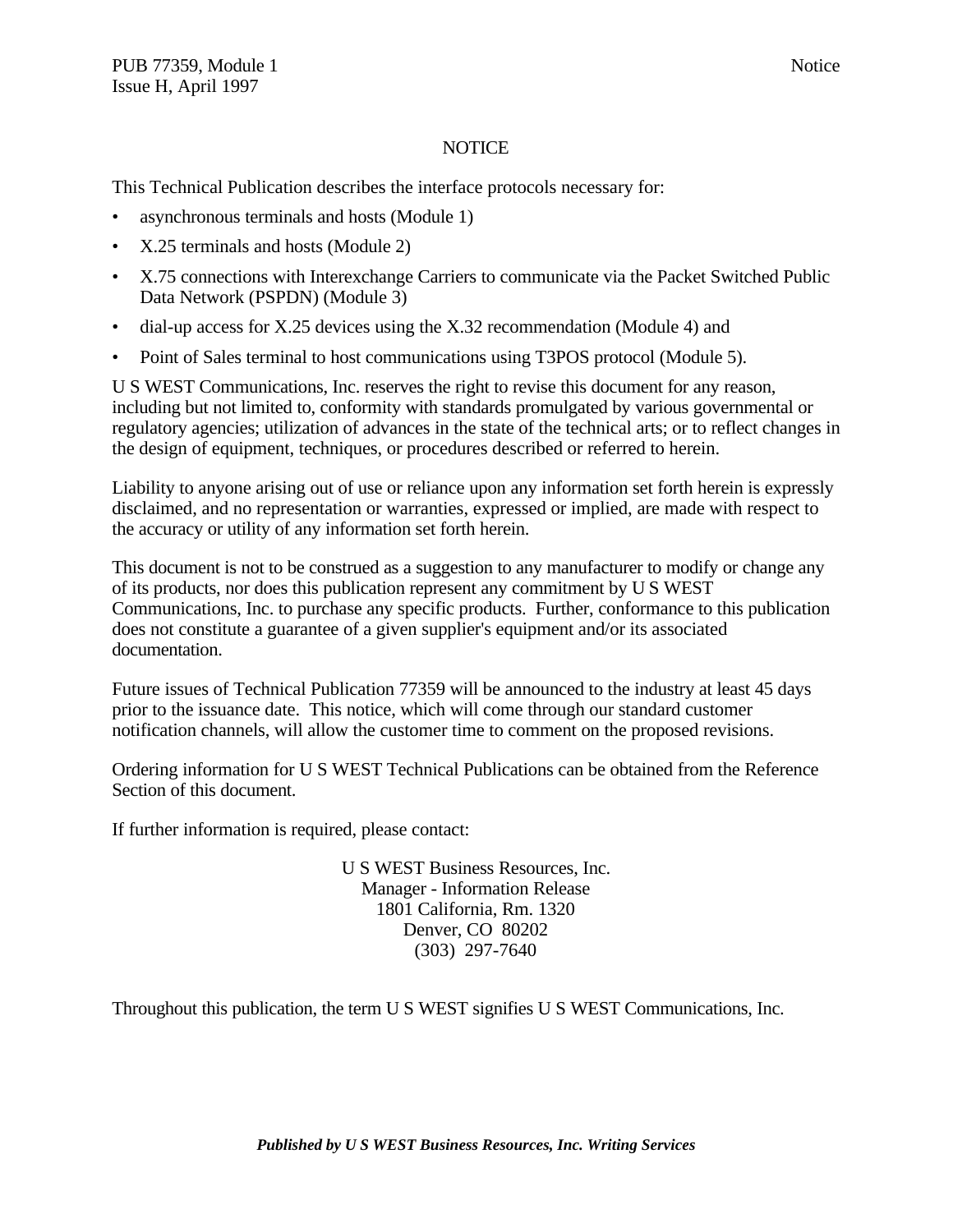#### **COMMENTS**

#### PLEASE TEAR OUT AND SEND YOUR COMMENTS/SUGGESTIONS TO:

#### U S WEST BUSINESS RESOURCES, INC. Manager - Writing Services 1801 California, Room 1320 Denver, Colorado 80202 (303) 297-7640

Information from you helps us to improve our Publications. Please take a few moments to answer the following questions and return to the above address.

| Was this Publication valuable to you in determining<br>our requirements?                                                                                | YES | NO  |
|---------------------------------------------------------------------------------------------------------------------------------------------------------|-----|-----|
| Was the information accurate and up-to-date?                                                                                                            | YES | NO  |
| Was the information easily understood?                                                                                                                  | YES | NO  |
| Were the contents logically sequenced?                                                                                                                  | YES | NO. |
| Were the printed pages legible?                                                                                                                         | YES | NO  |
| Do you feel the description in the Catalog of Technical<br>Information and/or Digest of Technical Information<br>adequately described this Publication? | YES | NO  |

If you answered NO to any of the questions and/or if you have any other comments or suggestions, please explain:

| (Attach additional sheet, if necessary)                                                                                        |      |
|--------------------------------------------------------------------------------------------------------------------------------|------|
|                                                                                                                                | Date |
|                                                                                                                                |      |
| Address<br><u> 1980 - Andrea Albert III, politik eta politik eta politik eta politik eta politik eta politik eta politik e</u> |      |
|                                                                                                                                |      |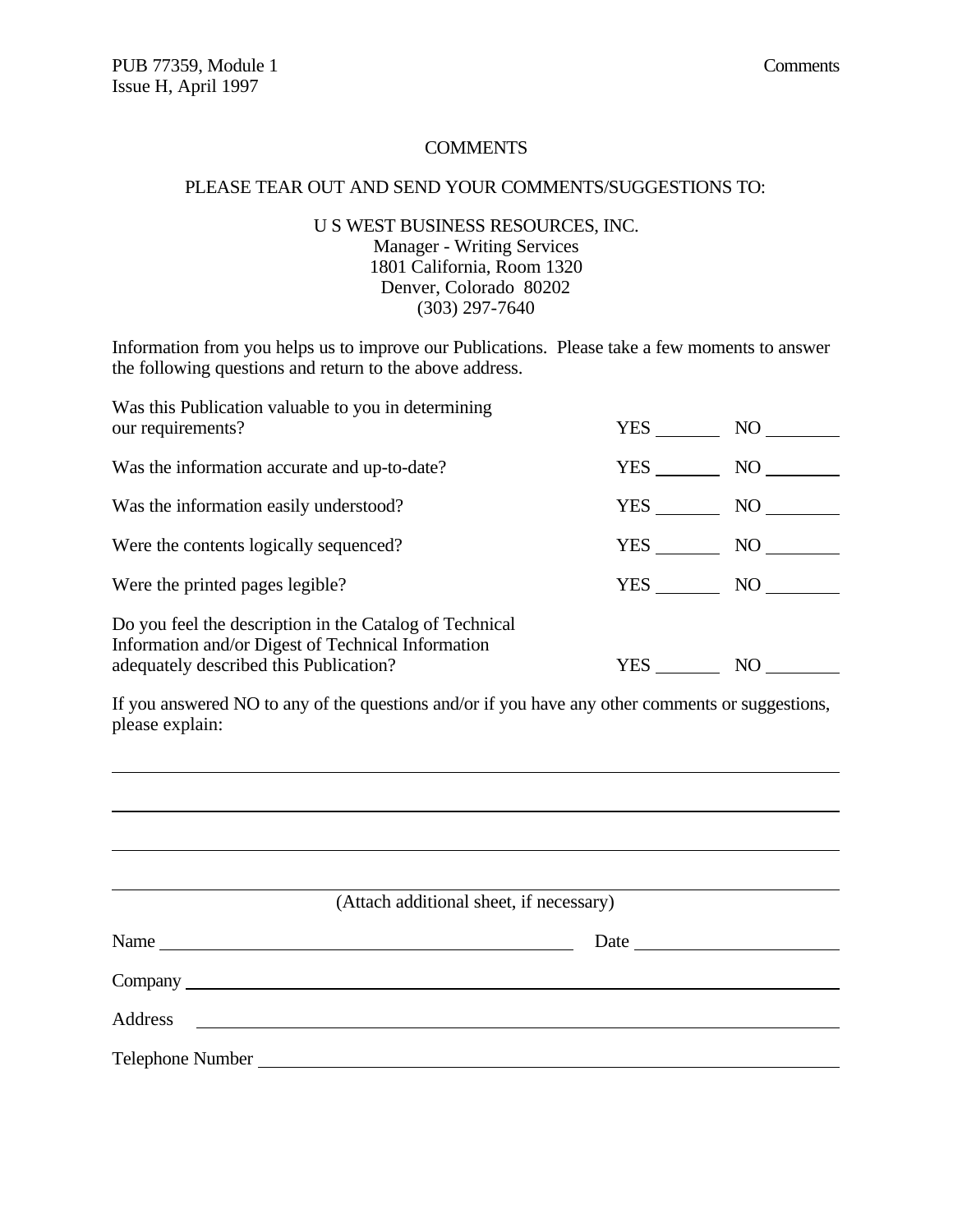#### **CONTENTS**

| <b>Chapter and Section</b> |  |  |  |  |  |
|----------------------------|--|--|--|--|--|
|                            |  |  |  |  |  |
|                            |  |  |  |  |  |

#### Page

| 1.               |      |  |
|------------------|------|--|
|                  | 1.1  |  |
| 2.               |      |  |
|                  | 2.1  |  |
|                  | 2.2  |  |
|                  | 2.3  |  |
|                  | 2.4  |  |
|                  | 2.5  |  |
|                  | 2.6  |  |
|                  | 2.7  |  |
|                  | 2.8  |  |
| 3.               |      |  |
|                  | 3.1  |  |
| $\overline{4}$ . |      |  |
|                  | 4.1  |  |
|                  | 4.2  |  |
|                  | 4.3  |  |
|                  | 4.4  |  |
| 5.               |      |  |
|                  | 5.1  |  |
|                  | 5.2  |  |
| 6.               |      |  |
|                  | 6.1  |  |
|                  | 6.2  |  |
|                  | 6.3  |  |
|                  | 6.4  |  |
|                  | 6.5  |  |
|                  | 6.6  |  |
|                  | 6.7  |  |
|                  | 6.8  |  |
|                  | 6.9  |  |
|                  | 6.10 |  |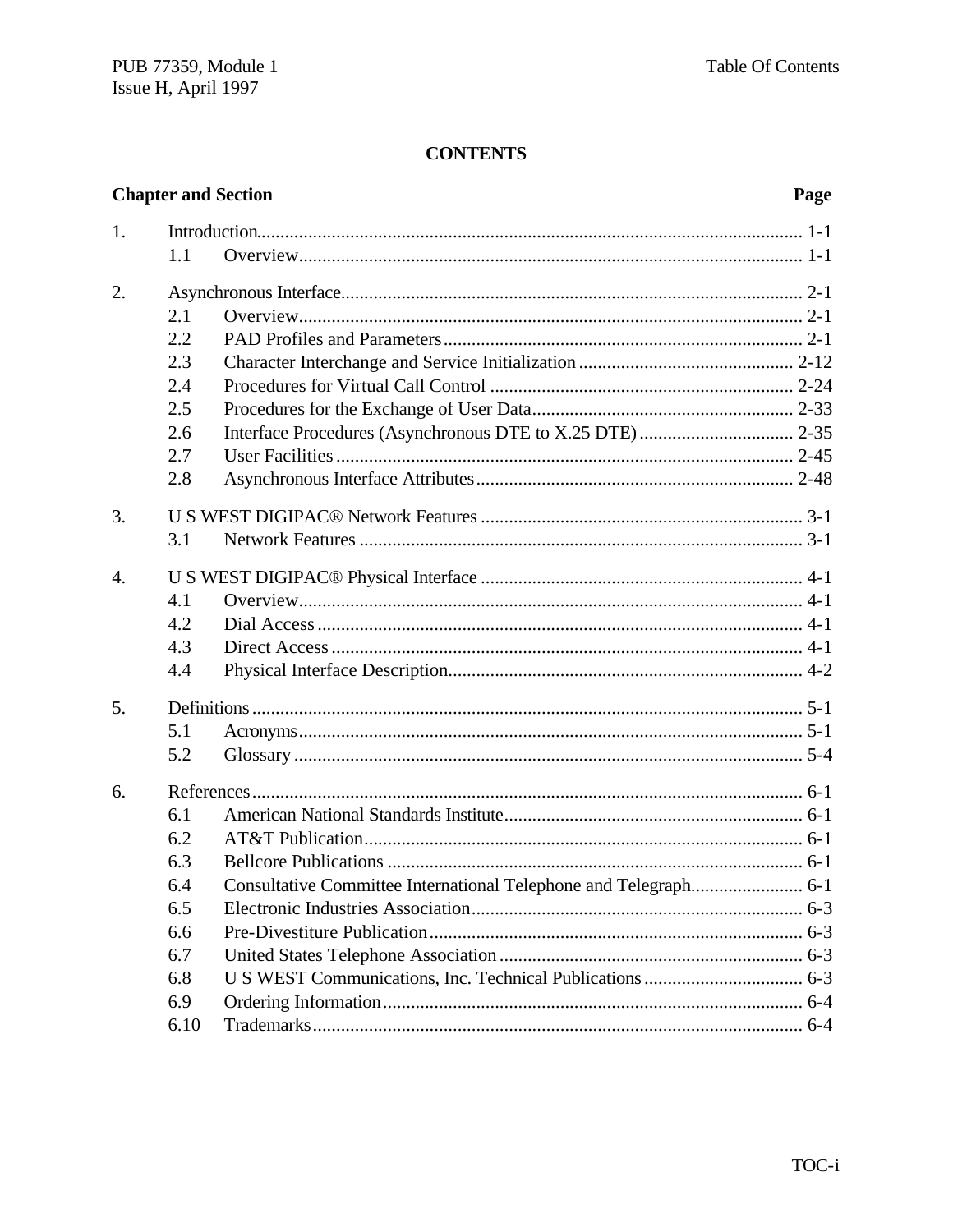#### **CONTENTS** (Continued)

#### **Figures Page**

| $2 - 2$ |  |
|---------|--|
|         |  |
|         |  |
|         |  |
|         |  |

#### **Tables**

| $2 - 1$  |                                                                             |
|----------|-----------------------------------------------------------------------------|
| $2 - 2$  | Possible Values and Combination of Values of                                |
|          |                                                                             |
| $2 - 3$  |                                                                             |
| $2 - 4$  |                                                                             |
| $2 - 5$  |                                                                             |
| $2 - 6$  |                                                                             |
| $2 - 7$  |                                                                             |
| $2 - 8$  |                                                                             |
| $2 - 9$  |                                                                             |
| $2 - 10$ |                                                                             |
| $2 - 11$ | Pad Messages Transmitted by the Pad in Response to Set,                     |
|          |                                                                             |
| $2 - 12$ |                                                                             |
| $2 - 13$ |                                                                             |
| $2 - 14$ |                                                                             |
| $3 - 1$  |                                                                             |
| $4 - 1$  | Dial Access - Asynchronous - 300/1200 bit/s 212A Compatible - (2-Wire)  4-5 |
| $4 - 2$  | Dial Access - Asynchronous - 2400/1200 bit/s CCITT Recommendation           |
|          |                                                                             |
| $4 - 3$  | Dial Access - Asynchronous - 9600 bit/s CCITT Recommendation                |
|          |                                                                             |
| $4 - 4$  | Dial Access - Asynchronous - 14400 bit/s ITU-T Recommendation               |
|          | V.32 bis Compatible - (2-Wire) Using Trellis Coded Modulation 4-11          |
| $4 - 5$  | Dial Access - Asynchronous - 28800 bit/s ITU-T Recommendation               |
|          |                                                                             |
| $4 - 6$  |                                                                             |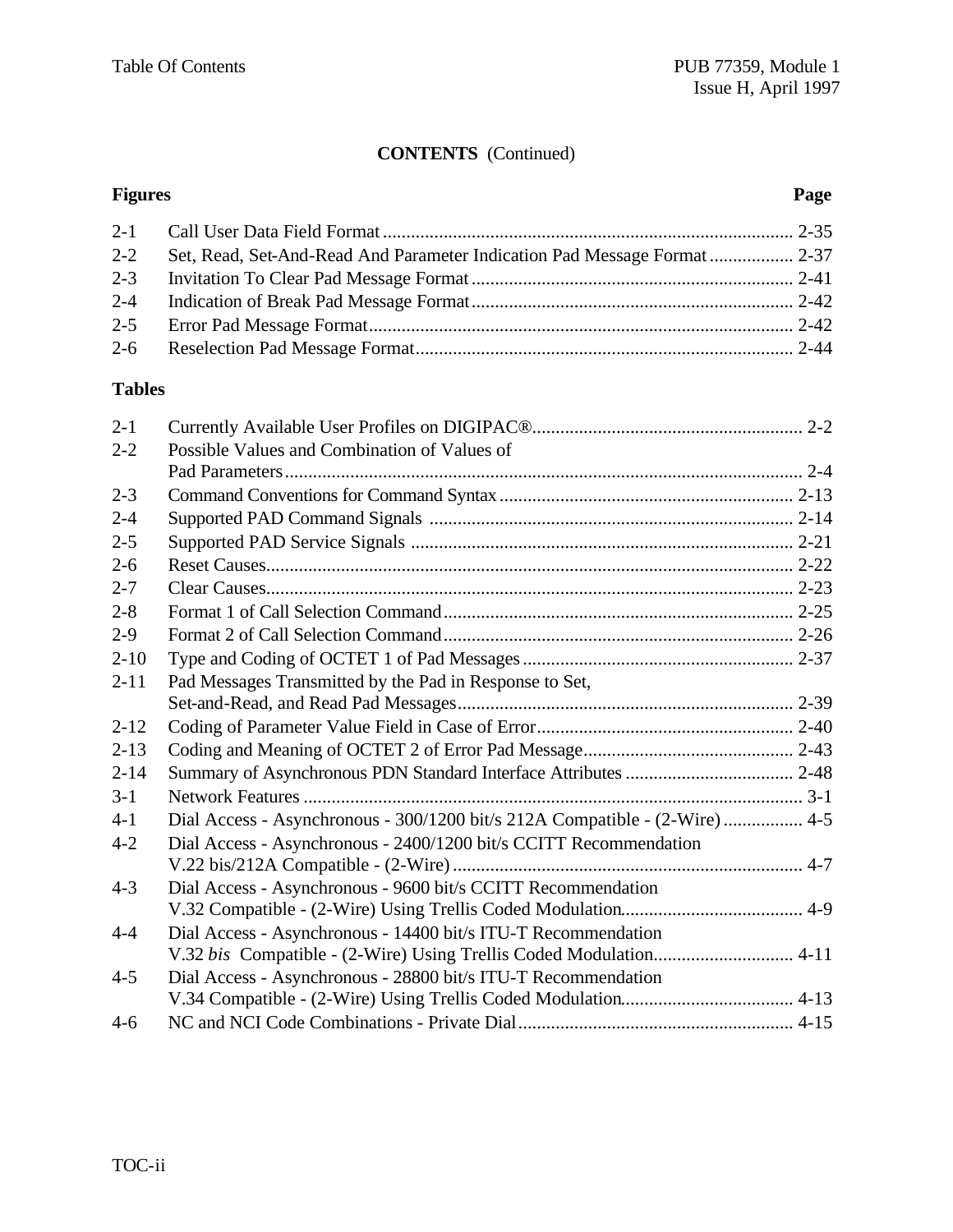#### **CONTENTS**

## **Chapter and Section Page** 1. Introduction..................................................................................................................... 1-1 1.1 Overview............................................................................................................ 1-1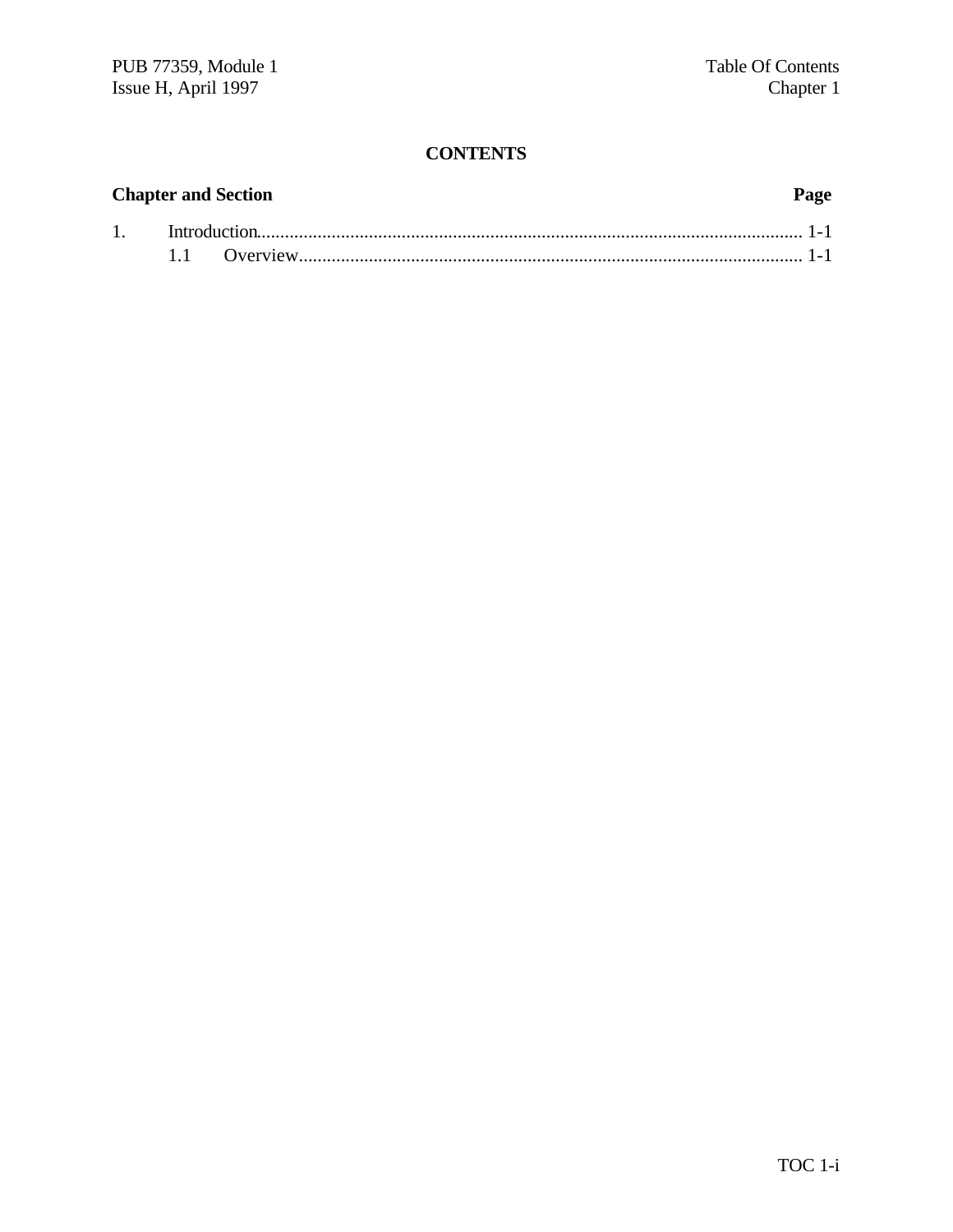#### **1. Introduction**

#### **1.1 Overview**

This Technical Publication describes the interface protocols necessary for:

- asynchronous terminals and hosts (Module 1)
- X.25 terminals and hosts (Module 2)
- X.75 connections with Inter-exchange Carriers to communicate via the Packet Switched Public Data Network (PSPDN) (Module 3)
- dial-up access for X.25 devices using the X.32 recommendation (Module 4) and
- Point of Sales terminal to host communications using T3POS protocol (Module 5).

Network level signaling messages are transmitted as American Standard Code for Information Interchange (ASCII) text. The terms used herein are consistent with the text of the International Telecommunications Union (ITU), formerly International Telegraph and Telephone Consultative Committee (CCITT), Recommendations specified in this document. All reference in this Technical Publication to ITU recommendations are per the 1988 issue "blue book", unless specified otherwise.

The asynchronous interface is based on ITU Recommendation X.28 which defines the protocol between the asynchronous device and the PSPDN. The asynchronous Data Termination Equipment (DTE)/X.25 DTE interface is based on ITU Recommendation X.29 which specifies the protocol between the packet-mode DTE and the PSPDN. ITU Recommendation X.3 defines a Packet Assembly/Disassembly (PAD) facility in a PSPDN. The X.25 interface is based on ITU Recommendation X.25 which defines the protocol between the X.25 DTE and the PSPDN. The X.75 interface is based on ITU Recommendation X.75 which defines the protocol between the Inter-exchange Carriers, data service providers and the PSPDN. The X.32 interface is based on ITU Recommendation X.32 which defines the protocol and procedures for an X.25 DTE to access the PSPDN using a Dial-up connection, either to originate or terminate X.25 calls.

The T3POS interface defines the protocol, procedures, and PAD function within the PSPDN to allow Point of Sale (POS) terminals to use the Packet Network as a means to access Credit Card Association (CCA) hosts or Information Service Providers (ISP).

A table of all acronyms used in this Technical Publication can be found in Chapter 5.

All changes and reissues of this Technical Publication will be made on a U S WEST wide basis.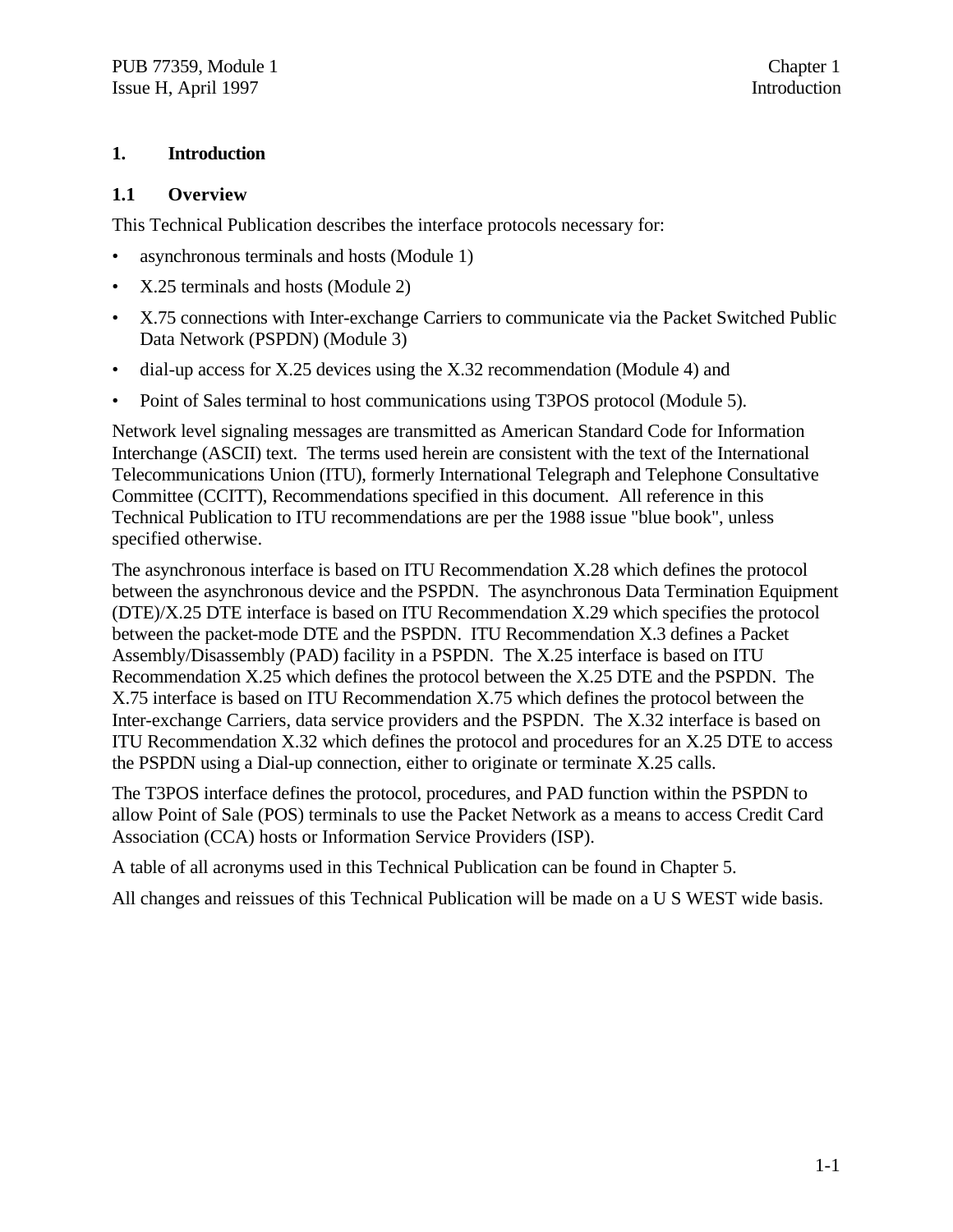#### **CONTENTS**

#### **Chapter and Section**  $\overline{2}$ .  $2.1$  $2.2$  $2.3$ 2.3.1 2.3.2  $2.4$  $2.4.1$  $2.4.2$  $2.4.3$  $2.4.4$ 2.4.5 Procedures for Setting, Changing and Reading  $2.4.6$  $2.4.7$  $2.4.8$ 2.4.9  $2.5$  $2.5.1$  $2.5.2$  $2.6$  $2.6.1$  $2.6.2$  $2.6.3$  $2.6.4$  $2.7$  $2.7.1$  $2.7.2$ 2.7.3 2.7.4  $2.7.5$  $2.8$

#### Page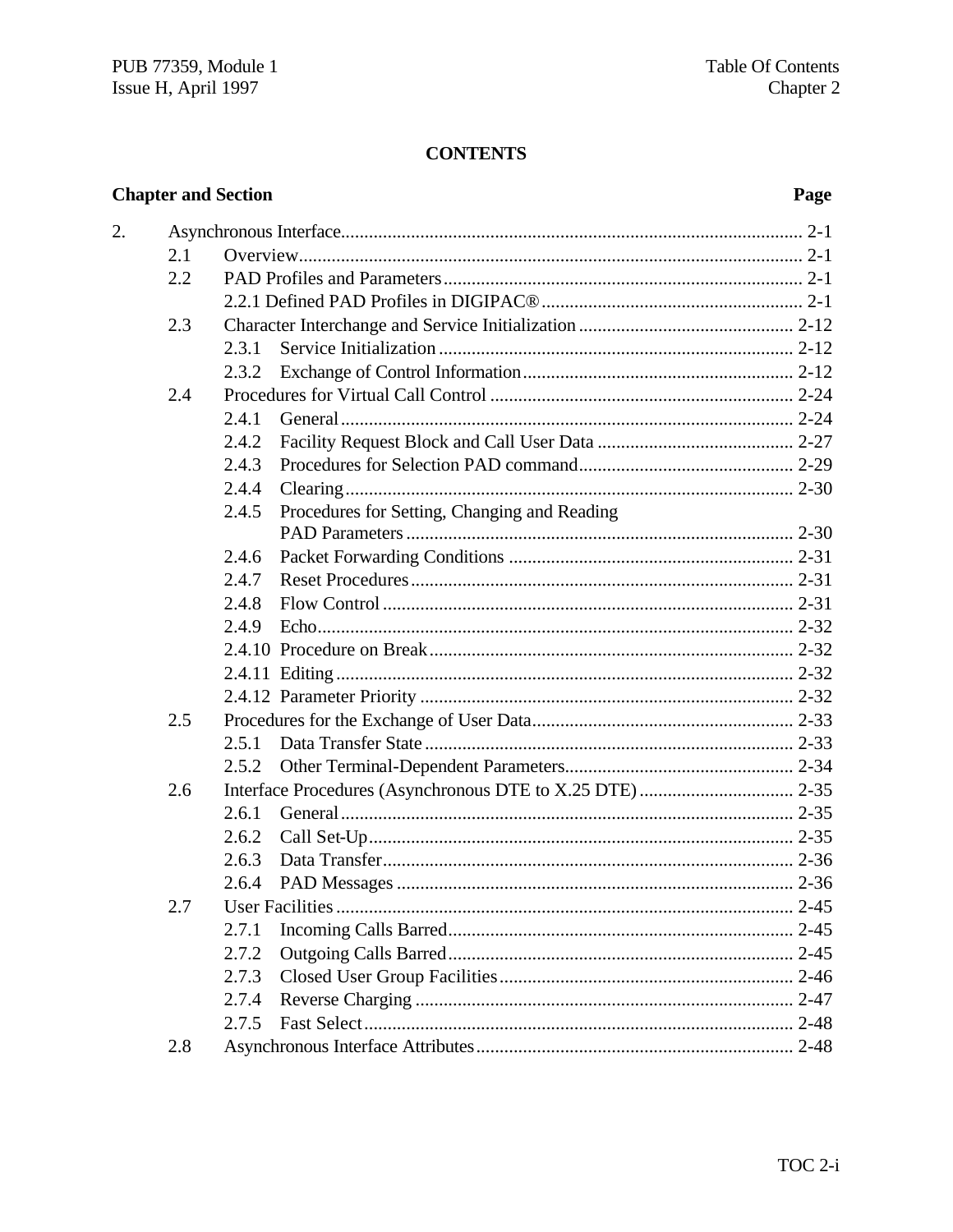### **CONTENTS** (Continued)

#### **Figures Page**

| $2 - 2$ |  |
|---------|--|
|         |  |
|         |  |
|         |  |
|         |  |

### **Tables**

| $2 - 1$  |                                                         |  |
|----------|---------------------------------------------------------|--|
| $2 - 2$  | Possible Values and Combination of Values of            |  |
|          |                                                         |  |
| $2 - 3$  |                                                         |  |
| $2 - 4$  |                                                         |  |
| $2 - 5$  |                                                         |  |
| $2-6$    |                                                         |  |
| $2 - 7$  |                                                         |  |
| $2 - 8$  |                                                         |  |
| $2 - 9$  |                                                         |  |
| $2 - 10$ |                                                         |  |
| $2 - 11$ | Pad Messages Transmitted by the Pad in Response to Set, |  |
|          |                                                         |  |
| $2 - 12$ |                                                         |  |
| $2 - 13$ |                                                         |  |
| $2 - 14$ |                                                         |  |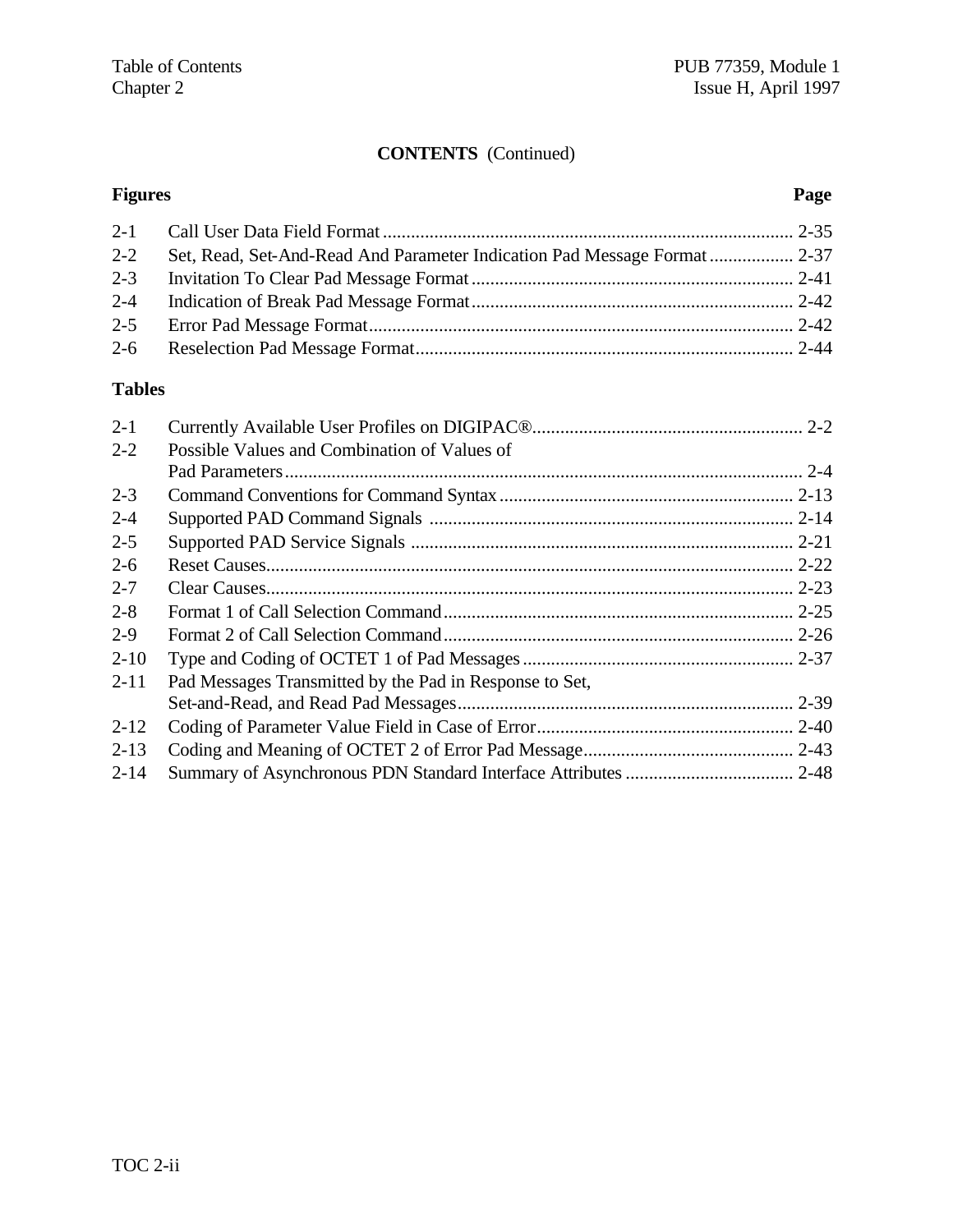#### **2. Asynchronous Interface**

#### **2.1 Overview**

This Chapter describes the interface protocols necessary for asynchronous devices to communicate using the DIGIPAC® Network. The asynchronous interface (based on International Telecommunications Union (ITU) Recommendation X.28) defines the protocol between asynchronous Data Termination Equipment (DTE) and the Packet Switched Public Data Network (PSPDN). The asynchronous DTE/X.25 DTE interface (based on ITU Recommendation X.29) specifies the protocol between packet-mode DTEs and the PSPDN. ITU Recommendation X.3 defines a Packet Assembly/Disassembly (PAD) facility in a PSPDN.

The asynchronous interface supports originating virtual call service (permits DTE to set up a call) to X.25 or other asynchronous DTEs. The interface can also support terminating virtual call service (allows the DTE to receive incoming calls) from X.25 DTEs and other asynchronous DTEs. However, this is not offered because dedicated asynchronous access is no longer offered on the DIGIPAC® network. The interface at both ends of a connection between two asynchronous DTEs is identical, whether the remote end DTE is an asynchronous terminal or an asynchronous host computer. This connection supports all capabilities of the asynchronous DTE/X.25 DTE connection. X.29 is supported between respective Data Communications Equipment (DCE).

In switched data networks, such as a PSPDN like DIGIPAC®, the network is considered to be DCE for functions other than the physical connection of equipment (i.e., layer 2 protocol, PAD function). For clarity, the term PSPDN will be used in this document to denote the location and responsibility of these functions, whatever they may be, in the network.

#### **2.2 PAD Profiles and Parameters**

#### **2.2.1 Defined PAD Profiles in DIGIPAC®**

The PAD service in the PSPDN performs X.25 functions on behalf of the DTE. The X.25 PAD function is performed in accordance with 1988 ITU Recommendation X.3. How these basic functions are accomplished is determined by the user-set options available in the PAD Parameters. Each Parameter is identified by a reference number and is assigned a value used by the PSPDN to determine the actions to take for the particular terminal or host. The PSPDN maintains a set of Parameters, called a profile, for each active DTE.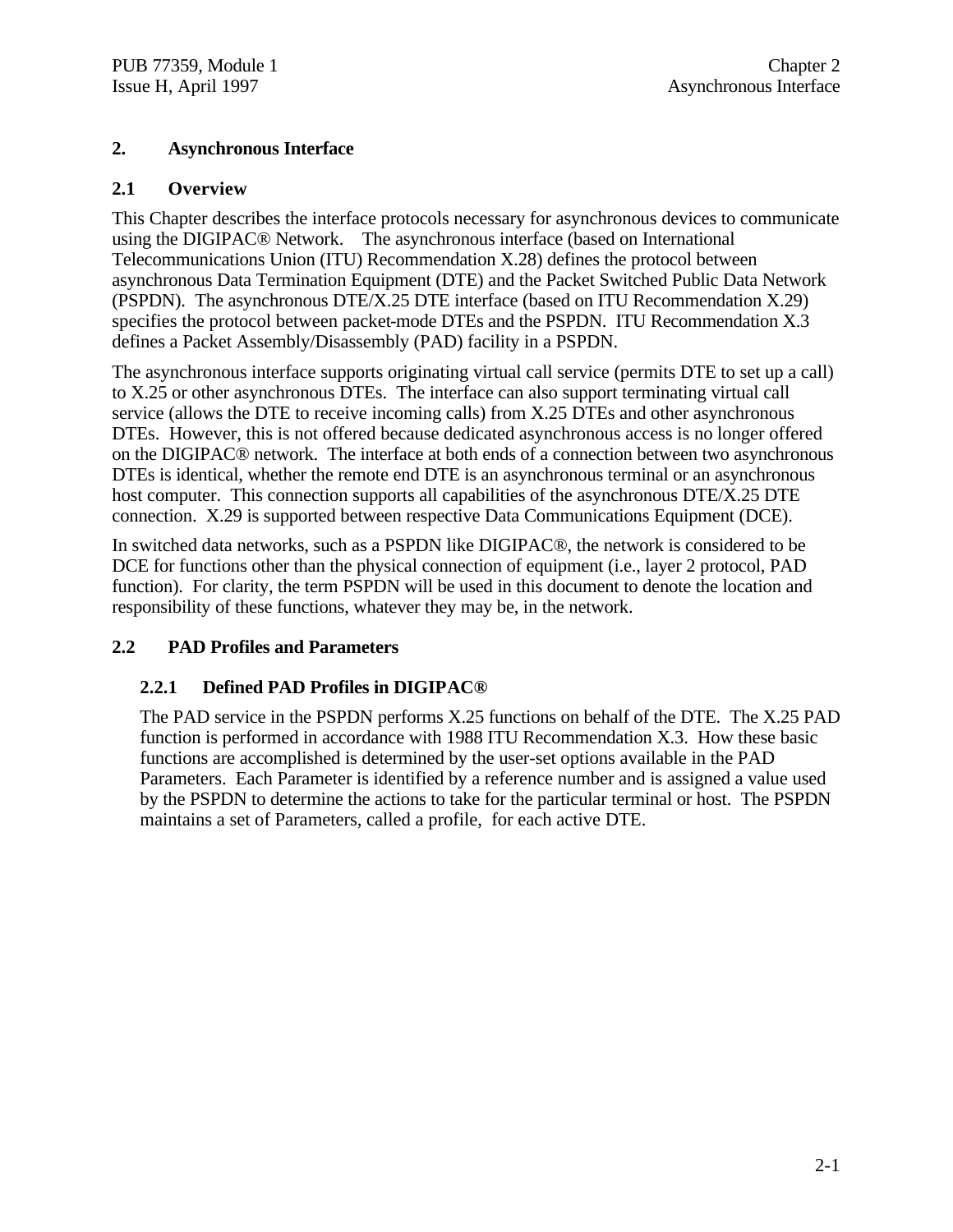A profile is a specific combination of Parameter values. The asynchronous interface supports user-set profiles and a user-default profile that can be defined for each direct-access interface. A listing of standard profiles currently available from DIGIPAC® can be found in Table 2-1. A user-selected profile is stored in the PSPDN. This provides a simple means of setting the desired PAD Parameters. When a user requests a user-selected profile the PSPDN immediately sets the user's Parameters (of the current session) to the values defined in that profile (see Table 2-1). The asynchronous interface supports the simple and transparent standard profiles specified in ITU Recommendation X.28. A total of up to 9 different profiles can be defined in one PAD.

| Pram.                    | Profile                |                |                |                  |                |                  |                  |                  |                | <b>PPSN</b>      |
|--------------------------|------------------------|----------------|----------------|------------------|----------------|------------------|------------------|------------------|----------------|------------------|
| No.                      | Number                 |                |                |                  |                |                  |                  |                  |                | User             |
|                          |                        | $\overline{2}$ | 3              | $\overline{4}$   | 5              | 6                | 7                | 90               | 91             | Friendly         |
| $\mathbf{1}$             | 1                      | 1              | $\overline{0}$ | 1                | $\mathbf{1}$   | $\Omega$         | 1                | 1                | $\overline{0}$ |                  |
| $\overline{c}$           | $\overline{0}$         | $\overline{0}$ | $\overline{0}$ | $\overline{0}$   | $\theta$       | $\Omega$         | 1                | $\mathbf{1}$     | $\overline{0}$ | $\mathbf{1}$     |
| $\overline{3}$           | 126                    | $\overline{2}$ | $\mathbf{0}$   | $\overline{2}$   | $\overline{2}$ | $\Omega$         | $\overline{2}$   | 126              | $\overline{0}$ | 126              |
| $\overline{\mathcal{L}}$ | $\Omega$               | $\mathbf{0}$   | 20             | $\mathbf{0}$     | $\mathbf{0}$   | 4                | $\mathbf{0}$     | $\mathbf{0}$     | 20             | $\mathbf{0}$     |
| $\overline{5}$           | 1                      | $\mathbf{0}$   | $\mathbf{0}$   | $\mathbf{0}$     | $\mathbf{0}$   | $\mathbf{0}$     | $\mathbf{0}$     | $\mathbf{1}$     | $\mathbf{0}$   | $\overline{c}$   |
| $\overline{6}$           | 1                      | 1              | $\Omega$       | 1                | 1              | $\Omega$         | 1                | 5                | $\overline{0}$ | $\overline{5}$   |
| 7                        | $\overline{c}$         | 21             | $\overline{2}$ | 21               | $\overline{2}$ | $\Omega$         | 21               | $\overline{c}$   | $\overline{2}$ | $\overline{2}$   |
| $\overline{8}$           | $\overline{0}$         | $\mathbf{0}$   | $\mathbf{0}$   | $\boldsymbol{0}$ | $\overline{0}$ | $\mathbf{0}$     | $\boldsymbol{0}$ | $\mathbf{0}$     | $\overline{0}$ | $\boldsymbol{0}$ |
| $\overline{9}$           | $\Omega$               | $\overline{2}$ | $\Omega$       | $\overline{2}$   | $\overline{2}$ | $\Omega$         | $\overline{2}$   | $\theta$         | $\overline{0}$ | $\mathbf{0}$     |
| 10                       | $\overline{0}$         | $\Omega$       | $\overline{0}$ | $\boldsymbol{0}$ | $\mathbf{0}$   | $\mathbf{0}$     | $\mathbf{0}$     | $\boldsymbol{0}$ | $\mathbf{0}$   | $\boldsymbol{0}$ |
| 11                       | Indicates speed of DTE |                |                |                  |                |                  |                  |                  |                |                  |
| 12                       | 1                      | $\Omega$       | $\Omega$       | $\boldsymbol{0}$ | $\mathbf{1}$   | $\mathbf{0}$     | $\mathbf{0}$     | $\mathbf{1}$     | $\overline{0}$ | 1                |
| 13                       | 16                     | $\overline{4}$ | $\overline{0}$ | 16               | 5              | $\Omega$         | $\overline{4}$   | 16               | $\overline{0}$ | 16               |
| 14                       | $\boldsymbol{0}$       | $\overline{0}$ | $\theta$       | $\boldsymbol{0}$ | $\overline{0}$ | $\overline{0}$   | $\mathbf{0}$     | $\mathbf{0}$     | $\overline{0}$ | $\boldsymbol{0}$ |
| 15                       | $\overline{0}$         | $\overline{0}$ | $\overline{0}$ | $\mathbf{0}$     | $\mathbf{1}$   | $\Omega$         | $\overline{0}$   | $\Omega$         | $\overline{0}$ | $\overline{0}$   |
| 16                       | 127                    | 127            | 127            | 127              | 127            | 127              | 127              | 127              | 127            | 127              |
|                          | $\langle$ DEL>         | $<$ DEL $>$    | $\langle$ DEL> | $<$ DEL $>$      | $\langle$ DEL> | $\langle$ DEL>   | $<$ DEL $>$      | $\langle$ DEL>   | $<$ DEL $>$    | $\langle$ DEL>   |
| 17                       | 24                     | 24             | 24             | 24               | 24             | 24               | 24               | 24               | 24             | 24               |
|                          | $<$ CAN $>$            | $<$ CAN $>$    | $<$ CAN $>$    | $<$ CAN $>$      | $<$ CAN $>$    | $<$ CAN>         | $<$ CAN $>$      | $<$ CAN $>$      | $<$ CAN $>$    | $<$ CAN $>$      |
| 18                       | 18                     | 18             | 18             | 18               | 18             | 18               | 18               | 18               | 18             | 18               |
|                          | $<$ DC2>               | $<$ DC2>       | $<$ DC2>       | $<$ DC2>         | $<$ DC2>       | $<$ DC2>         | $<$ DC2>         | $<$ DC2>         | $<$ DC2>       | $<$ DC2>         |
| 19                       | 2                      | $\overline{2}$ | $\overline{2}$ | $\overline{c}$   | $\overline{2}$ | $\overline{c}$   | $\overline{c}$   | 1                | 1              | $\overline{2}$   |
| 20                       | $\mathbf{0}$           | $\mathbf{0}$   | $\theta$       | $\overline{0}$   | $\overline{0}$ | $\overline{0}$   | $\boldsymbol{0}$ | $\mathbf{0}$     | $\overline{0}$ | $\overline{0}$   |
| 21                       | $\Omega$               | 3              | $\Omega$       | $\mathbf{0}$     | 3              | 3                | 3                | $\Omega$         | $\overline{0}$ | $\boldsymbol{0}$ |
| 22                       | $\boldsymbol{0}$       | $\mathbf{0}$   | $\mathbf{0}$   | $\mathbf{0}$     | $\mathbf{0}$   | $\boldsymbol{0}$ | $\mathbf{0}$     | $\boldsymbol{0}$ | $\mathbf{0}$   | $\mathbf{0}$     |

**Table 2-1** Currently Available User Profiles on DIGIPAC®

Profile 90 = 1984 ITU Simple Standard Profile

Profile 91 = 1984 ITU Simple Standard Transparent

DIGIPAC® uses the PSPDN user friendly profile as the default standard for all dial access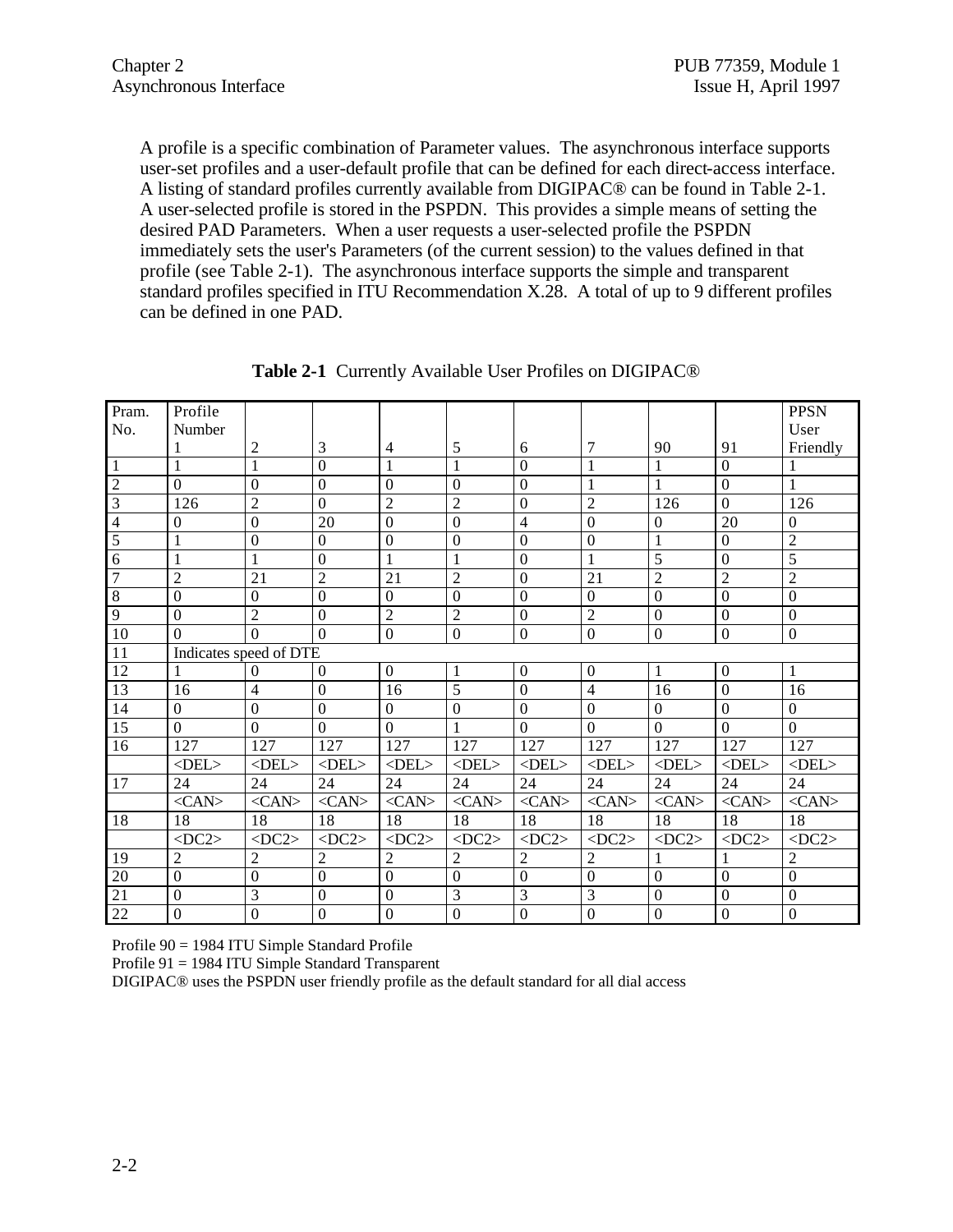A user default profile is a default profile defined for each interface port. The default profile used on all public asynchronous dial access lines, is the PSPDN user friendly profile. For private dial access lines, a user profile will be set at service order time to one of the nine available profiles or the default profile if not specified by the customer. The user may alter Parameters during a session by requesting a different profile or by setting individual Parameters with X.28 commands. These changes last for the duration of the session only and do not affect the default Parameter values.

A complete list of all of the supported PAD Parameters, defined in ITU Recommendation X.3, and valid values for DIGIPAC® can be found in Table 2-2. An English description of each Parameter follows the table.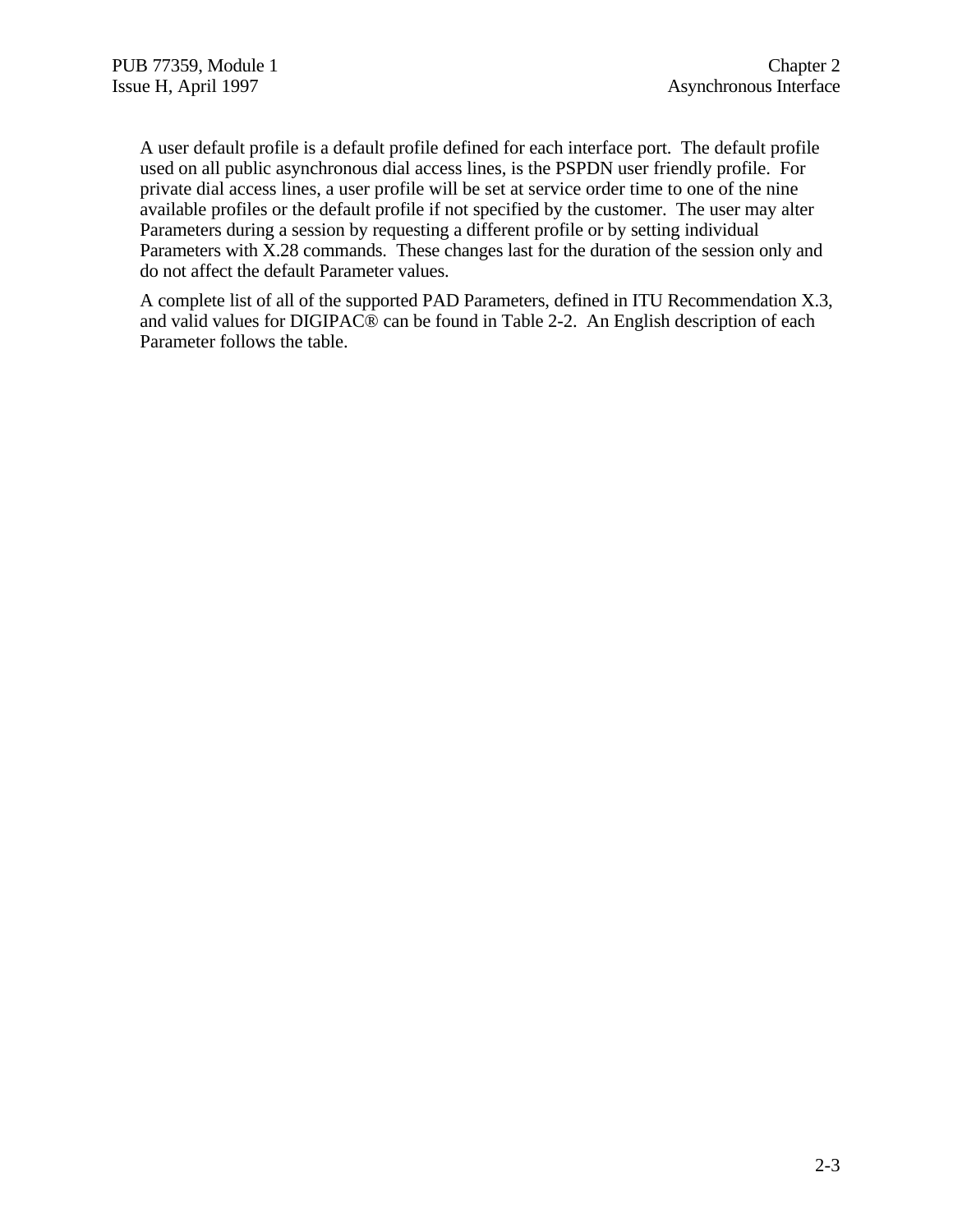| Parameter      | Parameter    |                  | Selectable possible | <b>PAD</b> Parameter                 |                      |
|----------------|--------------|------------------|---------------------|--------------------------------------|----------------------|
| Reference      | Description  |                  | values (Note 2)     | Meaning                              | Remarks              |
| Number         |              | Supported        | Valid               |                                      |                      |
|                |              | Values           | Combinations        |                                      |                      |
| $\,1\,$        | PAD recall   | $\mathbf{0}$     |                     | Not possible                         | No Escape to Command |
|                | using a      |                  |                     |                                      | Mode                 |
|                | character    | $\mathbf{1}$     |                     | <b>Character DLE</b>                 |                      |
|                |              |                  |                     |                                      |                      |
| $\overline{2}$ | Echo         | $\overline{0}$   |                     | No echo                              |                      |
|                |              |                  |                     |                                      |                      |
|                |              | $\mathbf{1}$     |                     | Echo                                 |                      |
|                |              |                  |                     |                                      |                      |
| $\overline{3}$ | Selection of | $\overline{0}$   |                     | No data forwarding                   |                      |
|                | date         |                  |                     | character(s)                         |                      |
|                | forwarding   |                  |                     |                                      |                      |
|                | character(s) | $\,1$            |                     | Alphanumeric characters              |                      |
|                |              |                  |                     | $(A-Z, a-z, 0-9)$                    |                      |
|                |              |                  |                     |                                      |                      |
|                |              |                  |                     | <b>Character CR</b>                  |                      |
|                |              | $\boldsymbol{2}$ |                     |                                      |                      |
|                |              |                  |                     | Characters ESC,                      |                      |
|                |              | $\overline{4}$   |                     | BEL, ENQ, ACK                        |                      |
|                |              |                  |                     |                                      |                      |
|                |              |                  | 6                   | Characters CR, ESC,<br>BEL, ENQ, ACK | Value formed by      |
|                |              |                  |                     |                                      | combination $(2+4)$  |
|                |              |                  |                     | Characters DEL, CAN,                 |                      |
|                |              | $8\,$            |                     | DC <sub>2</sub>                      |                      |
|                |              |                  |                     |                                      |                      |
|                |              |                  |                     | Character ETX, EOT                   |                      |
|                |              | 16               |                     |                                      |                      |
|                |              |                  |                     | Characters HT, LF, FF                |                      |
|                |              | 32               |                     |                                      |                      |
|                |              |                  |                     | All other ASCII control              |                      |
|                |              | 64               |                     | characters not included              |                      |
|                |              |                  |                     | above (except DEL)                   |                      |
|                |              |                  |                     |                                      |                      |
|                |              |                  |                     |                                      |                      |
|                |              |                  |                     |                                      |                      |
|                |              |                  | 127                 |                                      | Value formed by      |
|                |              |                  |                     |                                      | combination          |
|                |              |                  |                     |                                      | $(1+2+4+8+16+32+64)$ |

#### **Table 2-2** Possible Values and Combination of Values of Pad Parameters (See Note 1) (Page 1 of 8)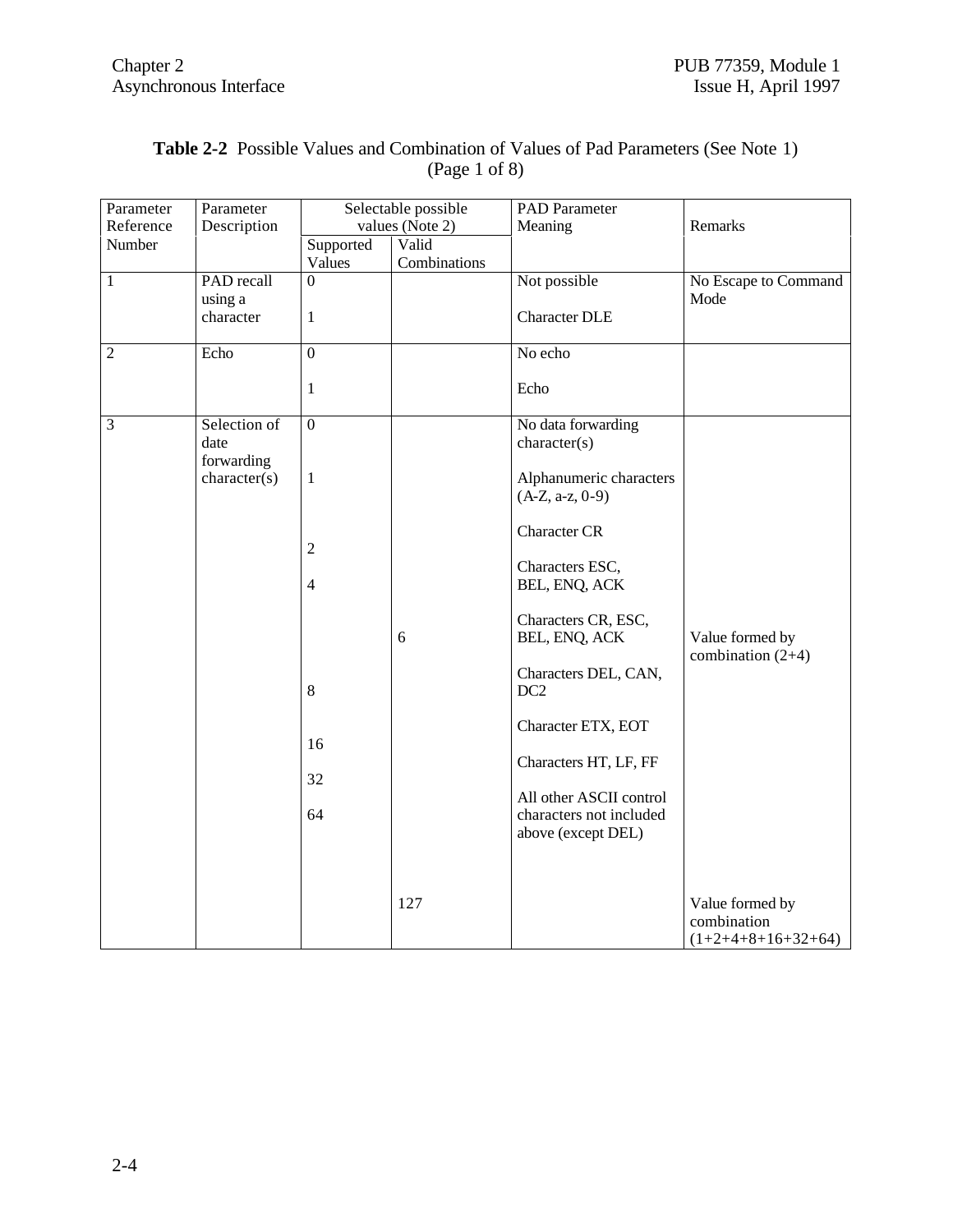| Parameter<br>Reference | Parameter<br>Description                    | Selectable possible<br>values (Note 2) |                       | <b>PAD</b> Parameter<br>Meaning                                                   | <b>Remarks</b> |
|------------------------|---------------------------------------------|----------------------------------------|-----------------------|-----------------------------------------------------------------------------------|----------------|
| Number                 |                                             | Supported<br>Values                    | Valid<br>Combinations |                                                                                   |                |
| $\overline{4}$         | Selection of<br>idle timer<br>delay         | $\Omega$<br>20<br>255                  | 1 to 19<br>21 to 254  | Value of idle timer in<br>twentieths of a second                                  | (Note 3)       |
| 5                      | Ancillary<br>device<br>control              | $\Omega$                               |                       | No use of X-ON (DC1)<br>and $X$ -OFF (DC3)                                        |                |
|                        |                                             | 1                                      |                       | Use of X-ON and<br>X-OFF (data transfer)                                          |                |
| 6                      | Control of<br><b>PAD</b> service<br>signals | $\Omega$                               |                       | No PAD service<br>signals are transmitted<br>to the start-stop mode<br><b>DTE</b> |                |
|                        |                                             | 1                                      |                       | PAD service signals<br>are transmitted in the<br>standard format                  |                |

#### **Table 2-2** Possible Values and Combination of Values of Pad Parameters (See Note 1) (Page 2 of 8)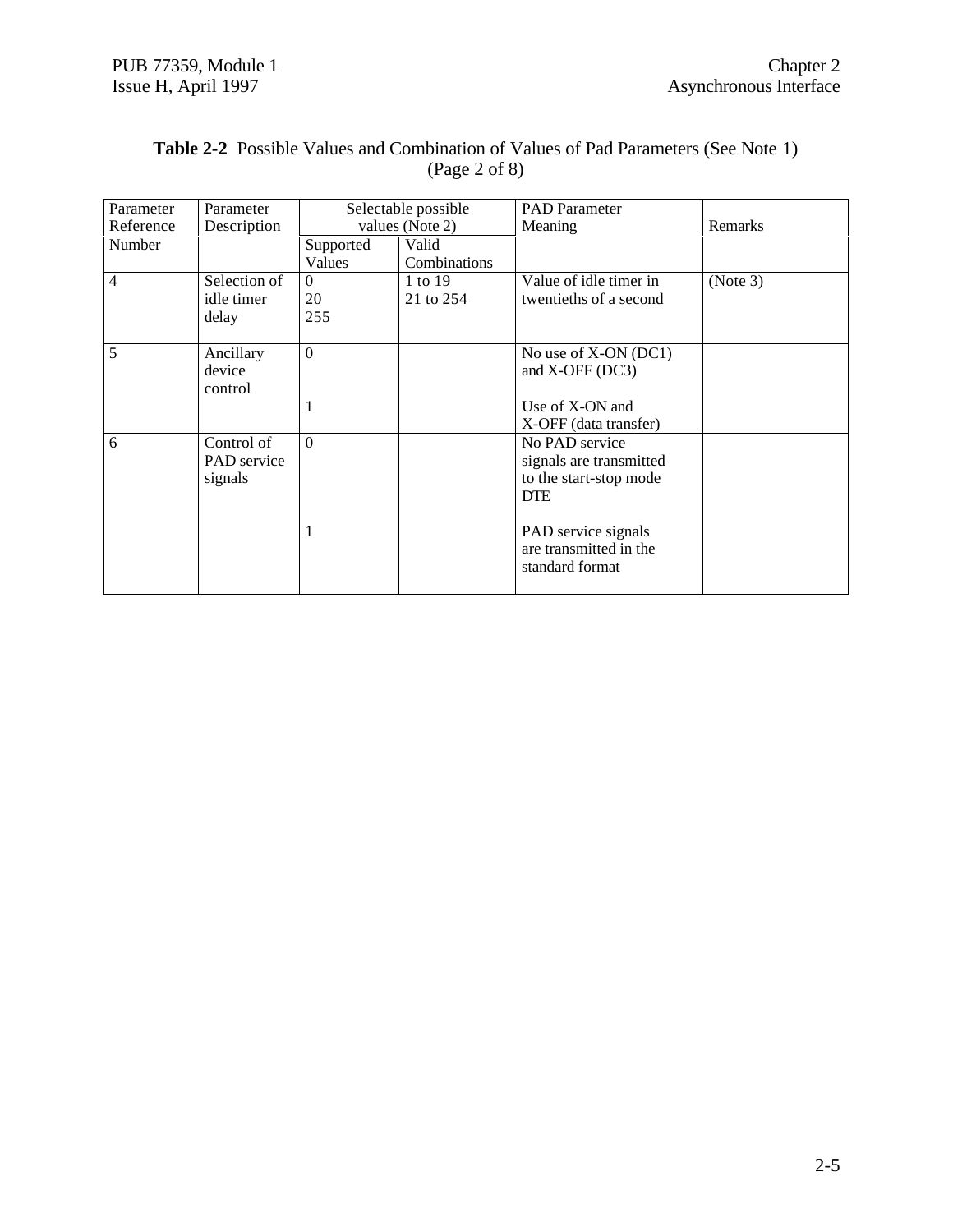| Parameter        | Parameter              | Selectable possible |              | <b>PAD</b> Parameter                     |                     |
|------------------|------------------------|---------------------|--------------|------------------------------------------|---------------------|
| Reference        | Description            | values (Note 2)     |              | Meaning                                  | Remarks             |
| Number           |                        | Supported           | Valid        |                                          |                     |
|                  |                        | Values              | Combinations |                                          |                     |
| $\boldsymbol{7}$ | Selection              | $\overline{0}$      |              | Nothing                                  |                     |
|                  | of idle                |                     |              |                                          |                     |
|                  | operation of           | $\mathbf{1}$        |              | PAD Send X.25 Interrupt                  |                     |
|                  | the PAD on             |                     |              | Packet                                   |                     |
|                  | receipt of             |                     |              |                                          |                     |
|                  | break signal           | $\overline{2}$      |              | PAD Send X.25 Reset                      |                     |
|                  | from the               |                     |              | Packet                                   |                     |
|                  | start-stop<br>mode DTE | $\overline{4}$      |              | PAD sends X.29                           |                     |
|                  |                        |                     |              | <b>Indication of Break</b>               |                     |
|                  |                        |                     |              | message                                  |                     |
|                  |                        |                     |              |                                          |                     |
|                  |                        |                     | 5            | Interrupt and                            | Value formed by     |
|                  |                        |                     |              | indication of break                      | combination $(1+4)$ |
|                  |                        |                     |              |                                          |                     |
|                  |                        | 8                   |              | Escape from data                         |                     |
|                  |                        |                     |              | transfer state                           |                     |
|                  |                        |                     |              |                                          |                     |
|                  |                        | 16                  |              | Discard output to                        | Note 4              |
|                  |                        |                     |              | terminal                                 |                     |
|                  |                        |                     | 21           | Discard output,                          | Valued formed by    |
|                  |                        |                     |              | interrupt and indication                 | combination         |
|                  |                        |                     |              | of break                                 | $(1+4+16)$          |
|                  |                        |                     |              |                                          |                     |
| $8\,$            | Discard                | $\overline{0}$      |              | Normal data delivery                     |                     |
|                  | output                 |                     |              |                                          |                     |
| 9                | Padding                | $\overline{0}$      |              | No padding after CR                      |                     |
|                  | after                  |                     |              | (see Note 5)                             |                     |
|                  | carriage               |                     |              |                                          |                     |
|                  | return $(CR)$          | $1$ to $7$          |              | Number of padding                        |                     |
|                  |                        |                     |              | characters inserted                      |                     |
|                  |                        |                     |              | after CR                                 |                     |
| 10               | Line folding           | $\overline{0}$      |              | No line folding                          |                     |
|                  |                        |                     |              |                                          |                     |
|                  |                        | 1 to 255            |              | Number of graphic<br>characters per line |                     |
|                  |                        |                     |              |                                          |                     |
|                  |                        |                     |              |                                          |                     |

#### **Table 2-2** Possible Values and Combination of Values of Pad Parameters (See Note 1) (Page 3 of 8)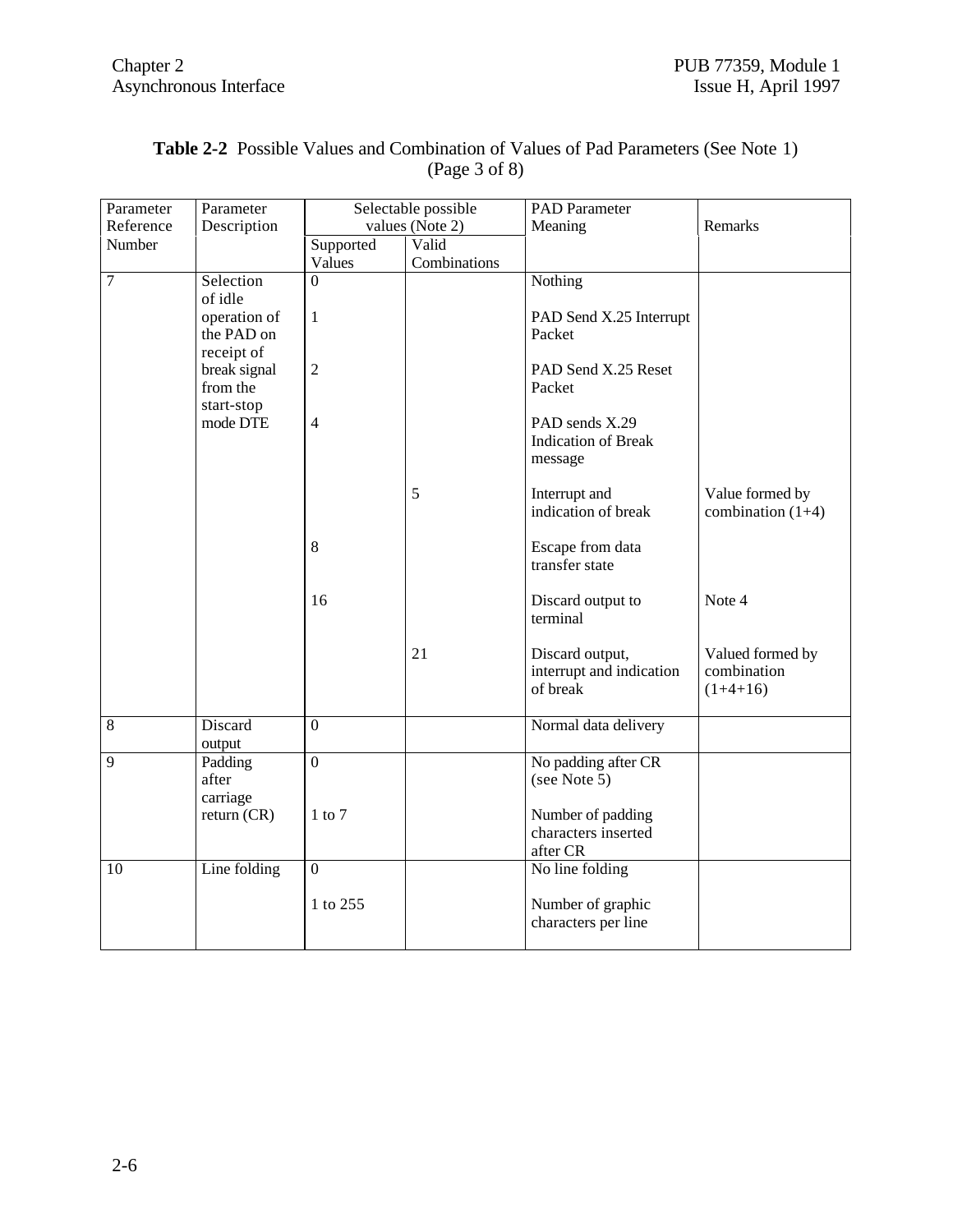| Parameter | Parameter     |              | Selectable possible | <b>PAD</b> Parameter   |                       |
|-----------|---------------|--------------|---------------------|------------------------|-----------------------|
| Reference | Description   |              | values (Note 2)     | Meaning                | Remarks               |
| Number    |               | Supported    | Valid               |                        |                       |
|           |               | Values       | Combinations        |                        |                       |
| 11        | Binary speed  | $\mathbf{0}$ |                     | $110 \text{ bit/s}$    | The values            |
|           | of start-stop |              | 1                   | 134.5 bits/s           | implemented in        |
|           | mode DTE      | $\sqrt{2}$   |                     | $300 \text{ bit/s}$    | individual PADs       |
|           |               |              | 3                   | $1,200$ bit/s          | depend on the range   |
|           |               |              | 4                   | $600 \text{ bit/s}$    | of DTE data           |
|           |               |              | 5                   | $75 \text{ bit/s}$     | transmission rates    |
|           |               |              | 6                   | $150 \text{ bit/s}$    | which are supported.  |
|           |               |              | 7                   | $1,800$ bit/s          | The allocation of     |
|           |               |              | 8                   | $200 \frac{bit}{s}$    | decimal values to all |
|           |               |              | 9                   | $100 \text{ bit/s}$    | known rates is to     |
|           |               |              | 10                  | $50 \text{ bit/s}$     | avoid revision of the |
|           |               |              | 11                  | 75/1,200 bit/s         | Recommendation in     |
|           |               |              | 12                  | $2,400$ bit/s          | the future.           |
|           |               |              | 13                  | $4,800 \text{ bit/s}$  |                       |
|           |               |              | 14                  | 9,600 bit/s            |                       |
|           |               |              | 15                  | 19,200 bit/s           |                       |
|           |               |              | 16                  | 48,000 bit/s           |                       |
|           |               |              | 17                  | 56,000 bit/s           |                       |
|           |               |              | 18                  | 64,000 bit/s           |                       |
|           |               |              |                     |                        |                       |
| 12        | Flow control  | $\mathbf{0}$ |                     | No USE OF X-ON         |                       |
|           | of the PAD    |              |                     | (DC1) and X-OFF        |                       |
|           |               |              |                     | (DC3) for flow control |                       |
|           |               |              |                     |                        |                       |
|           |               |              |                     | Use of X-ON (DC1)      |                       |
|           |               | 1            |                     | and X-OFF (DC3) for    |                       |
|           |               |              |                     | flow control           |                       |
|           |               |              |                     |                        |                       |

#### **Table 2-2** Possible Values and Combination of Values of Pad Parameters (See Note 1) (Page 4 of 8)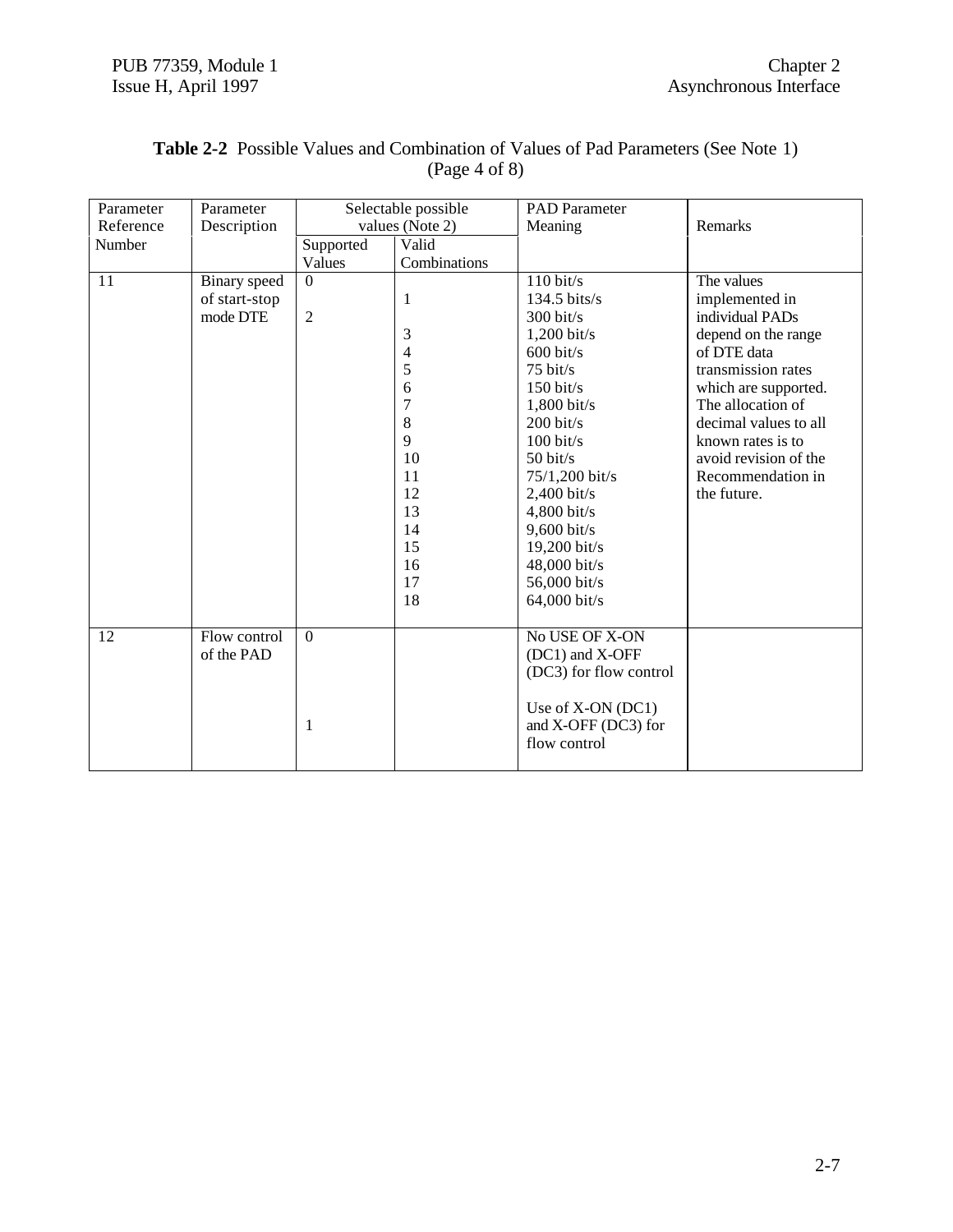| Parameter | Parameter   |                | Selectable possible        | <b>PAD</b> Parameter        |                       |
|-----------|-------------|----------------|----------------------------|-----------------------------|-----------------------|
| Reference | Description |                | values (Note 2)<br>Meaning |                             | Remarks               |
| Number    |             | Supported      | Valid                      |                             |                       |
|           |             | Values         | Combinations               |                             |                       |
| 13        | Linefeed    | $\mathbf{0}$   |                            | No linefeed insertion       |                       |
|           | insertion   |                |                            |                             |                       |
|           | after       | 1              |                            | Insert linefeed after       |                       |
|           | carriage    |                |                            | transmission of CR to the   |                       |
|           | return      |                |                            | start-stop mode DTE         |                       |
|           |             |                |                            |                             |                       |
|           |             |                |                            | Insert line feed after CR   |                       |
|           |             | $\overline{c}$ |                            | on input from terminal      |                       |
|           |             |                |                            |                             |                       |
|           |             |                |                            |                             |                       |
|           |             |                | 3                          | Insert linefeed after echo  | Combination $(1+2)$   |
|           |             |                |                            | of CR to start-stop mode    |                       |
|           |             | 4              |                            | <b>DTE</b>                  |                       |
|           |             |                |                            |                             |                       |
|           |             |                |                            | Insert linefeed after       |                       |
|           |             |                |                            | transmission to the         |                       |
|           |             |                | 5                          | start-stop mode DTE and     | Combination $(1+4)$   |
|           |             |                |                            | after echo of CR            |                       |
|           |             |                |                            |                             |                       |
|           |             |                |                            | Insert linefeed in data     |                       |
|           |             |                |                            | stream after CR from the    |                       |
|           |             |                | 6                          | start-stop mode DTE and     | Combination $(2+4)$   |
|           |             |                |                            | after echo of a CR to the   |                       |
|           |             |                |                            | start-stop mode DTE         |                       |
|           |             |                |                            |                             |                       |
|           |             |                |                            | Insert linefeed in the data |                       |
|           |             |                |                            | stream to and from the      |                       |
|           |             |                |                            | start-stop mode DTE and     |                       |
|           |             |                | 7                          | after echo of a CR to the   | Combination $(1+2+4)$ |
|           |             |                |                            | start-stop mode DTE         |                       |
|           |             |                |                            |                             |                       |

#### **Table 2-2** Possible Values and Combination of Values of Pad Parameters (See Note 1) (Page 5 of 8)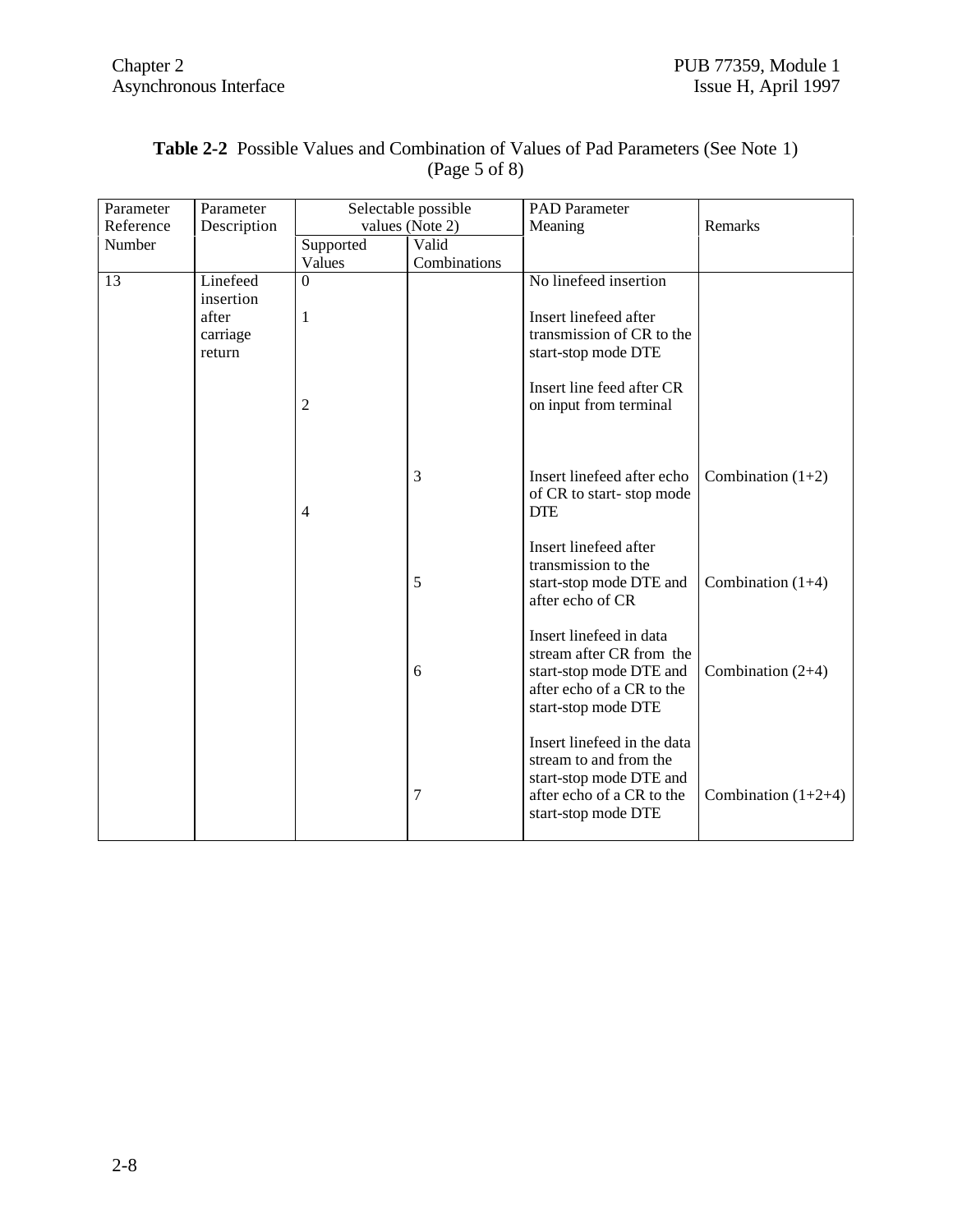| Parameter               | Parameter                                |                        | Selectable possible   | <b>PAD</b> Parameter                                                                       |                                                     |
|-------------------------|------------------------------------------|------------------------|-----------------------|--------------------------------------------------------------------------------------------|-----------------------------------------------------|
| Reference               | Description                              |                        | values (Note 2)       | Meaning                                                                                    | Remarks                                             |
| Number                  |                                          | Supported<br>Values    | Valid<br>Combinations |                                                                                            |                                                     |
| 14                      | Padding<br>after<br>linefeed             | $\Omega$<br>$1$ to $7$ |                       | No padding after<br>linefeed<br>Number of padding<br>characters inserted<br>after linefeed | Note:<br>Applies only<br>to data<br>transfer state. |
|                         |                                          |                        |                       |                                                                                            |                                                     |
| 15<br>(See<br>Note $6)$ | Editing                                  | $\overline{0}$         |                       | No use of editing in the<br>data transfer state                                            |                                                     |
|                         |                                          | 1                      |                       | Use of editing in the<br>data transfer state                                               |                                                     |
| 16<br>(See              | Character<br>delete                      | $\overline{0}$         |                       | No Character Delete                                                                        |                                                     |
| Note 6)                 |                                          | 1 to 127               |                       | ASCII character used for<br>character delete                                               |                                                     |
| 17                      | Line delete                              | $\mathbf{0}$           |                       | No Line Delete                                                                             |                                                     |
| (See<br>Note $6)$       |                                          | 1 to 127               |                       | ASCII character used for line<br>delete                                                    |                                                     |
| 18                      | Line display                             | $\mathbf{0}$           |                       | No Line Display                                                                            |                                                     |
| (See<br>Note 6)         |                                          | 1 to 127               |                       | ASCII character used for line<br>display                                                   |                                                     |
| 19<br>(See<br>Note 6)   | <b>Editing PAD</b><br>service<br>signals | $\mathbf{1}$           |                       | <b>Editing PAD</b> service<br>signals for printing<br>terminals                            |                                                     |
|                         |                                          | $\mathfrak{2}$         |                       | Editing PAD service<br>signals for display<br>terminals                                    |                                                     |

#### **Table 2-2** Possible Values and Combination of Values of Pad Parameters (See Note 1) (Page 6 of 8)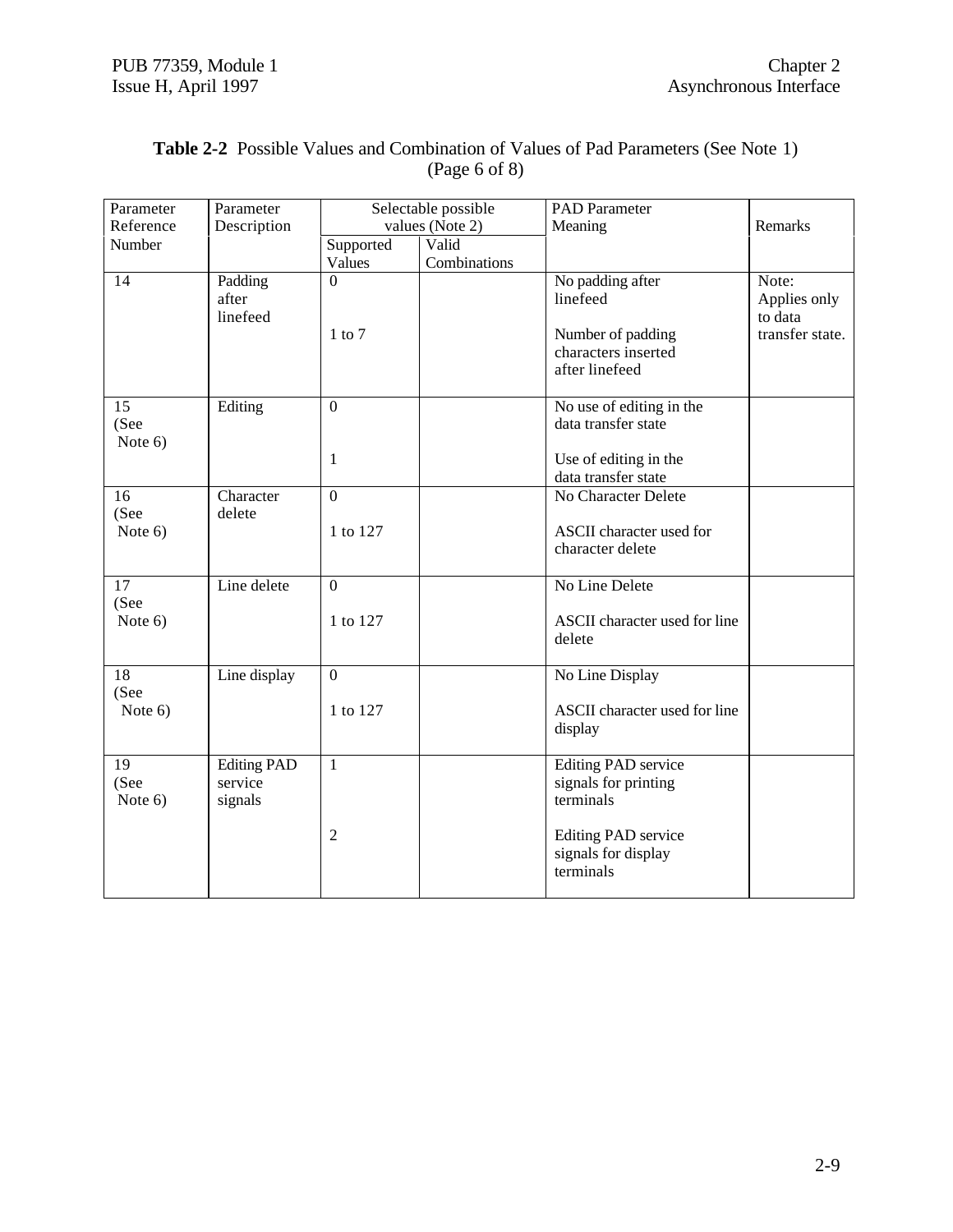| Parameter    | Parameter   |                         | Selectable possible | PAD Parameter                                                                                                                                                                                                        | Remarks |
|--------------|-------------|-------------------------|---------------------|----------------------------------------------------------------------------------------------------------------------------------------------------------------------------------------------------------------------|---------|
| Reference    | Description |                         | values (Note 2)     | Meaning                                                                                                                                                                                                              |         |
| Number       |             | Supported               | Valid               |                                                                                                                                                                                                                      |         |
|              |             | Values                  | Combinations        |                                                                                                                                                                                                                      |         |
| 20           | Echo Mask   | $\Omega$                |                     | No echo mask (all                                                                                                                                                                                                    |         |
| (See Notes   |             |                         |                     | characters echoed)                                                                                                                                                                                                   |         |
| $7$ and $8)$ |             |                         |                     |                                                                                                                                                                                                                      |         |
|              |             | $\mathbf{1}$            |                     | No echo of CR                                                                                                                                                                                                        |         |
|              |             | $\overline{c}$          |                     | No echo of LF                                                                                                                                                                                                        |         |
|              |             | $\overline{\mathbf{4}}$ |                     | No echo of video                                                                                                                                                                                                     |         |
|              |             |                         |                     | terminal, HT (horizontal                                                                                                                                                                                             |         |
|              |             |                         |                     | tab), FF(form feed)                                                                                                                                                                                                  |         |
|              |             |                         |                     | No echo of BEL, BS                                                                                                                                                                                                   |         |
|              |             | 8                       |                     |                                                                                                                                                                                                                      |         |
|              |             |                         |                     | No echo of escape, ENQ                                                                                                                                                                                               |         |
|              |             | 16                      |                     | (enquire)                                                                                                                                                                                                            |         |
|              |             | 32                      |                     | No echo of ACK<br>(acknowledge), NAK<br>$(<$ Ctrl-U $>$ , negative<br>acknowledge), STX<br>( <ctrl-b>, start of text),<br/>SOH (<ctrl-a>, start of<br/>header), EOT (end of<br/>transmission), ETB</ctrl-a></ctrl-b> |         |
|              |             |                         |                     | $(<$ Ctrl-W $>$ , end of<br>transmission block), ETX<br>(end of text)                                                                                                                                                |         |
|              |             | 64                      |                     | No echo of editing<br>characters specified in<br>Parameters 16, 17, and 18                                                                                                                                           |         |
|              |             | 128                     |                     | No echo of delete and all<br>other ASCII control<br>characters not included<br>above                                                                                                                                 |         |

#### **Table 2-2** Possible Values and Combination of Values of Pad Parameters (See Note 1) (Page 7 of 8)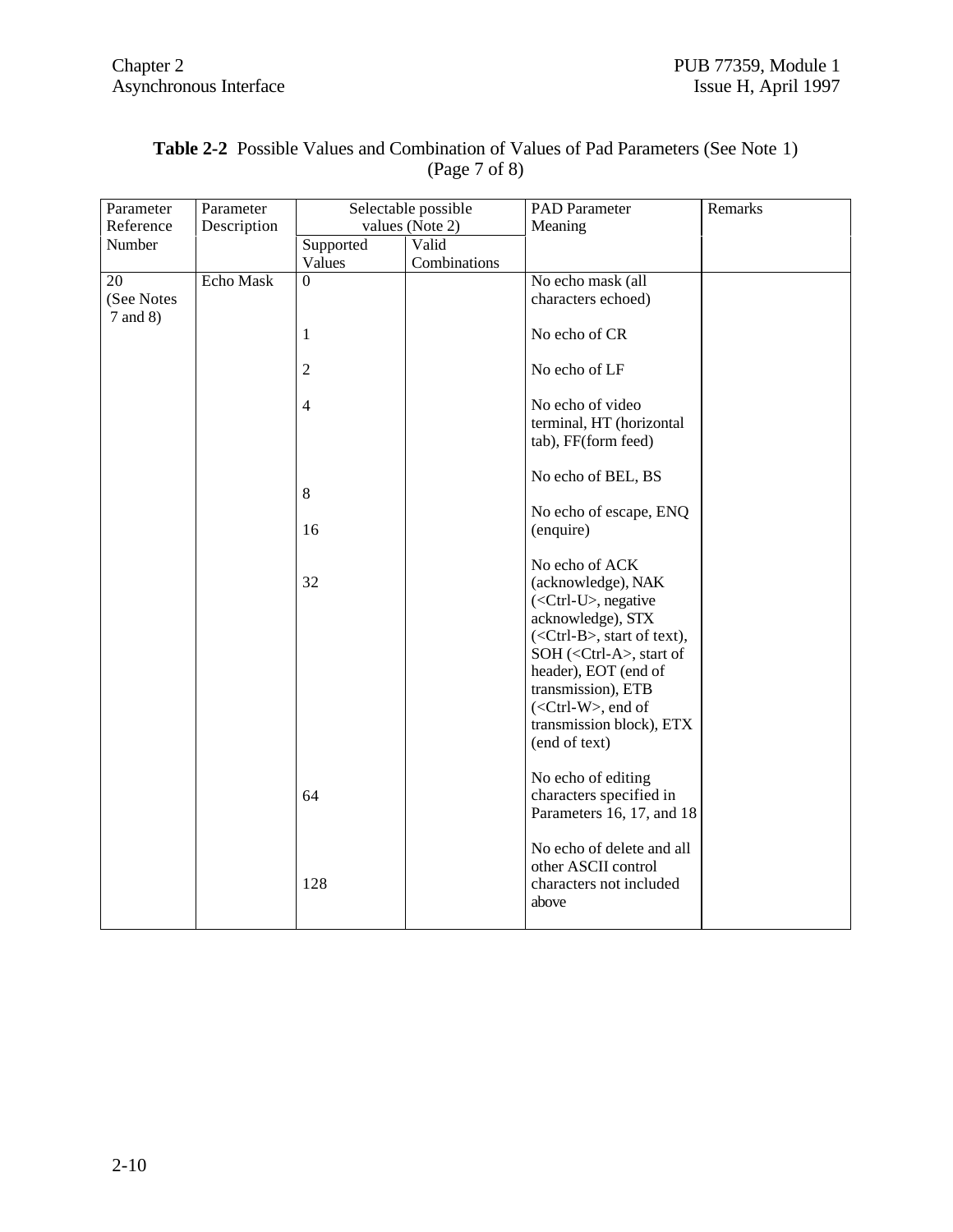| Parameter | Parameter   |                 | Selectable possible | <b>PAD</b> Parameter                                                 | Remarks                                |
|-----------|-------------|-----------------|---------------------|----------------------------------------------------------------------|----------------------------------------|
| Reference | Description | values (Note 2) |                     | Meaning                                                              |                                        |
| Number    |             | Supported       | Valid               |                                                                      |                                        |
|           |             | Values          | Combinations        |                                                                      |                                        |
| 21        | Parity      | $\theta$        |                     | No parity checking                                                   |                                        |
|           | treatment   |                 |                     | or generation                                                        |                                        |
|           |             | 1               |                     | Parity checking                                                      |                                        |
|           |             | $\overline{c}$  |                     | Parity generation                                                    |                                        |
|           |             | 3               |                     | Parity checking and<br>parity generation                             | Value formed by<br>combination $(1+2)$ |
| 22        | Page wait   | $\overline{0}$  |                     | Page wait disabled                                                   |                                        |
|           |             | 1 to 255        |                     | Number of line feeds<br>sent by PAD before<br>encountering Page Wait |                                        |

#### **Table 2-2** Possible Values and Combination of Values of Pad Parameters (See Note 1) (Page 8 of 8)

#### **Notes:**

- 1. Other values and possible combination of values are either not supported by DIGIPAC® or for further study.
- 2. These are the Parameter values supported by DIGIPAC® and are not necessarily provided in all PADs.
- 3. Some PAD implementations may not offer all possible values of idle time delay within the possible range. In such cases, where the value selected is not available, the PAD assumes the next higher value available.
- 4. 16 is not valid alone, but may be combined with the other values. This allows the PAD to discard output to the terminal, but only when some type of notification is sent to the sender.
- 5. There is no padding after CR except that PAD service signals contain a number of padding characters according to the data signaling rate of the start-stop mode DTE.
- 6. When Parameter 15 is implemented, the values of Parameters 16, 17 and 18 are either default values or are selected from the optional range shown. The editing function is provided during the PAD command state whether Parameter 15 is implemented or not. If Parameters 16, 17, and 18 are implemented, the editing characters and editing PAD service signals during the PAD command state are defined by the appropriate values of these Parameters. If Parameters 16, 17, and 18 are not implemented, default values for the functions of these Parameters are applicable to the "PAD command" state.
- 7. This Parameter does not apply if Parameter 2 is set to zero.
- 8. If Parameter 5 or 12 is set to a non-zero value, then the X-ON and X-OFF characters are not echoed.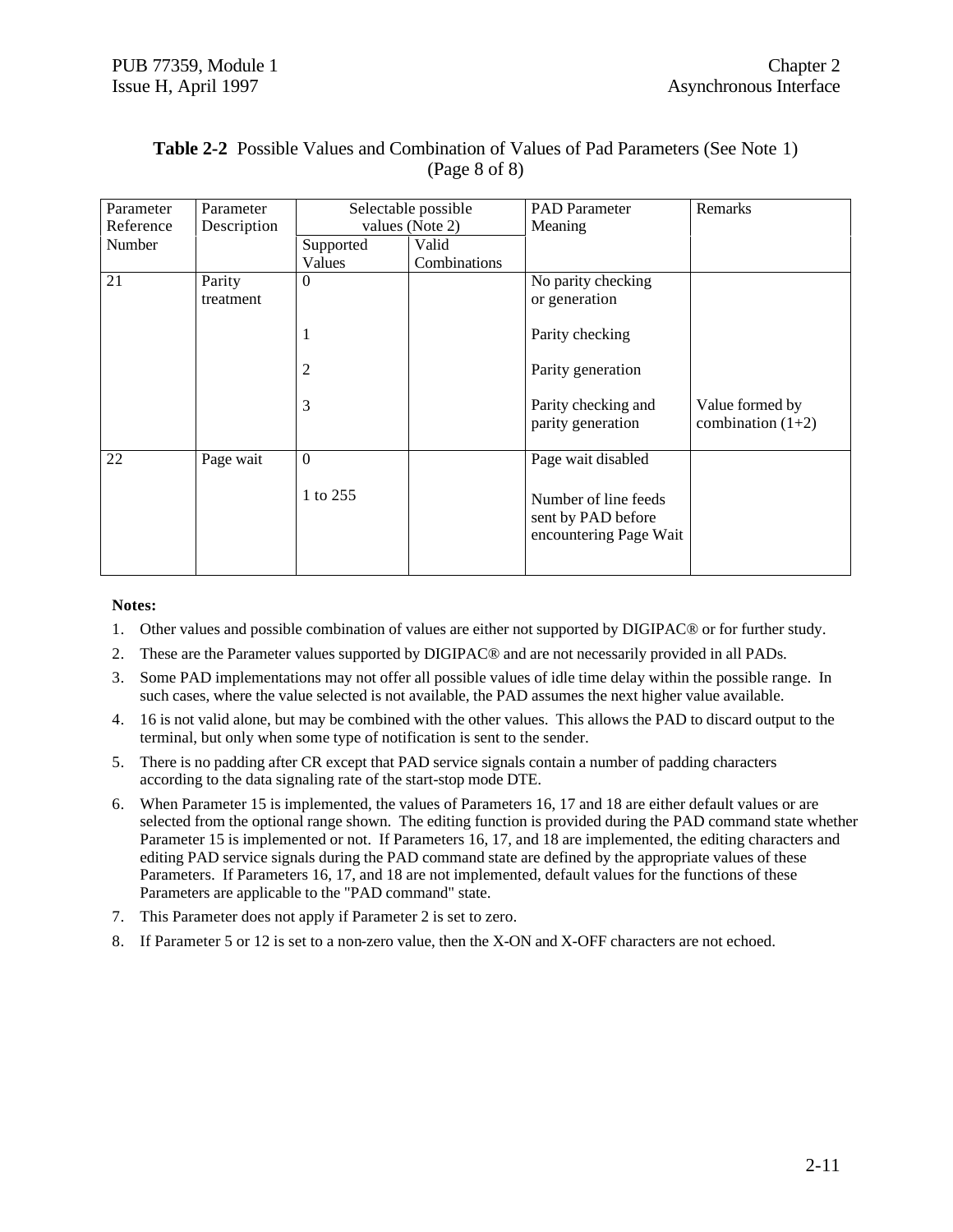#### **2.3 Character Interchange and Service Initialization**

The commands, procedures, and service signals described in this section comply with 1988 ITU Recommendation X.28. The character formats, used to exchange control information between the DTE and DCE, follow what is indicated in the X.28 Recommendation and that is International Alphabet No. 5, ITU Recommendation V.3.

#### **2.3.1 Service Initialization**

Service initialization is the establishment of a logical link between the terminal and the network. Prior to service initialization, the physical link must be established. If direct access service was offered, the physical link would always be connected. On dial connections the physical link is established once the two modems complete a training sequence and the PAD transmits the PAD prompt. After the physical link is set up, both the PSPDN and DTE transmit binary ones across the interface.

On dial-in connection calls to the PSPDN the transmission of the binary ones is heard as tone. The user initiates communication by transmitting a service request signal [3 periods followed by a carriage return (...<CR>)] to the PSPDN. The service request allows the PSPDN to detect the speed and parity of the DTE. It is required for terminals accessing dial-up ports so that the binary speed Parameter (Parameter 11) of the simple standard profile (default for dial-up 90) can be set accordingly.

After sending a service request, the DTE transmits binary ones. The PSPDN responds to a valid service request by sending a PAD-identification PAD-service signal. Typically, this signal welcomes the user to "DIGIPAC®". The PSPDN transmits binary ones after the PAD-identification PAD-service signal is sent. If service signals are suppressed (Parameter 6 is equal to 0) the interface goes directly into the PAD Waiting State after a valid service request is received. The logical link between the DTE and the network is established when the interface enters the PAD Waiting State.

#### **2.3.2 Exchange of Control Information**

The interface goes from the PAD waiting state to the PAD command state at the start of a PAD command signal. Command and service signals are exchanged between the DTE and PSPDN while in the PAD command state and PAD service signals state, respectively. A complete list of command and service signals, along with a brief description, is given in Tables 2-4 through 2-5. The conventions used in this publication when defining command syntax are found in Table 2-3. Command and service signals provide the following functions:

PAD command signals (DTE and PSPDN)

Establish and clear virtual calls

Allow selection of standard profiles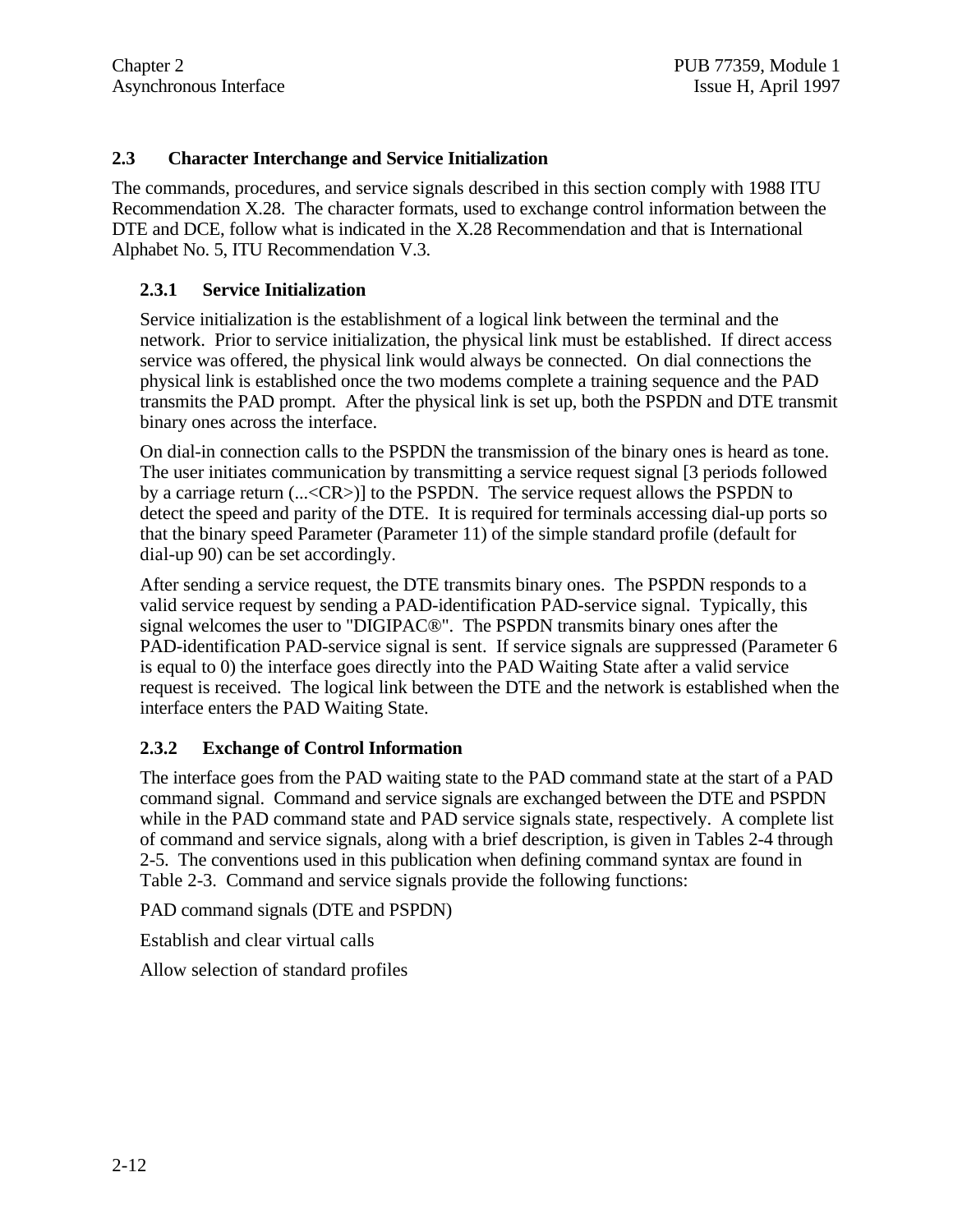Allow selection of individual PAD Parameters Request current PAD Parameter status Send interrupt Request circuit status Reset virtual call PAD service signals (PSPDN to DTE) Call progress signals Acknowledge receipt of PAD command signals Transfer PAD operation information

#### **Table 2-3** Command Conventions for Command Syntax

|               | The following conventions have been used in this document to indicate certain syntactic conditions.                    |
|---------------|------------------------------------------------------------------------------------------------------------------------|
|               | Optional information; you do not need to provide this information.                                                     |
|               | Separates options select one.                                                                                          |
| $\langle$     | Enter a value; you must provide the value required or requested in the command.                                        |
| $<$ cr $>$    | The Carriage Return, Return, or Enter key on the key board must be depressed at this point in command                  |
| $\cdots$      | And so on; you may continue to repeat the previous Parameter one or more times.                                        |
| <b>XXXXXX</b> | Underscore indicates command abbreviation; you may use this abbreviation instead of typing the entire<br>command name. |

Note: Command names are in UPPER CASE.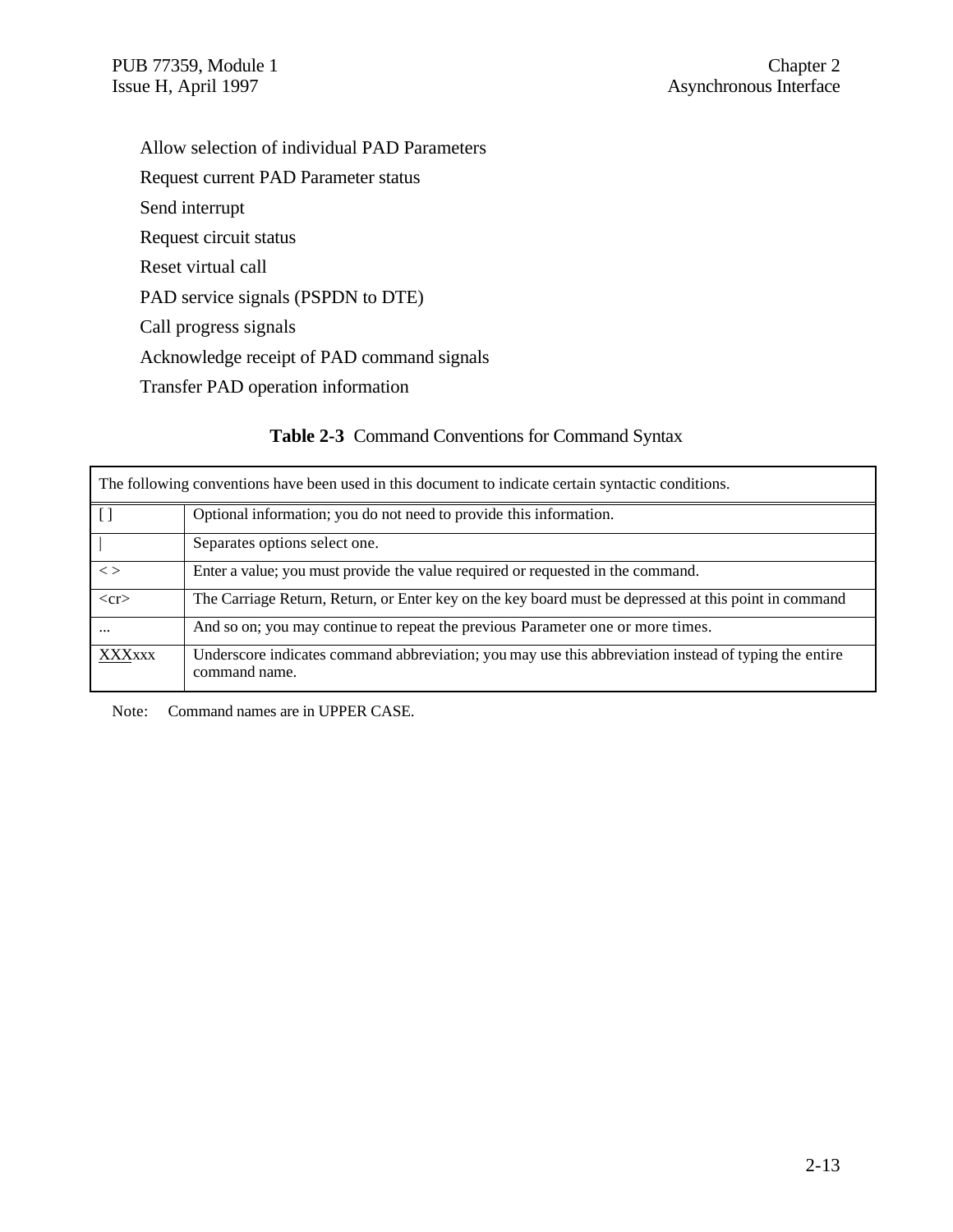| Command            | Syntax                  | Description                                                                                                                                                                                                                                                                                                                                                                                                                                                                        |
|--------------------|-------------------------|------------------------------------------------------------------------------------------------------------------------------------------------------------------------------------------------------------------------------------------------------------------------------------------------------------------------------------------------------------------------------------------------------------------------------------------------------------------------------------|
| <b>Break</b>       | <b>B[REAK]</b>          | The BREAK command sends a "break" signal to the remote host.                                                                                                                                                                                                                                                                                                                                                                                                                       |
| <b>BReakAction</b> | BR[EAK]A[CTION] [value] | Sets the action to be taken if a BREAK command is issued in<br>Command mode or Ctrl-P B is issued in Data Transfer mode.                                                                                                                                                                                                                                                                                                                                                           |
|                    |                         | <b>Values:</b>                                                                                                                                                                                                                                                                                                                                                                                                                                                                     |
|                    |                         | $0 = No$ action                                                                                                                                                                                                                                                                                                                                                                                                                                                                    |
|                    |                         | $1 =$ Send interrupt signal                                                                                                                                                                                                                                                                                                                                                                                                                                                        |
|                    |                         | $2 =$ Send a reset                                                                                                                                                                                                                                                                                                                                                                                                                                                                 |
|                    |                         | $5 =$ Send interrupt and indication of break                                                                                                                                                                                                                                                                                                                                                                                                                                       |
|                    |                         | $8 =$ Escape from data transfer state                                                                                                                                                                                                                                                                                                                                                                                                                                              |
|                    |                         | $21 =$ Send interrupt, indication of break, and discard output<br>from the host                                                                                                                                                                                                                                                                                                                                                                                                    |
|                    |                         | If this command value is set to 8 (Escape from Data Transfer                                                                                                                                                                                                                                                                                                                                                                                                                       |
|                    |                         | State), you can escape from data transfer even if X.3<br>Parameter 1 (Escape Data Transfer) does not allow it.                                                                                                                                                                                                                                                                                                                                                                     |
|                    |                         |                                                                                                                                                                                                                                                                                                                                                                                                                                                                                    |
|                    |                         | If no value is entered, the current setting is displayed.                                                                                                                                                                                                                                                                                                                                                                                                                          |
|                    |                         | X.3 Effects: X.3 Parameter 7 (Action on Break) set to 1.                                                                                                                                                                                                                                                                                                                                                                                                                           |
| <b>Breakin</b>     | <b>BREAKIN</b> [value]  | The BREAKIN command alters the PAD recall character<br>(default is Ctrl-P).                                                                                                                                                                                                                                                                                                                                                                                                        |
|                    |                         | By typing BREAKIN and a value modifier, you change the PAD<br>recall character.                                                                                                                                                                                                                                                                                                                                                                                                    |
|                    |                         | When Ctrl-P is issued, the PAD breaks out of Data Transfer<br>mode and performs the action specified by the value typed.                                                                                                                                                                                                                                                                                                                                                           |
|                    |                         | You can change your recall character to use any printable<br>character as the Escape Code, but the PAD will act on that<br>character if it occurs during data transfer. For instance, if you<br>change your escape code sequence to "Za" and a "Z" occurs in<br>the binary data you transmit, the PAD ignores the "Z", expecting<br>it to be part of the escape sequence, and data is lost. If a "Za"<br>actually occurs in your binary data, the BREAK command will be<br>issued. |

#### **Table 2-4** Supported PAD Command Signals (Page 1 of 8)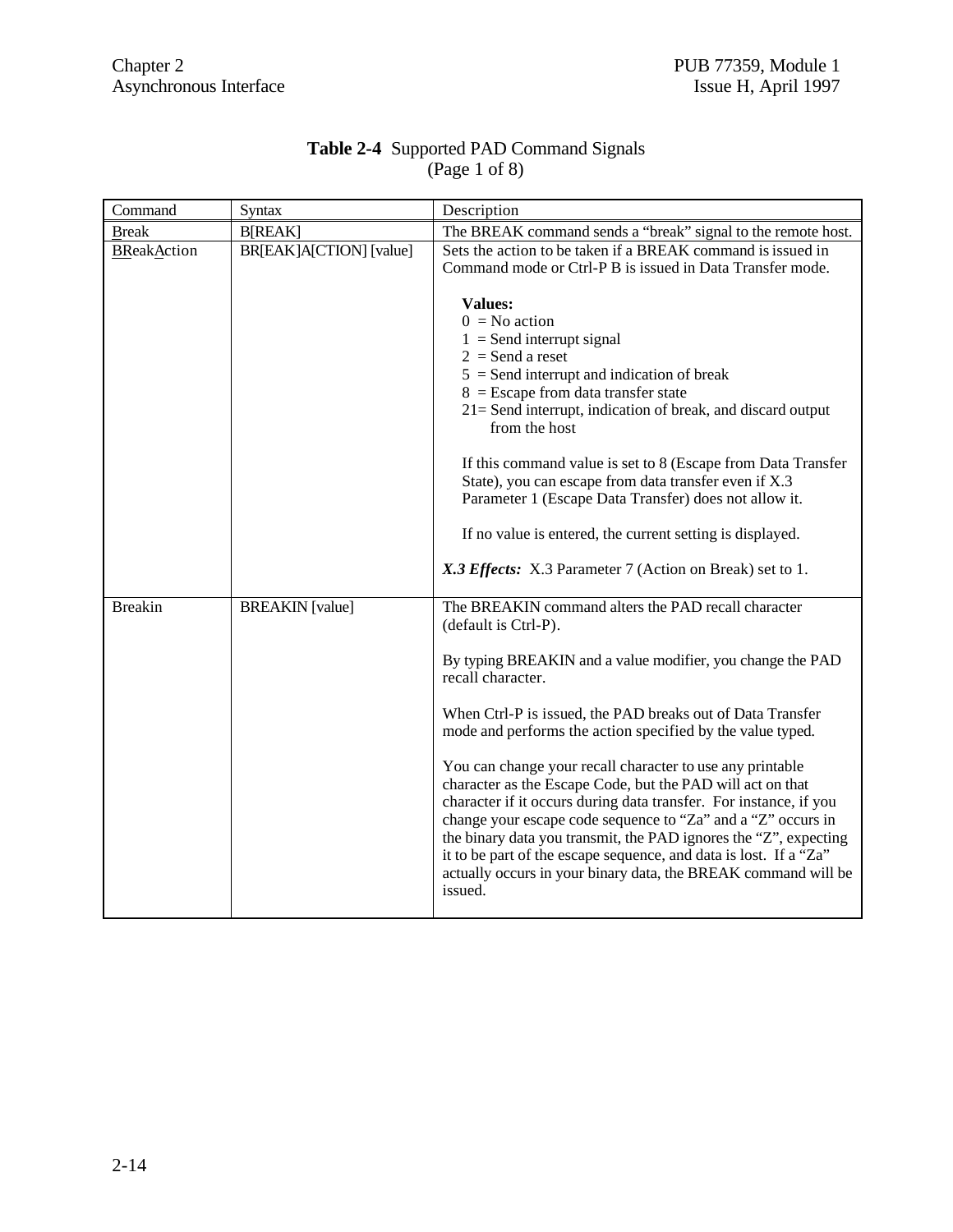| Command      | <b>Syntax</b>               | Description                                                                                                                                                                                                                                                                                                                                                                                                                                                                   |  |
|--------------|-----------------------------|-------------------------------------------------------------------------------------------------------------------------------------------------------------------------------------------------------------------------------------------------------------------------------------------------------------------------------------------------------------------------------------------------------------------------------------------------------------------------------|--|
| Call         | See Table 2-8 and Table 2-9 | The CALL command sets up a connection to the named host<br>system using any requested facilities.                                                                                                                                                                                                                                                                                                                                                                             |  |
| <b>CLeaR</b> | CL[EA]R                     | The CLEAR command closes the current connection.                                                                                                                                                                                                                                                                                                                                                                                                                              |  |
| Echo         | ECHO [on off]               | The ECHO command specifies whether the echo comes<br>from the PAD or the remote host.                                                                                                                                                                                                                                                                                                                                                                                         |  |
|              |                             | If on is selected, the PAD will echo. If off is selected, echo<br>will come from the remote host.                                                                                                                                                                                                                                                                                                                                                                             |  |
|              |                             | If no value is entered, the current echo setting is displayed.                                                                                                                                                                                                                                                                                                                                                                                                                |  |
|              |                             | X.3 Effects: X.3 Parameter 2 (Echo) set to 0 (off) or 1<br>(on).                                                                                                                                                                                                                                                                                                                                                                                                              |  |
| <b>EMask</b> | EM[ASK][value]              | The EMASK command sets the echo mask to the value<br>specified so you can choose values that should not be<br>echoed to the screen.                                                                                                                                                                                                                                                                                                                                           |  |
|              |                             | <b>Characters NOT Echoed</b><br><b>Value</b><br>All characters will be echoed<br>$\overline{0}$<br>CR<br>1<br>2<br>LF<br>$\overline{4}$<br>VT, HT, FF<br>8<br>BEL, BS<br>16<br>ESC, ENQ<br>32<br>ACK, NAK, STX, SOH, EOT, ETB, ETX<br>64<br>DEL, CAN, DC2<br>128<br>All other control characters, plus DEL<br>Characters are not echoed if no value is set.<br>Entered value is the sum of the combined values selected.<br>X.3 Effects: X.3 Parameter 20 (Echo Mask) is set. |  |

#### **Table 2-4** Supported PAD Command Signals (Page 2 of 8)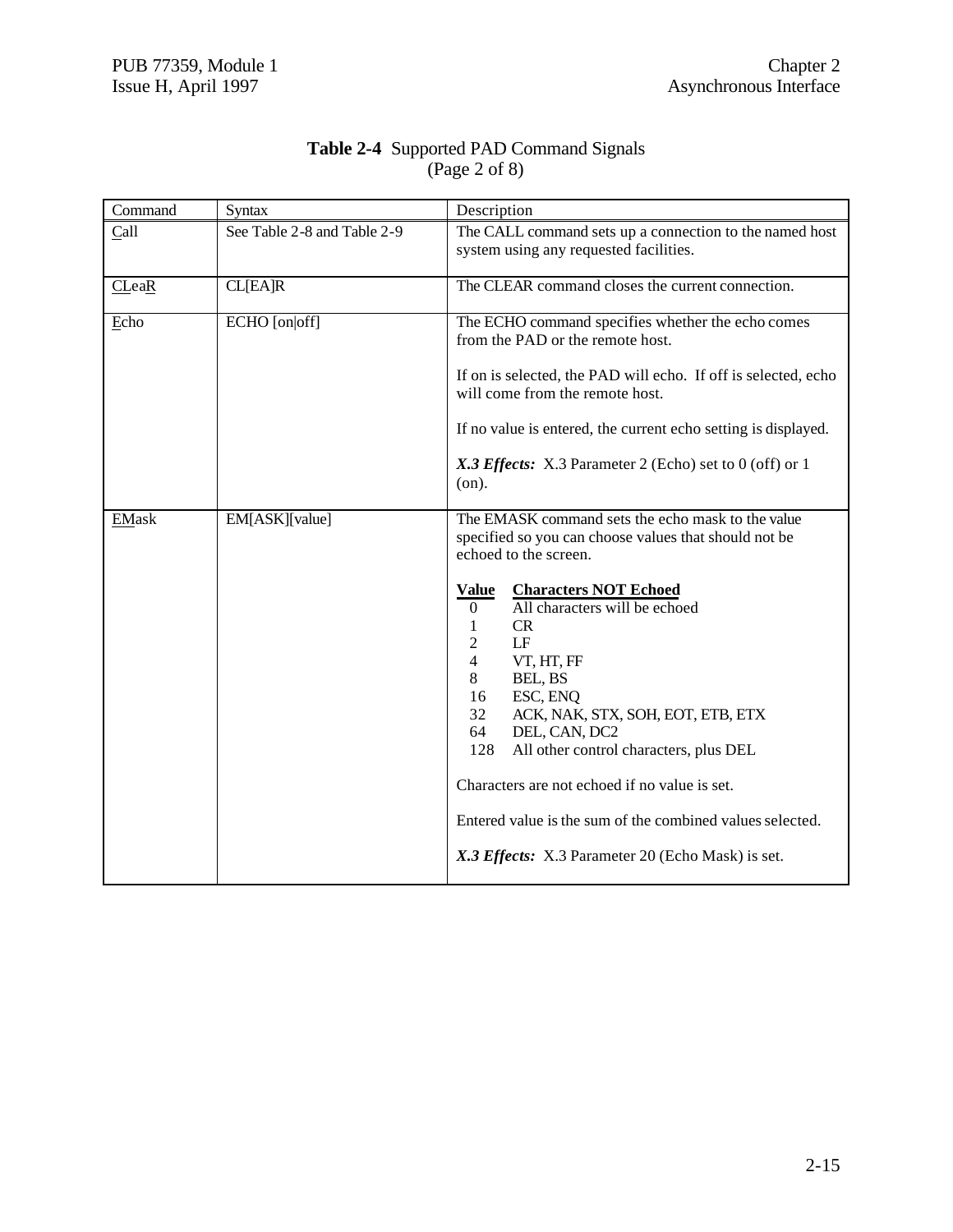| Command | Syntax                         | Description                                                                                                                                                                                                                                                                                                                                                                                                                                                                                    |
|---------|--------------------------------|------------------------------------------------------------------------------------------------------------------------------------------------------------------------------------------------------------------------------------------------------------------------------------------------------------------------------------------------------------------------------------------------------------------------------------------------------------------------------------------------|
| Flow    | F[LOW][on off]                 | The FLOW command enables or disables local flow control<br>processing of XON/XOFF control characters by the PAD.<br>If flow control is enabled you can use Ctrl-S to halt the<br>output to the terminal and Ctrl-Q to restart it.<br>If no value is entered, the current setting is displayed.<br>X.3 Effects: X.3 Parameter 12 (Flow Control by Terminal)<br>is set to $0$ (off) or $1$ (on).                                                                                                 |
| FORward | FOR[WARD] [value]              | The FORWARD command selects the data forwarding<br>characters.<br><b>Values:</b><br>$0 =$ No data forwarding characters<br>$1 =$ Alphanumeric characters<br>$2 = CR$<br>$4 = ESC, BEL, ENQ, ACK$<br>$8 = DEL$ , CAN, DC2<br>$16 = ETX$ , EOT<br>32= HT, LF, VT, FF<br>64= All other control characters<br>The entered value is the sum of the combined values<br>selected.<br>If no value is entered, the current setting is displayed.<br>X.3 Effects: X.3 Parameter 3 (Data Forward) is set. |
| Help    | HELP[command] or<br>?[command] | The HELP command displays a one-line summary of all<br>commands.                                                                                                                                                                                                                                                                                                                                                                                                                               |
| Hosts   | H[OSTS]                        | The HOSTS command lists configured host names and<br>aliases available to the user.                                                                                                                                                                                                                                                                                                                                                                                                            |
| Int     | <b>INT</b>                     | The INT command transmits an interrupt packet to the<br>remote host.                                                                                                                                                                                                                                                                                                                                                                                                                           |

#### **Table 2-4** Supported PAD Command Signals (Page 3 of 8)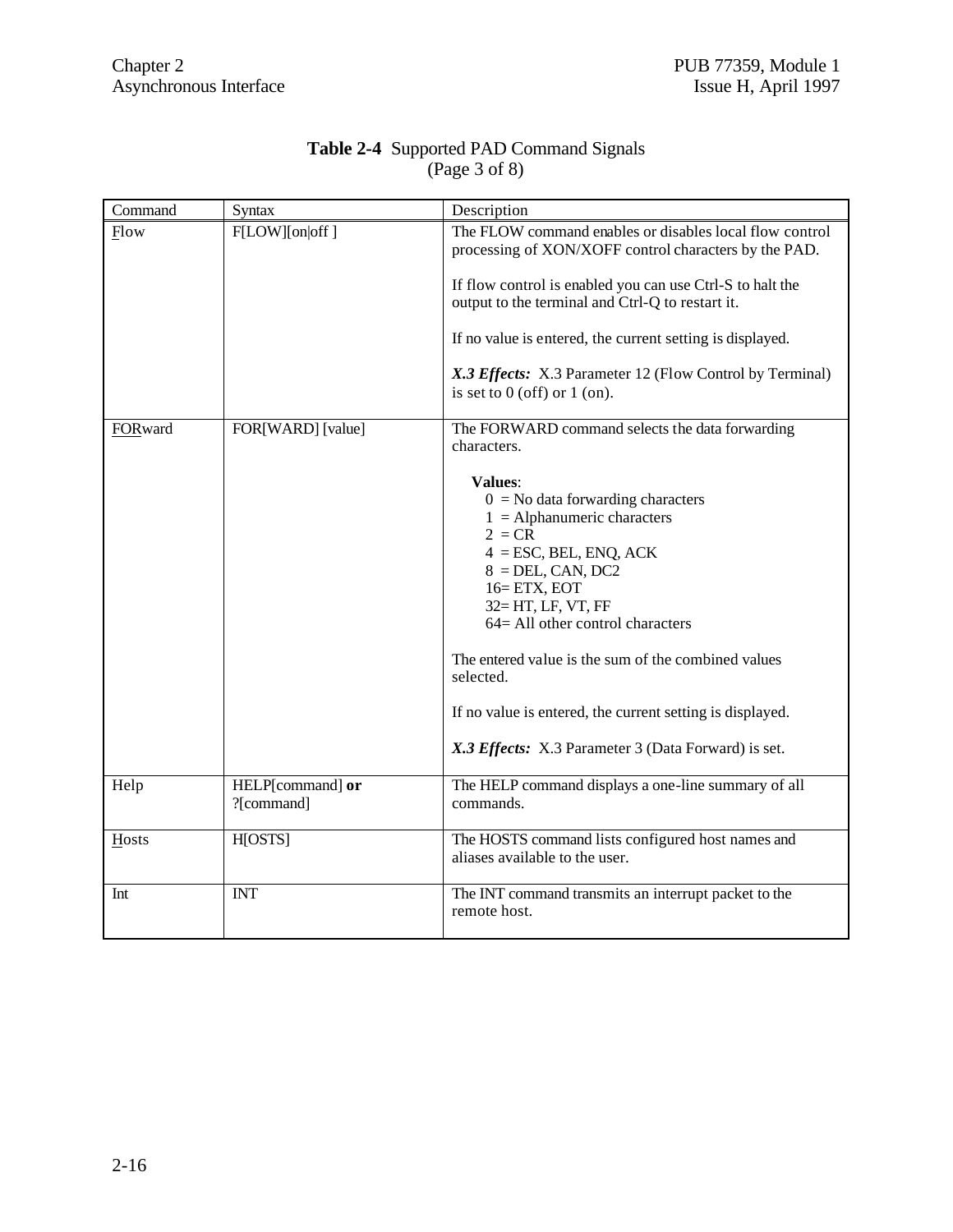| Command  | Syntax            | Description                                                                                                                                                                                                                                                                                                                                                                                                                                                                                                                                              |
|----------|-------------------|----------------------------------------------------------------------------------------------------------------------------------------------------------------------------------------------------------------------------------------------------------------------------------------------------------------------------------------------------------------------------------------------------------------------------------------------------------------------------------------------------------------------------------------------------------|
| LFinsert | LF[INSERT][value] | The LFINSERT command sets the linefeed insertion action<br>to be taken when a carriage return is sent or received.<br><b>Value</b><br><b>Action</b><br>No LF insertion<br>$\theta$<br>Add LF after CR in the data from the host<br>$\mathbf{1}$<br>Add LF after CR in the data to the host<br>$\overline{2}$<br>$\overline{4}$<br>Add LF after CR echoed<br>The entered value is the sum of the combined values<br>selected.<br>If no value is entered, the current setting is displayed.<br>X.3 Effects: X.3 Parameter 13 (Line-Feed Insertion) is set. |
| LOGhost  | LOG[HOST]         | The LOGHOST command displays incoming and outgoing<br>X.29 messages.                                                                                                                                                                                                                                                                                                                                                                                                                                                                                     |
| MESsage  | MES[SAGE]         | The MESSAGE command sets the PAD mode of operation<br>to Message mode.<br>This mode allows the user to define line-at-a-time<br>exchanges between the PAD and the remote host, with the<br>responsibility of detailed terminal control (including<br>echoing typed input, input editing, and output formatting)<br>resting on the PAD.<br>X.3 Effects:<br>This mode affects X.3 Parameters 2, 4, 10,<br>and $15$ :<br>$2 = 1$ (Echo)<br>$4 = 0$ (No Idle Timer)<br>$10 = 80$ (Line Folding after 80 characters)<br>$15 = 1$ (Editing enabled)            |

#### **Table 2-4** Supported PAD Command Signals (Page 4 of 8)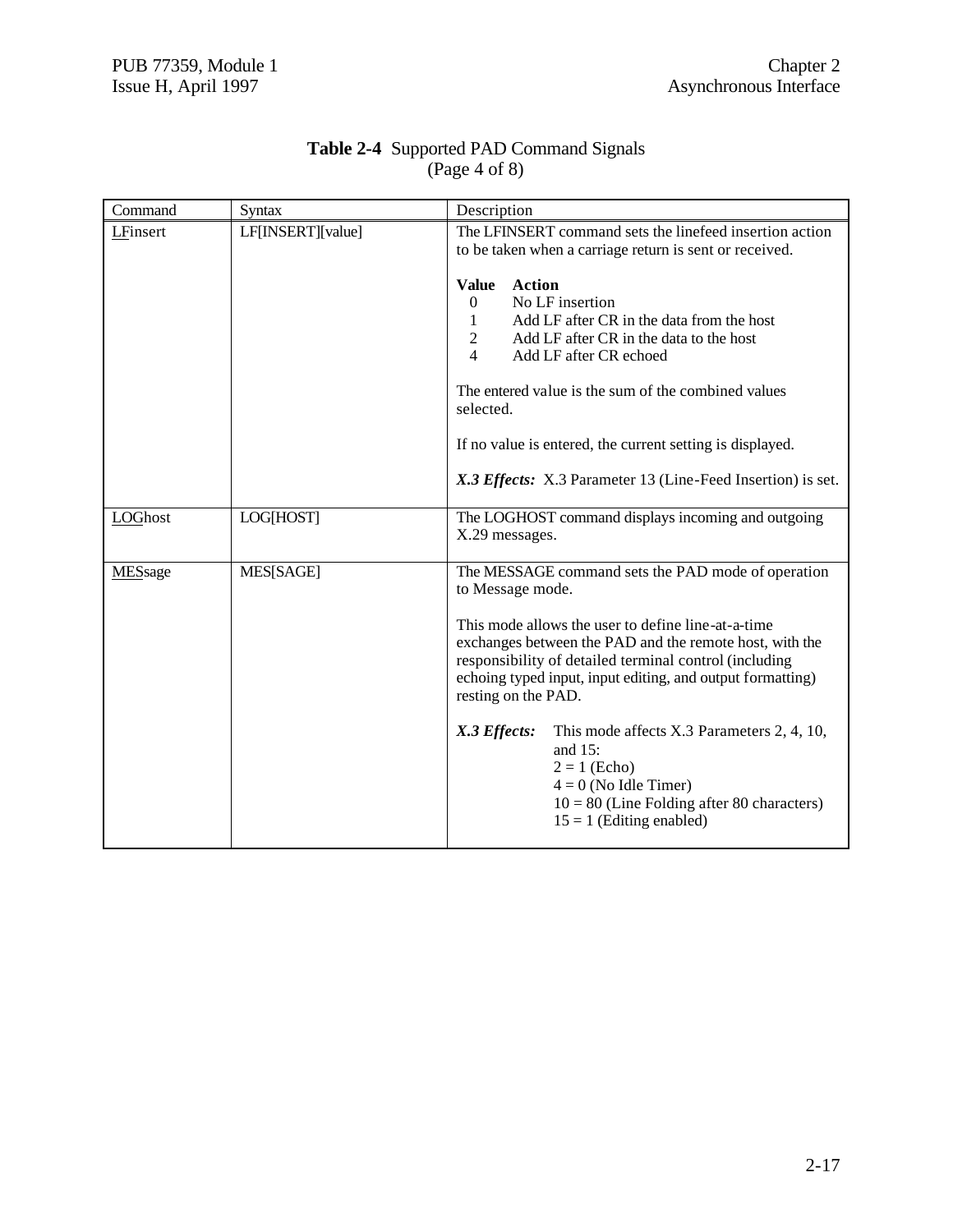| Command       | <b>Syntax</b>       | Description                                                                                                                                                                                                                                                                                                                                                                                                                                                                                                                                              |
|---------------|---------------------|----------------------------------------------------------------------------------------------------------------------------------------------------------------------------------------------------------------------------------------------------------------------------------------------------------------------------------------------------------------------------------------------------------------------------------------------------------------------------------------------------------------------------------------------------------|
| <b>NATive</b> | <b>NATIVEI</b>      | The NATIVE command sets the PAD mode of operation to<br>Native mode.<br>This mode allows the user to define character-at-a-time<br>input forwarding to the host. The host has total control of<br>the terminal, including echoing user input, input editing, and<br>output formatting.<br>Characters typed in are<br>immediately forwarded to the host.<br>X.3 Effects: This mode affects X.3 Parameters 2, 4, 10,<br>and $15$ :<br>$2 = 0$ (No Echo)<br>$4 = 1$ (1/20th second Idle Timer Delay)<br>$10 = 0$ (No Line Folding)<br>$15 = 0$ (No Editing) |
| PageWait      | P[AGE]W[AIT][value] | The PAGEWAIT command halts output to the terminal.<br>Valid value range is 0 to 255 lines output before the display<br>is paused. A value of 0 disables pagewait.<br>If no value is entered, the current setting is displayed.<br>X.3 Effects: X.3 Parameter 22 (Page Wait) is set.                                                                                                                                                                                                                                                                      |
| PARam         | PAR[AM]             | The PARAM command displays all current X.3 Parameter<br>settings in number: value pairs.                                                                                                                                                                                                                                                                                                                                                                                                                                                                 |
| Par?          | PAR? [value]        | The PAR? command displays the setting of a specified X.3<br>Parameter only.<br>If no value is specified, the current values of all X.3<br>Parameters are displayed.                                                                                                                                                                                                                                                                                                                                                                                      |

#### **Table 2-4** Supported PAD Command Signals (Page 5 of 8)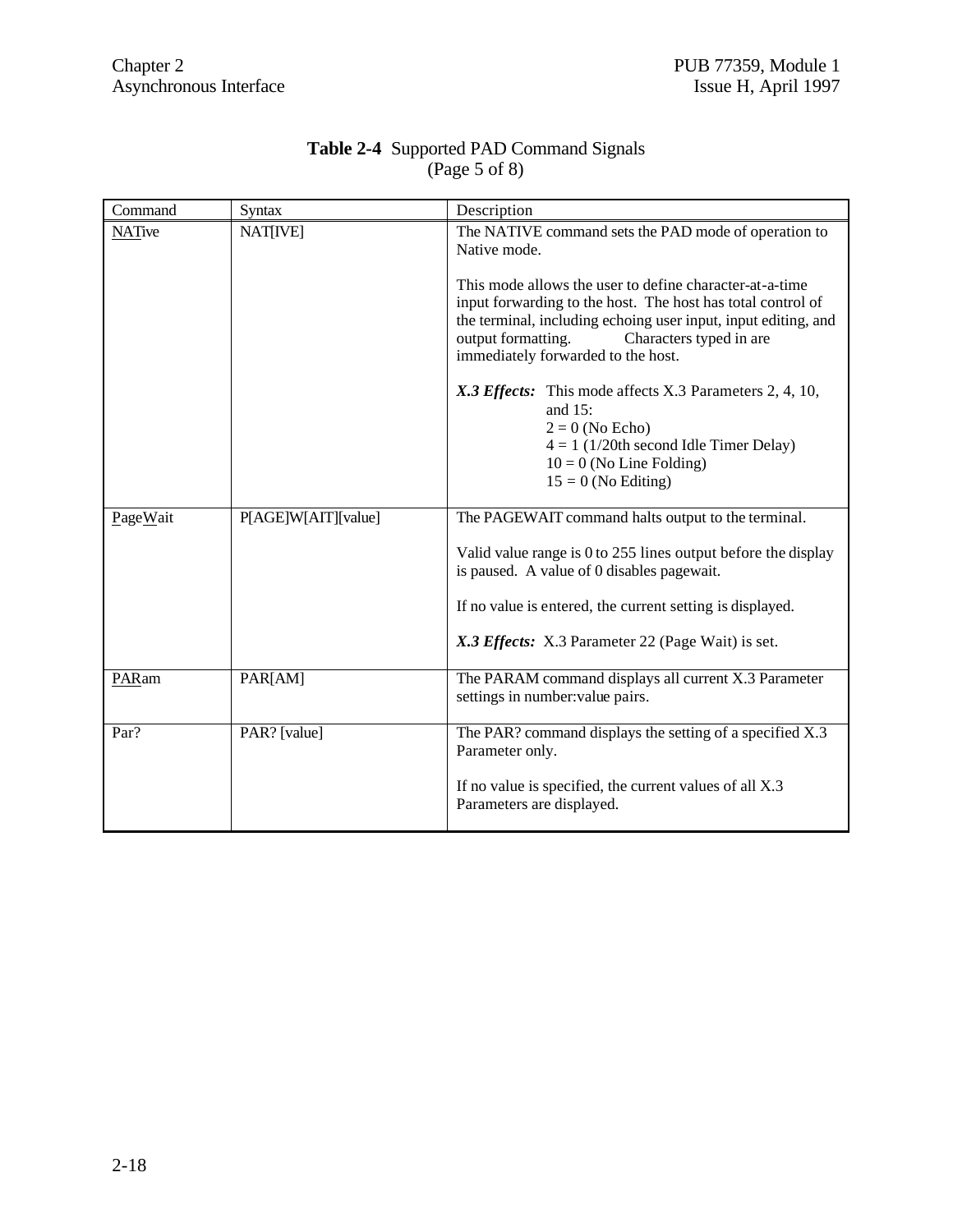| Command | <b>Syntax</b>           | Description                                                                                                                                                                                                                                                                                                                                                                                                                                                                                                             |
|---------|-------------------------|-------------------------------------------------------------------------------------------------------------------------------------------------------------------------------------------------------------------------------------------------------------------------------------------------------------------------------------------------------------------------------------------------------------------------------------------------------------------------------------------------------------------------|
| Pipe    | <b>PIPE</b>             | The PIPE command sets the PAD mode of operation to Pipe<br>mode.                                                                                                                                                                                                                                                                                                                                                                                                                                                        |
|         |                         | This mode allows the user to direct raw data to the host via a<br>non-interactive autocall. Pipe mode allows no service<br>signals.                                                                                                                                                                                                                                                                                                                                                                                     |
|         |                         | X.3 Effects: This mode affects X.3 Parameters 1, 2, 5, 6,<br>7, 9, 10, 12, 13, 14, 15, and 22:<br>$1 = 0$ (No Escape from Data Transfer)<br>$2 = 0$ (No Echo)<br>$5 = 0$ (No Flow Control)<br>$6 = 0$ (No Service Signals)<br>$7 = 0$ (No Action on Receipt of Break)<br>$9 = 0$ (No Carriage Return Padding)<br>$10 = 0$ (No Line Folding)<br>$12 = 0$ (No Flow Control by Terminal)<br>$13 = 0$ (No Line Feed Insertion)<br>$14 = 0$ (No Padding after Line Feed)<br>$15 = 0$ (No Editing)<br>$22 = 0$ (No Page Wait) |
| PRinTer | PR[IN]T[ER]             | The PRINTER command sets the PAD for user's hard-copy<br>terminal.<br>X.3 Effects: X.3 Parameter 19 (Edit Service Signal) is set<br>to 1 (Hard Copy Terminal).                                                                                                                                                                                                                                                                                                                                                          |
| PROFile | PROF[ILE] [value]       | The PROFILE command selects a set of terminal options as<br>a pre-defined X.3 profile.<br>Value Option<br>V1-5 DIGIPAC®-defined standard profiles<br>90<br><b>ITU-T</b> Simple standard<br>91<br><b>ITU-T</b> Transparent standard<br>If a value is not entered, the current setting is displayed.                                                                                                                                                                                                                      |
| Quit    | Q[UIT]                  | The QUIT command ends the current session.                                                                                                                                                                                                                                                                                                                                                                                                                                                                              |
| ReSeT   | R[E]S[E]T               | The RESET command sends a reset request to the remote<br>host.                                                                                                                                                                                                                                                                                                                                                                                                                                                          |
| Set     | SET par:value par:value | The SET command sets the current values of the specified<br>X.3 Parameters in Parameter number: value pairs.                                                                                                                                                                                                                                                                                                                                                                                                            |

#### **Table 2-4** Supported PAD Command Signals (Page 6 of 8)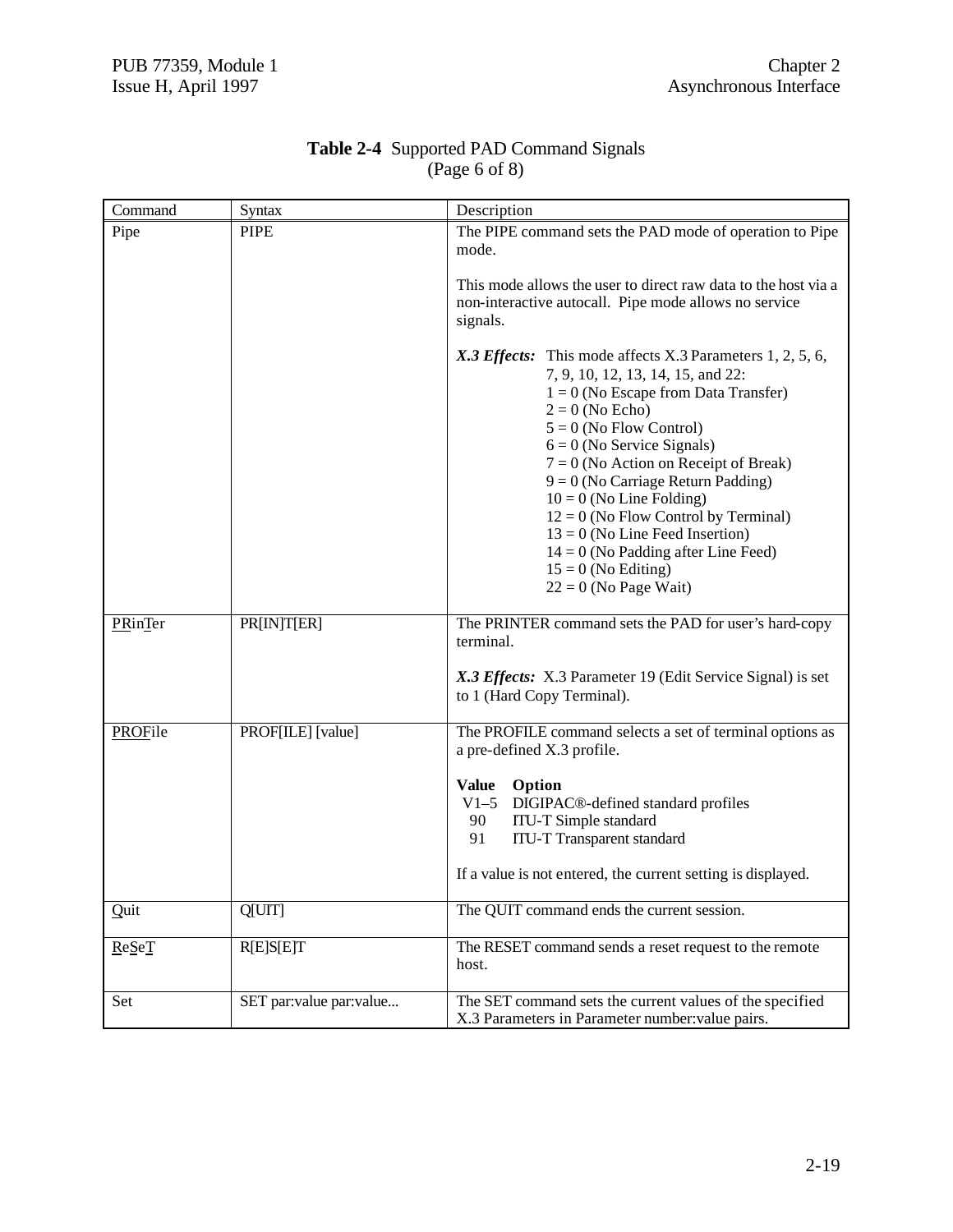| Command       | Syntax               | Description                                                                                                                                                                                                                                                                                                                      |
|---------------|----------------------|----------------------------------------------------------------------------------------------------------------------------------------------------------------------------------------------------------------------------------------------------------------------------------------------------------------------------------|
| Set?          | Set? par par         | The SET? command displays the current values of the<br>specified X.3 Parameters.                                                                                                                                                                                                                                                 |
|               |                      | If a list of Parameter settings is configured, each<br>Parameter should be separated by a space (e.g., Set? 1 2<br>$16$ ).                                                                                                                                                                                                       |
|               |                      | You may also change settings with this command by<br>supplying a value with the Parameter number (e.g., SET?<br>1:1 2:2). If a Parameter number is entered without a value<br>or with an invalid value, the Parameter value will not be<br>changed and an INV (invalid value) message is displayed<br>with the Parameter number. |
| <b>STATus</b> | STAT[US][ALL]        | The STATUS command displays the status of the current<br>connection and host name.                                                                                                                                                                                                                                               |
|               |                      | If the value ALL is specified (e.g., STATUS ALL), the<br>following additional information is displayed:                                                                                                                                                                                                                          |
|               |                      | Name of the host connected to                                                                                                                                                                                                                                                                                                    |
|               |                      | <b>Terminal characteristics</b><br>$\bullet$<br>- echo mode<br>- flow control state                                                                                                                                                                                                                                              |
|               |                      | - mode of operation<br>- etc.                                                                                                                                                                                                                                                                                                    |
| TRAnsparent   | <b>TRA[NSPARENT]</b> | The TRANSPARENT command sets the PAD mode of<br>operation to Transparent mode.                                                                                                                                                                                                                                                   |
|               |                      | This mode allows the user to define line-at-a-time<br>exchanges between the PAD and the remote host, with the<br>responsibility of output formatting resting on the host.                                                                                                                                                        |
|               |                      | X.3 Effects: This mode affects X.3 Parameters 2, 4, 10,<br>and 15:<br>$2 = 1$ (Echo)<br>$4 = 0$ (No Idle Timer)<br>$10 = 0$ (No Line Folding)<br>$15 = 1$ (Editing Enabled)                                                                                                                                                      |

#### **Table 2-4** Supported PAD Command Signals (Page 7 of 8)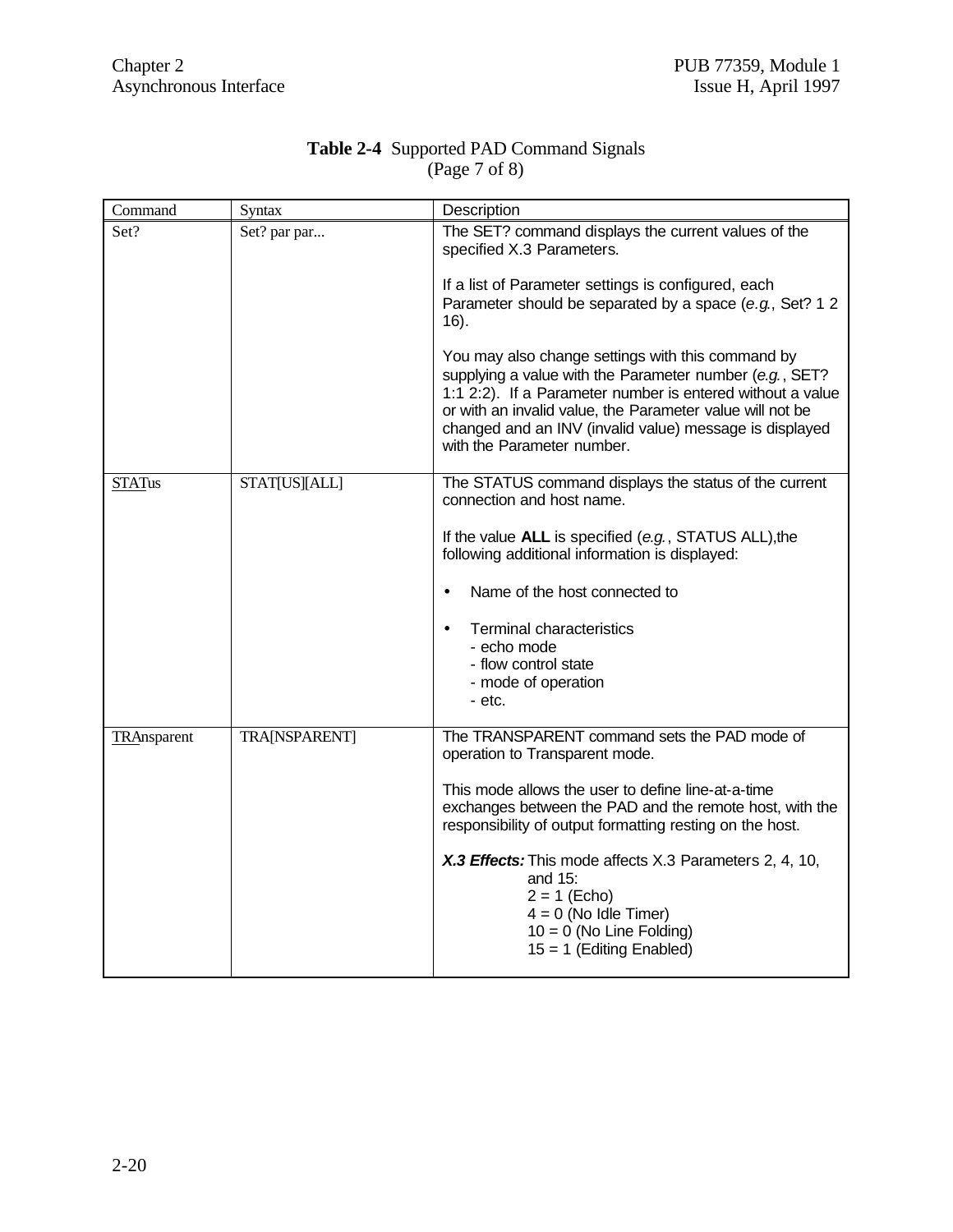| Command    | Syntax         | Description                                                                                                                                                                                                                    |
|------------|----------------|--------------------------------------------------------------------------------------------------------------------------------------------------------------------------------------------------------------------------------|
| <b>VDU</b> | <b>VDU</b>     | The VDU command sets the PAD for user's display<br>terminal.<br>X.3 Effects: X.3 Parameter 19 (Edit Service Signal) is set<br>to 2 (Video Display Terminal).                                                                   |
| WIDth      | WID[TH][value] | The WIDTH command defines the width of the terminal<br>screen in use.<br>On output, when the width is reached, a new line is entered.<br>The valid range is 20 to 255.<br>X.3 Effects: X.3 Parameter 10 (Line Folding) is set. |

#### **Table 2-4** Supported PAD Command Signals (Page 8 of 8)

#### **Table 2-5** Supported PAD Service Signals (Page 1 of 2)

| Standard Format of the PAD<br>service signals          | Description                                                                                                                                                                                                                                                                                                                                                                                                                                                                                         |
|--------------------------------------------------------|-----------------------------------------------------------------------------------------------------------------------------------------------------------------------------------------------------------------------------------------------------------------------------------------------------------------------------------------------------------------------------------------------------------------------------------------------------------------------------------------------------|
| format effector                                        | The format effector is used as the <i>Acknowlegement PAD service signal</i> . It<br>is comprised of the Carriage Return (CR) Line Feed (LF) characters<br>followed by the number of padding characters specified by PAD Parameter<br>9, if Parameter 9 is not zero; or, if Parameter 9 is set to zero, 2 padding<br>characters for terminals operating at 110 bps or 4 padding characters for<br>terminals operating above 110 bps and up to and including 1200 bps.                                |
| $\ast$                                                 | Prompt PAD service signal This signal is presented to the DTE, if PAD<br>Parameter 6 is set to 1, when the PAD is in the command mode and ready to<br>receive a command.                                                                                                                                                                                                                                                                                                                            |
| DIGIPAC <dial address="" port=""></dial>               | PAD identification PAD service signal This signal is presented to the DTE<br>once a dial connection has been established to a dial port in DIGIPAC <sup>®</sup> . The<br>dial port address portion of the service signal will be the lead Data Telepone<br>Number (DTN) assigned to the range of ports to which this port belongs.                                                                                                                                                                  |
| RESET <reset cause=""> <diag<br>code</diag<br></reset> | This RESET PAD service signal will be sent to the DTE when a reset occurs<br>on the connection for any reason other than the DTE sending the RESET<br>PAD command. The reset cause will be one of those listed in Table 2-6<br>below. The diagnostic code <diag code=""> will be a 3 digit decimal number<br/>corresponding the diagnostic code in the X.25 Reset Indication Packet. A<br/>complete listing of possible codes can be found in the 1988 ITU<br/>Recommendation X.25, Annex E.</diag> |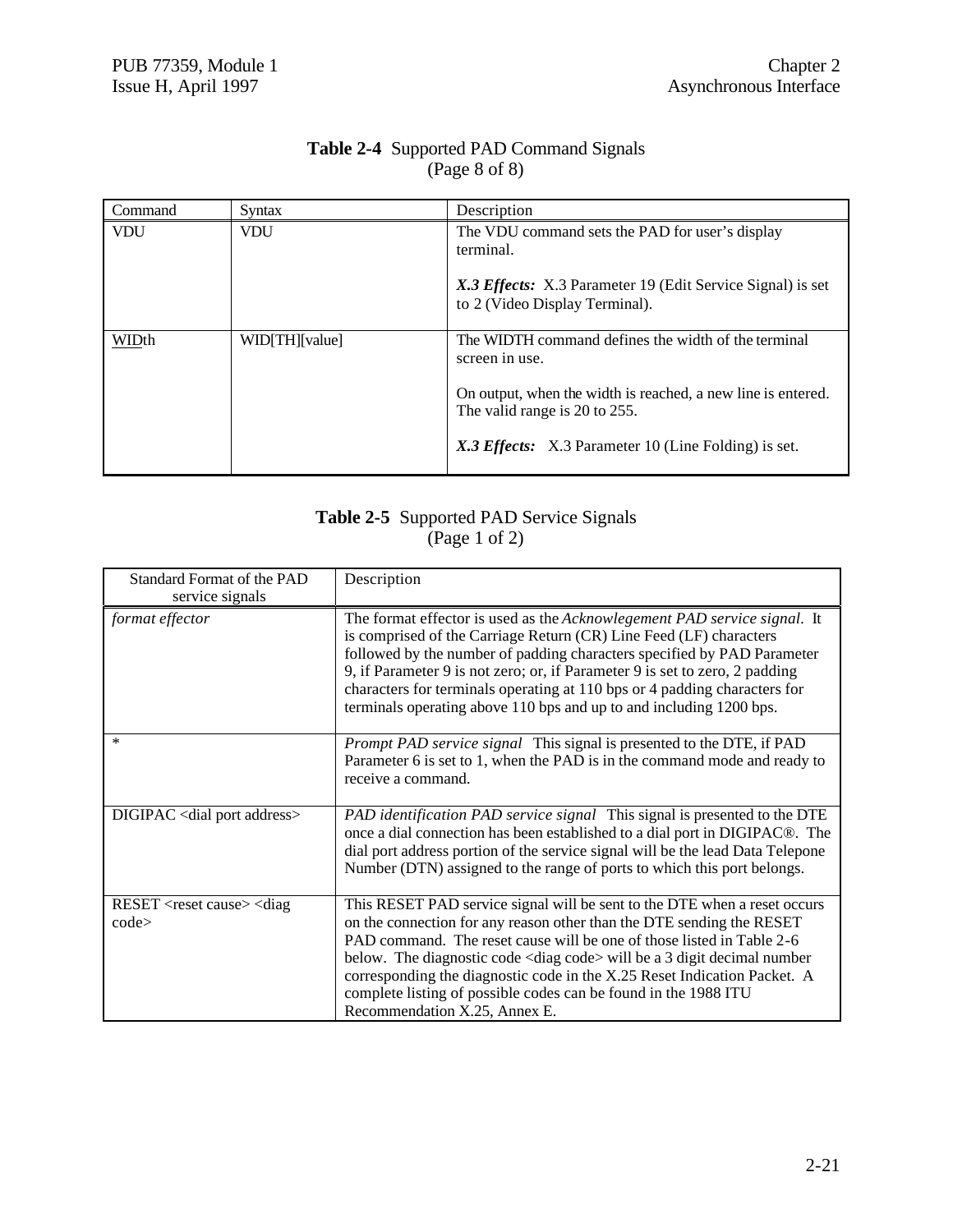|                        | <b>Table 2-5</b> Supported PAD Service Signals |
|------------------------|------------------------------------------------|
| $\angle$ (Page 2 of 2) |                                                |

| Standard Format of the PAD service<br>signals | Description                                                                                                                                                                                                                                                                                                                         |
|-----------------------------------------------|-------------------------------------------------------------------------------------------------------------------------------------------------------------------------------------------------------------------------------------------------------------------------------------------------------------------------------------|
| <b>RESET CONF</b>                             | This is the PAD service signal that will be sent to the DTE when the<br>DTE has issued the RESET PAD Command                                                                                                                                                                                                                        |
| $CLR <$ cause $>$ $<$ diag code $>$           | Indication of clearing PAD service signal is sent by the PAD when a call<br>is cleared for any reason other than the DTE sending the CLEAR PAD<br>Command. The cause field will contain one of the codes listed in Table<br>2-7. A complete listing of possible codes can be found in the 1988 ITU<br>Recommendation X.25, Annex E. |
| <b>CLR CONF</b>                               | Confirmation of clearing PAD service signal. This signal is sent by the<br>PAD when the DTE has sent the CLEAR PAD command to the PAD and,<br>as a result, the call has been clear by the PAD.                                                                                                                                      |
| <b>PAGE</b>                                   | Indication that a page wait condition has occurred.                                                                                                                                                                                                                                                                                 |
| <b>FREE</b>                                   | Response to the <i>status PAD command</i> signal when a call is not<br>established.                                                                                                                                                                                                                                                 |
| <b>ENGAGED</b>                                | Response to the <i>status PAD command</i> signal when a call has been<br>established.                                                                                                                                                                                                                                               |
| <b>ERR</b>                                    | Indication that a PAD command signal is in error.                                                                                                                                                                                                                                                                                   |
| PAR <par>:<val inv>, </val inv></par>         | The PAD service signal is sent by the PAD in response to either a set<br>and read PAD command or a read PAD command.                                                                                                                                                                                                                |

#### **Table 2-6** Reset Causes

| <b>Reset Cause Code</b> | Description                   |
|-------------------------|-------------------------------|
| <b>DTE</b>              | Reset initiated by remote DTE |
| <b>OUT OF ORDER</b>     | Remote DTE out of order       |
| <b>RPE</b>              | Remote Procedure Error        |
| ERR                     | Local Procedure Error         |
| NC                      | <b>Nework Congestion</b>      |
| REMOTE DTE OPERATIONAL  |                               |
| NETWORK OPERATIONAL     |                               |
| DER                     | Incompatible destination      |
| NETWORK OUT OF ORDER    |                               |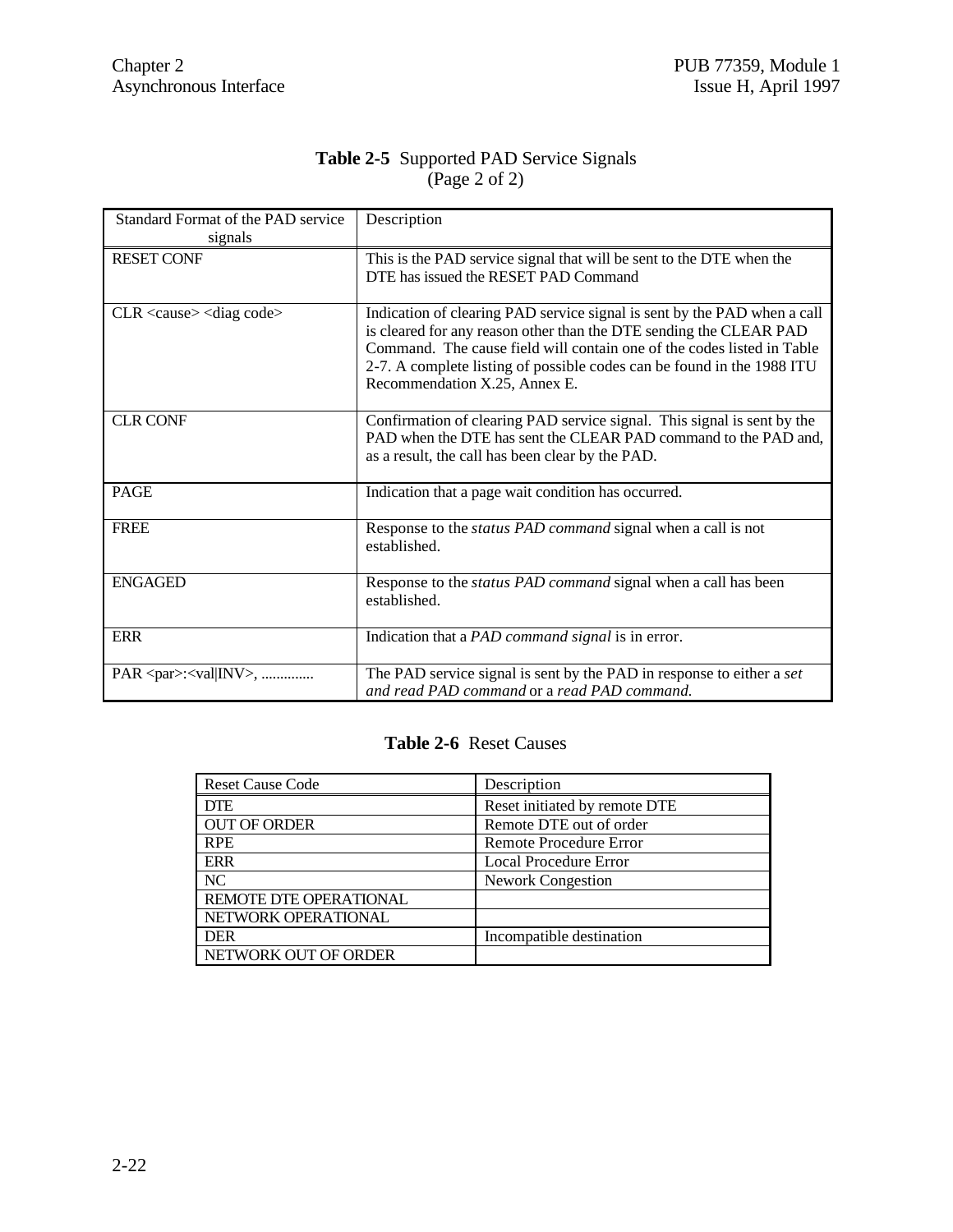| Clear      | Description                           |
|------------|---------------------------------------|
| Cause      |                                       |
| <b>OCC</b> | Number busy                           |
| <b>INV</b> | Invalid facility requested            |
| NC.        | Network congestion                    |
| <b>NA</b>  | Access barred                         |
| <b>NP</b>  | Not obtainable, number not assigned   |
| <b>RPE</b> | Remote procedure error                |
| ERR        | Local procedure error                 |
| <b>ROO</b> | RPOA out of order                     |
| <b>RNA</b> | Reverse charge not subscribed         |
| ID         | Incompatible destination              |
| <b>FNA</b> | Fast select refused                   |
| <b>SA</b>  | Ship absent                           |
| <b>DTE</b> | Call cleared by remote DTE            |
| <b>PAD</b> | Call cleared by remote request or PAD |
|            | originated clear                      |

**Table 2-7** Clear Causes

For dial-up connections, if the first character of a PAD command signal is not received within **20** seconds after the interface enters the PAD waiting state, the PSPDN will then clear the dial-up connection. If, after receiving the first character of a PAD command, a complete PAD command signal is not received within **20** seconds the PSPDN sends an error PAD-service signal and the interface enters the PAD waiting state. The PSPDN also sends an error PAD-service signal if it receives an unrecognized PAD command. The error PAD-service signal indicates what error has occurred. Its format is illustrated in Tables 2-5. This service signal is only sent when Parameter 6 is set to 1 or 5. If the value of Parameter 6 is set to 0 or 1, the PSPDN does not transmit a prompt to the DTE.

In addition to the default profile assignment at service order time, the interface also supports DTE selection of profiles. After service initialization is complete, the user can choose one of the user profiles as specified in Table 2-1 Generally, profile selection is more applicable to dial-access ports because direct-access ports typically provide the most compatible profile as a default when service is installed. After service initialization, the DTE can request a profile by transmitting the profile-selection PAD command signal. The identifier for network defined profiles is single or double decimal digits. Profile identifiers for the simple standard profile and the transparent standard profile are 90 and 91, respectively.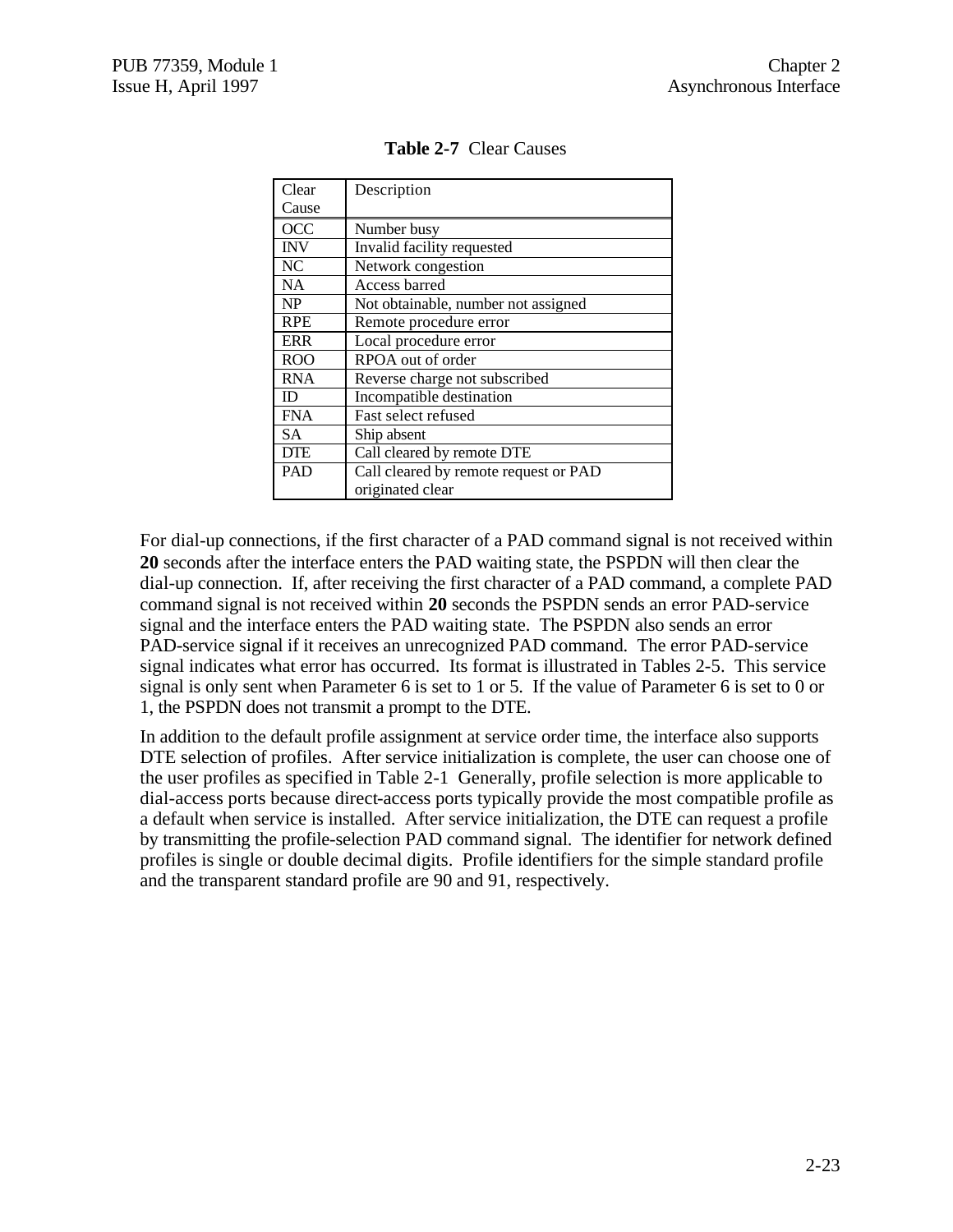#### **2.4 Procedures for Virtual Call Control**

#### **2.4.1 General**

For all access ports, the interface supports intra-LATA, inter-LATA, and inter-network calls. (Only one data call can be on a line at a time.) Signaling procedures for RPOA (Recognized Private Operating Agency) selection (on all calls), CUG (closed user group) request and reverse charging request are supported.

On the auto reverse charge dial access ports, the interface supports intra-LATA, inter-LATA, and inter-network calls. Signaling procedures for RPOA selection and reverse charge are also supported. DTEs may, but need not, use either or both of these signaling procedures for each virtual call. Regardless of whether the DTE uses the reverse charge request, the PSPDN automatically requests reverse charging on virtual calls originating from these ports.

Call Set-up is initiated when the DTE sends a selection PAD command signal to the PSPDN. The DIGIPAC® PAD function supports two (2) formats of the selection PAD command signal and those formats are illustrated in Tables 2-8 and 2-9. The information content of a selection PAD command signal consists of an optional facility request block, an address block and a user optional call user data field.

**Incoming calls are no longer supported, because dedicated asynchronous lines are no longer offered.**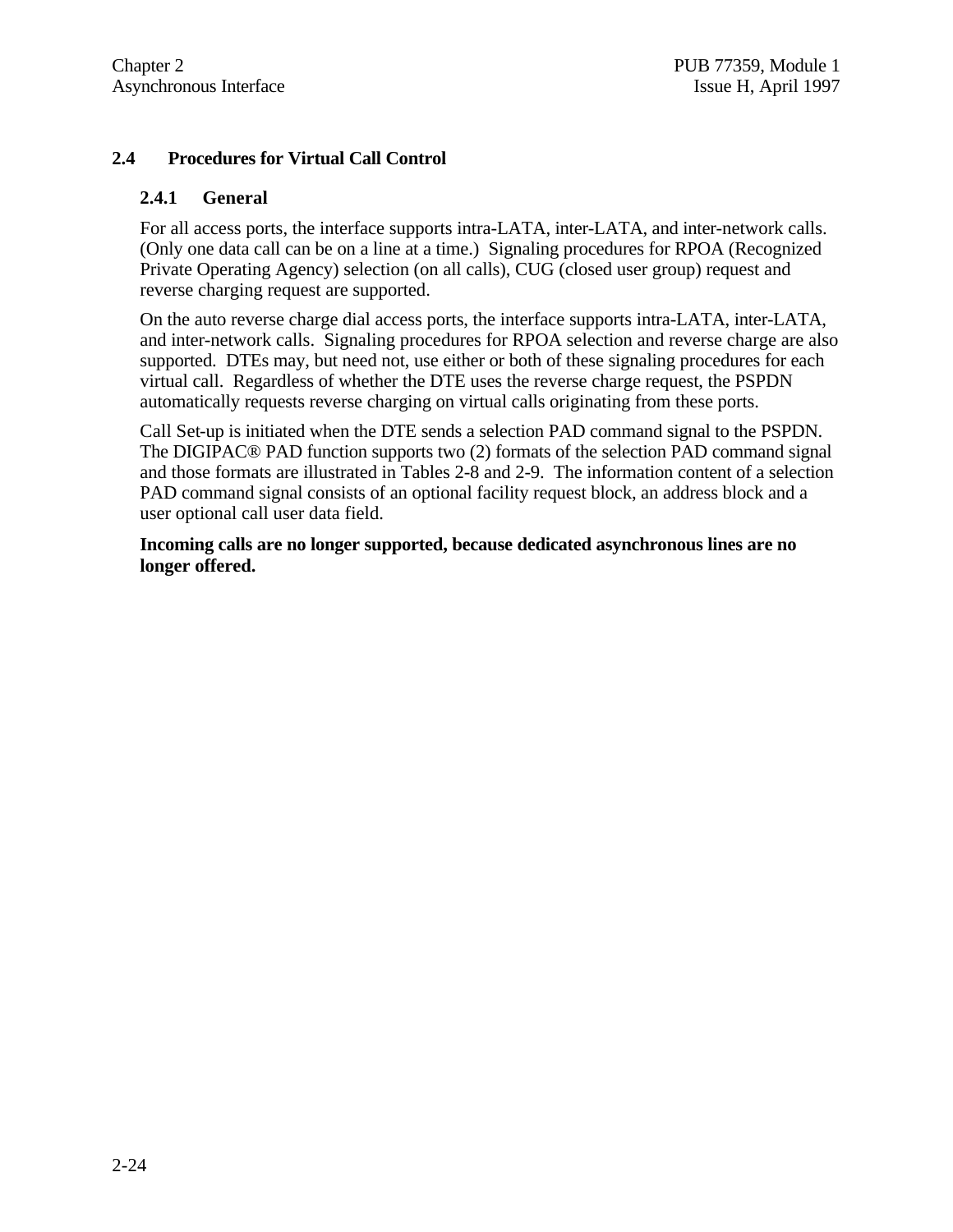#### **Table 2-8** Format 1 of Call Selection Command (Page 1 of 2)

| Call                               | CALL Command or selection PAD command                                                                                                                                                                                                                                                                                                                                                                                      |
|------------------------------------|----------------------------------------------------------------------------------------------------------------------------------------------------------------------------------------------------------------------------------------------------------------------------------------------------------------------------------------------------------------------------------------------------------------------------|
| Syntax:                            | $\left[\text{[C ALL]}<\text{hostname}> <\text{X}.121\text{ address}> <10<\text{E}.164\text{ address}>> +\text{scaling address}> \right]$<br>$\left[\sim\ll\!\!CUD\!\!>\right]$ [[facilities[f][r]] [s] [G[CUG]] [N <nui>] [T<rpoa>]]<cr></cr></rpoa></nui>                                                                                                                                                                 |
| <b>Command Components</b>          |                                                                                                                                                                                                                                                                                                                                                                                                                            |
| [ C ALL]                           | Command name (optional)                                                                                                                                                                                                                                                                                                                                                                                                    |
| <hostname></hostname>              | Mnemonic address of host being called, this name must be previously defined by U S WEST<br>when service was requested.                                                                                                                                                                                                                                                                                                     |
| <x.121 address=""></x.121>         | For intra-LATA calls, only the 8 to 10 digit address is required. The first 6 digits of the<br>address are the 3 digit NPA and 3 digit DCO code. These 6 digits would be followed by the<br>remaining 2 to 4 digits of the address.<br><b>OR</b><br>For Inter-LATA calls or Inter-network calls, the address must be prefixed by a 1, followed by<br>the 4 digit DNIC and then the 4 to 10 digit network specific address. |
| $<$ 10 $<$ E.164 address>>         | For intra-LATA, Inter-LATA and Inter-network calls, the E.164 address must be prepended<br>with the digits 10. This is the prefix and escape code. The E.164 address must be in<br>international format and include both the Country Code (CC) and the National Significant<br>Number (NSN). For ISDN number in North America the Country Code is equal to the digit 1<br>and the NSN equals the NPA NXX XXXX.             |
| [+ <calling address="">]</calling> | The "+" character indicates the next field is the calling address (the calling address is<br>optional) If a calling DTE address is not entered in the command string, the PAD will<br>automatically enter the DTE address of the terminal placing the call.                                                                                                                                                                |
| $[\sim$ CUD>]                      | ~ Indicates the next field is up to 124 ASCII characters of Call User Data (CUD).                                                                                                                                                                                                                                                                                                                                          |
|                                    | If the CUD is preceded by a quotation mark, the PAD reads the data between the first quote<br>and the next quote as the CUD.                                                                                                                                                                                                                                                                                               |
|                                    | If no quotation mark precedes the CUD, the PAD reads the data between the tilde $(\sim)$ and the<br>next space as the CUD.                                                                                                                                                                                                                                                                                                 |
|                                    | If the data in the CUD is more than 12 characters, the PAD will automatically use Fast Select.<br>If the host does not subscribe to Fast Select, the call will be rejected.                                                                                                                                                                                                                                                |
| [facilities]                       | Do not insert a space between the Fast Select (f) and Reverse Charge (r) components of the<br>Facilities portion of the CALL command.                                                                                                                                                                                                                                                                                      |
|                                    | The Reselection (s), CUG, NUI, and RPOA components, however, must be set off from the<br>others by a space.                                                                                                                                                                                                                                                                                                                |
|                                    | Example: fr s G1234                                                                                                                                                                                                                                                                                                                                                                                                        |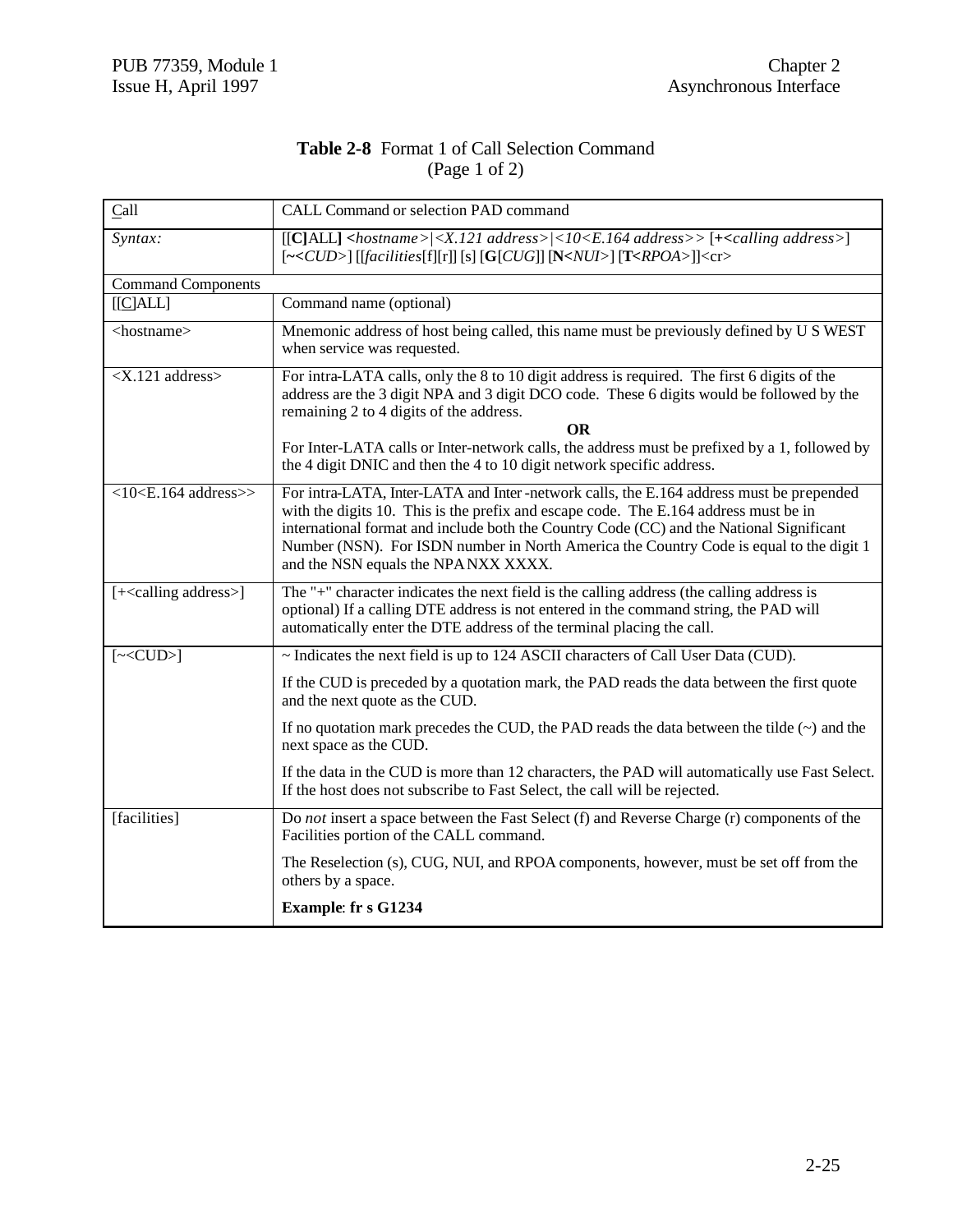#### **Table 2-8** Format 1 of Call Selection Command (Page 2 of 2)

| [f]             | Include f in the string to request Fast Select.                                                                                                                                                         |
|-----------------|---------------------------------------------------------------------------------------------------------------------------------------------------------------------------------------------------------|
| [r]             | Include <b>r</b> in the string to request Reverse Charge.                                                                                                                                               |
| [s]             | Include s in the string to bar Reselection.                                                                                                                                                             |
| $[G<$ CU $G$ >] | type $G$ , then enter the CUG index (up to a four-digit number).                                                                                                                                        |
| [N <nu1></nu1>  | Network User Identifier is a string of up to 64 alphanumeric characters (assigned by the<br>network provider), preceded by an N, used to identify your call for the purposes of<br>billing or security. |
| T < RPOA > 1    | Recognized Private Operating Agency provides the call routing information about your<br>call. Enter T followed by the four digit RPOA number.                                                           |

#### **Table 2-9** Format 2 of Call Selection Command (Page 1 of 2)

| Syntax:                   | $[facility], facility]$ - $\&$ .121 address> $\&$ 10 $\&$ .164 address>> $\&$ .mnemonic<br>$address[*] > [P D < CUD >]$                                                                                                                                             |
|---------------------------|---------------------------------------------------------------------------------------------------------------------------------------------------------------------------------------------------------------------------------------------------------------------|
| <b>Command Components</b> |                                                                                                                                                                                                                                                                     |
| [facility], facility]-]   | Optional facility for facilities to be used on the call. if more than one facility is<br>requested they are separated by a comma (,). When optional facilities are present in<br>the command, the hyphen is used to separate the facilities from the address field. |
| [G <cup>c</cup>           | CUG facility: $\langle cug \rangle$ - closed user group index one or two digits                                                                                                                                                                                     |
| [R]                       | reverse charging facility                                                                                                                                                                                                                                           |
| [F]                       | non-restricted fast select facility                                                                                                                                                                                                                                 |
| [ $T <$ rpoa>}            | RPOA transit facility: <rpoa> - 4 digit DNIC of recognized private operating agency</rpoa>                                                                                                                                                                          |
| [N <sub>min</sub> ]       | NUI facility: <nui> NUI string</nui>                                                                                                                                                                                                                                |
| [Q]                       | restricted fast select facility                                                                                                                                                                                                                                     |
| [S]                       | Prevent or bar Reselection.                                                                                                                                                                                                                                         |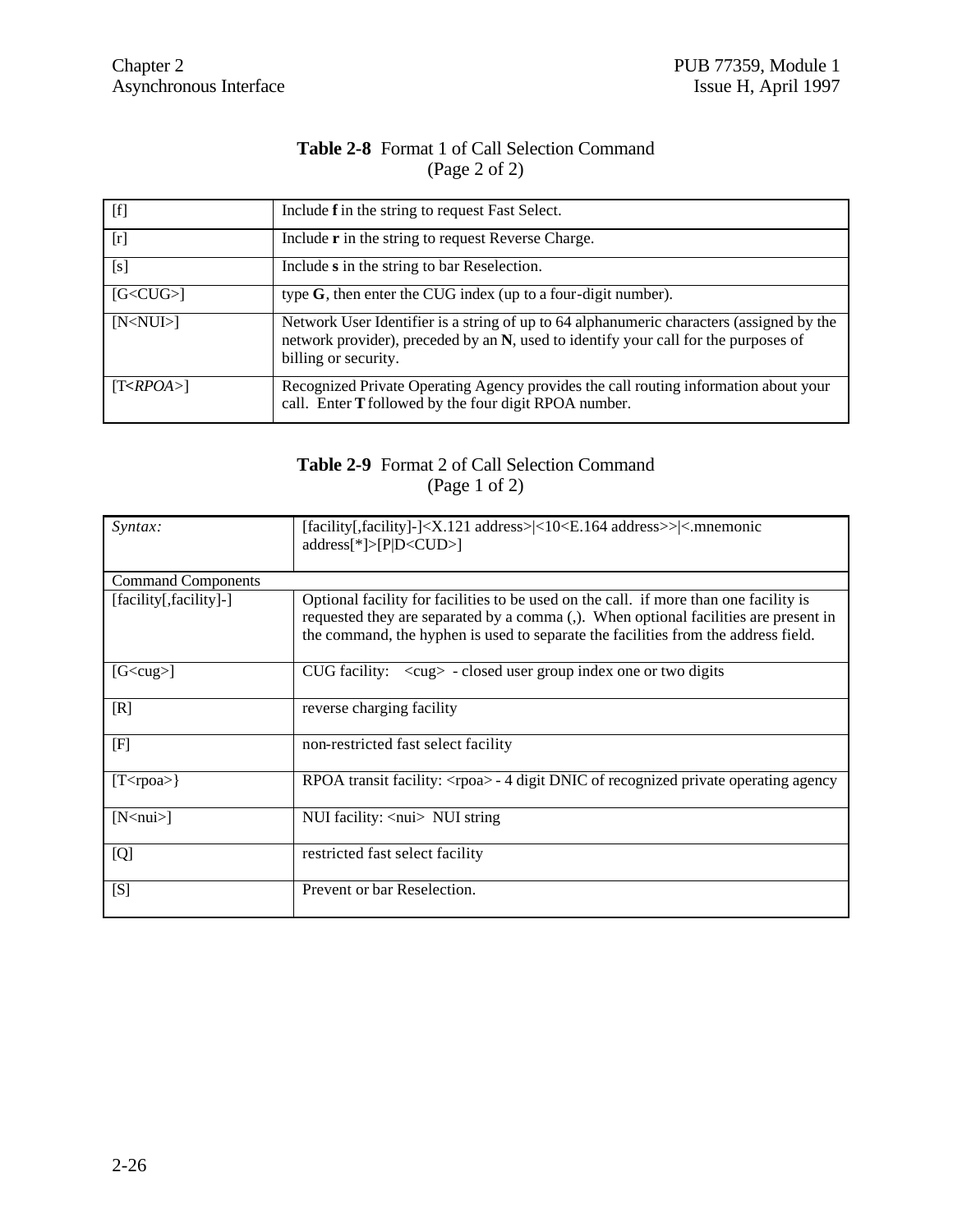#### **Table 2-9** Format 2 of Call Selection Command (Page 2 of 2)

| $ address>$                  | For Intra-LATA calls, only the 8 to 10 digit address is required. The first 6 digits of<br>the address are the 3 digit NPA and 3 digit DCO code. These 6 digits would be<br>followed by the remaining 2 to 4 digits of the address.<br><b>OR</b><br>For Inter-LATA calls or Inter-network calls, the address must be prefixed by a 1,<br>followed by the 4 digit DNIC and then the 4 to 10 digit network specific address.                                                                                                                                                                                 |
|------------------------------|------------------------------------------------------------------------------------------------------------------------------------------------------------------------------------------------------------------------------------------------------------------------------------------------------------------------------------------------------------------------------------------------------------------------------------------------------------------------------------------------------------------------------------------------------------------------------------------------------------|
| $<$ 10 $<$ E.164 address $>$ | For intra-LATA, Inter-LATA and Inter-network calls, the E.164 address must be<br>prepended with the digits 10. This is the prefix and escape code. The E.164 address<br>must be in international format and include both the Country Code (CC) and the<br>National Significant Number (NSN). For ISDN number in North America the<br>Country Code is equal to the digit 1 and the NSN equals the NPA NXX XXXX.                                                                                                                                                                                             |
| <.mnemonic address[*]>       | X.28 Abbreviated Address referred to in the ITU X.28 Recommendation; format is<br>as follows:<br>The Address is always prefixed by the character IA5 $2/4$ (.).<br>One or more characters in columns 2 to 7 or IA5, except $*(2/10/), + (2/11),$<br>$(2/12)$ , DEL $(7/15)$<br>The call user data field is separated from the Abbreviated Address signal by the<br>character IA5 $2/10$ (*).<br>The character IA5 2/0 (blank) is ignored in the Abbreviated Address.<br>The length of the Abbreviated Address is up to 40 characters and is provisioned by<br>the U S WEST at the request of the customer. |
| [P D < CUD>                  | Up to 12 alpha-numeric data characters (124 for non-restricted fast select calls)<br>separated from the network address by a P or D character.                                                                                                                                                                                                                                                                                                                                                                                                                                                             |

### **2.4.2 Facility Request Block and Call User Data**

The facility request block, for both format 1 and 2 of the selection command, identifies the facilities used to establish the call. The available facilities include Network User Identification (NUI), closed user group (CUG), reverse charging, fast select and RPOA. Formats for the facility block are given in Tables 2-8 and 2-9 for Formats 1 and 2 respectively. On any given call, any number or any combination of these facilities may be used.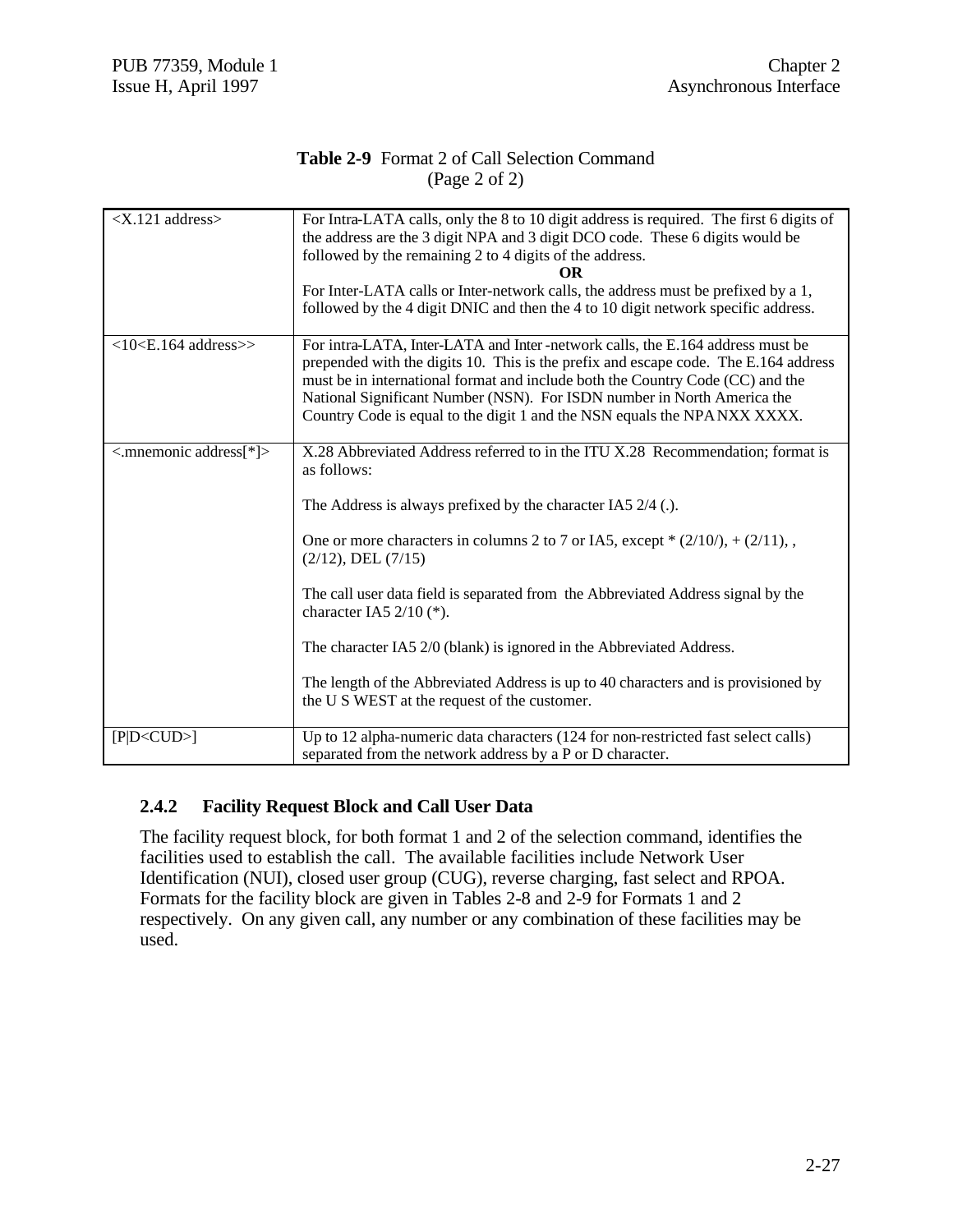# **2.4.2.1 Network User Identification (NUI)**

The NUI signal is used to provide secure access to the network. The need to identify users, limits the use of this facility to direct access ports and private dial ports. If the NUI facility is not selected, the network begins clearing procedures with the reason for clearing given as user failure to specify the NUI facility. The NUI signal is not used for auto reverse charge ports because it is not required that the user identity be known by the PSPDN. For direct access to the PSPDN, user identity is known because of the physical termination on the PSPDN.

# **2.4.2.2 Closed User Group (CUG)**

Closed user groups (CUG) allow members to communicate with other members of the group but preclude communication with non-members. This privacy feature can be used to derive a private sub-network from the components of the public network. This capability is provided via the ITU defined closed user group facility (see Recommendation X.25). The need to identify users, limits the use of this facility to private dial ports.

### **2.4.2.3 Reverse Charge Originating**

Reverse charge originating facility is optional on asynchronous interfaces. On private dial ports, it allows users to request, via signaling procedures for each originating call, that the call be reverse charged. For public dial access, the interface ports are designated as automatic reverse charge. On these ports, the PAD automatically requests reverse charging on all virtual calls.

### **2.4.2.4 Fast Select Unrestricted**

Fast Select Unrestricted permits the insertion of up to 124 octets of user data in the call initiation packet and acceptance of up to 124 octets of data in the call termination packet. In addition the called DTE is allowed to accept the call and the pad will enter the data transfer state and additional data packets will be accepted following the acceptance of the call initiation packet.

### **2.4.2.5 Fast Select Restricted**

Only available with Format 2 of selection PAD command. As with Fast Select Unrestricted, up to 124 octets of user data may be inserted in the call initiation packet and the call termination packet. However, the called DTE is not allowed to accept the call and therefore the PAD will not enter the data transfer state.

### **2.4.2.6 Recognized Private Operating Agency (RPOA)**

Recognized Private Operating Agency (RPOA) facility allows users to specify the transit network for the carrying of inter-network calls. The user will enter the four digit Data Network Identification Code (DNIC) of the transit network. Currently DIGIPAC® only allows the user to enter one RPOA.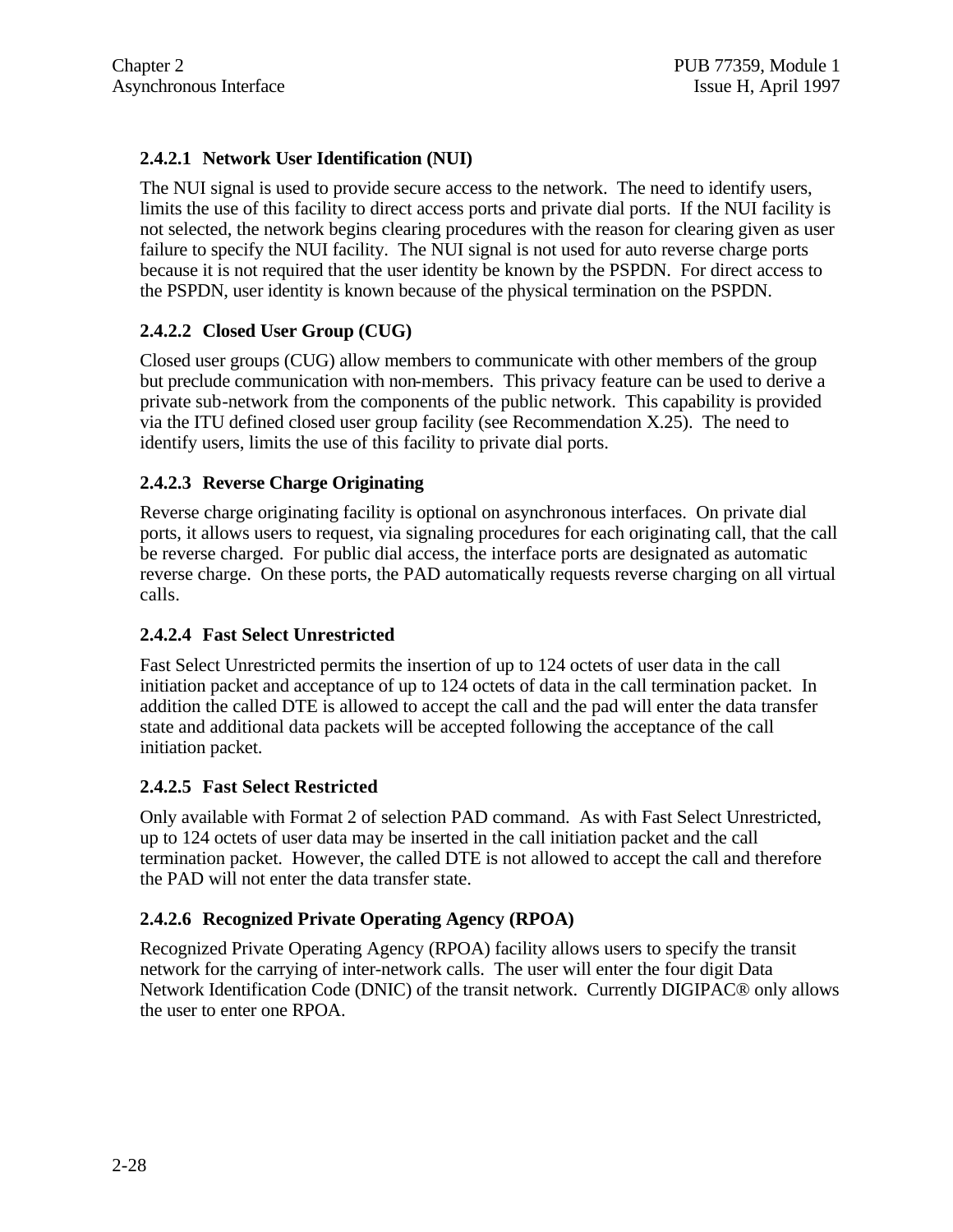# **2.4.2.7 Prevent Reselection**

The Prevent Reselection facility, when used in the selection PAD command, will notify the PAD to not accept the X.29 Reselection message from the called DTE.

### **2.4.2.8 Call User Data Field**

The call user data field of a selection PAD command signal is optional and is used to append up to 12 characters (124 characters if fast select) of application dependent information to a call request. The Carriage Return (CR) and Plus (+) characters should not be used in the call user data field because they will be treated as a PAD command signal delimiter and not transmitted to the remote DTE. The editing characters, as defined by Parameters 16, 17, and 18, should not be used as they will be treated as providing the editing function.

# **2.4.3 Procedures for Selection PAD command**

After the DTE transmits the selection PAD command signal, it transmits binary ones and the interface enters the DTE Waiting state. The interface remains in this state until a valid selection PAD command signal is received by the DCE. Upon receipt of the valid selection PAD command signal, the PSPDN does the following depending upon whether or not service signals have been suppressed.

- If the value of Parameter 6 is set to 0, the PSPDN does not send any service signals and the interface enters the connection-in-progress state. It remains in this state until the Virtual Call (VC) is established or cleared.
- If Parameter 6 is set to 1, on receipt of a valid selection PAD command signal, the PSPDN transmits an acknowledgment PAD service signal (see Table 2-5) followed by binary ones and the interface is in the connection-in-progress state. To indicate whether the call has been accepted or cleared, the PSPDN either sends a connected PAD service signal or a clear-indication-PAD service signal, respectively.

The interface enters the PAD service signals state upon initiation of these signals. This state is bypassed if Parameter 6 is set to 0. PAD service signals responding to previously transmitted PAD command signals have priority over PAD service signals arising from events within the network. No characters are echoed and no PAD commands are accepted while the interface is in state 8 (transmission of service signals). If the interface is in state 7 (connection in progress), the only command accepted is a clear request PAD command.

If the virtual call is not accepted, the interface enters the PAD waiting state after the clear-indication PAD service signal is sent to the DTE. If the interface on a dial-up connection enters the PAD waiting state more than 10 times after receiving a service request signal without a virtual call being set up, the PSPDN disconnects the physical access. If the virtual call is established, the interface enters the data transfer state after the connected PAD service signal is sent to the DTE. Data transfer is discussed in Paragraph 2.5.1.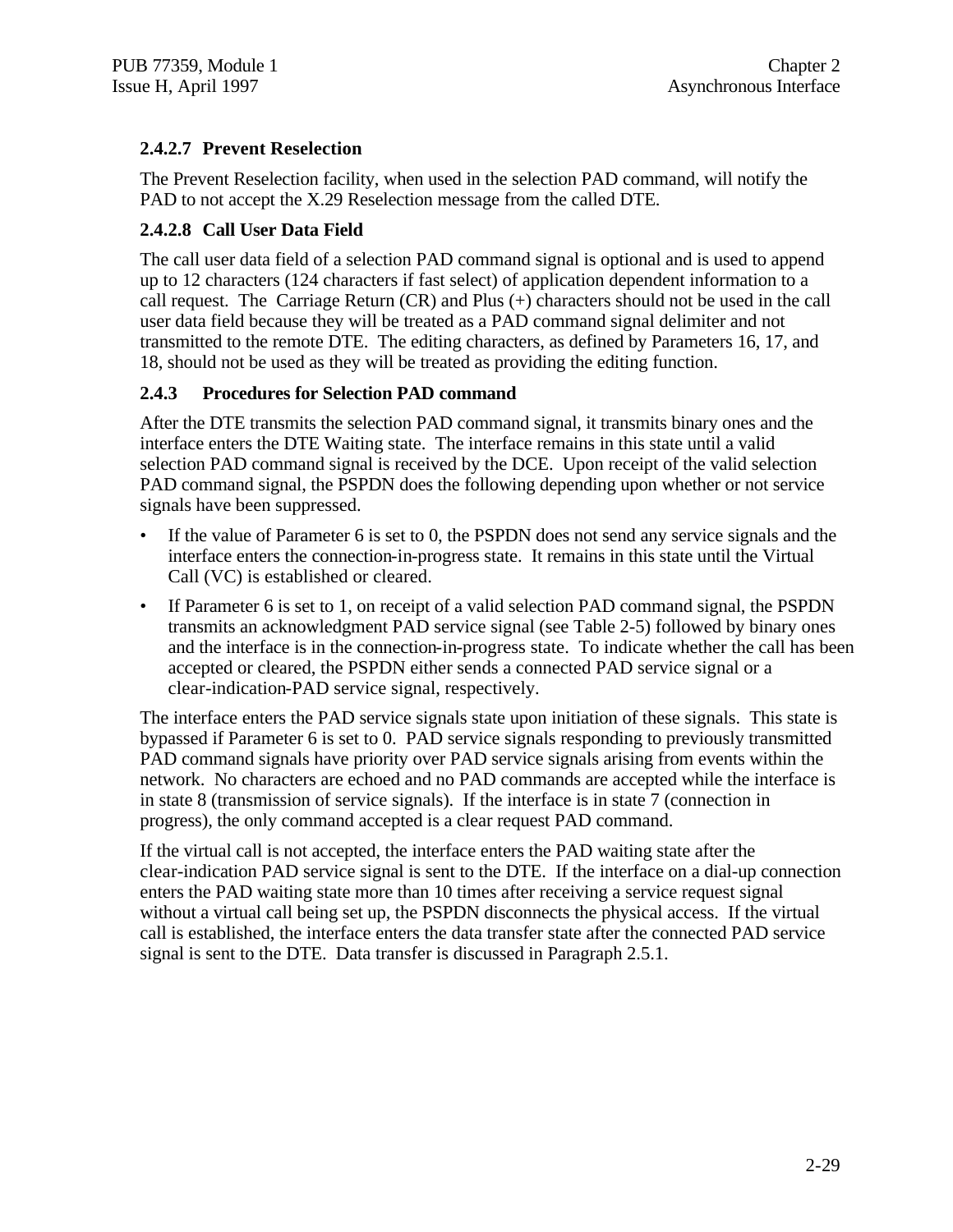# **2.4.4 Clearing**

Clearing the virtual call can be initiated by either the DTE or the PSPDN. A DTE can clear a virtual call in one of two ways. The first is to actually disconnect the physical access path (hanging up a dial connection or turning off the terminal). Also, the DTE could clear the call by escaping to the command mode and issuing a clear-request PAD command signal. If a clear request is used and Parameter 6 is set to 1, the PSPDN responds with clear-confirmation PAD service signal. If an invalid clear-request PAD command signal is sent, the PSPDN includes a local procedural error cause in the clear-indication PAD service signal. The format of these signals is given Table 2-4 and Table 2-5. After transmitting a clear-indication PAD service signal, the interface is in the PAD waiting state and the DTE is allowed a follow-on call. If service signals were suppressed (Parameter 6 is set to 0), no follow-on call is allowed and physical access is disconnected when the PSPDN receives the clear request.

The PSPDN initiates virtual call clearing by transmitting a clear-indication PAD service signal to the DTE. After sending the signal, the interface is in the PAD waiting state. The DTE stops sending data when it receives the signal and transmits binary ones. If service signals were suppressed, the interface goes directly to the PAD waiting state without the DTE being notified of call clearing. If the call is to a dial-up port, the PSPDN then clears the dial-up connection.

If physical access is disconnected for any reason, the call attempt or virtual call is cleared by the PSPDN.

# **2.4.5 Procedures for Setting, Changing and Reading PAD Parameters**

When the interface is in the PAD command state, the DTE may change the values of one or more Parameters by sending a set or set-and-read PAD command signal. As illustrated in Table 2-4, the commands include Parameter references(s) and values(s). If Parameter 6 is set to 1 or 5, the PSPDN responds to a valid set-and-read PAD command by sending a Parameter value PAD service signal. This signal indicates the newly set Parameters and also indicates any invalid PAD Parameters that were requested (invalid Parameters are not invoked). The PSPDN responds to a valid set PAD command signal by transmitting an acknowledgment PAD signal. Both service signals are shown in Table 2-4 and Table 2-5. When Parameter 6 is set to 0, the PSPDN accepts and invokes valid Parameters without advising the DTE of any invalid Parameters or Parameter values.

A DTE may inquire about the current values of one or more Parameters by transmitting a read PAD command signal (see Table 2-4). The PSPDN responds with a Parameter value PAD service signal. If service signals are suppressed, the read command is ignored.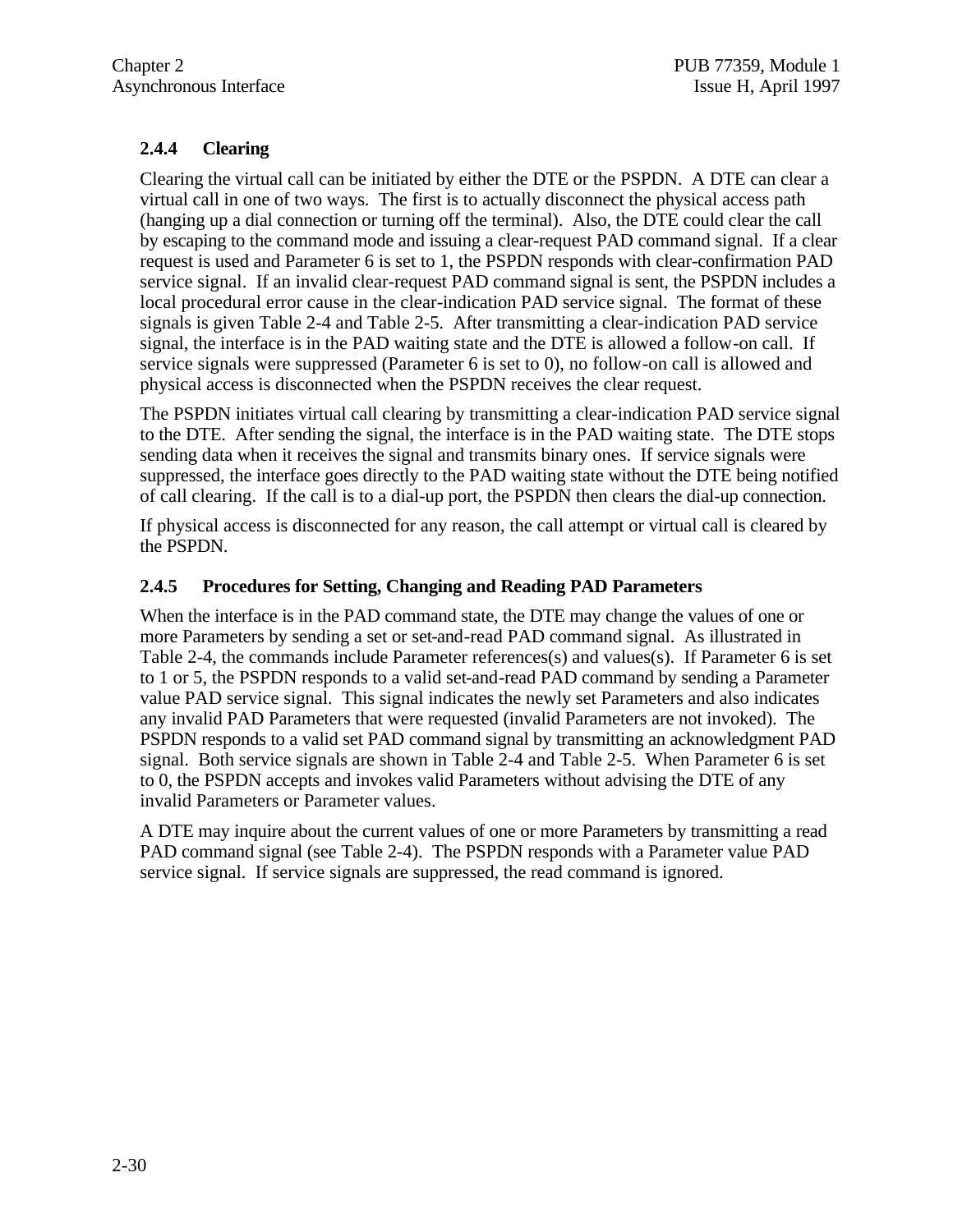# **2.4.6 Packet Forwarding Conditions**

A packet is forwarded when:

- Enough data to fill a packet has been received.
- A data forwarding character is sent.
- A break signal is transmitted (if Parameter 7 is not set to 0).
- A PAD command signal is sent.
- The idle timer delay period is allowed to elapse. The idle time is restarted each time a character is received by the PSPDN. If a character is not received within the specified delay period (set in Parameter 4) the packet is forwarded. If the packet cannot be forwarded because of flow control constraints, characters continue being added to the packet until either flow control permits forwarding or the packet is full. This forwarding condition does not apply if Parameter 15 is set to 1.

If none of the above conditions take place, packet forwarding also occurs upon expiration of the maximum assembly times delay period. This timer begins when the first character to be assembled into the packet is received by PSPDN. The value of the time-out, when implemented, is twenty fifths of a second (40 ms).

# **2.4.7 Reset Procedures**

The DTE resets a virtual call by escaping from the data transfer state and transmitting a reset PAD command signal to the PSPDN. The format of this signal is given in Table 2-4. The PSPDN interprets a break signal as a reset PAD command signal if Parameter 7 is set to 2. The PSPDN acknowledges the reset, if Parameter 6 is set to 1 or 5 by sending an acknowledgment PAD service signal. If the remote DTE or the network resets the virtual call, the PSPDN sends a reset PAD service signal to the DTE when Parameter 6 is set to 1 or 5. This signal indicates whether the reset was caused by the remote DTE, a local procedural error, or network congestion. The format for the reset PAD service signal is illustrated in Tables 2-5. If Parameter 6 is set to 0, the PSPDN does not inform the DTE of a reset.

### **2.4.8 Flow Control**

If Parameter 5 is set to 1, the PSPDN can flow control the data input from the DTE. When the PSPDN can no longer accept characters from the DTE, it transmits an X-OFF character. When it can receive another character, the PSPDN transmits the X-ON character. A network-defined variable specifies the number of characters the PSPDN continues to accept after the X-OFF has been set. X-ON and X-OFF are used to switch a transmitting device on and off. For this Parameter to have any effect, the DTE must recognize standard International Alphabet No. 5 (IA5) X-ON and X-OFF characters and respond to them (i.e., stop input on X-OFF, resume input on X-ON). If the interface is in the data transfer state and Parameter 12 is set to 1, the DTE can flow control the PSPDN by using X-ON and X-OFF characters.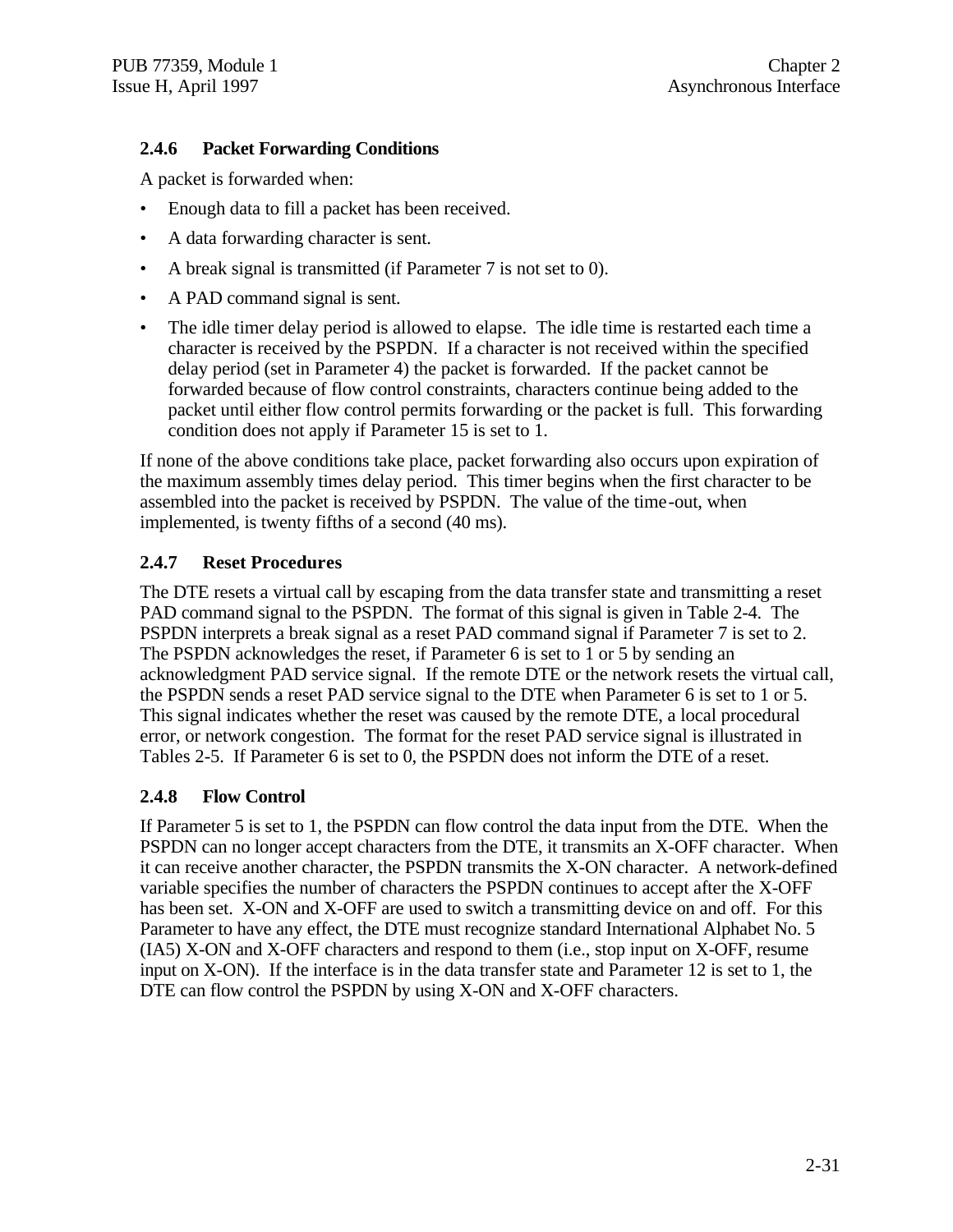# **2.4.9 Echo**

The value of Parameter 2 dictates whether characters are echoed by the PAD or the remote DTE. Typically, they are echoed by the PAD (Parameter 2 is set to 1) which reduces the amount of data transmitted between the PAD and the remote DTE. In the data transfer mode, characters to be echoed have priority over data characters waiting to be delivered. Characters that cannot be accepted by the PSPDN, because of flow restrictions, are not echoed.

# **2.4.10 Procedure on Break**

When a Break is entered from the DTE, it results in a physical break on the communications line. This physical occurrence cannot be transmitted over a packet switched network so another means of notifying the remote DTE that a break has occurred is required. The settings for Parameter 7 define ways of accomplishing this (see Table 2-2). The setting relies on the remote DTE knowing what to do with the information indicating that break has occurred. Parameter 8 is used in conjunction with Parameter 7 being set to 21. It indicates whether data destined for the DTE is being flushed by the PSPDN or is being delivered.

# **2.4.11 Editing**

The PSPDN provides editing functions for the DTE when Parameter 15 is set to 1, so it can edit character input to the PSPDN before it is processed. The editing buffer is at least 128 characters. Editing is always available in the command mode. The three functions provided are Character Delete, Line Delete, and Line Display. The characters used to perform these functions are determined by the settings of Parameters 16, 17, 18 and 19 or may be network default characters. Any default character may be overridden by the setting of a Parameter. Editing during the data transfer mode is selected by setting Parameter 15. If editing is selected, the value of the idle timer (Parameter 4) is ignored during data transfer.

### **2.4.12 Parameter Priority**

This section describes the procedures to resolve a situation where different Parameters use the same character as a Parameter value [e.g., if both the line delete character and line display character (Parameters 17 and 18) are designated as ASCII Character No. 24, Control X.

The asynchronous terminal interface does not check for character duplication, even if duplication occurs while changing Parameters. If this situation occurs, the PSPDN performs the function of the Parameter with the highest priority among those Parameters whose values are duplicated. The following is the priority assignment to Parameters that may be duplicated: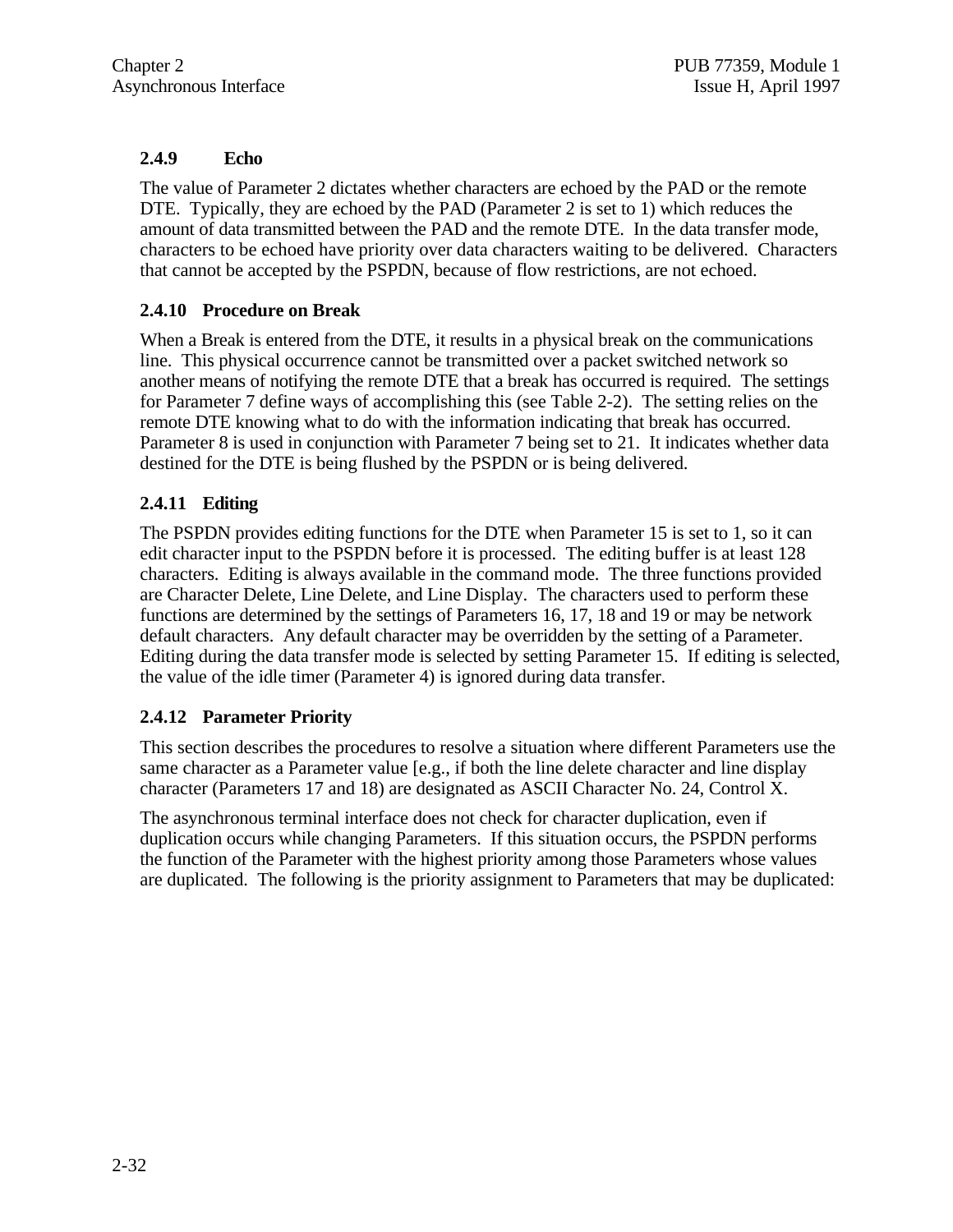| (Highest) | 1. PAD recall character (Parameter 1)      |
|-----------|--------------------------------------------|
|           | 2. PAD command signal delimiter            |
|           | 3. X-ON, X-OFF (Parameter 12)              |
|           | 4. Character delete (Parameter 16)         |
|           | 5. Line display (Parameter 18)             |
|           | 6. Data forwarding character (Parameter 3) |
| (Lowest)  | 7. Line delete (Parameter 17)              |

### **2.4.13 PAD Parameter and Call Clearing**

The following condition applies when a call is cleared without being physically disconnected: Upon reception of a clear packet either before or after call set-up, the PSPDN resets the Parameters to the values specified in the default profile.

### **2.5 Procedures for the Exchange of User Data**

#### **2.5.1 Data Transfer State**

The interface enters the data transfer state when the DTE receives the connected PAD service signal. It remains in this state until either an escape to command mode character is sent by the DTE or the virtual call is cleared. Any character sequence, except functional characters specified in the Parameters, can be sent from DTE to remote DTE while in the data transfer state. Procedures for sending the 1/0 (DLE) character (when Parameter 1 is set to set to 1) are described in the beginning of the following Paragraph.

The DTE can escape from data transfer by sending either an escape character (set in Parameter 1) or a break signal (if Parameter 7 is set to 8) to the PSPDN. If Parameter 6 is set to 5 the PSPDN responds by sending a prompt PAD service signal. Upon receipt of the escape signal, the interface enters the waiting for command state. All data destined for the DTE is delayed until the interface returns to the data transfer state. The next character sent by the DTE is interpreted as follows:

- If the character is  $1/0$  (DLE), the interface returns to the data transfer state and this character is treated as user data.
- If the character is the PAD command delimiter  $(+$  or CR), the PSPDN does not transfer it and the interface returns to the data transfer state.
- If the character is the first letter of a PAD command, the interface enters the PAD command state. This is a packet forwarding condition.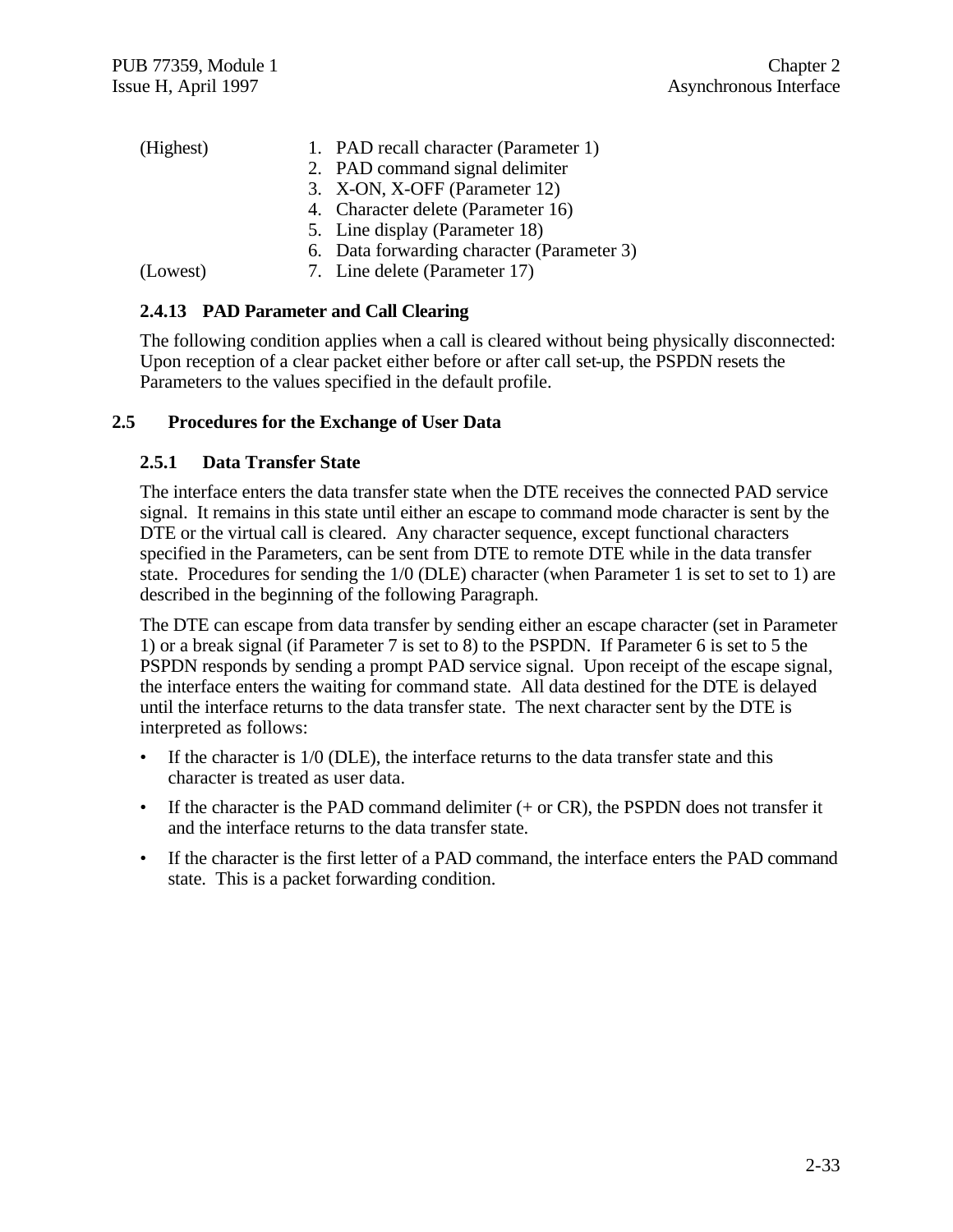- If the complete PAD command is not received within 20 seconds, or an invalid command is sent, the PSPDN responds with a PAD service signal (if service signals are not suppressed) indicating the error. The interface then returns to the data transfer state. Following the transmission of a valid PAD command, the interface goes from the service signals state (bypassed if service signals are suppressed) to either the data transfer state, connection in progress state, or the PAD waiting state, whichever is appropriate (i.e., a valid selection PAD command leads to the connection in progress state). Upon escape from data transfer, the DTE can use any of the following procedures or PAD commands:
- Procedures described in Section 2.4.4 to clear a virtual call.
- Procedures described in Section 2.4.7 to reset a virtual call.
- If Parameter 5 is set to 1, the DTE can check to see if a virtual call exists by sending a status PAD command signal. The PSPDN responds by sending either a call-established or a call-idle PAD service signal. The format of these signals is illustrated in Tables 2-4 and  $2 - 5$ .
- A request that an interrupt packet be sent to the remote DTE by transmitting an interrupt PAD command signal (see Table 2-4) to the PSPDN. If Parameter 6 is not set to 0, the PSPDN responds with an acknowledgment PAD service signal.
- The profile selection is: set, set-and-read, and read PAD command signals (see Table  $2-4$ ).

# **2.5.2 Other Terminal-Dependent Parameters**

The DTE can specify, by means of Parameter 9, the number of padding characters to be inserted after each carriage return transmitted or echoed to it. Padding ensures that characters are not printed when the mechanical device (carriage) is being returned to the left margin of the user's display device. The value of Parameter 9 indicates how much padding, either non-printing characters of time fill, is required. This value also specifies the padding inserted after the Line Feed (LF) character of the format effector (see Table 2-5).

Through Parameter 10, the DTE can select a line folding option and specify the maximum number of characters that the PSPDN can send to it as single line. After K characters (value of K set in Parameter 10) in an output line the PSPDN inserts a format effector and provides appropriate format effector padding (Parameter 9).

Parameter 13 allows the DTE to specify the action taken by the PSPDN, with respect to line insertion, when it deals with a carriage return data transfer.

Parameter 14 specifies whether or not padding is done after a line feed is transmitted to the DTE.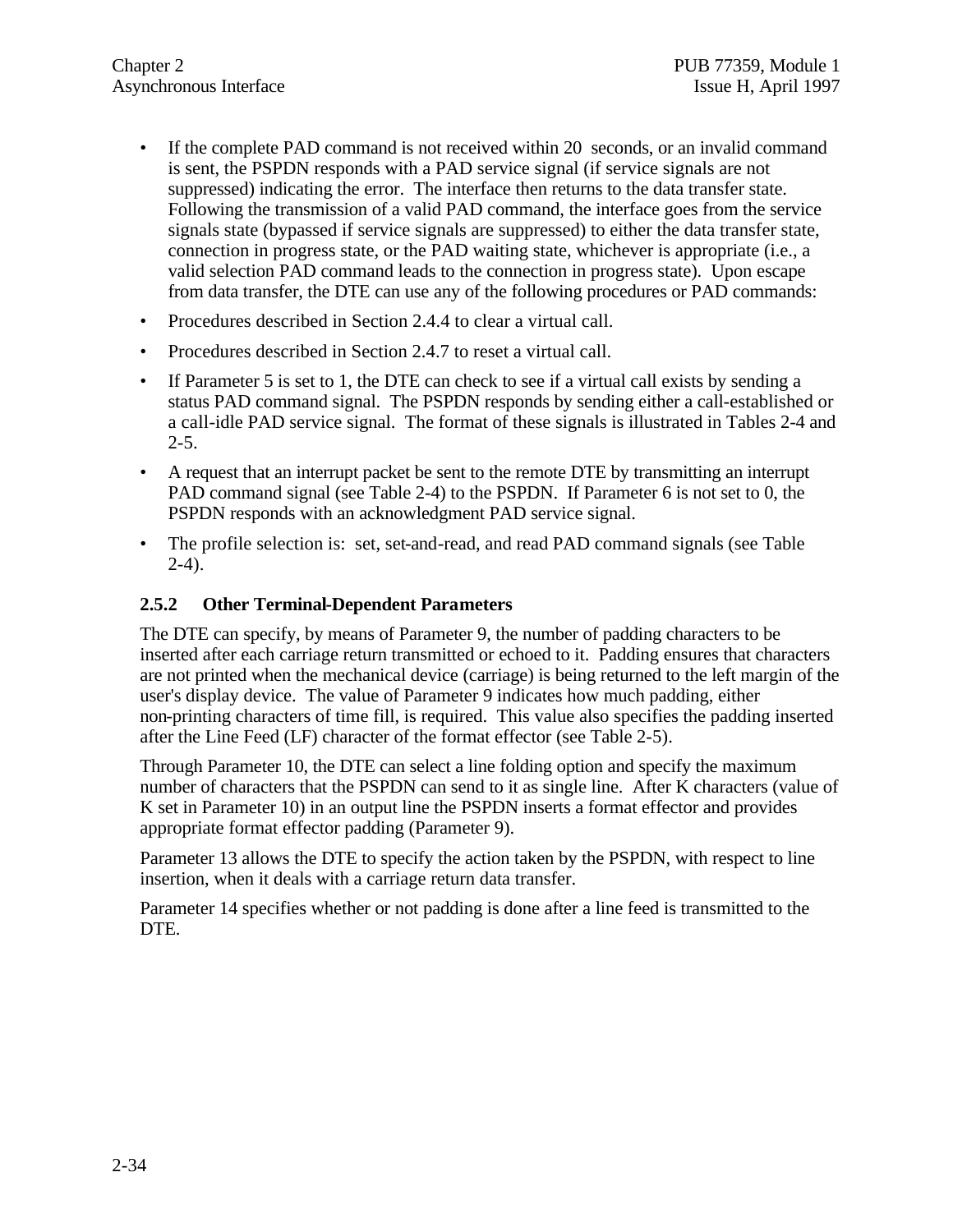#### **2.6 Interface Procedures (Asynchronous DTE to X.25 DTE)**

#### **2.6.1 General**

This section describes the protocol required in the X.25 Interface Specification to provide interconnection with asynchronous terminals. This protocol is compatible with ITU Recommendation X.29. For the following description, the asynchronous device is the "local DTE" and the X.25 device is the "remote DTE".

#### **2.6.2 Call Set-Up**

When the local PAD receives a selection PAD command signal from the local DTE (refer to Section 2.4.) it maps the information contained in the signal into a call request packet and sends this packet to the remote PAD. The remote PAD in turn sends an incoming call packet to the remote DTE. (For packet formats refer to Recommendation X.25.) The call user data field of an incoming call and call request packet is divided into a protocol identifier field and a call field. The format of the protocol identifier field is illustrated in Figure 2-1. The call data field contains any user data that was sent by the local DTE in the selection PAD command signal. A call request may also be initiated by the remote DTE. In this instance, the call user data field is optional and the PSPDN still accepts the call if none is provided.



4<N<16 Octets or 128 if Fast Select Ref. 1984 ITU X.29 Paragraph 4.2

**Figure 2-1** Call User Data Field Format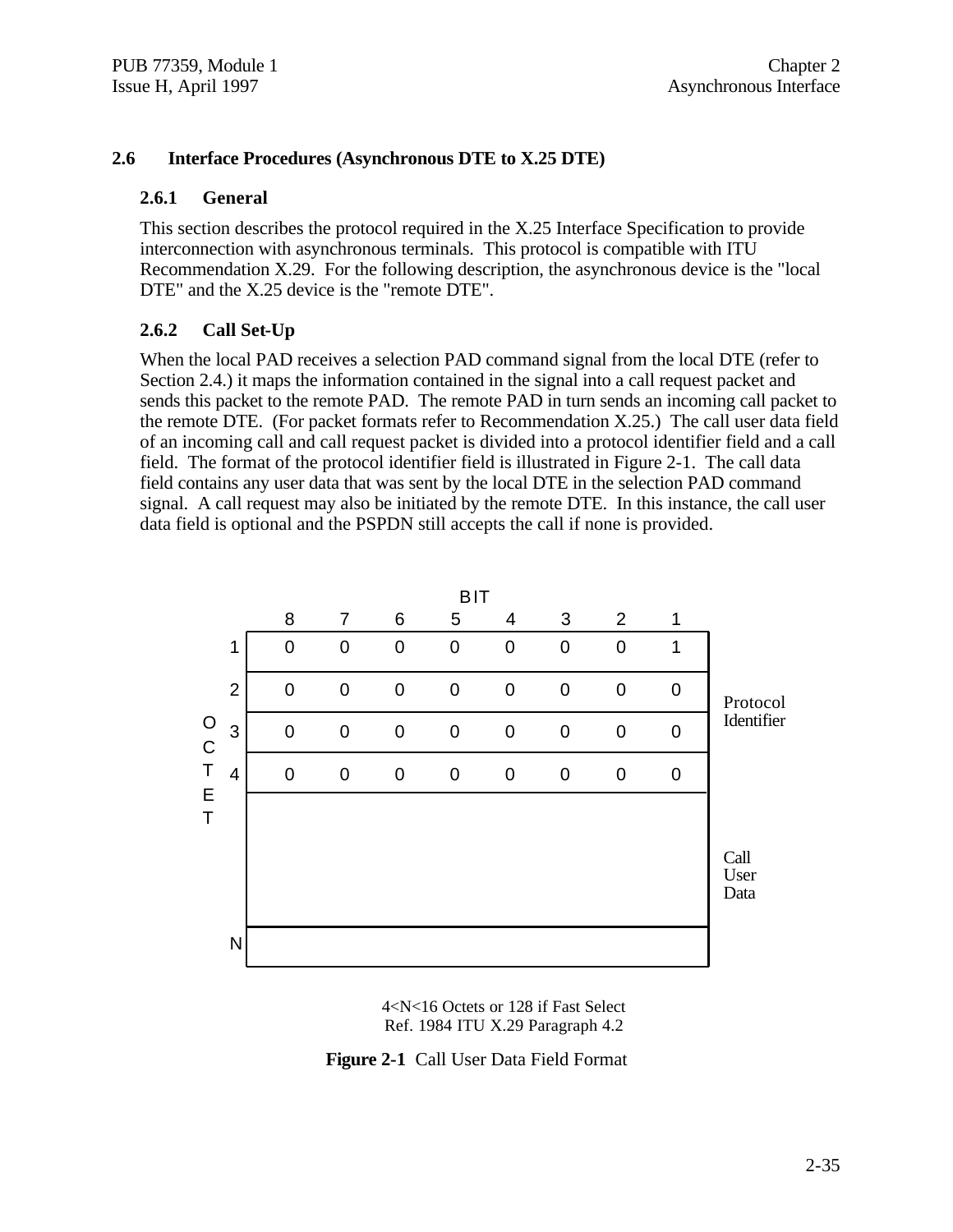# **2.6.3 Data Transfer**

After the call has been established, the PSPDN and remote DTE can exchange the complete repertory of packet types. The user data fields of DATA packets are used to carry either PAD messages or user data. The Qualifier bit (Q-bit), in the packet header, distinguishes user data transfer from PAD messages. DATA packets that contain user data, have the Q-bits set to zero (0) indicating the data is intended for the local DTE or has originated from the local DTE. DATA packets that contain a PAD message have the Q-bit set to one (1); indicating the data is intended for the PAD or has originated from the PAD.

The D bit in the packet header governs what entity is responsible for acknowledgment of the receipt of data. If the D bit is set to a one (1) it is assumed that there is end to end acknowledgment of data. If the D bit is set to zero (0) the network will acknowledge the receipt of data as it received from the local DTE.

The PSPDN sets the D bit to zero (0) in all transmitted data packets containing user data. The PSPDN takes the following actions when receiving data packets containing user data. If the D bit is set to one (1), the PSPDN acknowledges the packet when the data is transmitted to the local DTE. The significance of the acknowledgment, is that the data has been transmitted to the local DTE, but there is not acknowledgment by the local DTE. The PSPDN need not withhold the acknowledgment if the data pack has the D bit set to zero (0).

# **2.6.4 PAD Messages**

### **2.6.4.1 Set, Read, and Set and Read Messages and Procedures**

PAD messages allow the remote DTE to set Parameters, read Parameters and initiate call clearing from the PAD. PAD messages allow the PSPDN to indicate the value of Parameters (in response to a read from the remote DTE), indicate that the terminal sent a break and indicate a remote DTE PAD message in error. All PAD messages contain a control identifier field and a message code field (refer to Figure 2-2). Some PAD messages also include a Parameter field. The control identifier field (bits 5 through 8 of the first octet) contain all zeros. The message code field is bits 1 through 4 of the first octet and the possible values can be found in Table 2-10.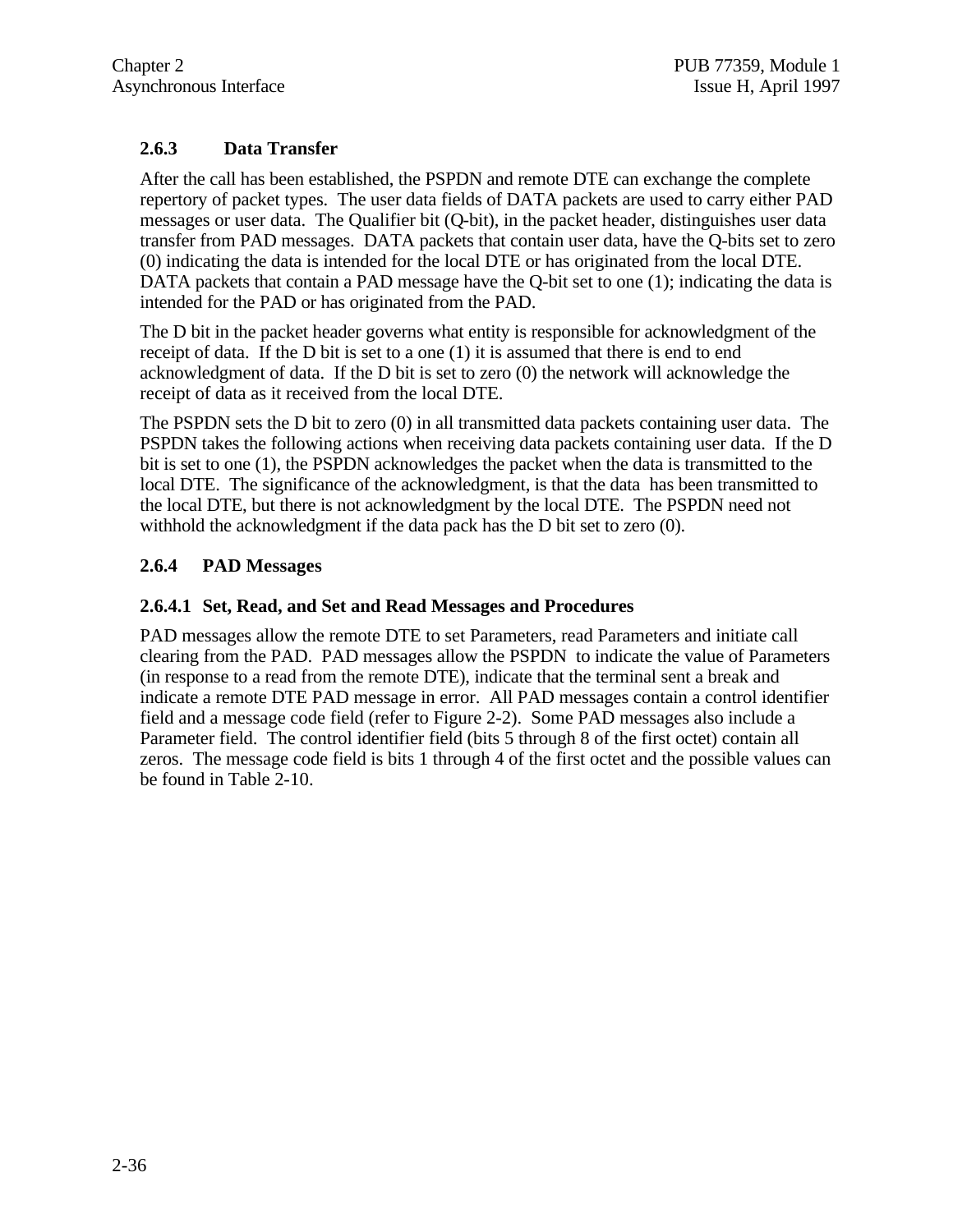

Note 1: These octets contain all zeros (0s) in read-PAD-message Note 2: Parameter field need not be present (see Table 2-11)



| TYPE                                       |             | Message Code |   | Decimal |
|--------------------------------------------|-------------|--------------|---|---------|
|                                            | <b>Bits</b> |              |   | Value   |
| Set PAD message<br>.                       |             |              |   |         |
| Read PAD message<br>.                      |             |              | 0 |         |
| Set-and-Read PAD message<br>$\cdot$ .<br>. |             |              |   |         |
| Parameter indication PAD message<br>.      |             |              | 0 |         |
| Invitation to clear PAD message<br>.       |             |              |   |         |
| Indication of break PAD message<br>.       |             |              |   |         |
| <b>Reselection PAD message</b>             |             |              |   |         |
| Error PAD message<br>.                     |             |              |   |         |

**Table 2-10** Type and Coding of OCTET 1 of Pad Messages

Ref. 1988 ITU X.29 4.4.2

Note: The possibility of extending the message code field is for further study.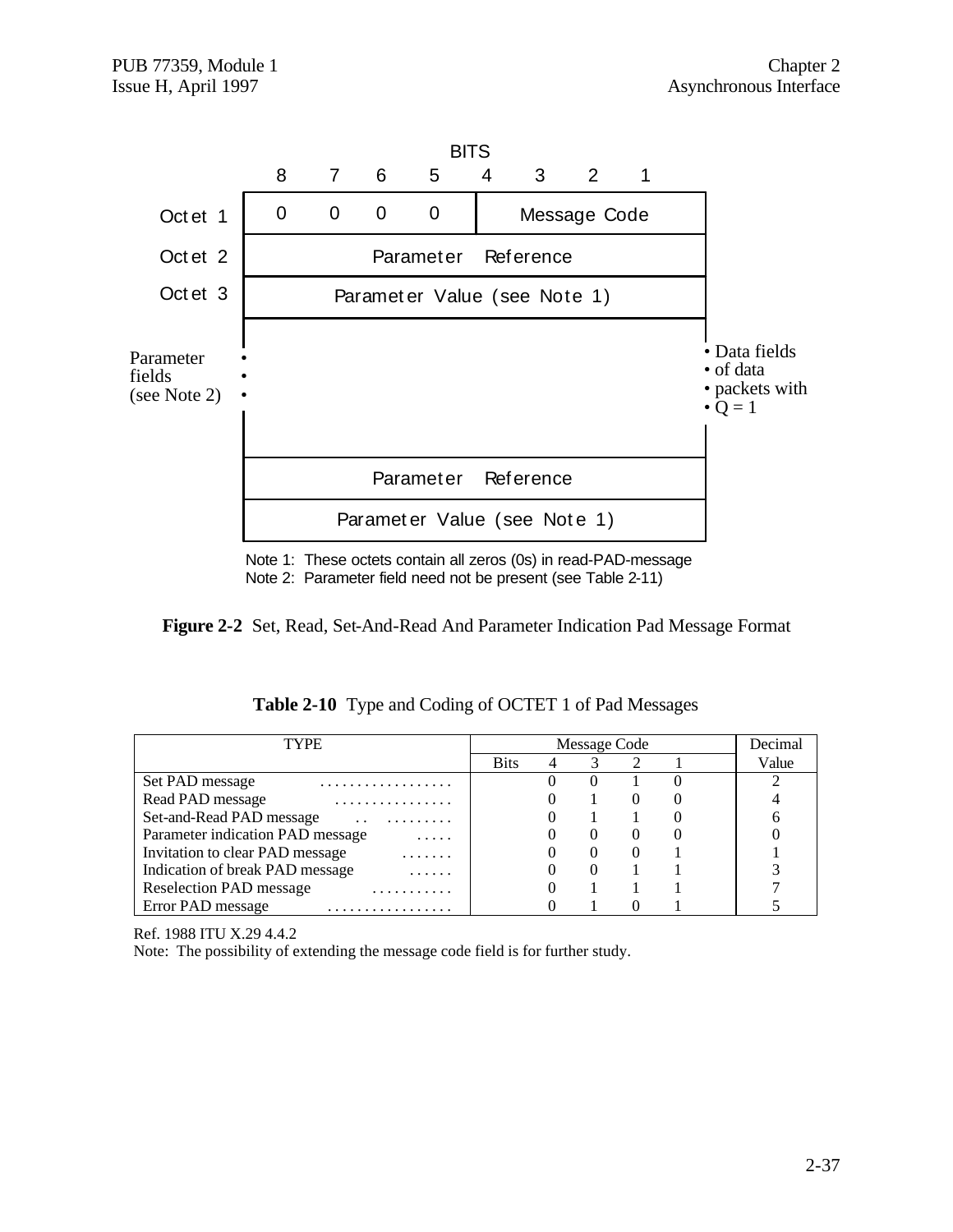Successive octets (this does not apply to message types 1, 5 and 7) are interpreted in pairs where the first octet indicates the PAD Parameter reference number and the second octet indicates the value of the Parameter. The PSPDN supports PAD message lengths of at least 61 octets. This allows for one octet containing the control identifier field and message code, followed by up to 30 Parameter fields. If a Parameter reference appears more than once in a PAD message, only the last appearance is taken into account. The PSPDN does not set the D bit to 1 when transmitting data packets containing PAD messages.

The PSPDN takes the following actions when receiving data packets containing PAD messages. If the  $D$  is set to one  $(1)$ , the PSPDN acknowledges the packet when the command contained in the PAD message has been affected. The significance of the acknowledgment is that the PSPDN has completed the actions specified by the PAD message (command). The PSPDN need not withhold the acknowledgment if the data packet has the D bit set to zero (0). When the PSPDN receives a set, read or set-and-read PAD message, any data destined to the local DTE is delivered before action is taken in response to the message. Receipt of this PAD message is also a data forwarding condition. The occurrence of a packet forwarding condition does not cause the PSPDN to transmit empty data packets.

The PSPDN responds to a valid read or set-and-read PAD message by sending a Parameter indication PAD message after making the appropriate Parameter modifications if the set-and-read message was received. The Parameter-indication PAD message contains the specified Parameter reference numbers and their current values (after modification, if any). A Parameter-indication PAD message is not sent in response to a set PAD message. Table 2-11 specifies the PSPDN'S response to set, read, and set-and-read PAD messages.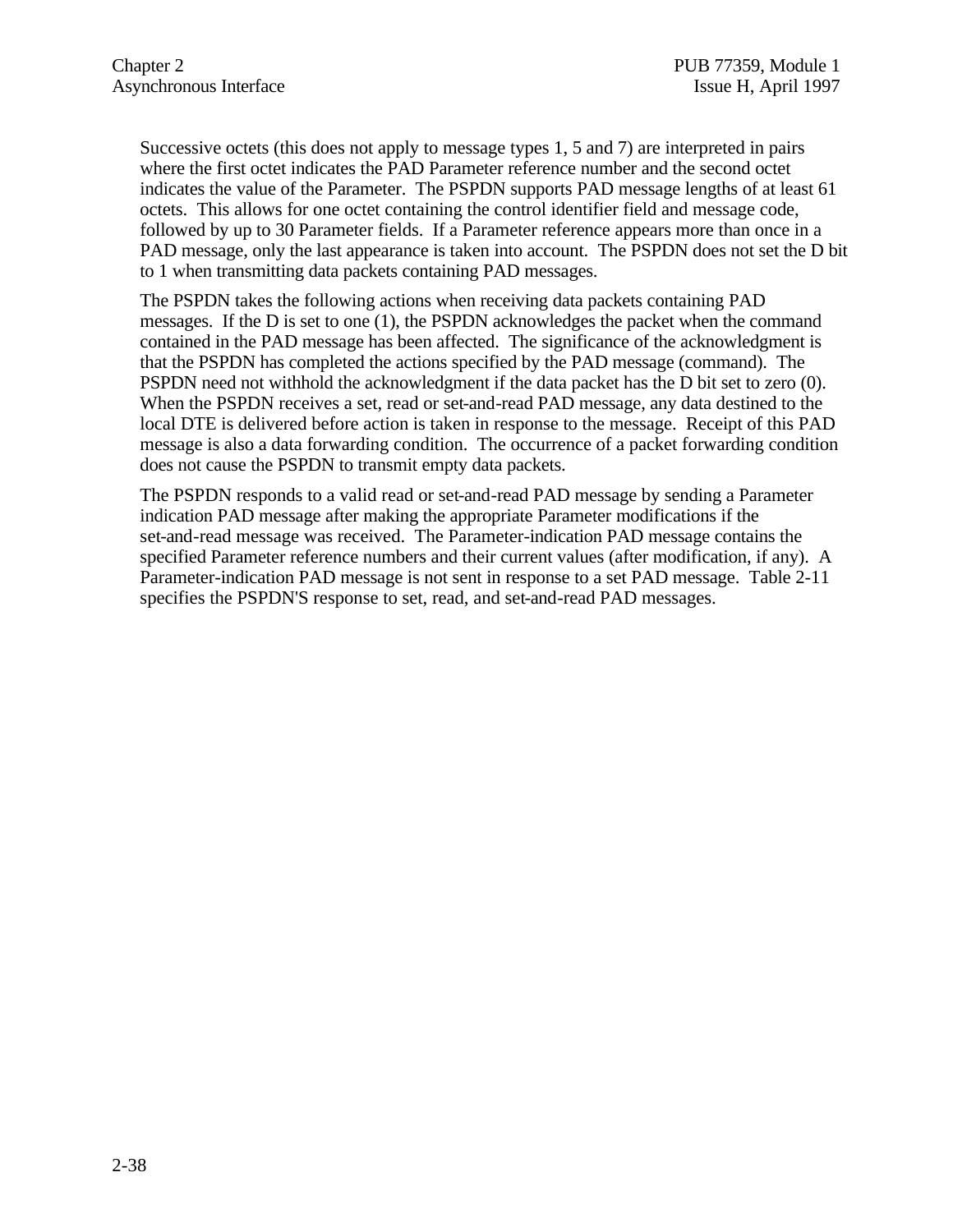|             | PAD MESSAGE<br>RECEIVED BY THE PAD                        | <b>ACTION UPON</b><br><b>PAD PARAMETERS</b>                                                                                                            | <b>CORRESPONDING</b><br>PARAMETER INDICATION<br>PAD MESSAGE<br><b>TRANSMITTED TO THE</b><br>PACKET MODE DTE |
|-------------|-----------------------------------------------------------|--------------------------------------------------------------------------------------------------------------------------------------------------------|-------------------------------------------------------------------------------------------------------------|
| <b>TYPE</b> | PARAMETER FIELD                                           |                                                                                                                                                        |                                                                                                             |
| Set         | None                                                      | Reset all implemented Recommendation<br>X.3 Parameters to their initial values<br>corresponding to the initial profile                                 | None                                                                                                        |
|             | List of selected<br>Parameters with the<br>desire values  | Set the selected Parameters to the given<br>values:<br>a) if no error is encountered<br>b) if the PAD fails to modify the values<br>of some Parameters | a) None<br>b) List of these invalid<br>Parameters (see Note)                                                |
| Set-        | None                                                      | Reset all implemented Recommendation<br>X.3 Parameters to their initial values<br>corresponding to the initial profile                                 | List all implemented<br>recommendation X.3<br>Parameters and their initial<br>values                        |
| and<br>Read | List of selected<br>Parameters with the<br>desired values | Set the selected Parameters to the given<br>values                                                                                                     | List these Parameters with<br>their new current values (see<br>Note)                                        |
| Read        | None                                                      | None                                                                                                                                                   | List implemented<br>Recommendation X.3<br>Parameters with their<br>current values                           |
|             | List of selected<br>Parameters                            | None                                                                                                                                                   | List of these Parameters<br>with their current values (see<br>Note)                                         |

#### **Table 2-11** Pad Messages Transmitted by the Pad in Response to Set, Set-and-Read, and Read Pad Messages

Note: If any of the Parameters contain an error, then the error bit is set and the Parameter value field is coded as described in Table 2-12.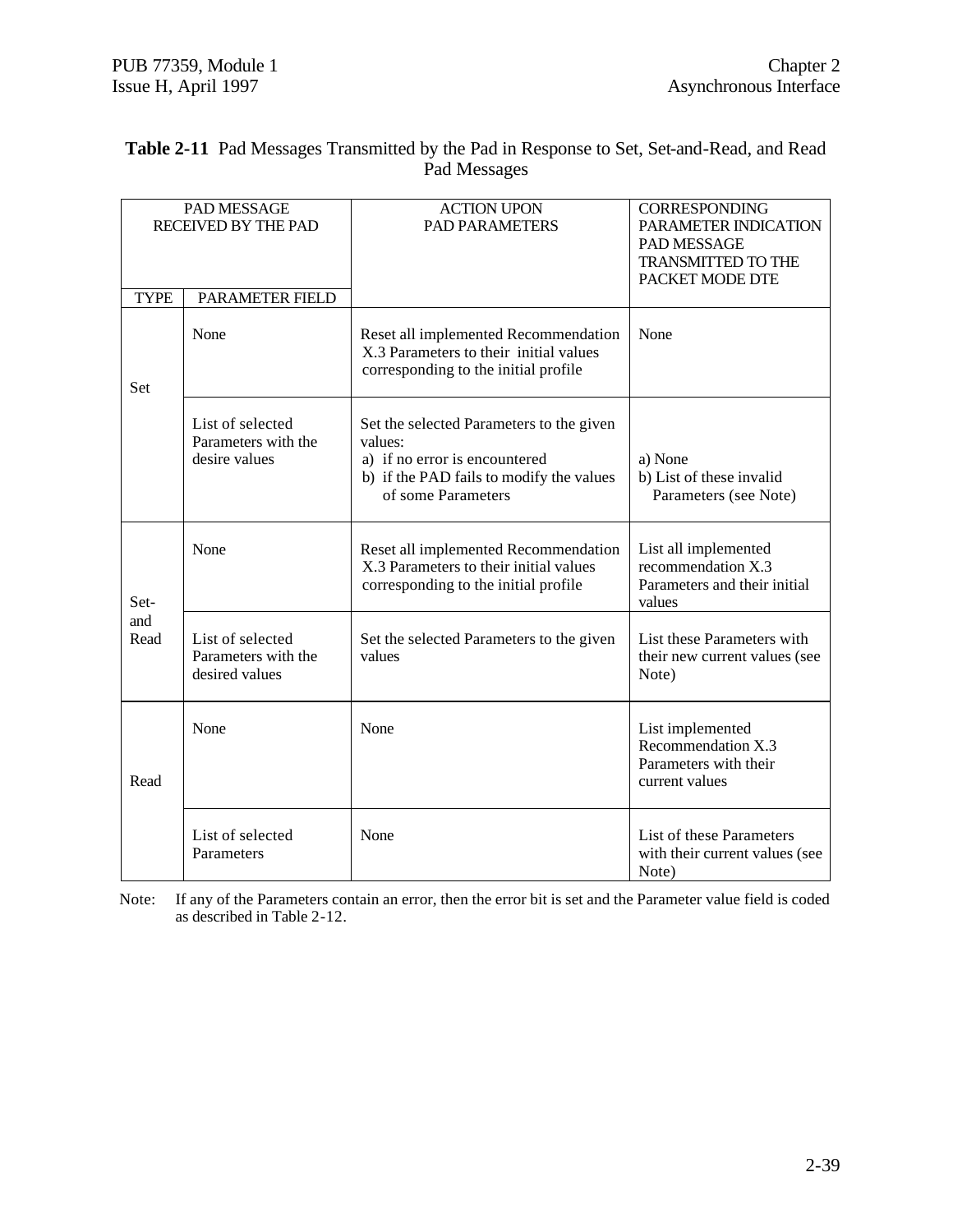The Parameter field of these PAD messages, when present consists of successive parts of reference fields and value fields; each one (1) octet long (see Figure 2-2). Parameter reference numbers are binary coded in bits 1 to 7 of the reference field. The PSPDN ignores bit 8 in all PAD messages it receives and only interprets bits 1 to 7. If bits 1 to 7 contain an invalid Parameter reference (see Section 2.6.4.4) the PSPDN sets bit 8 to 1 in the Parameter-indication PAD message to inform the remote DTE of an error. Parameter values are coded in bits 1 to 8 of the Parameter value field. The value fields in read PAD messages contain the value zero (0). In set and set-and-read PAD messages, the value fields contain the requested Parameter values. If the preceding reference field has 8 set to 1, the value field indicates the reason for error as given in Table 2-12.

|                                                                                      |          |          |                |             |                         |             |                             | Parameter Value Field Code |   |
|--------------------------------------------------------------------------------------|----------|----------|----------------|-------------|-------------------------|-------------|-----------------------------|----------------------------|---|
| <b>ERROR TYPE</b>                                                                    |          |          | Decimal        |             |                         |             |                             |                            |   |
|                                                                                      | 8        |          | 6              | 5.          | 4                       | 3           | $\mathcal{D}_{\mathcal{L}}$ |                            |   |
| No additional information.                                                           | $\theta$ | $\Omega$ | $\Omega$       | $\Omega$    | $\Omega$                | $\Omega$    | $\Omega$                    | $\Omega$                   | 0 |
| The Parameter reference does not<br>exist or has not been implemented in<br>the PAD. | $\Omega$ | $\Omega$ | $\Omega$       | $0 \quad 0$ |                         | $\Omega$    | $\Omega$                    |                            |   |
| The Parameter value is invalid or has<br>not been implemented in the PAD.            | $\Omega$ | $\Omega$ | $\overline{0}$ |             | $0 \quad 0$             |             | $0 \quad 1$                 |                            |   |
| The Parameter value cannot be altered<br>from the current setting.                   |          |          |                |             |                         |             |                             |                            |   |
|                                                                                      | $\Omega$ | $\Omega$ | $\Omega$       | $\Omega$    | $\overline{\mathbf{0}}$ | $\Omega$    |                             |                            | 3 |
| The Parameter is read only.                                                          |          |          |                |             |                         |             |                             |                            |   |
| The Parameter follows an invalid                                                     | $\Omega$ | $\Omega$ | $\theta$       |             | $0 \quad 0$             | $1 \quad 0$ |                             |                            |   |
| Parameter separator.                                                                 |          |          |                |             |                         |             |                             |                            |   |
|                                                                                      | 0        |          |                |             | $\Omega$                |             |                             |                            |   |

**Table 2-12** Coding of Parameter Value Field in Case of Error

Ref. 1988 ITU X.29 4.4.5.3

### **2.6.4.2 Indication To Clear PAD Message and Procedures**

The remote DTE can request that the PAD clear a virtual call be sending it an invitation-to-clear PAD message. Upon receipt of this message, the PSPDN sends all previously transmitted data to the local DTE. The PSPDN then sends a clear indication packet to the remote DTE with the clearing cause field of this packet set to "DTE clearing". The invitation to clear PAD message consists of only one octet (control identifier field and message code). This is illustrated in Figure 2-3.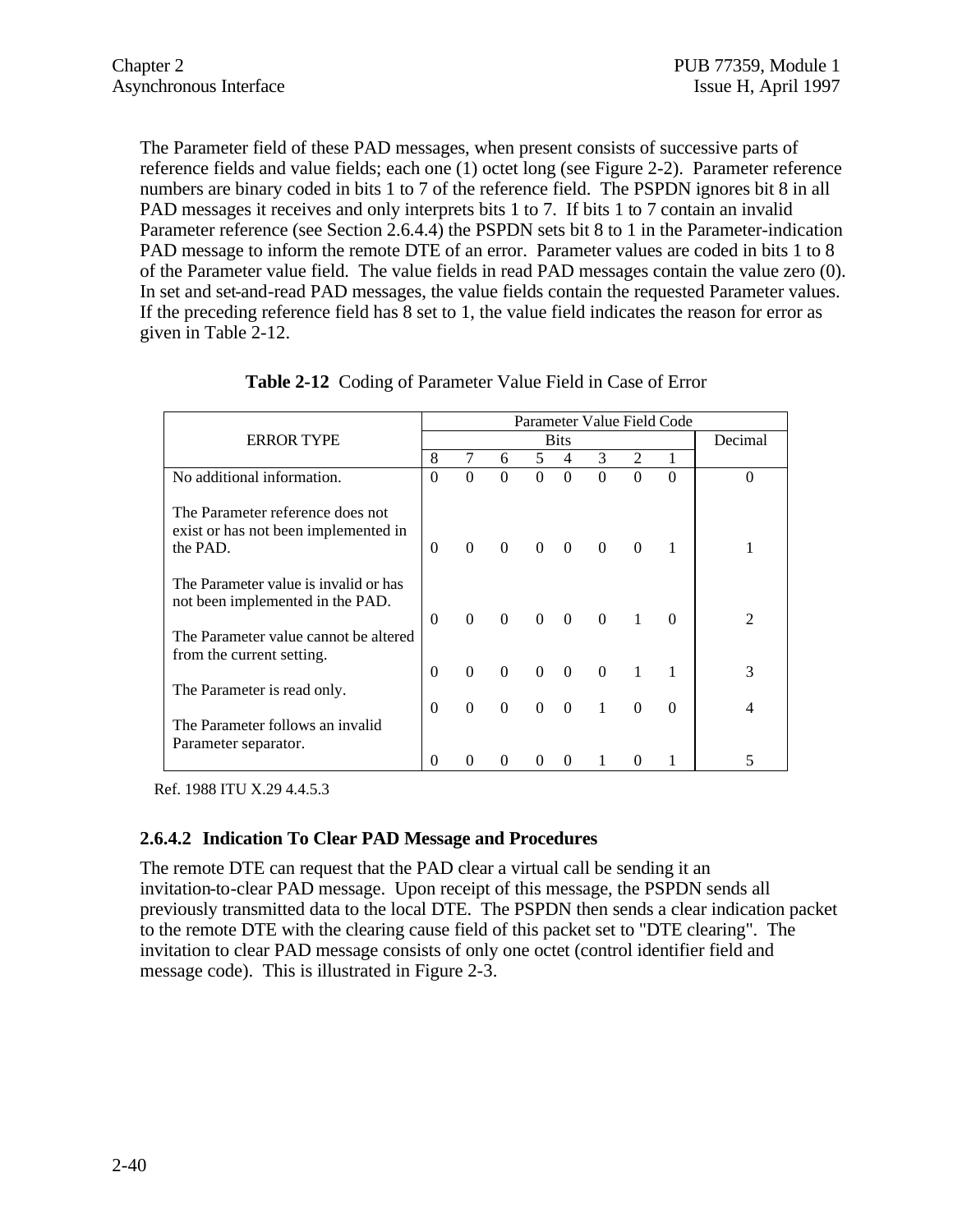

Reference 1988 ITU X.29 Paragraph 4.4.8



#### **2.6.4.3 Indication Of Break PAD Message and Procedures**

The following procedures apply when the local DTE transmits a break and Parameter 7 is set to 21. The PSPDN sends an interrupt packet with the user data field set to 0 followed by an indication-of-break PAD message (refer to Figure 2-4). The Parameter field of this message indicates that Parameter 8 is set to 1 (discard output). The remote DTE must send a set or set-and-read PAD message, changing the value of Parameter 8 to 0 (normal data delivery) before data transmission to the PSPDN can resume.

If the PSPDN receives an indication-of-break PAD message from the remote DTE with no Parameter field, it transmits a break signal to the local DTE but will not respond to the remote DTE. If the PSPDN receives an indication-of-break PAD message from the remote DTE in the same format as depicted in Figure 2-4, the PAD will transmit a break signal to the local DTE and respond to the remote DTE with a set PAD message as described in the paragraph above.

If the local DTE sends an interrupt PAD command or break signal to the PSPDN and Parameter 7 is set to 1, the PSPDN responds by transmitting an interrupt packet with the user data field coded as 0000000l. If the PAD receives an interrupt packet it will confirm it in accordance with X.25 procedures. The PAD will not transmit the contents of the interrupt user data field to the local DTE.

If the local DTE sends a break signal to the PAD and Parameter 7 is set to 5, the PAD will transmit an interrupt packet with all bits of the interrupt packet set to zero (0), followed by an indication of break PAD message. The PAD message will not contain a Parameter field as depicted in Figure 2-4 below.

Procedures for reset are described in ITU Recommendation X.25. A reset results in Parameter 8 being set to 0 (normal data delivery). All other Parameters maintain their current values.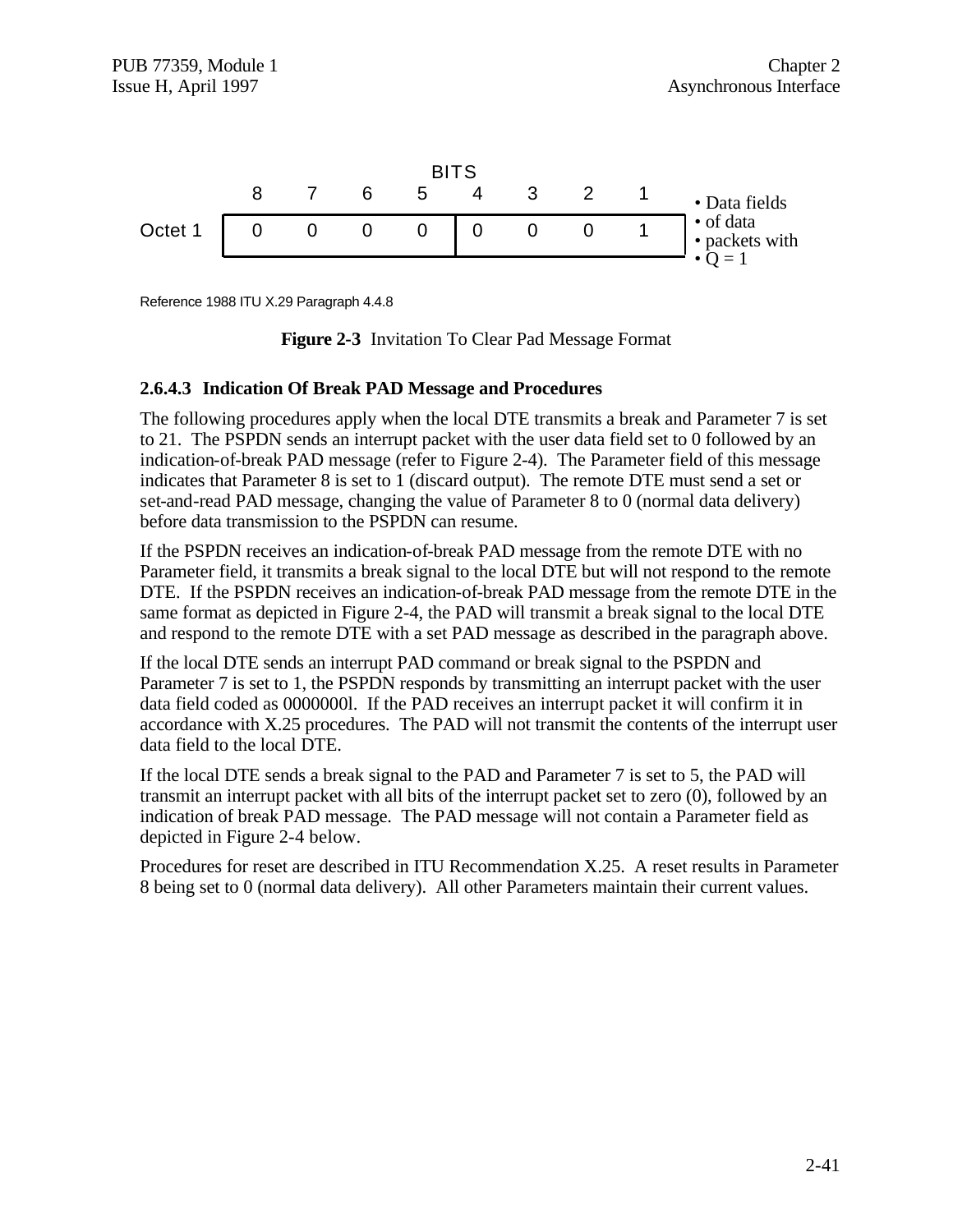

Reference 1988 ITU X.29 Paragraph 4.4.7

**Figure 2-4** Indication of Break Pad Message Format

#### **2.6.4.4 Error PAD Message and Procedures**

If an error occurs in one of the reference/value sets of the Parameter field in a set, read, or set-and-read PAD message the PSPDN indicates it in the Parameter-indication PAD message by setting bit 8 in the reference field to 1. Possible errors include: referencing a Parameter that does not exist, trying to set a read-only Parameter, and requesting an invalid Parameter value. These errors do not affect the processing of any other valid references to PAD Parameters. When the PSPDN receives an invalid PAD message, it responds by sending an error PAD message (see Figure 2-5). The error PAD message indicates what type of error has occurred and also contains the message code of the invalid PAD message.



Note: Does not occur for error type 00000000 Reference 1988 ITU X.29 Paragraph 4.4.6

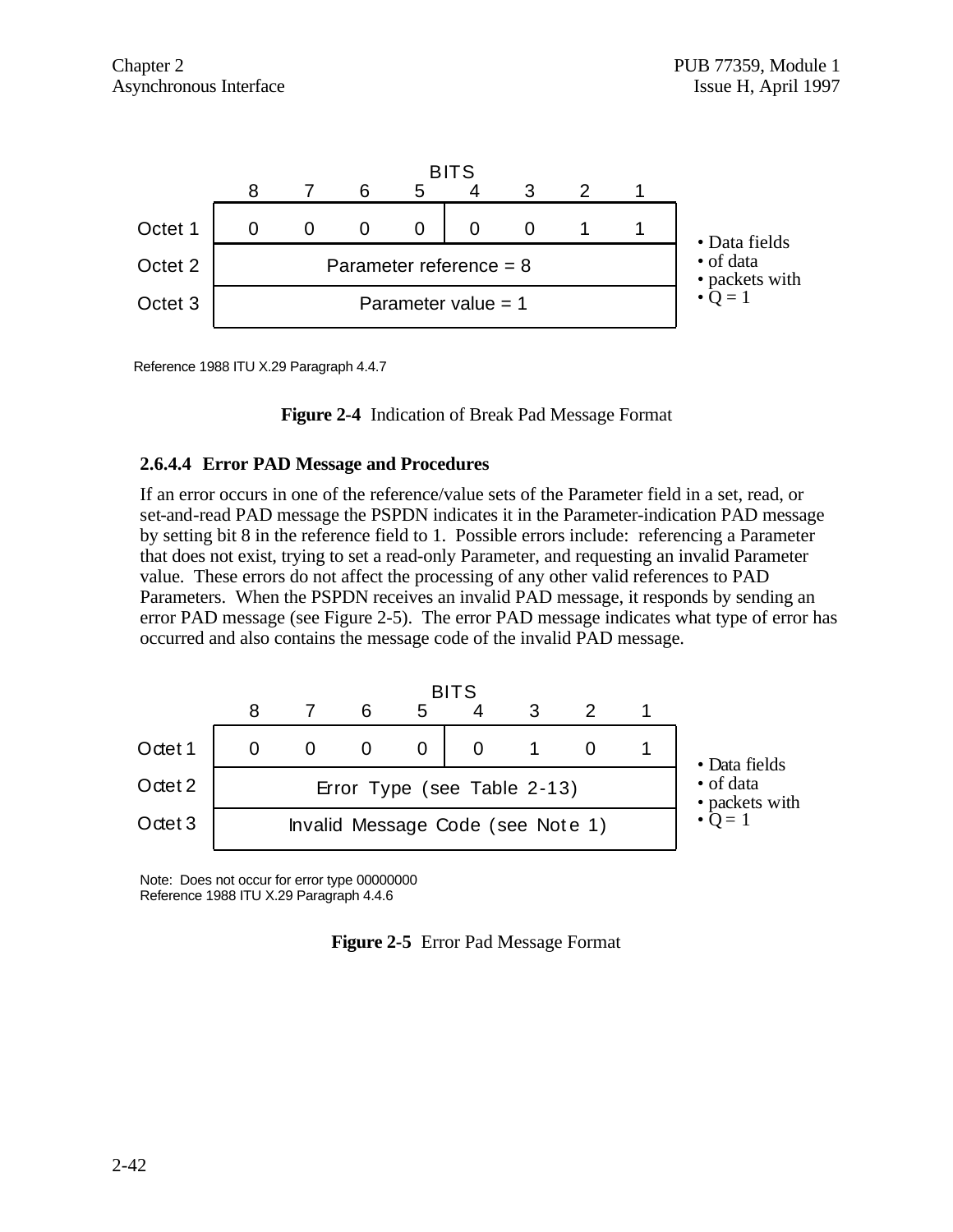| Case         | Meaning                                                                                                 |             |          |                |                |                |                | Coding                  |                 |                |  |
|--------------|---------------------------------------------------------------------------------------------------------|-------------|----------|----------------|----------------|----------------|----------------|-------------------------|-----------------|----------------|--|
|              |                                                                                                         | <b>Bits</b> | 8        | 7 <sup>7</sup> | 6              | 5 <sup>7</sup> |                | $4 \quad 3$             | $2 \quad 1$     |                |  |
| a            | Received PAD message<br>contained less than eight<br>bits                                               |             | $\Omega$ |                |                |                |                | $0 \t0 \t0 \t0 \t0$     | $\theta$        | $\theta$       |  |
| b            | Unrecognized message code in<br>received PAD<br>message                                                 |             | $\Omega$ |                |                |                |                | $0 \t0 \t0 \t0 \t0 \t0$ |                 | $\overline{1}$ |  |
| $\mathbf{C}$ | Parameter field format of<br>received PAD message was<br>incorrect or incompatible<br>with message code |             |          |                |                |                |                |                         | 0 0 0 0 0 0 1 0 |                |  |
| d            | Received PAD message<br>did not contain an integral<br>number of octets                                 |             |          |                |                |                |                |                         | 0 0 0 0 0 0 1 1 |                |  |
| e            | <b>Received Parameter</b><br>indication PAD message<br>was unsolicited                                  |             | $\theta$ | $\Omega$       |                |                |                | $0 \t0 \t0 \t1 \t0$     |                 | $\theta$       |  |
| $\mathbf f$  | Received PAD message<br>was too long                                                                    |             | $\theta$ | $\overline{0}$ | $\overline{0}$ | $\theta$       | $\overline{0}$ | $\overline{1}$          | $\theta$        | -1             |  |

**Table 2-13** Coding and Meaning of OCTET 2 of Error Pad Message

Ref. 1988 ITU X.29 4.4.6.1

# **2.6.4.5 Reselection PAD Message Format and Procedures**

The format of the Reselection PAD message can be found in Figure 2-6. This is the only format of this message currently supported on the DIGIPAC® network.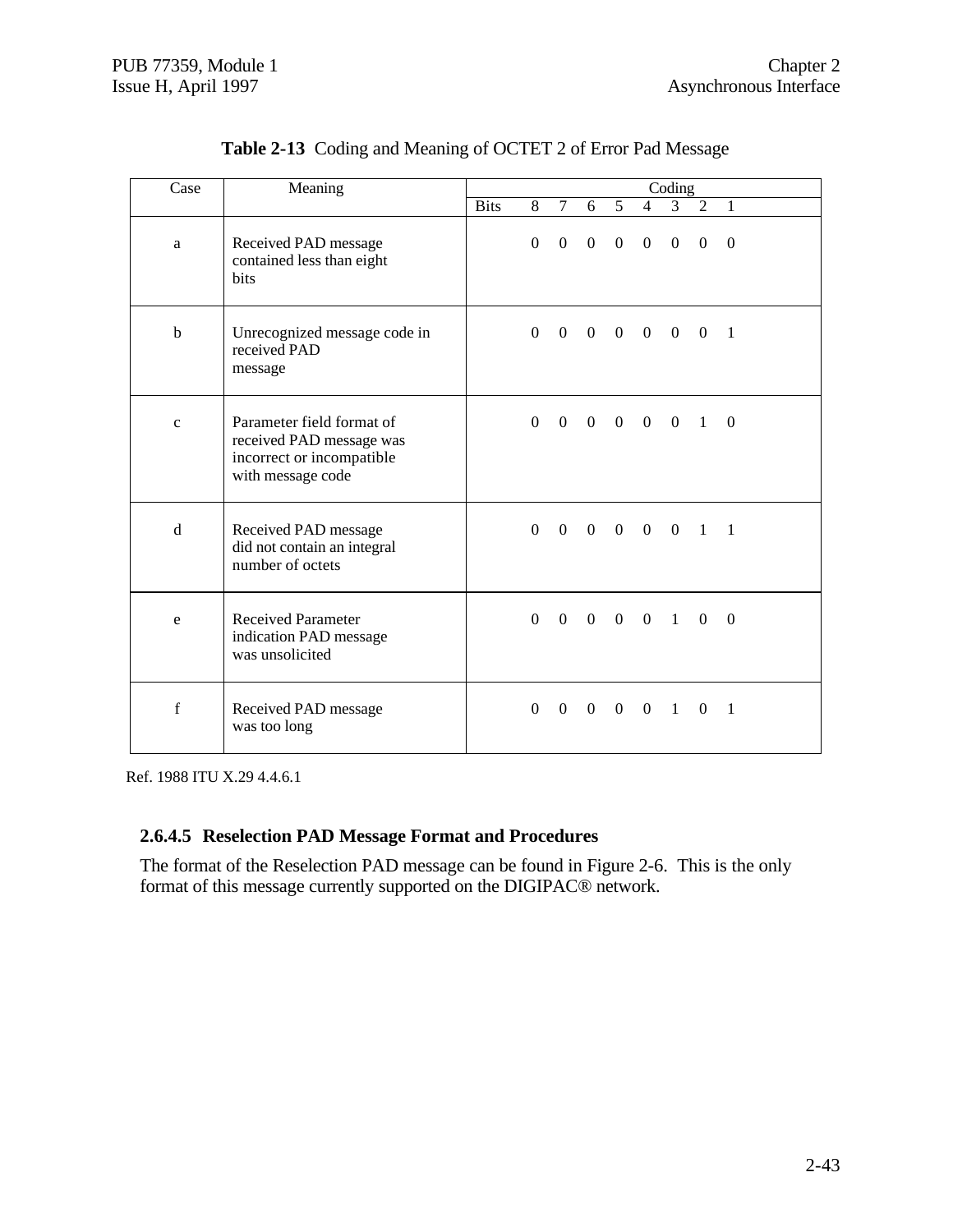

Notes:

- 1. The figure is drawn assuming that the number of semi-octets in the DTE address is odd.
- 2. A maximum of 12 octets may be present, or 124 octets when used in conjunction with the fast select facility.

Ref. 1988 ITU X.29 4.4.9

#### **Figure 2-6** Reselection Pad Message Format

Upon receipt of the Reselection PAD message, the PAD will:

- transmit to the start-stop mode DTE all previously received data;
- clear the virtual call that is established;
- after having made the appropriate state changes as described in paragraph 3.2.5 of recommendation X.28, establish a virtual call to the reselected DTE. The call request packet sent by the PAD, will contain only the facilities subscribed by the start-stop mode DTE and/or assigned by default. Any other facilities contained in the Reselection PAD message will be ignored. In particular:

Closed User Group Signals - Independently by the CUG indicated in the Reselection PAD message, the PAD will use the same CUG of the original call.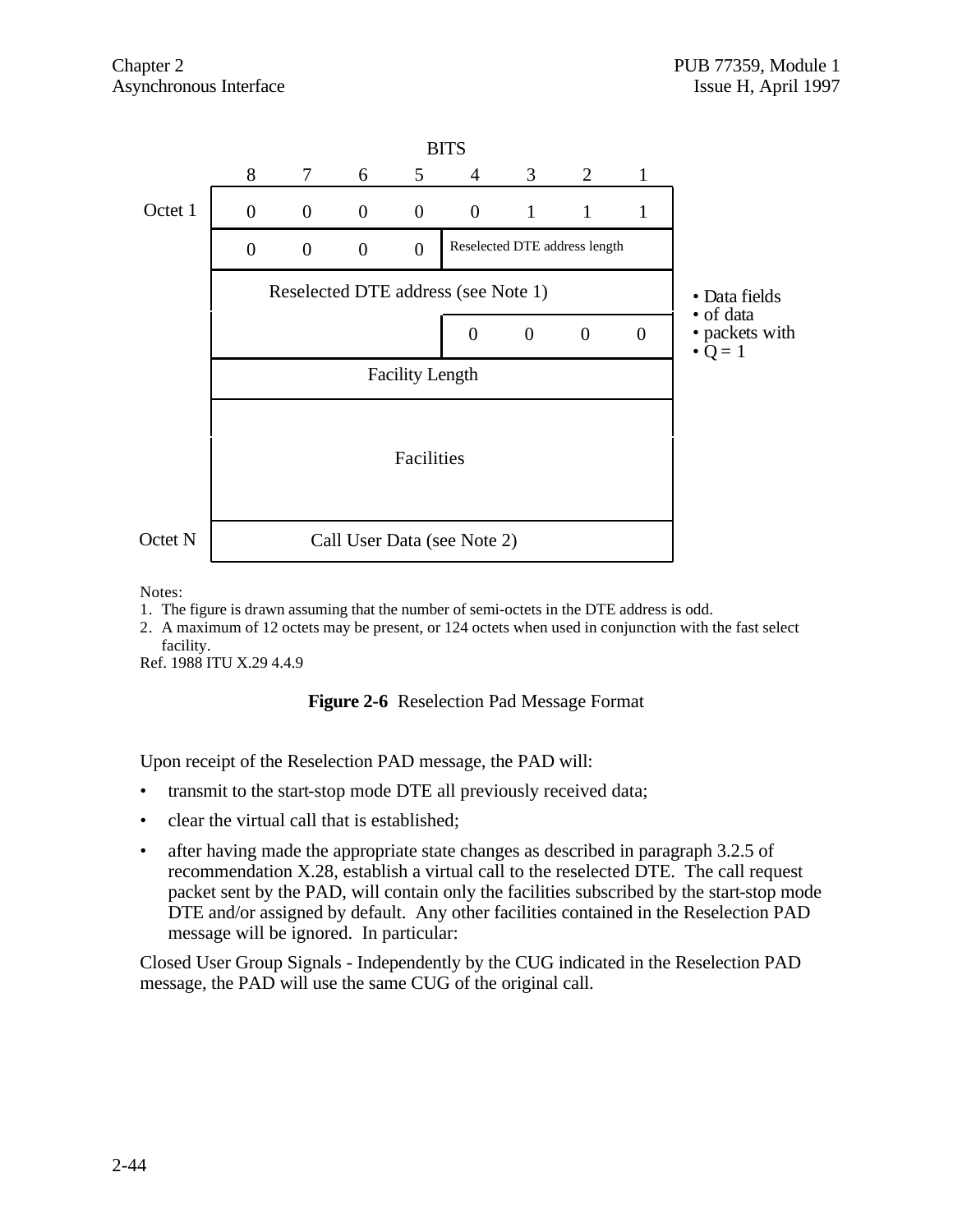Reverse Charging - If the start-stop mode DTE was not charged for the original call the reselected call will not be charged to the start-stop mode DTE, independently of the indication in the Reselection PAD message (i.e., the PAD will use the reverse charging facility in the call request packet). If the start-stop mode DTE was charged for the original call, the reselected call will be charged to the reselected DTE if the Reselection PAD message contains the reverse charging facility.

Charging information:

- facility assigned for an agreed contractual period: The information will be sent to the start-stop mode DTE at the clearing of each call (original and reselected), or at the clearing of the last reselected call. If the later procedure was selected, the PAD will send the total charging information, without sending the charge of the individual calls (original and reselected);
- facility on a per call basis: The PAD follows the procedure indicated above, starting from the first charging information facility request (by the start-stop mode DTE or the packet mode DTE).

When the Reselection PAD message is received, the PAD will transmit an error PAD message with an error type unauthorized Reselection PAD message (00000110) under the following conditions:

- the virtual call has been established by the packet-mode DTE;
- the called DTE Reselection prevention facility has been requested by the start-stop mode DTE:
- the Reselection PAD message has been already received more than N times (where N is for further study).

### **2.7 User Facilities**

#### **2.7.1 Incoming Calls Barred**

All the incoming calls for a subscriber are barred. This service is offered by the "one way logical channel" facility which blocks the incoming calls on all logical channels. If this service applies to a subscriber, all the incoming calls from the network will be rejected; but it is possible for this subscriber to generate call requests in the network direction. The data transfer can be handled in both directions; this means the logical channels retain their full-duplex capability. **This facility no longer applies to asynchronous lines since dedicated asynchronous access is no longer offered.**

### **2.7.2 Outgoing Calls Barred**

All the outgoing calls for a subscriber are barred. This service is offered by the "one way logical channel" facility which blocks the outgoing calls on all logical channels. If this service applies to a subscriber, all the outgoing calls to the network will be rejected; but, is possible for this subscriber to receive incoming calls. The logical channels retain their full-duplex capability.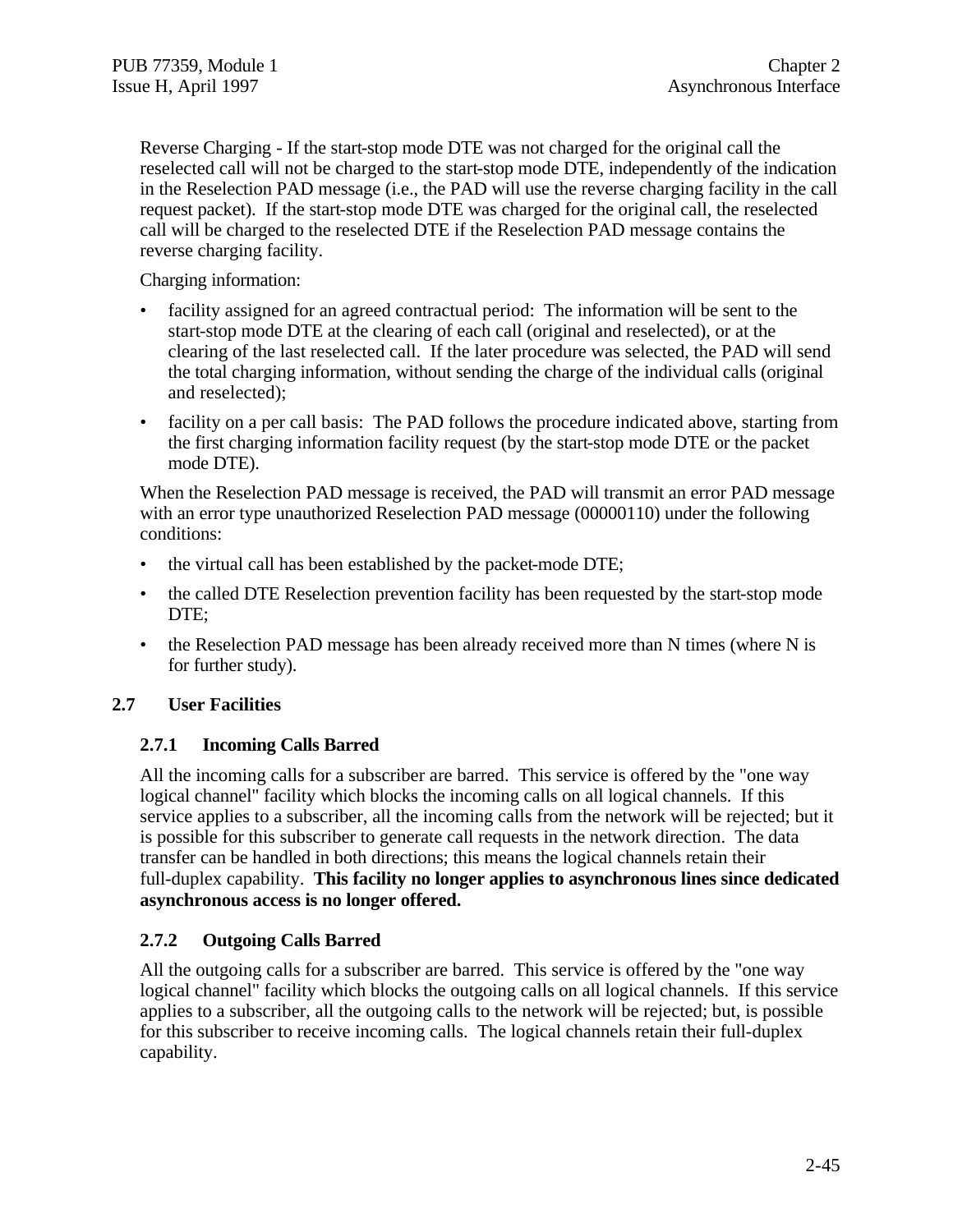# **2.7.3 Closed User Group Facilities**

The Closed User Group (CUG) facilities enables users to form groups with different combinations of restrictions for access from or to users having one or more of these facilities. They are all optional user facilities assigned to the user for an agreed contractual period:

- Closed User Group is a facility in the basic form which enables a user to belong to one or more CUGs.
- Closed User Group with Outgoing Access is a variant to a CUG which also enables the user to make outgoing calls to the open part of the network; other users belonging to the same CUGs do not need the outgoing access possibility.
- Closed User Group with Incoming Access is another variant which allows individual members of a CUG to receive incoming calls either from other CUGs or from other network users.

At the destination node, a validation check about the acceptability of the call is made. The call is forwarded only in the cases when the interlock code received, matches with the interlock codes stored at the destination node associated with the called user, or when a call with outgoing access is to be forwarded to a user which belongs to the open part of the network. In the cases when a call is rejected because of incompatible CUG information, an access barred signal is sent towards the calling user.

#### **Note: A call may be rejected for other reasons not related to the CUG facilities.**

A user may belong to one or more CUGs. In the case when a user belongs to more than one CUG, one of these is nominated as the preferential CUG of that user. Each user belonging to at least one CUG, has either the closed use group facility or one or both of the closed use group with outgoing access. The realization of the CUG facilities is based on various validation checks at call set-up; determining whether or not a requested call to or from a user having a CUG facility is allowed. In particular, a validation check is performed by comparison of an interlock code, which is associated with each user belonging to a CUG. Facility registration, including allocation of interlock codes, is controlled by the service order and cannot be controlled by the user.

The DTE/PSPDN interface protocol and the actions at the originating node at call setup from a user belonging to a CUG, depends on whether the user belongs to one or more CUGs and on the combination of CUG facilities that applies. For each CUG that a user belongs to, the interlock code assigned to the CUG is stored, associated with the user at the local node. In the case when a user belongs to more than one CUG, a selection of the CUG concerned and thus of the corresponding interlock code is required at call setup. This selection is made on the following criteria:

- In the case when the calling user makes a facility request including an index identifying a particular CUG, the CUG is selected by the originating node.
- In the case when the calling user makes no facility request identifying a particular CUG, the originating node selects the preferential (or only) CUG.

Thus no facility request concerning CUG facilities is made by the calling user in the case:

- When the user belongs to one CUG only.
- When a user that belongs to more than one CUG makes a call within the preferential CUG.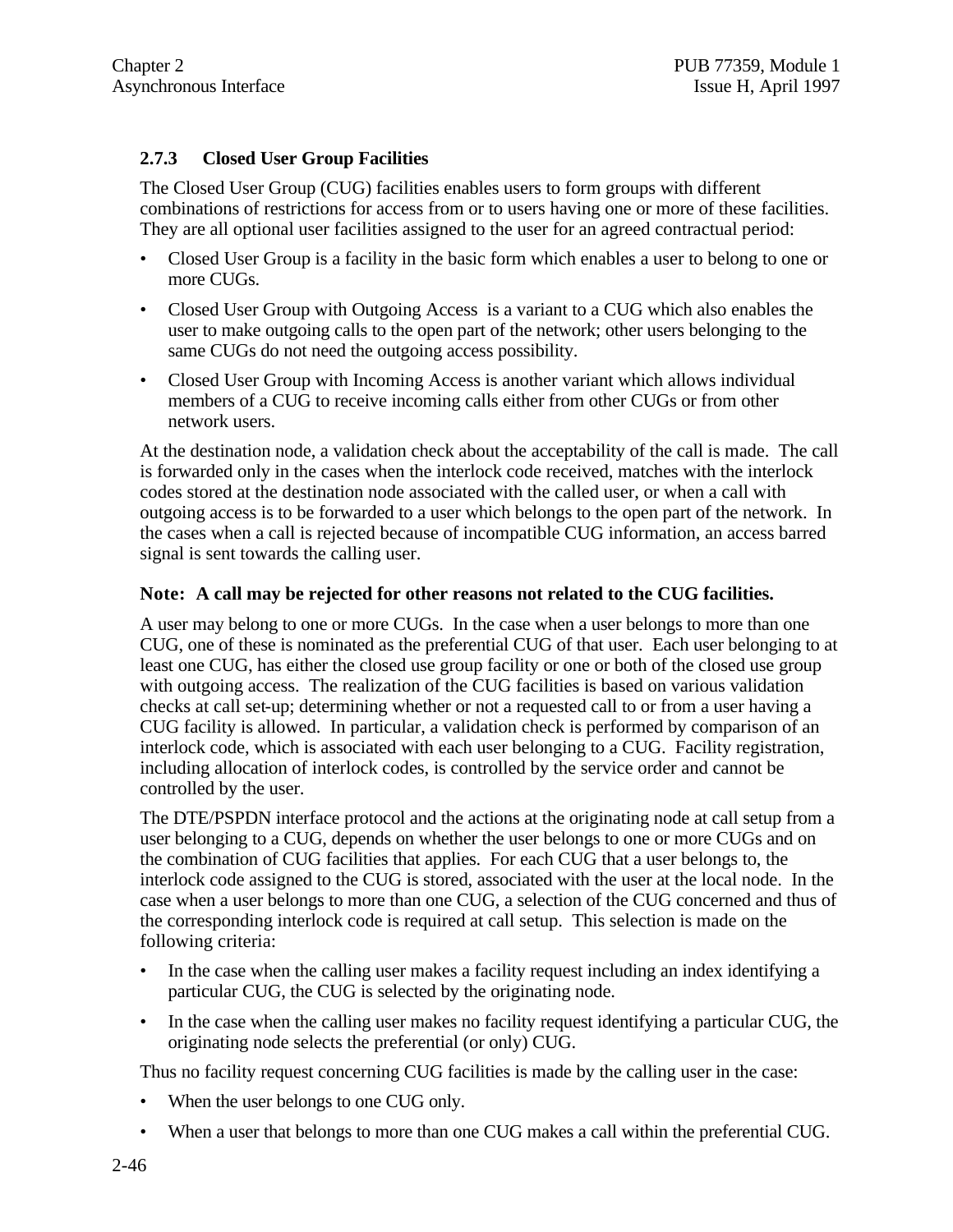• When a user having the closed user group with outgoing access facility makes an outgoing access call.

In the case of a call request where the subscriber enters a selected CUG, the indication of outgoing access is not provided in the call request even when subscribed to. The called DTE must match the same interlock code as specified in the call request or the call will be cleared.

In a Call Setup from a user having the CUG with Outgoing Access Facility the call is regarded as an outgoing access call within the preferential (or only) CUG. The call is set up at the originating node. The CALL REQUEST packet forwarded to the next node includes the interlock code of the preferential (or only) CUG together with an indication that the call is a CUG call for which outgoing access is allowed.

#### **Note: With the above procedure, it is not necessary to distinguish at the originating node between a call within a CUG and an outgoing access call.**

For Calls to a user having the Closed User Group or the Closed User Group with Outgoing Access Facility, an incoming call is accepted only when it is a CUG call; including the case when outgoing access is allowed and correspondence is found between the interlock code received and an interlock code associated with the called user. If all the above conditions are not met, the call is cleared. For CUG Calls to a User Not Belonging to Any CUG the incoming call is only accepted for a CUG call for which outgoing access is allowed. An incoming call without CUG facility is always allowed. With CUG Calls to a User Having the Closed User Group with Incoming Access Allowed Facility, an incoming CUG call is accepted only when it is a CUG call with outgoing access allowed, or correspondence is found between the interlock code received, and an interlock code associated with the called user. For Calls Without CUG Facility an incoming call is accepted only when the called user has no CUG facility or incoming access is allowed.

### **2.7.4 Reverse Charging**

Reverse charging is an optional user facility that may be requested by the user on a per call basis. This privileges a calling user to request that the call should be charged to the called party. A calling user may request reverse charging by means of a facility request over the DTE/PSPDN interface. The Reverse Charge Option allows for billing of usage charges associated with calls to be billed to another network address.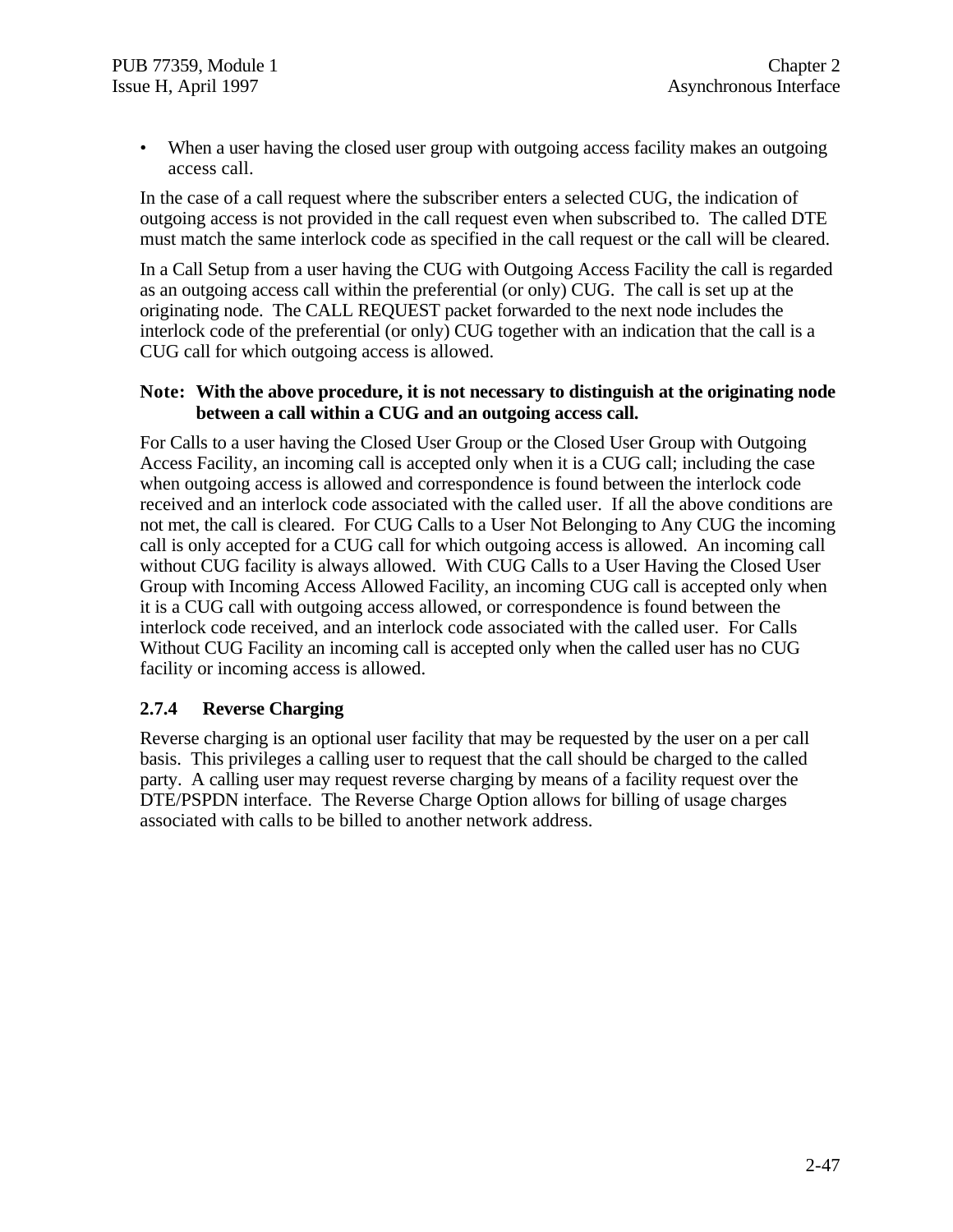Customers who select the Reverse Charge Acceptance (Terminating Calls) option will accept the charges for all calls sent to the network address(es) assigned to the customer. In order to receive calls from a dial access customer, this option must be selected.

### **2.7.5 Fast Select**

Fast Select is an optional user facility which may be requested by a DTE for a given virtual call. DTEs can request the fast select facility on a per call basis by means of an appropriate facility request in a call request packet using any logical channel which has been assigned to virtual calls. The Fast Select facility, if requested in a call request packet, allows this packet to contain a call user data field of up to 124 octets. It authorizes the PSPDN to transmit to the DTE, during the DTE waiting state, a call connected or clear indication packet with a called or clear user data field respectively of up to 124 octets.

#### **2.8 Asynchronous Interface Attributes**

Table 2-14 contains a list of interface attributes that apply to the asynchronous service provided by DIGIPAC®. With the exception of Character Set and Editing Buffer, all are selectable or setable at the time of subscription.

| Dial Access                        | 212A -- Compatible Interface: 300 to 1200 bps            |  |  |  |  |  |
|------------------------------------|----------------------------------------------------------|--|--|--|--|--|
|                                    | V.22bis Interface 2400 bps                               |  |  |  |  |  |
|                                    | V.32 Interface 9600 bps                                  |  |  |  |  |  |
|                                    | V.32bis Interface 14.4 Kbps and below                    |  |  |  |  |  |
| V.34 Interface 28.8 Kbps and below |                                                          |  |  |  |  |  |
|                                    |                                                          |  |  |  |  |  |
| <b>Character Set</b>               | ANSI X3.4                                                |  |  |  |  |  |
|                                    |                                                          |  |  |  |  |  |
| <b>Editing Buffer</b>              | At least 128 octets                                      |  |  |  |  |  |
|                                    |                                                          |  |  |  |  |  |
| Signaling                          | X.28 commands and service signals. User friendly formats |  |  |  |  |  |
|                                    |                                                          |  |  |  |  |  |
| Parameters                         | ITU X.3 Parameters 1-22                                  |  |  |  |  |  |
|                                    |                                                          |  |  |  |  |  |
| Profiles                           | ITU simple standard profile                              |  |  |  |  |  |
|                                    | ITU transparent standard profile                         |  |  |  |  |  |
|                                    | <b>PSPDN</b> Default Profile                             |  |  |  |  |  |

**Table 2-14** Summary of Asynchronous PDN Standard Interface Attributes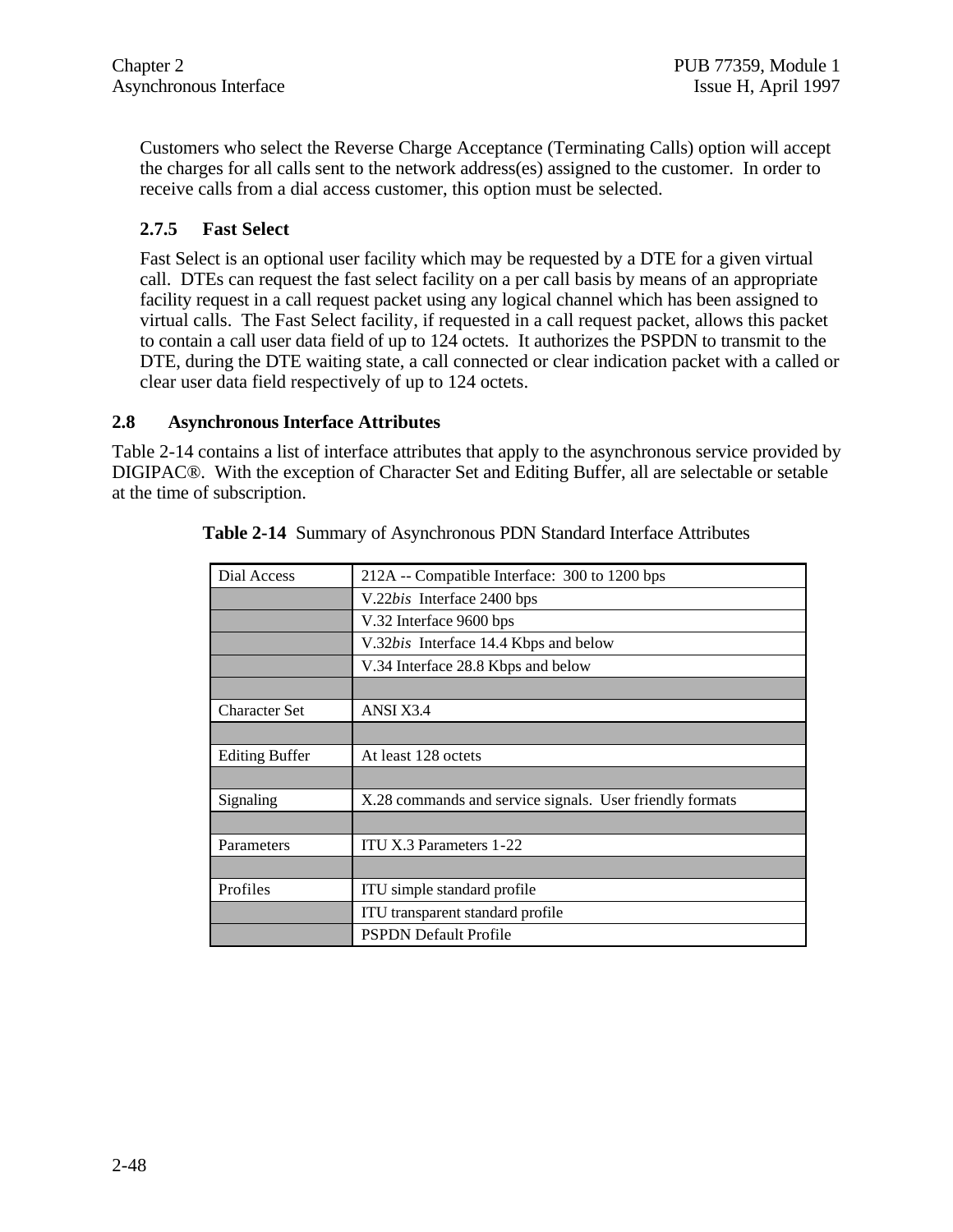# **CONTENTS**

| <b>Chapter and Section</b><br>Page |  |  |  |
|------------------------------------|--|--|--|
|                                    |  |  |  |
|                                    |  |  |  |
| <b>Table</b>                       |  |  |  |
|                                    |  |  |  |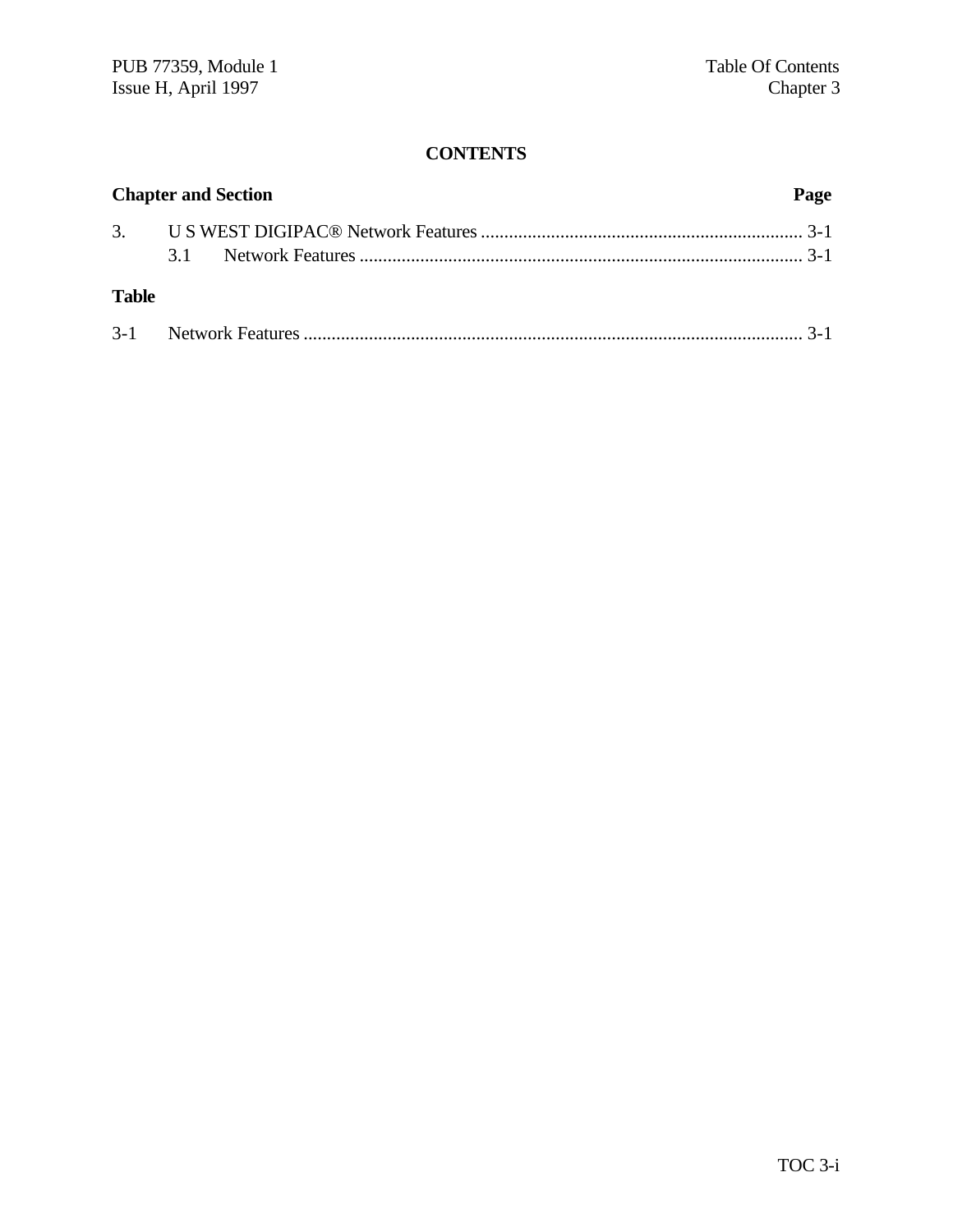# **3. U S WEST DIGIPAC® Network Features**

### **3.1 Network Features**

Please reference the following Table 3-1.

KEY: S - Supported; NS - Not Supported; NA - Not Applicable

#### **Table 3-1** Network Features (Page 1 of 2)

| <b>FEATURE</b>                                | <b>ASYNCHRONOUS</b> | X.25      | X.75      |
|-----------------------------------------------|---------------------|-----------|-----------|
|                                               |                     |           |           |
| Extended Packet Sequence Numbering Module 128 | <b>NA</b>           | S         | ${\bf S}$ |
| <b>Nonstandard Default Window Sizes</b>       |                     |           |           |
| Default throughput Classes Assignment         | <b>NA</b>           | S         | S         |
| <b>Incoming Calls Barred</b>                  | S                   | S         | <b>NA</b> |
| <b>Outgoing Calls Barred</b>                  | S                   | S         | S         |
| One-way Logical Channel Outgoing              | S                   | S         | S         |
| One-way Logical Channel Incoming              | S                   | S         | <b>NA</b> |
| Closed User Group                             | S                   | S         | <b>NA</b> |
| <b>CUG</b> with Outgoing Access               | S                   | S         | S         |
| CUG with Incoming Access                      | S                   | S         | S         |
| Incoming Calls Barred Within a CUG            | ${\bf S}$           | S         | <b>NA</b> |
| Outgoing Calls Barred Within a CUG            | S                   | S         | <b>NA</b> |
| <b>Reverse Charging</b>                       | ${\bf S}$           | S         | <b>NA</b> |
| <b>Reverse Charging Acceptance</b>            | S                   | S         | ${\bf S}$ |
| <b>RPOA Selection</b>                         | S                   | S         | S         |
| <b>Nonstandard Default Packet Sizes</b>       | S                   | S         | S         |
| Multiple Circuits to the same DTE             | S                   | S         | S         |
| Flow Control Parameter Negotiation            | <b>NA</b>           | S         | <b>NA</b> |
| <b>Throughput Class Negotiation</b>           | S                   | S         | S         |
| <b>Fast Select</b>                            | S                   | S         | S         |
| <b>Fast Select Acceptance</b>                 | ${\bf S}$           | S         | S         |
| <b>Closed User Group Selection</b>            | S                   | S         | <b>NA</b> |
| <b>Local Charging Prevention</b>              | ${\bf S}$           | S         | S         |
| Network User Identification                   | S                   | S         | <b>NA</b> |
| Charging Information                          | S                   | S         | <b>NS</b> |
| Multi-Line Hunt Group                         | ${\bf S}$           | S         | <b>NA</b> |
| <b>Call Redirection</b>                       | S                   | S         | <b>NA</b> |
| Call Line Address Modification Notification   | S                   | S         | <b>NA</b> |
| Call Redirection Notification                 | S                   | S         | <b>NS</b> |
| Direct Call                                   | S                   | S         | <b>NA</b> |
| <b>Packet Retransmission</b>                  | S                   | <b>NA</b> | <b>NA</b> |
| <b>Bilateral Closed User Group</b>            | <b>NS</b>           | <b>NS</b> | <b>NS</b> |
|                                               | <b>NS</b>           | <b>NS</b> | <b>NS</b> |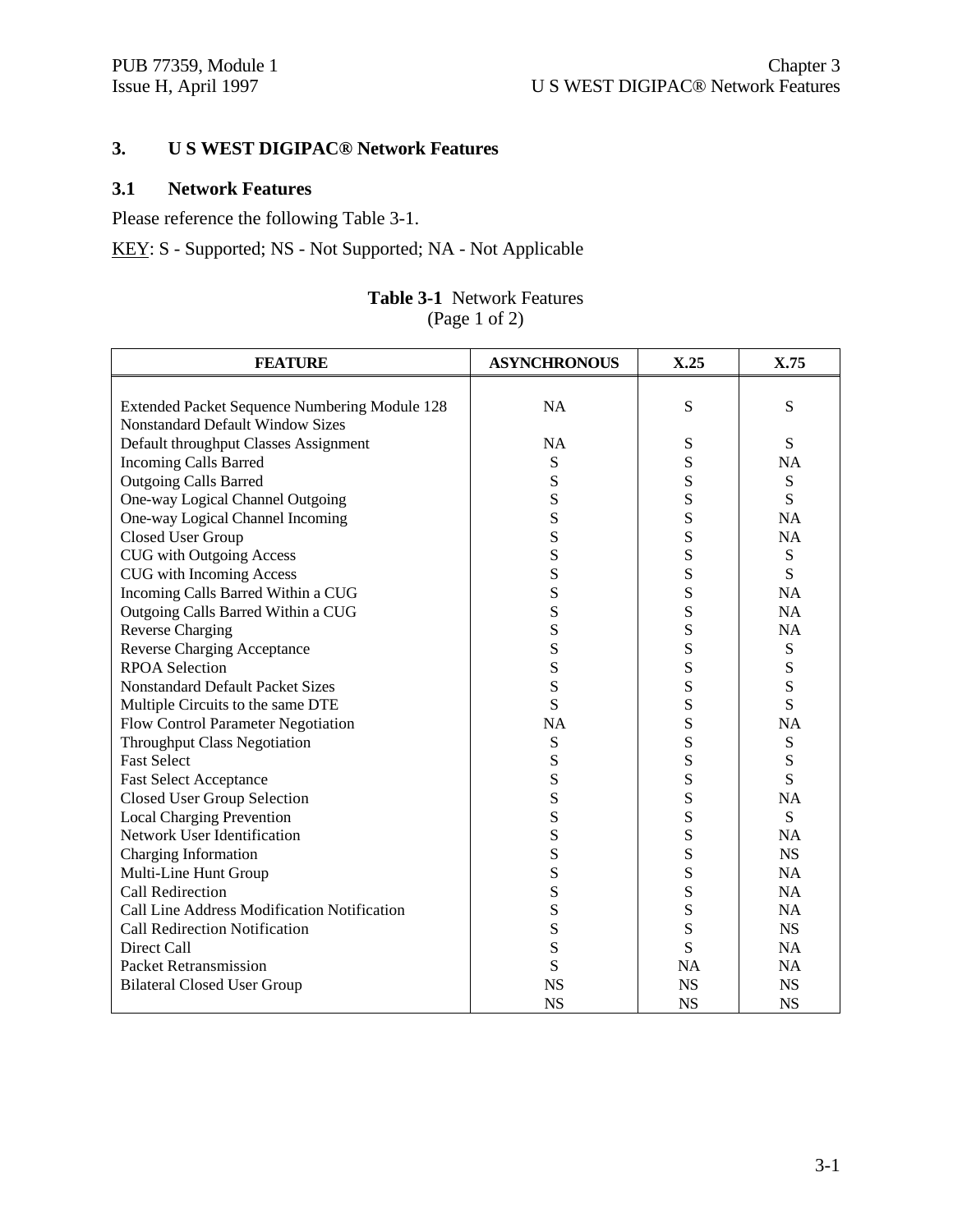| <b>FEATURE</b>                                    | <b>ASYNCHRONOUS</b> | X.25      | X.75      |
|---------------------------------------------------|---------------------|-----------|-----------|
|                                                   |                     |           |           |
| Window Size Indication                            | <b>NA</b>           | <b>NA</b> | S         |
| <b>Utility Marker</b>                             | <b>NA</b>           | <b>NA</b> | S         |
| <b>Bilateral CUG</b> with Outgoing Access         | <b>NS</b>           | <b>NS</b> | <b>NS</b> |
| <b>On-line Facility Registration</b>              | <b>NS</b>           | <b>NS</b> | <b>NS</b> |
| Multiple Trunks with the Same Address             | ${\bf S}$           | S         | S         |
| <b>Abbreviated Address Calling</b>                | S                   | <b>NA</b> | <b>NA</b> |
| <b>Setting Values of PAD Parameters</b>           | S                   | <b>NA</b> | <b>NA</b> |
| Reading Values of PAD Parameters                  | S                   | <b>NA</b> | <b>NA</b> |
| Automatic Detection of: Data Rate Code and        |                     |           |           |
| <b>Operational Characteristics</b>                | S                   | <b>NA</b> | <b>NA</b> |
| <b>PAD Recall</b>                                 | S                   | <b>NA</b> | <b>NA</b> |
| Echo                                              | S                   | <b>NA</b> | <b>NA</b> |
| Selection of Data Forwarding Signal               | S                   | <b>NA</b> | <b>NA</b> |
| Selection of Idle Time Delay                      | S                   | NA        | NA        |
| <b>Ancillary Device Control</b>                   | S                   | NA        | <b>NA</b> |
| Suppression of PAD Service Signals                | S                   | <b>NA</b> | <b>NA</b> |
| Selection of Operation of PAD on Receipt of Break | S                   | NA        | <b>NA</b> |
| <b>Discard Output</b>                             | S                   | <b>NA</b> | <b>NA</b> |
| Padding After Carriage Return                     | S                   | NA        | NA        |
| Line Folding                                      | S                   | <b>NA</b> | <b>NA</b> |
| <b>Binary Speed (Read Only)</b>                   | S                   | <b>NA</b> | <b>NA</b> |
| Flow Control of PAD by Start-Stop Mode DTE        | S                   | NA        | <b>NA</b> |
| Linefeed Insertion                                | S                   | <b>NA</b> | <b>NA</b> |
| <b>Linefeed Padding</b>                           | S                   | <b>NA</b> | NA        |
| <b>Editing Functions</b>                          | S                   | <b>NA</b> | <b>NA</b> |
| <b>Parity Functions</b>                           | S                   | NA.       | <b>NA</b> |
| <b>Standard Profile Selections</b>                | S                   | ${\bf S}$ | <b>NA</b> |
| <b>Permanent Virtual Circuits</b>                 | S                   | S         | S         |
| D-bit Modification                                | <b>NS</b>           | S         | <b>NS</b> |
| Transmit Delay Selection and Notification         | <b>NS</b>           | S         | <b>NS</b> |
| <b>Bilateral CUG Selection</b>                    | <b>NS</b>           | <b>NS</b> | <b>NS</b> |
| <b>Transit Network Identification</b>             | <b>NA</b>           | <b>NA</b> | ${\bf S}$ |
| Call Identifier                                   | <b>NA</b>           | <b>NA</b> | S         |
|                                                   |                     |           |           |

# **Table 3-1** Network Features (Page 2 of 2)

**Note:** Network features supported may change with updated tariff filings.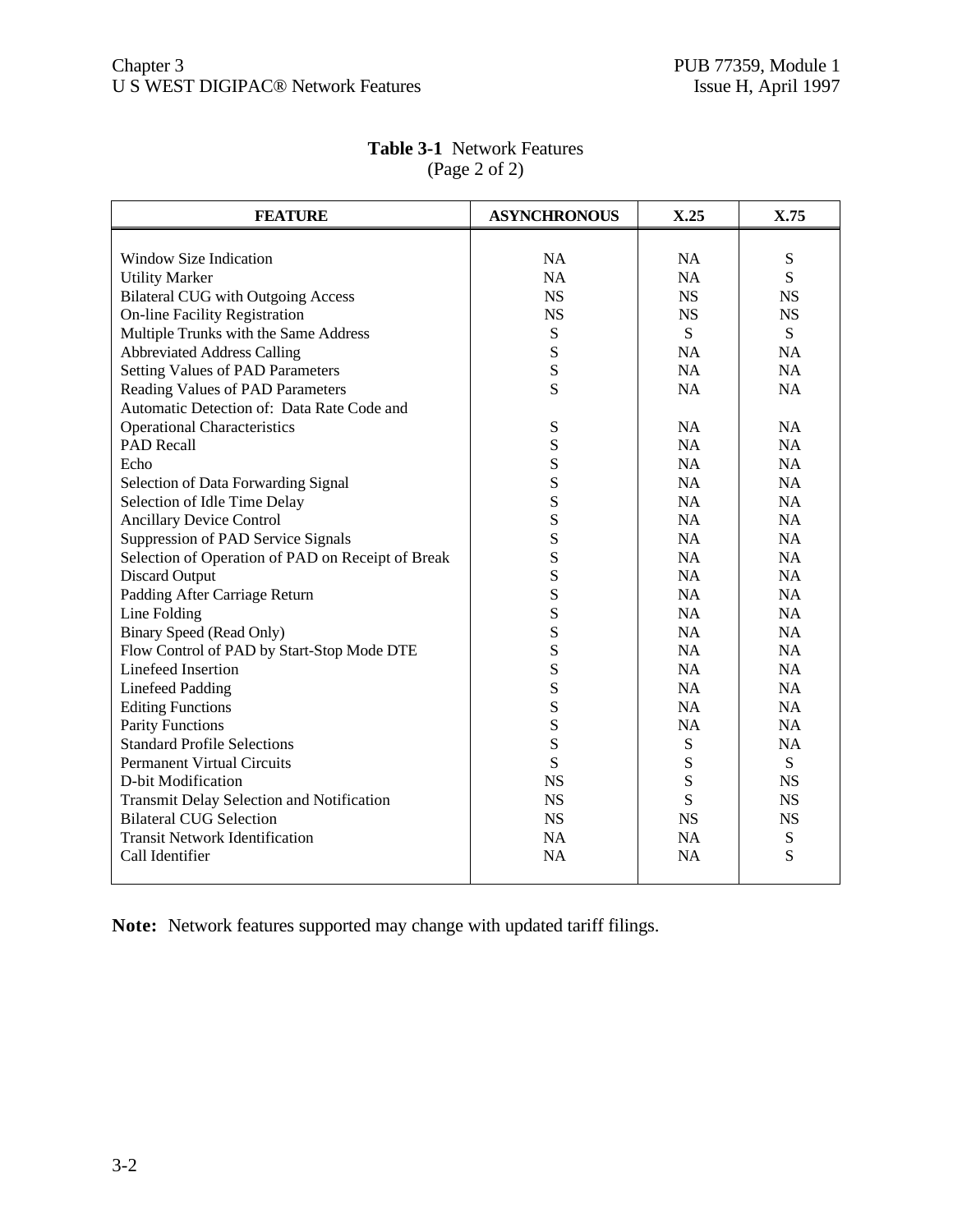# **CONTENTS**

|               |     | <b>Chapter and Section</b>                                                  | Page |
|---------------|-----|-----------------------------------------------------------------------------|------|
| 4.            |     |                                                                             |      |
|               | 4.1 |                                                                             |      |
|               | 4.2 |                                                                             |      |
|               | 4.3 |                                                                             |      |
|               | 4.4 |                                                                             |      |
|               |     | Dial Access - Asynchronous Analog - 300/1200 bit/s 4-2<br>4.4.1             |      |
|               |     | 4.4.2                                                                       |      |
|               |     | 4.4.3                                                                       |      |
|               |     | 4.4.4                                                                       |      |
|               |     | 4.4.5                                                                       |      |
| <b>Tables</b> |     |                                                                             |      |
| $4 - 1$       |     | Dial Access - Asynchronous - 300/1200 bit/s 212A Compatible - (2-Wire)  4-5 |      |
| $4 - 2$       |     | Dial Access - Asynchronous - 2400/1200 bit/s CCITT Recommendation           |      |
|               |     |                                                                             |      |
| $4 - 3$       |     | Dial Access - Asynchronous - 9600 bit/s CCITT Recommendation                |      |
|               |     |                                                                             |      |
| $4 - 4$       |     | Dial Access - Asynchronous - 14400 bit/s ITU-T Recommendation               |      |
|               |     | V.32 bis Compatible - (2-Wire) Using Trellis Coded Modulation 4-11          |      |
| $4 - 5$       |     | Dial Access - Asynchronous - 28800 bit/s ITU-T Recommendation               |      |
|               |     |                                                                             |      |

4-6 NC and NCI Code Combinations - Private Dial........................................................... 4-15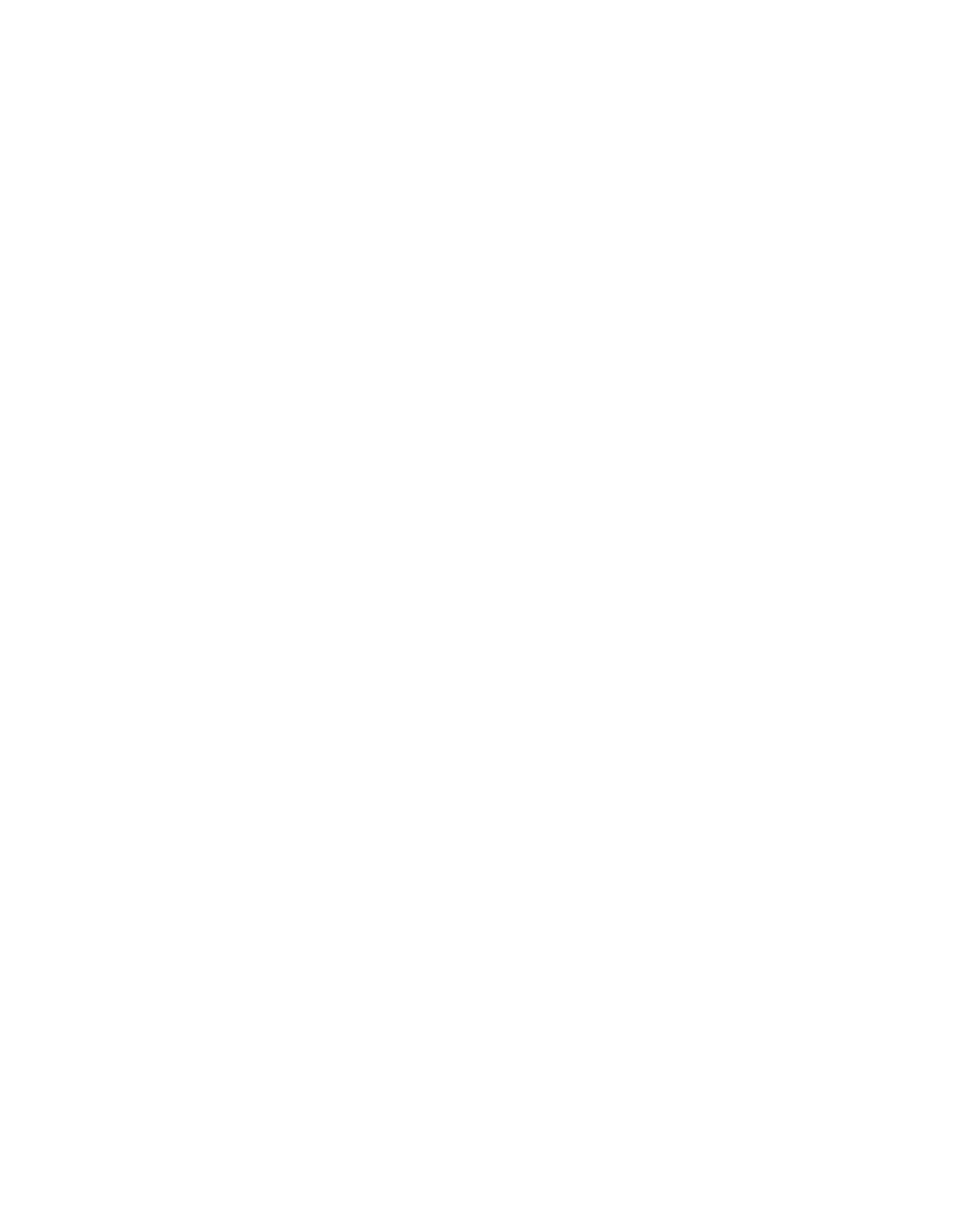# **4. U S WEST DIGIPAC® Physical Interface**

#### **4.1 Overview**

This Chapter describes the physical interface with the DIGIPAC® Network. Descriptions for the Line, Modem, Data Service Unit (DSU) and DIGIPAC® Network port are addressed. In this document, Modem is used generically to identify either an analog data Modem or a digital data DSU. Modems attached to the DIGIPAC® Network must be compatible with the description shown for each type of service. If not compatible, the customer provided modem will not be able to communicate with the associated DIGIPAC® modem located in the Central Office (CO).

Tables 4-1 through 4-5 specify the options for the modem types required to accommodate the DIGIPAC® asynchronous dial services. These tables provide a description of each selected option and whether the option is required or recommended for the customer. The options are intended to be generic to a given modem. The customer provided modem may have different technology or text to describe each option; with fewer or more options than addressed. Table 4-6 list compatible Network Channel (NC) and Network Channel Interface (NCI) code combinations to assist the customer with NC and NCI selections.

A glossary section is provided Chapter 5 to assist the customer in understanding the terminology used in this section. Your U S WEST Marketing Representative may be contacted for assistance with questions and for further clarification.

#### **4.2 Dial Access**

DIGIPAC® supports dial access ports that provide a full duplex interface, from 300 up to 28000 bits/s. However, even though the modems used for DIGIPAC® dial access can support speeds up to 28000 bits/s, the transmission speed on each connection will likely be lower than 28000 bits/s due to factors such as customer line limitations. DIGIPAC® Public dial access ports are configured as auto reverse charge.

The DIGIPAC® Network modem and customer provided modem use and autobaud procedure to detect and implement the channel data rate. This procedure is specified in Chapter 1 of this Technical Publication.

After a disconnect in the physical level by either the user or the network, the network modem prevents subsequent connections to dial port until after the user's session is cleared. This requirement prevents another user from being connected to this port and thus, being connected to the previous session.

#### **4.3 Direct Access**

DIGIPAC® no longer supports direct access (dedicated access) for asynchronous services.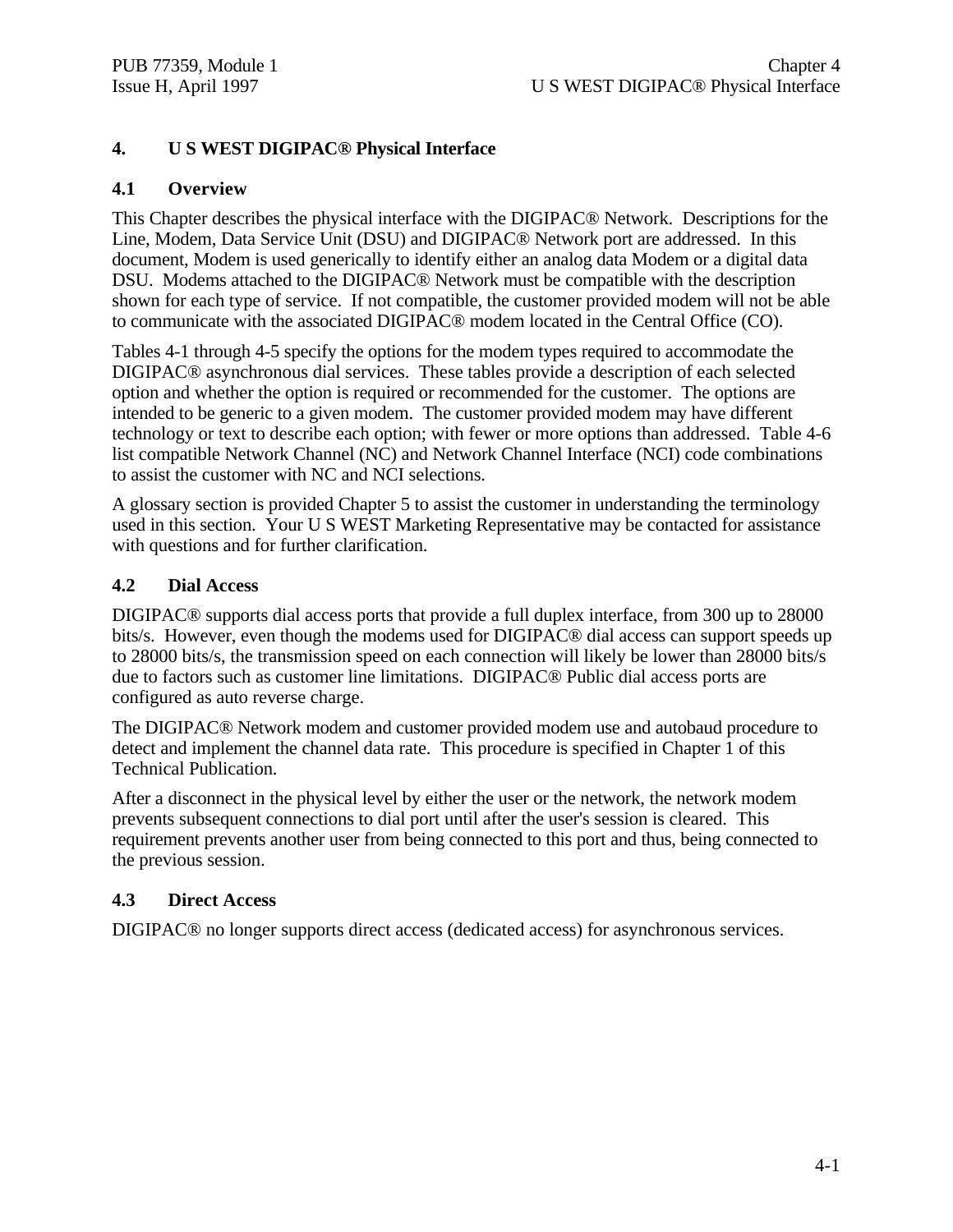#### **4.4 Physical Interface Description**

#### **4.4.1 Dial Access - Asynchronous Analog - 300/1200 bit/s**

| Line:  | 2-Wire; Business/Residence; 1 party                                                                                                                                                   |
|--------|---------------------------------------------------------------------------------------------------------------------------------------------------------------------------------------|
| Modem: | 212A compatible; Full duplex operation                                                                                                                                                |
|        | Interface specifications and operation in accordance with United States<br>Telephone Association (USTA) document TA20, "Compatibility Criteria<br>for Data Set 212A", September 1977. |
|        | See Table 4-1 for options                                                                                                                                                             |
| Port:  | EIA RS-232-C; recommended EIA-232-D                                                                                                                                                   |
|        |                                                                                                                                                                                       |

#### **4.4.2 Dial Access - Asynchronous - 2400/1200 bit/s**

- Line: 2-Wire; Business/Residence; 1 party
- Modem: CCITT V.22 bis/212A compatible; Full duplex operation

Interface specifications and operation in accordance with CCITTRecommendation V.22 bis - 1988 "2400 Bit/s Per Second Duplex Modem Using The Frequency Division Technique Standardized For Use On The General Switched Telephone Network and On Point-To-Point 2-Wire Leased Telephone-Type Circuits".

Optional ITU-T V.42 error correction

Error correction procedures in compliance with ITU-T Recommendation V.42 - 1994 "Error Correction Procedures For DCEs Using Asynchronous To Synchronous Conversion" specifications for LAPM.

See Table 4-2 for options

Port: EIA RS-232-C; recommended EIA-232-D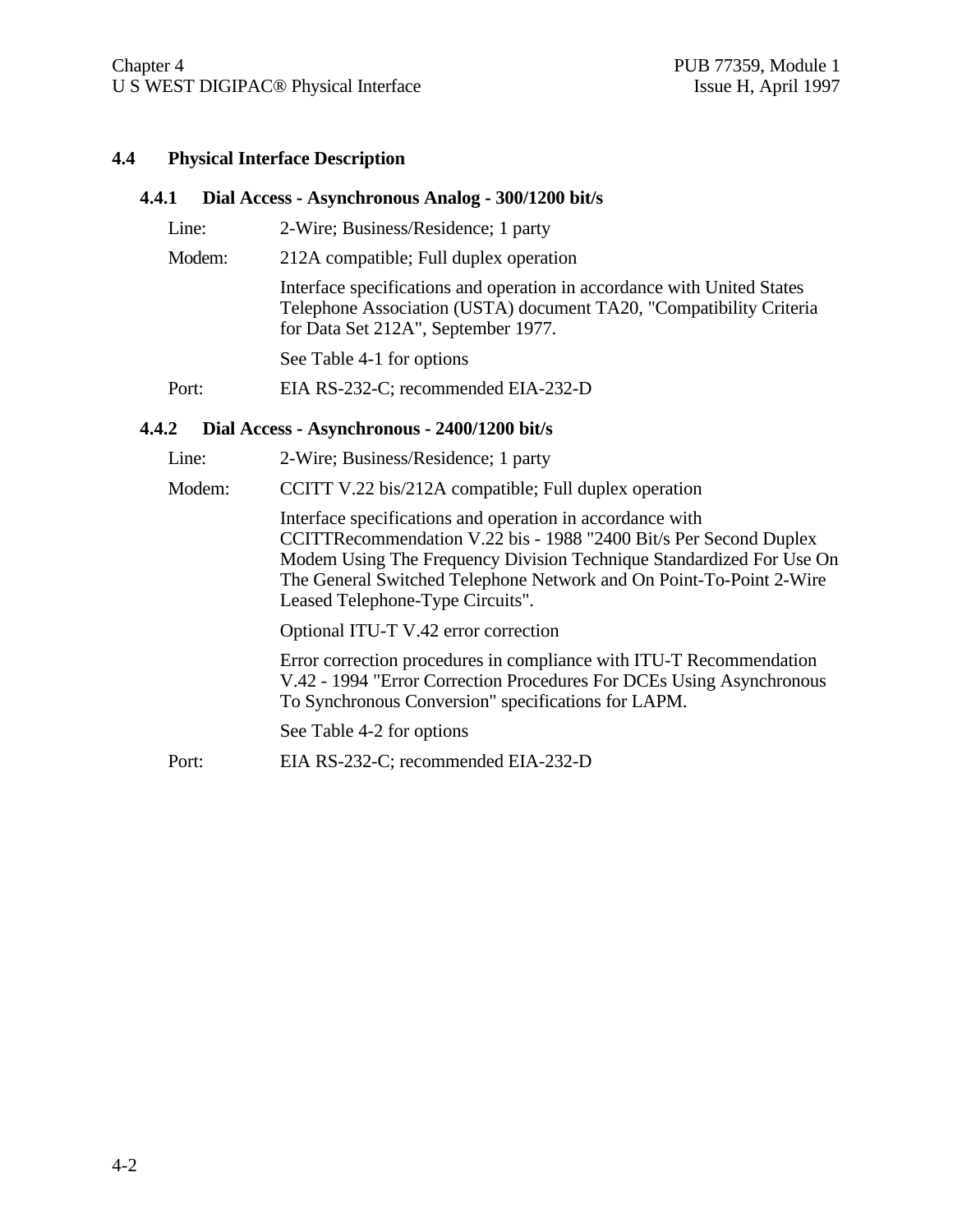#### **4.4.3 Dial Access - Asynchronous - 9600 bit/s**

Line: 2-Wire; Business/Residence; 1 party

Modem: ITU-T V.32 compatible using Trellis Coded Modulation scheme

Interface specifications and operation in accordance with ITU-T Recommendation V.32 - 1994 "A Family Of 2-Wire Modems Operating At Data Signaling Rates Of Up To 9600 bit/s For Use On The General Switched Telephone Network and On Leased Telephone-Type Circuits".

Optional ITU-T V.42 error correction

Error correction procedures in compliance with ITU-T Recommendation V.42 - 1994 "Error Correction Procedures For DCEs Using Asynchronous To Synchronous Conversion" specifications for LAPM.

See Table 4-3 for options

Port: EIA RS-232-D; (CCITT V.24/V.28/V.54)

#### **4.4.4 Dial Access - Asynchronous - 14400 bit/s**

Line: 2-Wire; Business/Residence; 1 party

Modem: ITU-T V.32*bis* compatible using Trellis Coded Modulation scheme

Interface specifications and operation in accordance with ITU-T Recommendation V.32*bis* - 1992 "A Duplex Modems Operating At Data Signaling Rates Of Up To 14400 bit/s For Use On The General Switched Telephone Network and On Leased Point-To-Point 2-Wire Telephone-Type Circuits".

Optional ITU-T V.42 error correction

Error correction procedures in compliance with ITU-T Recommendation V.42 - 1994 "Error Correction Procedures For DCEs Using Asynchronous To Synchronous Conversion" specifications for LAPM.

Optional ITU-T V.42*bis* data compression

Data compression procedures in compliance with ITU-T Recommendation V.42*bis* - 1992 "Data Compression Procedures for Data Circuit Teminating Equipment (DCE) Using Error Correction Procedures".

See Table 4-4 for options

Port: EIA RS-232-D; (CCITT V.24/V.28/V.54)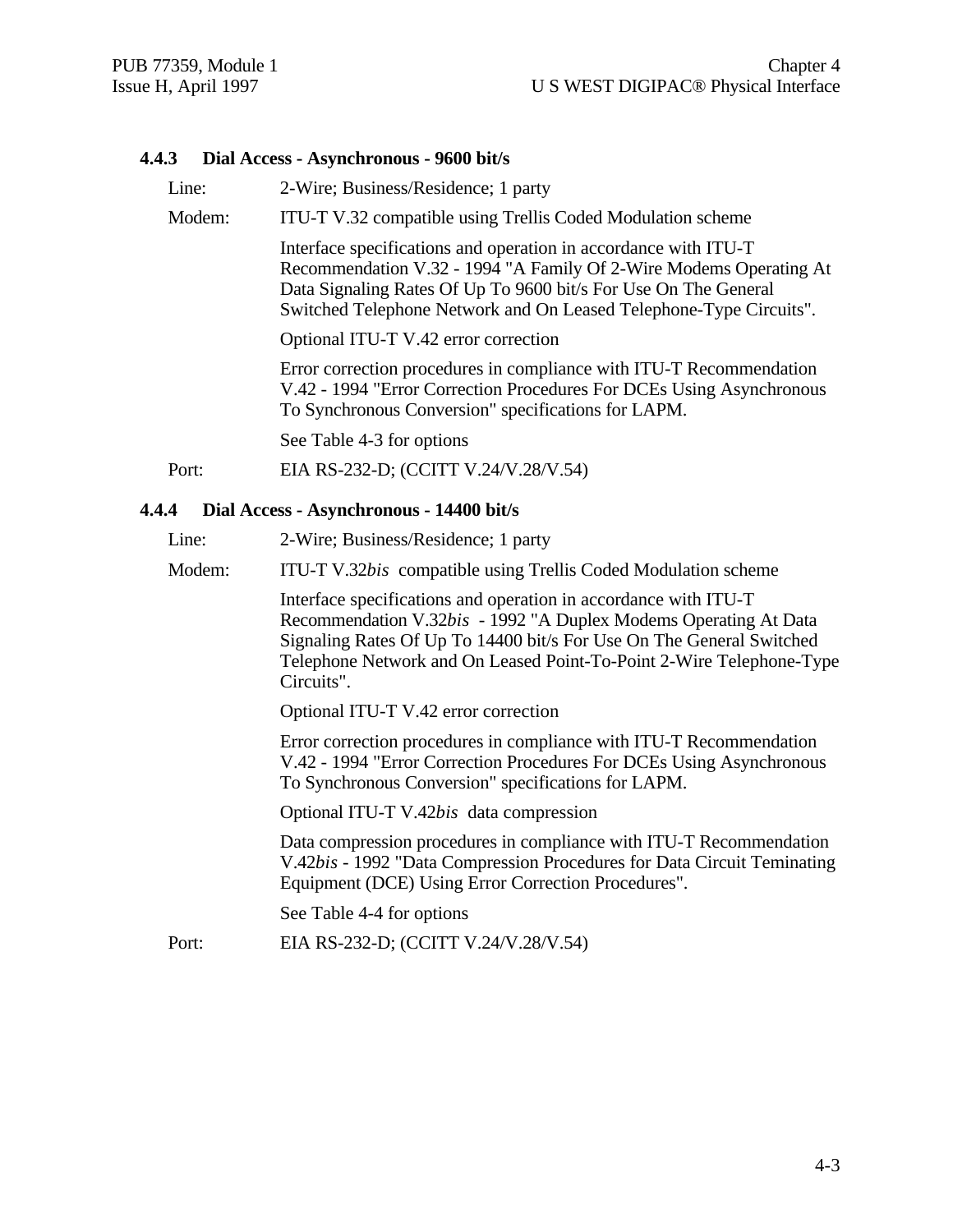# **4.4.5 Dial Access - Asynchronous - 28000 bit/s**

|  | Line:  | 2-Wire; Business/Residence; 1 party                                                                                                                                                                                                                                                 |
|--|--------|-------------------------------------------------------------------------------------------------------------------------------------------------------------------------------------------------------------------------------------------------------------------------------------|
|  | Modem: | ITU-T V.34 compatible using Trellis Coded Modulation scheme                                                                                                                                                                                                                         |
|  |        | Interface specifications and operation in accordance with ITU-T<br>Recommendation V.34 - 1994 "A Modem Operating At Data Signaling<br>Rates Of Up To 28000 bit/s For Use On The General Switched Telephone<br>Network and On Leased Point-To-Point 2-Wire Telephone-Type Circuits". |
|  |        | Optional ITU-T V.42 error correction                                                                                                                                                                                                                                                |
|  |        | Error correction procedures in compliance with ITU-T Recommendation<br>V.42 - 1994 "Error Correction Procedures For DCEs Using Asynchronous<br>To Synchronous Conversion" specifications for LAPM.                                                                                  |
|  |        | Optional ITU-T V.42bis data compression                                                                                                                                                                                                                                             |
|  |        | Data compression procedures in compliance with ITU-T Recommendation<br>V.42bis - 1992 "Data Compression Procedures for Data Circuit Teminating<br>Equipment (DCE) Using Error Correction Procedures".                                                                               |
|  |        | See Table 4-5 for options                                                                                                                                                                                                                                                           |
|  | Port:  | EIA RS-232-D; (CCITT V.24/V.28/V.54)                                                                                                                                                                                                                                                |
|  |        |                                                                                                                                                                                                                                                                                     |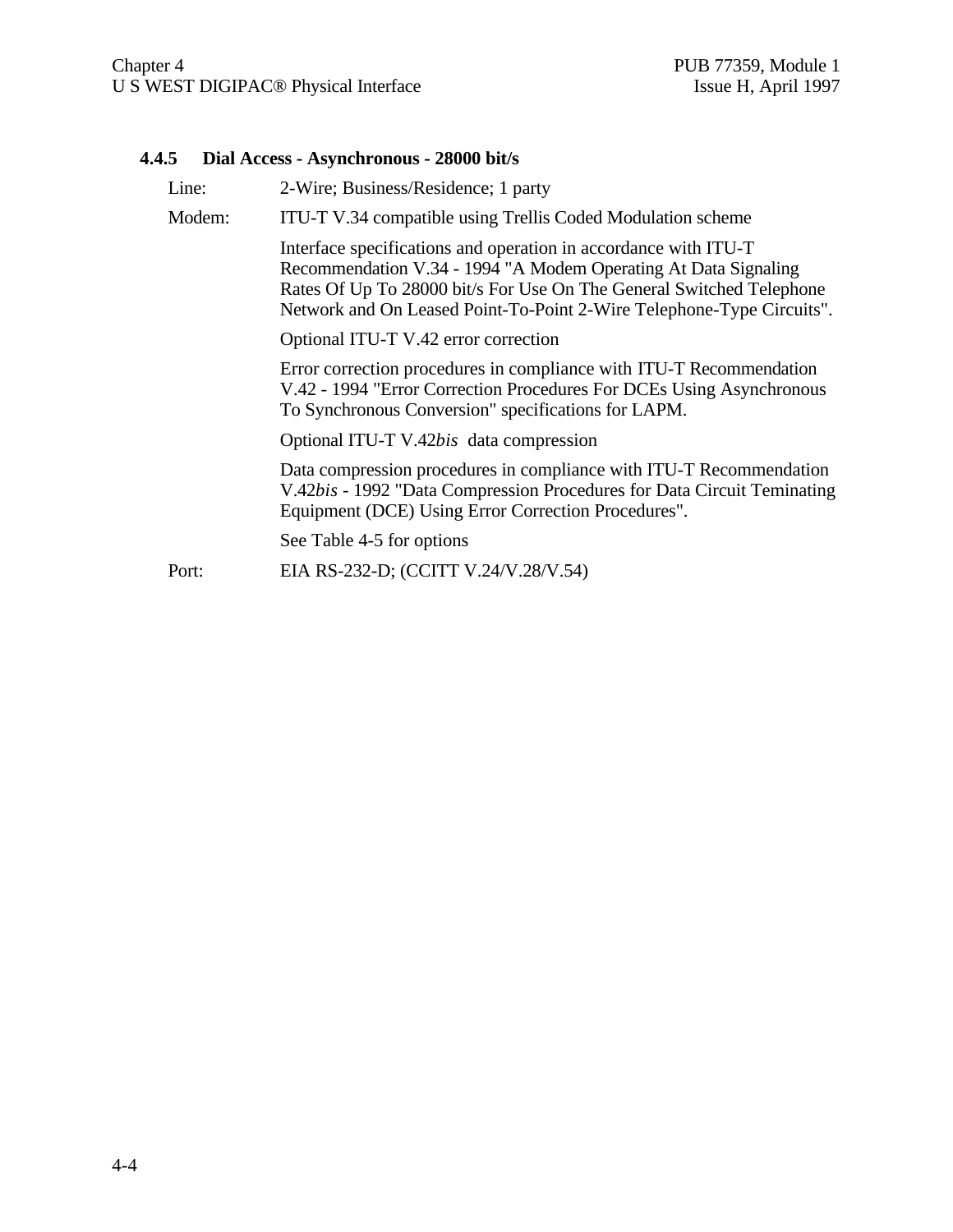#### **Table 4-1** Dial Access - Asynchronous - 300/1200 bit/s 212A Compatible - (2-Wire) (Page 1 of 2)

|     | REQUIRED MODEM OPTIONS (DIGIPAC® AND CUSTOMER)                                                                                                             |
|-----|------------------------------------------------------------------------------------------------------------------------------------------------------------|
| 1.  | Switched network operation.                                                                                                                                |
| 2.  | Communication protocol: 212A recommendations for 1200 bit/s operation.                                                                                     |
| 3.  | Asynchronous operation.                                                                                                                                    |
| 4.  | Data rate: 1200 bit/s/300 bit/s (Dual/Autobaud operation).                                                                                                 |
| 5.  | Character length: 10 bit/s per character including start and stop bit/s.                                                                                   |
| 6.  | Transmit signal level: -9.0 dBm (Permissive).                                                                                                              |
| 7.  | Line impedance: 600 ohms.                                                                                                                                  |
| 8.  | Controlled transmit carrier; dependent on the ON and OFF transition of DTE interface signal Request<br>To Send.                                            |
| 9.  | Received Line Signal Detector (CF) functions normally, that is, turns on and off in response to the on<br>and off transition of received carrier.          |
| 10. | Data Terminal Ready (CD) is transitive. An OFF transition causes the modem to disconnect the data<br>connection (go on-hook) and disable auto answer.      |
| 11. | Loss of carrier disconnect, enabled. Modem will terminate data connection when loss of received<br>carrier is detected for more than approximately 350 ms. |
| 12. | DTE control of data rate via the CH lead (pin 23), disabled. Terminal cannot control modem data rate.                                                      |
| 13. | Send space disconnect, enabled. Transmits approximately 4 seconds of spaces at end of call to<br>disconnect remote modem.                                  |
| 14. | Receive space disconnect, enabled. Modem disconnects upon receiving approximately 1.6 seconds of<br>space signal from remote modem.                        |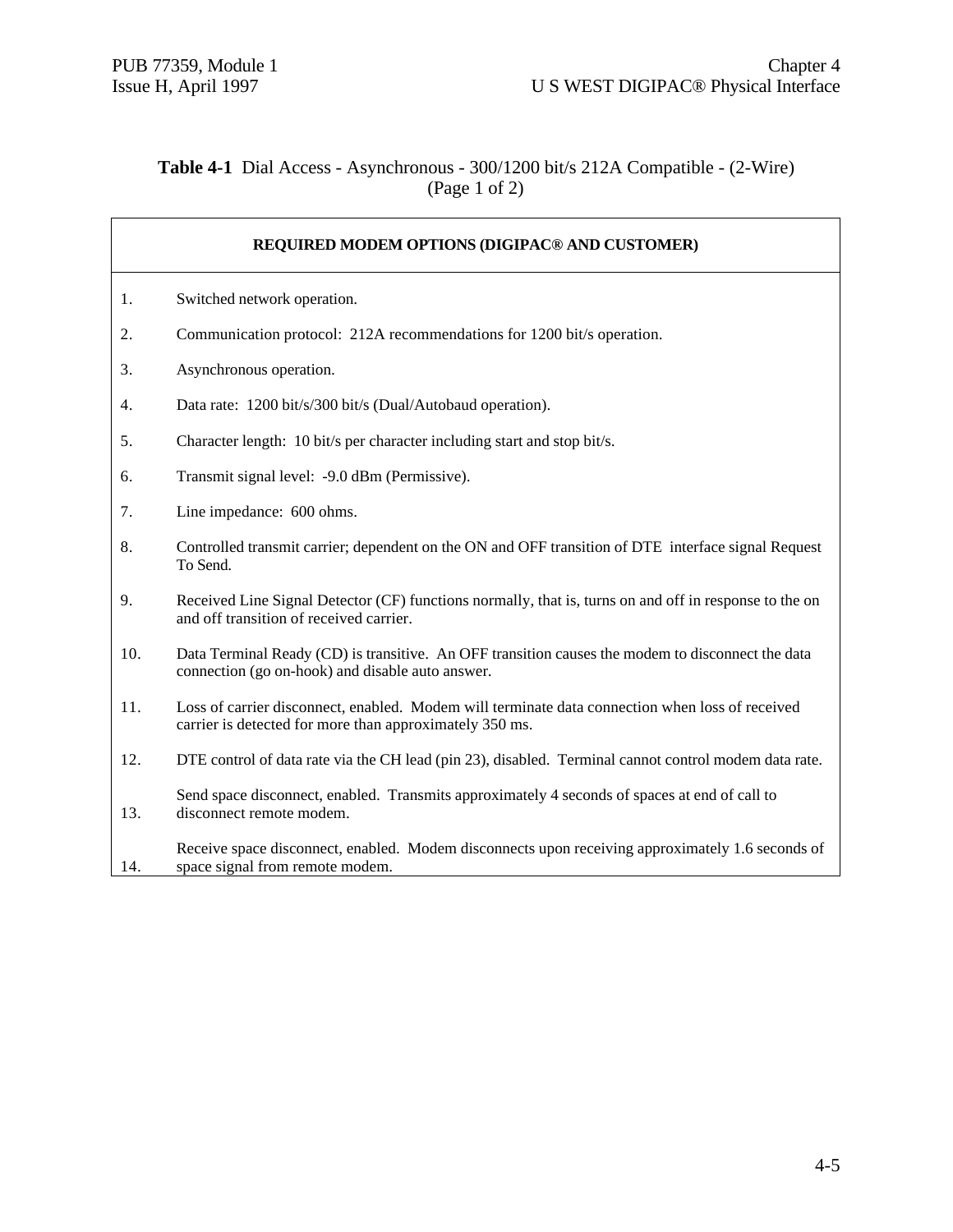$\overline{\phantom{a}}$ 

#### **Table 4-1** Dial Access - Asynchronous - 300/1200 bit/s 212A Compatible - (2-Wire) (Page 2 of 2)

|          | <b>DIGIPAC® MODEM OPTIONS</b>                                                                                                                                                   |
|----------|---------------------------------------------------------------------------------------------------------------------------------------------------------------------------------|
| 1.       | Clear To Send lead (CB) forced OFF when Received Line Signal Detector (CF) goes OFF. CB lead is<br>common to CF lead.                                                           |
| 2.       | Ring indicator lead (CE), pin 22, is on during ringing only.                                                                                                                    |
| 3.       | Automatic answering, enabled. Calls are answered by modem.                                                                                                                      |
| 4.       | Operates as an Answer/Originate modem.                                                                                                                                          |
| 5.       | Data rate indicator to DTE via the CI lead (pin 12), disabled. CI lead (pin 12) not a functional<br>DIGIPAC <sup>®</sup> port interface lead.                                   |
| 6.       | Data Set Ready (CC lead, pin 6) forced ON during Analog Loopback test, or continuously.                                                                                         |
|          | DTE control of Analog Loopback via the LL lead, enabled and assigned to pin 18.                                                                                                 |
| 7.<br>8. | Modem goes off-hook (busy) when an Analog Loopback test is invoked.                                                                                                             |
| 9.       | DTE control of Remote Digital Loopback via pin 21, enabled.                                                                                                                     |
| 10.      | Enable modem's ability to respond to Remote Digital Loopback (RDL) signal from remote modem.<br>The modem responds to a digital loopback signal generated by the far end modem. |
|          | Test mode indication to DTE via the TM lead (pin 25), enabled.                                                                                                                  |
| 11.      | Signal quality abort, disabled. Modem does not disconnect and hang up when the received signal quality<br>deteriorates.                                                         |
| 12.      | Frame and signal grounds separated by 100 ohms.                                                                                                                                 |
| 13.      |                                                                                                                                                                                 |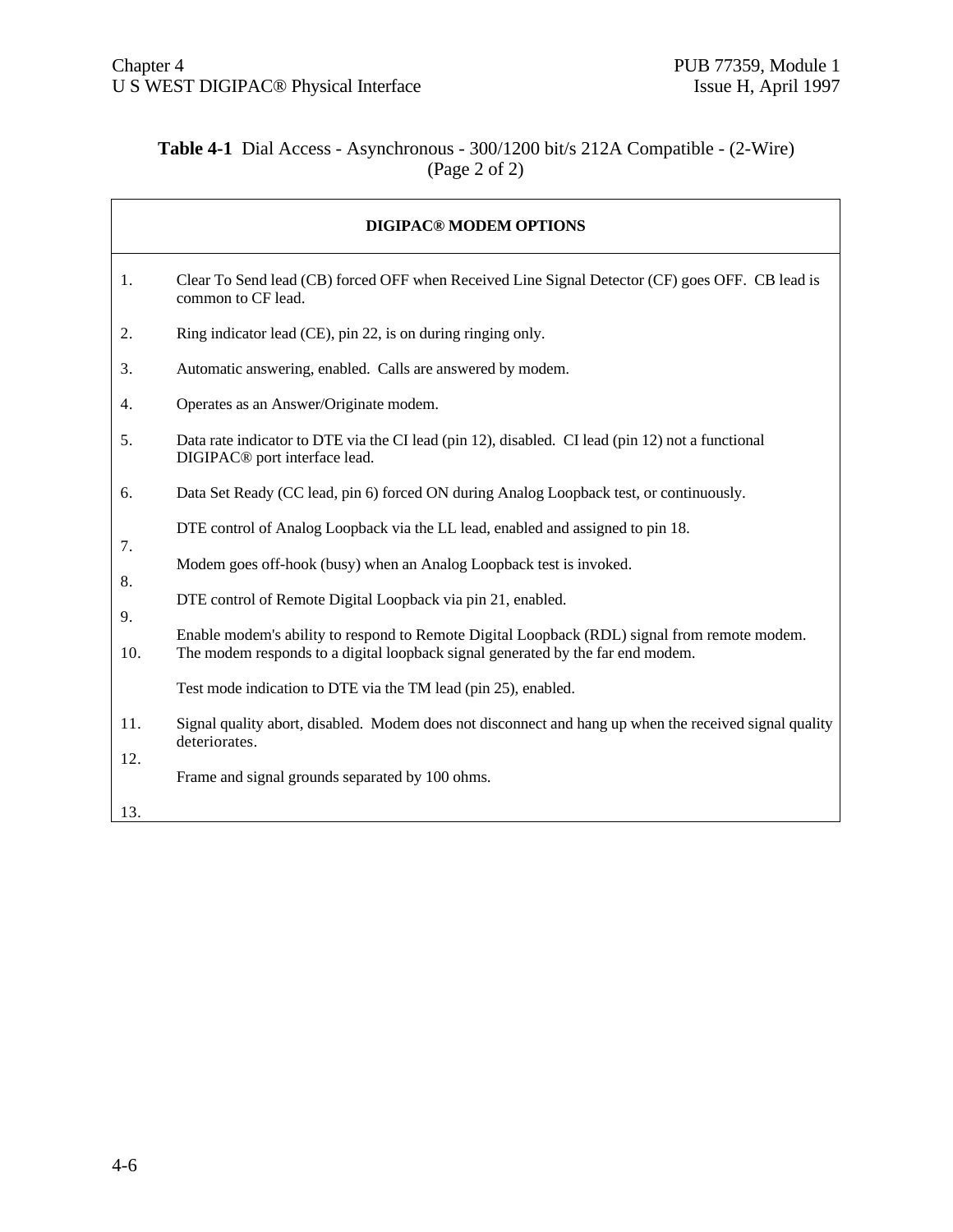15.

requested.

#### **Table 4-2** Dial Access - Asynchronous - 2400/1200 bit/s CCITT Recommendation V.22 bis/212A Compatible - (2-Wire) (Page 1 of 2)

#### **REQUIRED MODEM OPTIONS (DIGIPAC® AND CUSTOMER)** 1. 2. 3. 4. 5. 6. 7. 8. 9. 10. 11. 12. 13. 14. Switched network operation. Communication protocol compatibility: CCITT for 2400 bit/s, 212A for 1200 bit/s Asynchronous operation. Data rate 2400 bit/s; Autobaud: 2400 bit/s/1200 bit/s. Character length: 10 bit/s per character including start and stop bit/s. Transmit signal level: -9.0 dBm (Permissive). Line impedance: 600 ohms. Controlled transmit carrier; dependent on the ON and OFF transition of DTE interface signal Request To Send. Received Line Signal Detector (CF) functions normally, that is, turns on and off in response to the on and off transition of received carrier. Data Terminal Ready (CD) is transitive. An OFF transition causes the modem to disconnect the data connection (go on-hook) and disable auto answer. Loss of carrier disconnect, enabled. Modem will terminate data connection when loss of received carrier is detected for more than approximately 350 ms. DTE control of data rate via the CH lead (pin 23), disabled. Terminal cannot control modem data rate. Send space disconnect, enabled. Transmits approximately 4 seconds of spaces at end of call to disconnect remote modem. Receive space disconnect, enabled. Modem disconnects upon receiving approximately 1.6 seconds of space signal from remote modem. Optional Error Correction Procedures per CCITT Recommendation V.42, enabled according to service

4-7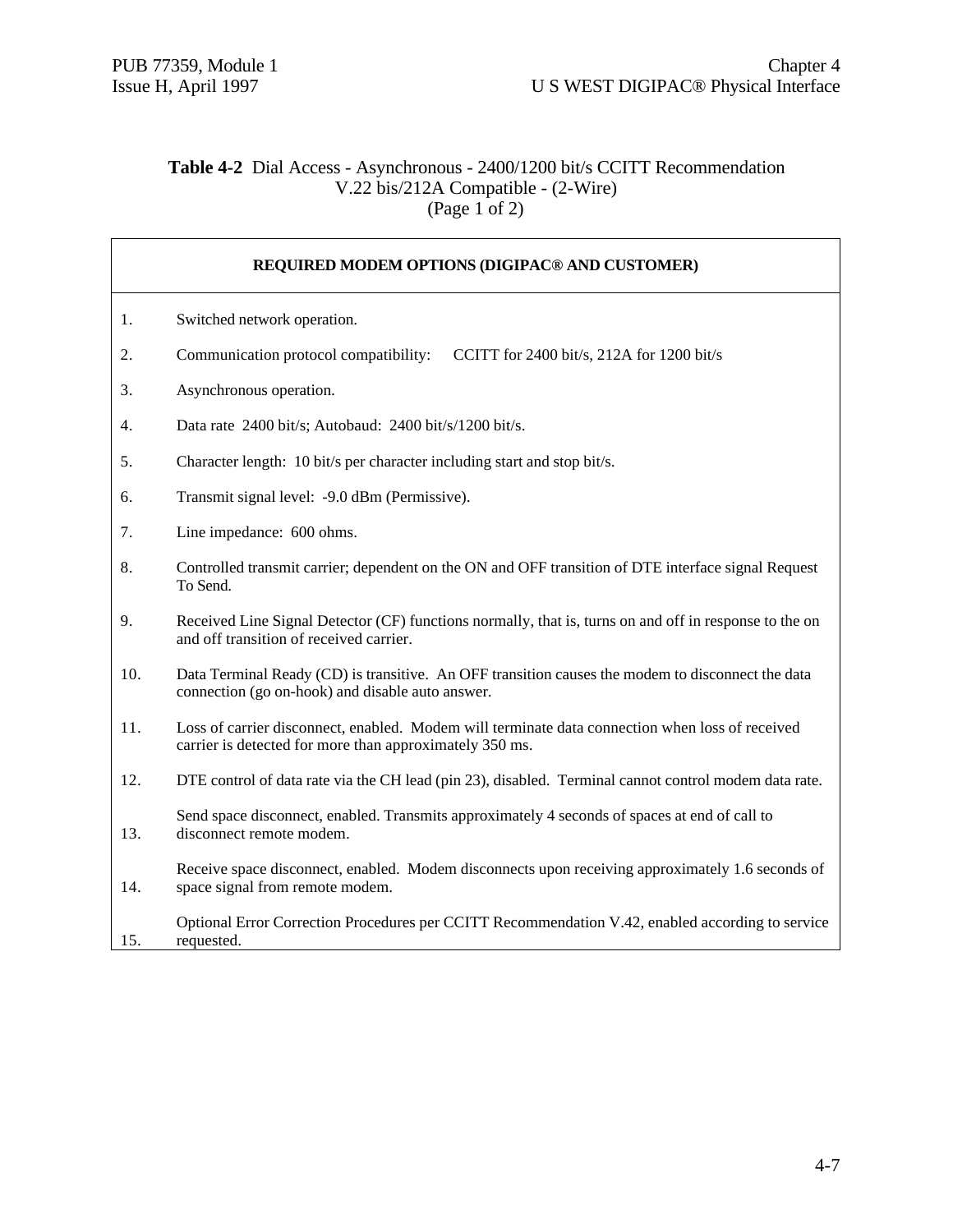#### **Table 4-2** Dial Access - Asynchronous - 2400/1200 bit/s CCITT Recommendation V.22 bis/212A Compatible - (2-Wire) (Page  $2 \text{ of } 2$ )

| <b>DIGIPAC® MODEM OPTIONS</b> |                                                                                                                                                                                 |  |
|-------------------------------|---------------------------------------------------------------------------------------------------------------------------------------------------------------------------------|--|
| 1.                            | Clear To Send lead (CB) forced OFF when Received Line Signal Detector (CF) goes OFF. CB lead is<br>common to CF lead.                                                           |  |
| 2.                            | Ring indicator lead (CE), pin 22, is on during ringing only.                                                                                                                    |  |
| 3.                            | Automatic answering, enabled. Calls are answered by modem.                                                                                                                      |  |
| 4.                            | Operates an Answer/Originate modem.                                                                                                                                             |  |
| 5.                            | Data rate indicator to DTE via the CI lead (pin 12), disabled. CI lead (pin 12) not a functional<br>DIGIPAC <sup>®</sup> port interface lead.                                   |  |
| 6.                            | Data Set Ready (CC lead, pin 6) forced ON during Analog Loopback test, or continuously.                                                                                         |  |
| 7.                            | DTE control of Analog Loopback via the LL lead, enabled and assigned to pin 18.                                                                                                 |  |
| 8.                            | Modem goes off-hood (busy) when a Analog Loopback test is invoked.                                                                                                              |  |
| 9.                            | DTE control of Remote Digital Loopback via pin 21, enabled.                                                                                                                     |  |
| 10.                           | Enable modem's ability to respond to Remote Digital Loopback (RDL) signal from remote modem.<br>The modem responds to a digital loopback signal generated by the far end modem. |  |
|                               | Test mode indication to DTE via the TM lead (pin 25), enabled.                                                                                                                  |  |
| 11.                           | Signal quality abort, disabled. Modem does not disconnect and hang up when the received signal quality<br>deteriorates.                                                         |  |
| 12.                           | Frame and signal grounds separated by 100 ohms.                                                                                                                                 |  |
| 13.                           |                                                                                                                                                                                 |  |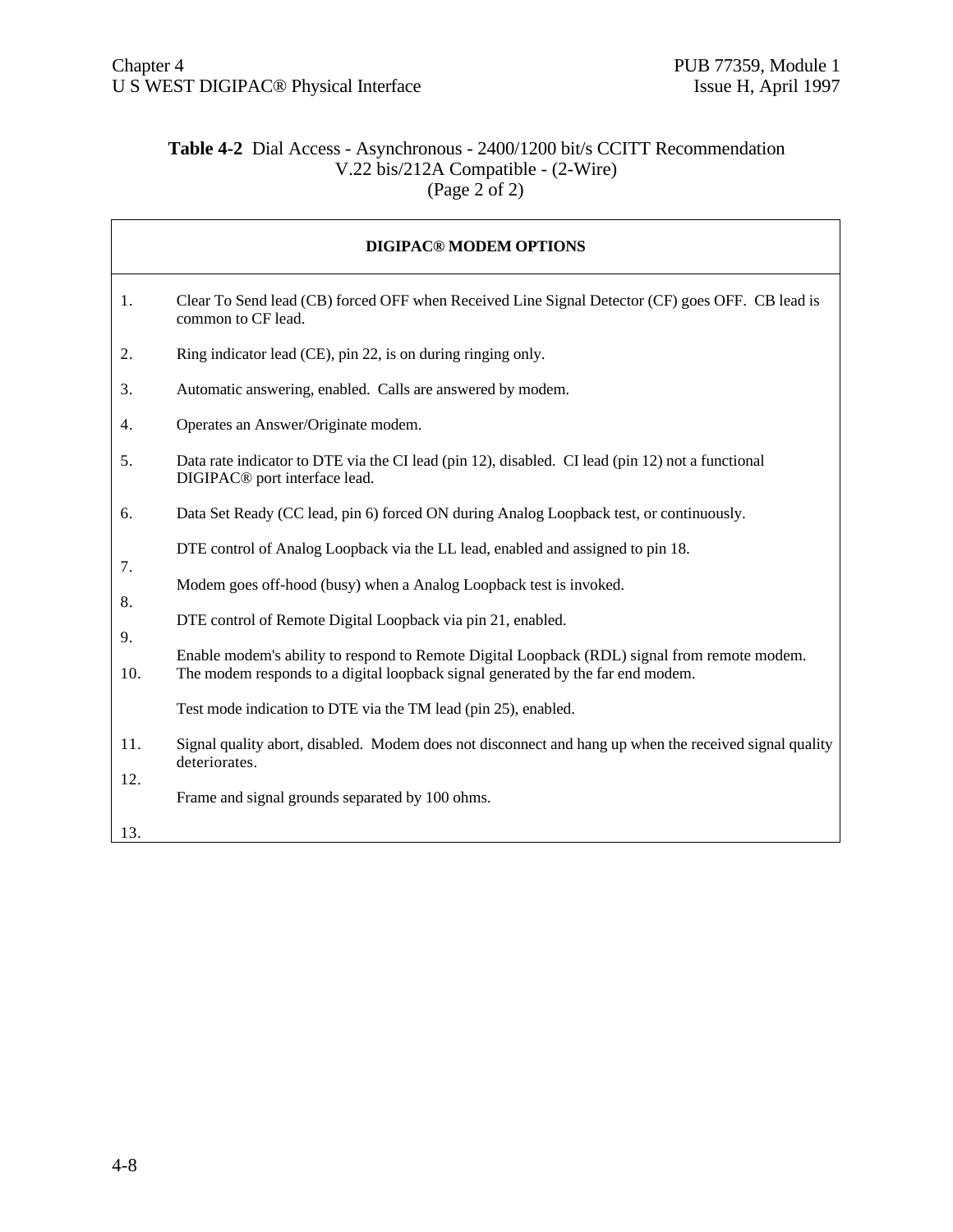$\Gamma$ 

٦

#### **Table 4-3** Dial Access - Asynchronous - 9600 bit/s CCITT Recommendation V.32 Compatible - (2-Wire) Using Trellis Coded Modulation  $(Page 1 of 2)$

|     | REQUIRED MODEM OPTIONS (DIGIPAC® AND CUSTOMER)                                                                                                             |
|-----|------------------------------------------------------------------------------------------------------------------------------------------------------------|
| 1.  | <b>Communication Protocol Compatibility: CCITT</b>                                                                                                         |
| 2.  | Switched Network Operation.                                                                                                                                |
| 3.  | Data Transmission: Asynchronous Operation.                                                                                                                 |
| 4.  | Trellis Coded Modulation, Enabled.                                                                                                                         |
| 5.  | Data Rate: 9600 Bit/s                                                                                                                                      |
| 6.  | Character Length: 10 Bit/s Per Character Including Start and Stop Bit/s                                                                                    |
| 7.  | Transmit Signal Level: -9.0 dBm - Permissive.                                                                                                              |
| 8.  | Constant Transmit Carrier. Carrier Stays On Independent Of RTS From The DTE.                                                                               |
| 9.  | Line Independence: 600 Ohms.                                                                                                                               |
| 10. | Send Space Disconnect, Enabled. Transmits 2 To 4 Seconds Of Spaces At End Of Call To Disconnect<br>Remote Modem.                                           |
| 11. | Receive Space Disconnect, Enabled. Modem Disconnects Upon Receiving Approximately 2 Seconds<br>Of Space Signal From Remote Modem.                          |
| 12. | Loss Of Carrier Disconnect, Enabled. Modem will terminate data connection when loss of received<br>carrier is detected for more than approximately 350 ms. |
| 13. | Optional Error Correction Procedures Per CCITT Recommendation V.42, Enabled According To<br>Service Requested.                                             |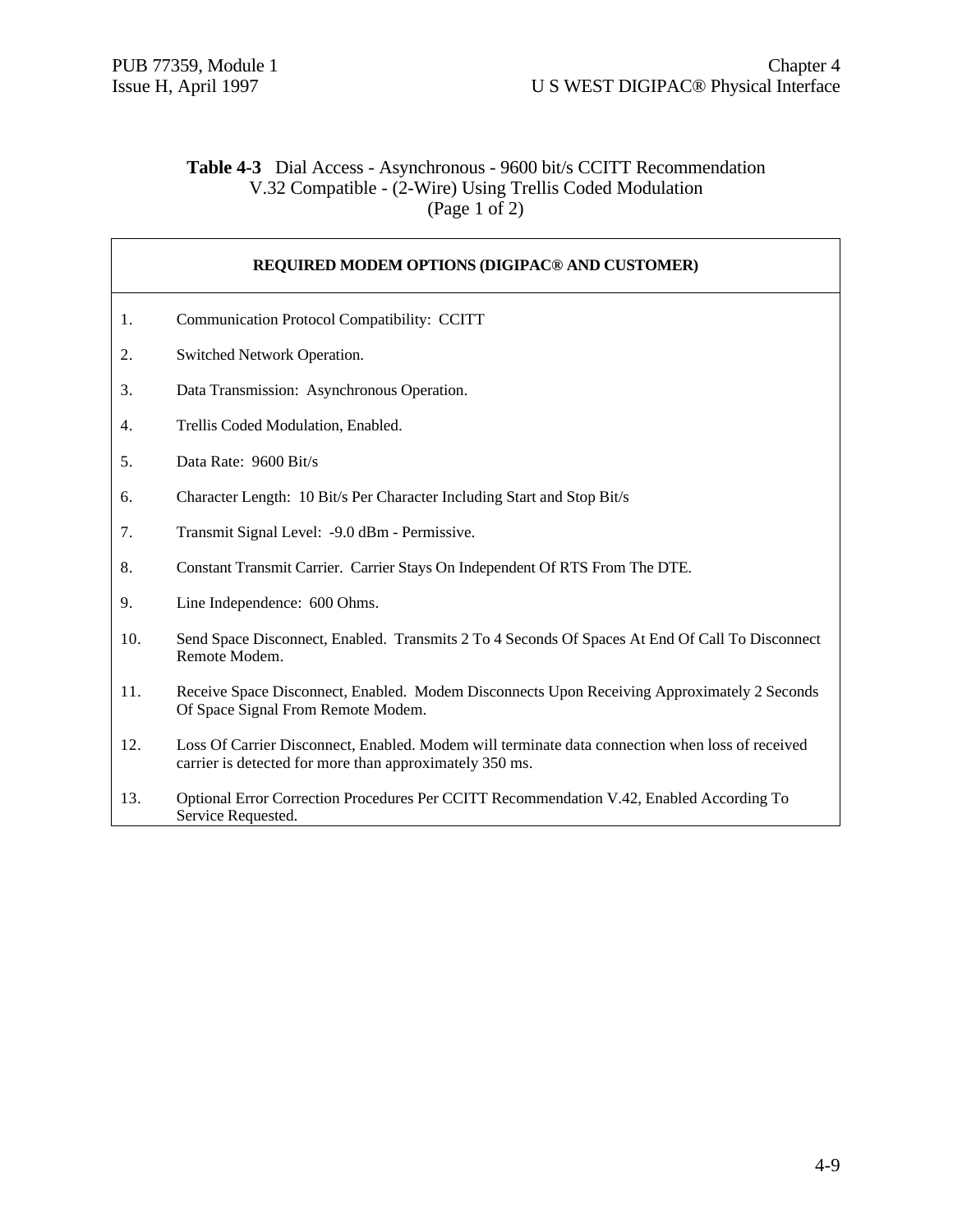# **Table 4-3** Dial Access - Asynchronous - 9600 bit/s CCITT Recommendation V.32 Compatible - (2-Wire) Using Trellis Coded Modulation  $(Page 2 of 2)$

|            | <b>DIGIPAC® MODEM OPTIONS</b>                                                                                                                            |
|------------|----------------------------------------------------------------------------------------------------------------------------------------------------------|
| 1.         | Dialing mode is Duel Tone Multiple Frequency (DTMF).                                                                                                     |
| 2.         | Asynchronous overspeed/underspeed correction limit: 2.5%                                                                                                 |
| 3.         | Request To Send (CA/105) To Clear To Send (CB/106) delay: within 2 ms.                                                                                   |
| 4.         | Received Line Signal Detector, circuit CF/109 (pin 8) turns OFF and ON in response to the OFF and<br>ON transitions of received carrier, not forced ON.  |
| 5.         | Data Terminal Ready (CD) is transitive. An OFF transition causes the modem to terminate the<br>connection (go on-hook), then return to the command mode. |
| 6.         | DTE control of data rate via circuit CH/111 (pin 23), disabled. Terminal cannot control modem data<br>rate.                                              |
| 7.         | Ring indicator circuit CE/125 (pin 22), is on during ringing only.                                                                                       |
| 8.         | Automatic answering, enabled. Modem automatically answers calls and switches to data mode.                                                               |
| 9.         | Data Set Ready (circuit CC/107) normal, indicates when modem is ready to exchange control signals<br>with the DTE to initiate transfer of data.          |
|            | Data Set Ready (circuit CC/107) forced ON during Analog Loopback test.                                                                                   |
| 10.        | DTE control of Analog Loopback via circuit LL/141, enabled and assigned to pin 18.                                                                       |
| 11.        | Modem goes off-hood (busy) when an Analog Loopback test is invoked.                                                                                      |
| 12.        | DTE control of Remote Digital Loopback via circuit RL/140 (pin 21), enabled.                                                                             |
| 13.        | Enable modem's ability to respond to Remote Digital Loopback (RDL) signal from remote modem.                                                             |
| 14.        | The modem responds to a digital loopback signal generated by the far end modem.                                                                          |
|            | Test mode indication to DTE via circuit TM/142, (pin 25), enabled.                                                                                       |
| 15.        | Signal quality abort, enabled. Modem will initiate retrain procedures upon detection of unsatisfactory<br>signal reception or loss or equalization.      |
| 16.<br>17. | Frame and signal grounds separated by 100 ohms.                                                                                                          |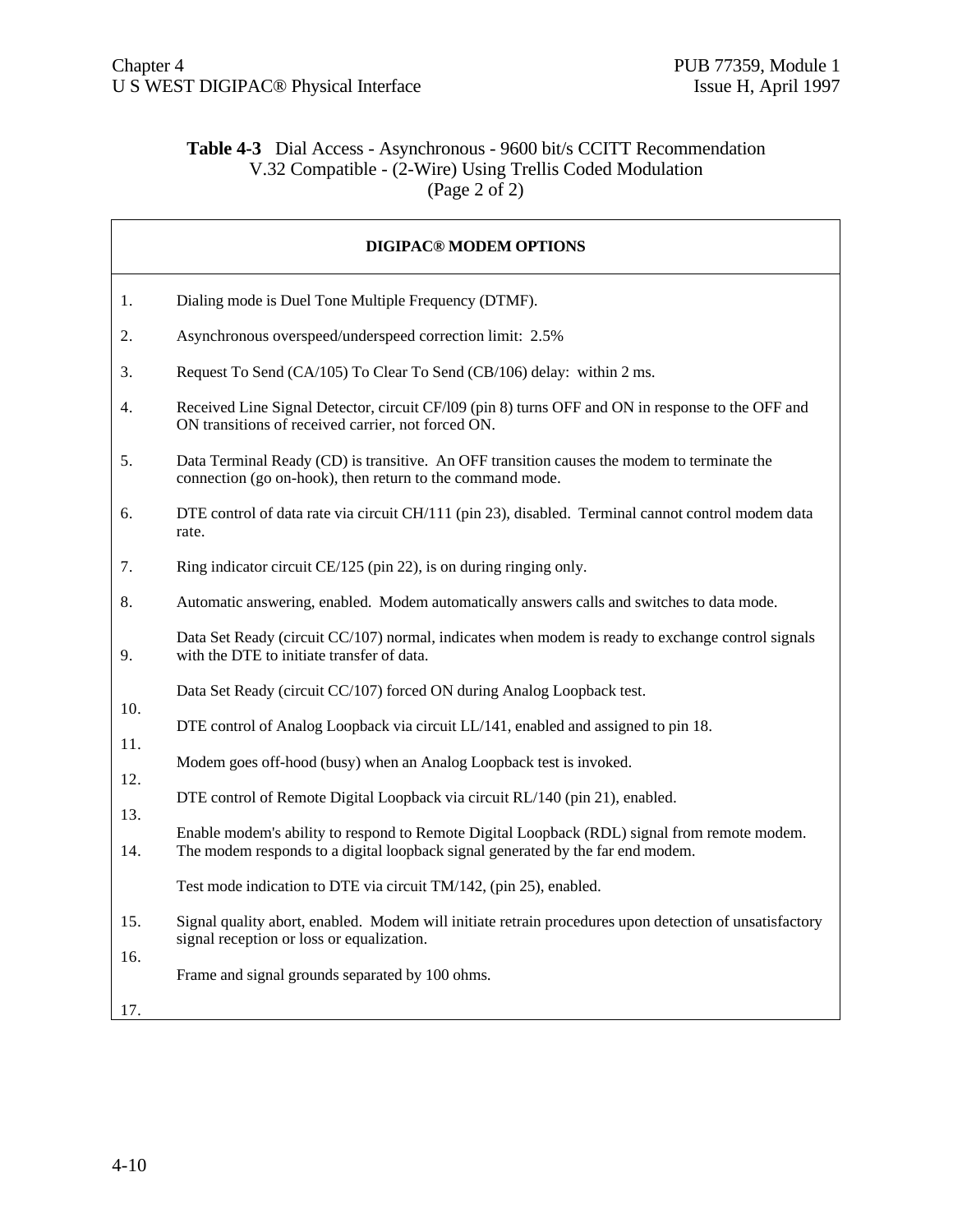## **Table 4-4** Dial Access - Asynchronous - 14400 bit/s ITU-T Recommendation V.32 *bis* Compatible - (2-Wire) Using Trellis Coded Modulation (Page 1 of  $2$ )

|     | REQUIRED MODEM OPTIONS (DIGIPAC® AND CUSTOMER)                                                                                                             |
|-----|------------------------------------------------------------------------------------------------------------------------------------------------------------|
| 1.  | Communication Protocol Compatibility: ITU-T                                                                                                                |
| 2.  | Switched Network Operation.                                                                                                                                |
| 3.  | Data Transmission: Asynchronous Operation.                                                                                                                 |
| 4.  | Trellis Coded Modulation, Enabled.                                                                                                                         |
| 5.  | Data Rate: 14400 Bit/s                                                                                                                                     |
| 6.  | Character Length: 10 Bit/s Per Character Including Start and Stop Bit/s                                                                                    |
| 7.  | Transmit Signal Level: -9.0 dBm - Permissive.                                                                                                              |
| 8.  | Constant Transmit Carrier. Carrier Stays On Independent Of RTS From The DTE.                                                                               |
| 9.  | Line Independence: 600 Ohms.                                                                                                                               |
| 10. | Send Space Disconnect, Enabled. Transmits 2 To 4 Seconds Of Spaces At End Of Call To Disconnect<br>Remote Modem.                                           |
| 11. | Receive Space Disconnect, Enabled. Modem Disconnects Upon Receiving Approximately 2 Seconds<br>Of Space Signal From Remote Modem.                          |
| 12. | Loss Of Carrier Disconnect, Enabled. Modem will terminate data connection when loss of received<br>carrier is detected for more than approximately 350 ms. |
| 13. | Optional Error Correction Procedures Per CCITT Recommendation V.42, Enabled According To<br>Service Requested.                                             |
| 14. | Optional Data Compression Procedures Per ITU-T Recommendation V.42bis. Enabled According To<br>Service Requested and 13 above is enabled as well.          |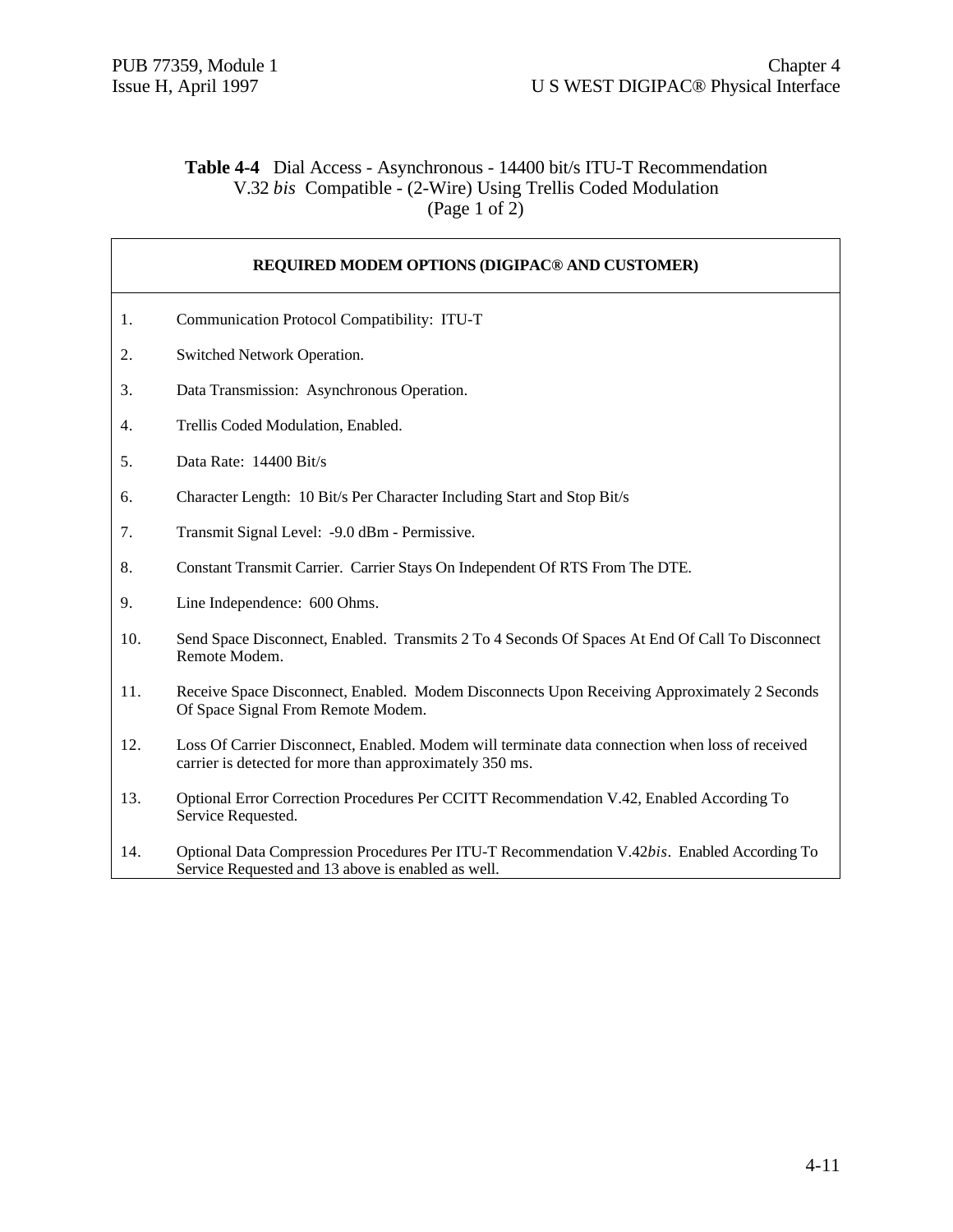# **Table 4-4** Dial Access - Asynchronous - 14400 bit/s ITU-T Recommendation V.32 *bis* Compatible - (2-Wire) Using Trellis Coded Modulation (Page 2 of  $2$ )

|            | <b>DIGIPAC® MODEM OPTIONS</b>                                                                                                                                                   |
|------------|---------------------------------------------------------------------------------------------------------------------------------------------------------------------------------|
| 1.         | Dialing mode is Duel Tone Multiple Frequency (DTMF).                                                                                                                            |
| 2.         | Asynchronous overspeed/underspeed correction limit: 2.5%                                                                                                                        |
| 3.         | Request To Send (CA/105) To Clear To Send (CB/106) delay: within 2 ms.                                                                                                          |
| 4.         | Received Line Signal Detector, circuit CF/109 (pin 8) turns OFF and ON in response to the OFF and<br>ON transitions of received carrier, not forced ON.                         |
| 5.         | Data Terminal Ready (CD) is transitive. An OFF transition causes the modem to terminate the<br>connection (go on-hook), then return to the command mode.                        |
| 6.         | DTE control of data rate via circuit CH/111 (pin 23), disabled. Terminal cannot control modem data<br>rate.                                                                     |
| 7.         | Ring indicator circuit CE/125 (pin 22), is on during ringing only.                                                                                                              |
| 8.         | Automatic answering, enabled. Modem automatically answers calls and switches to data mode.                                                                                      |
| 9.         | Data Set Ready (circuit CC/107) normal, indicates when modem is ready to exchange control signals<br>with the DTE to initiate transfer of data.                                 |
|            | Data Set Ready (circuit CC/107) forced ON during Analog Loopback test.                                                                                                          |
| 10.        | DTE control of Analog Loopback via circuit LL/141, enabled and assigned to pin 18.                                                                                              |
| 11.        | Modem goes off-hood (busy) when an Analog Loopback test is invoked.                                                                                                             |
| 12.        | DTE control of Remote Digital Loopback via circuit RL/140 (pin 21), enabled.                                                                                                    |
| 13.<br>14. | Enable modem's ability to respond to Remote Digital Loopback (RDL) signal from remote modem.<br>The modem responds to a digital loopback signal generated by the far end modem. |
|            | Test mode indication to DTE via circuit TM/142, (pin 25), enabled.                                                                                                              |
| 15.        | Signal quality abort, enabled. Modem will initiate retrain procedures upon detection of unsatisfactory<br>signal reception or loss or equalization.                             |
| 16.<br>17. | Frame and signal grounds separated by 100 ohms.                                                                                                                                 |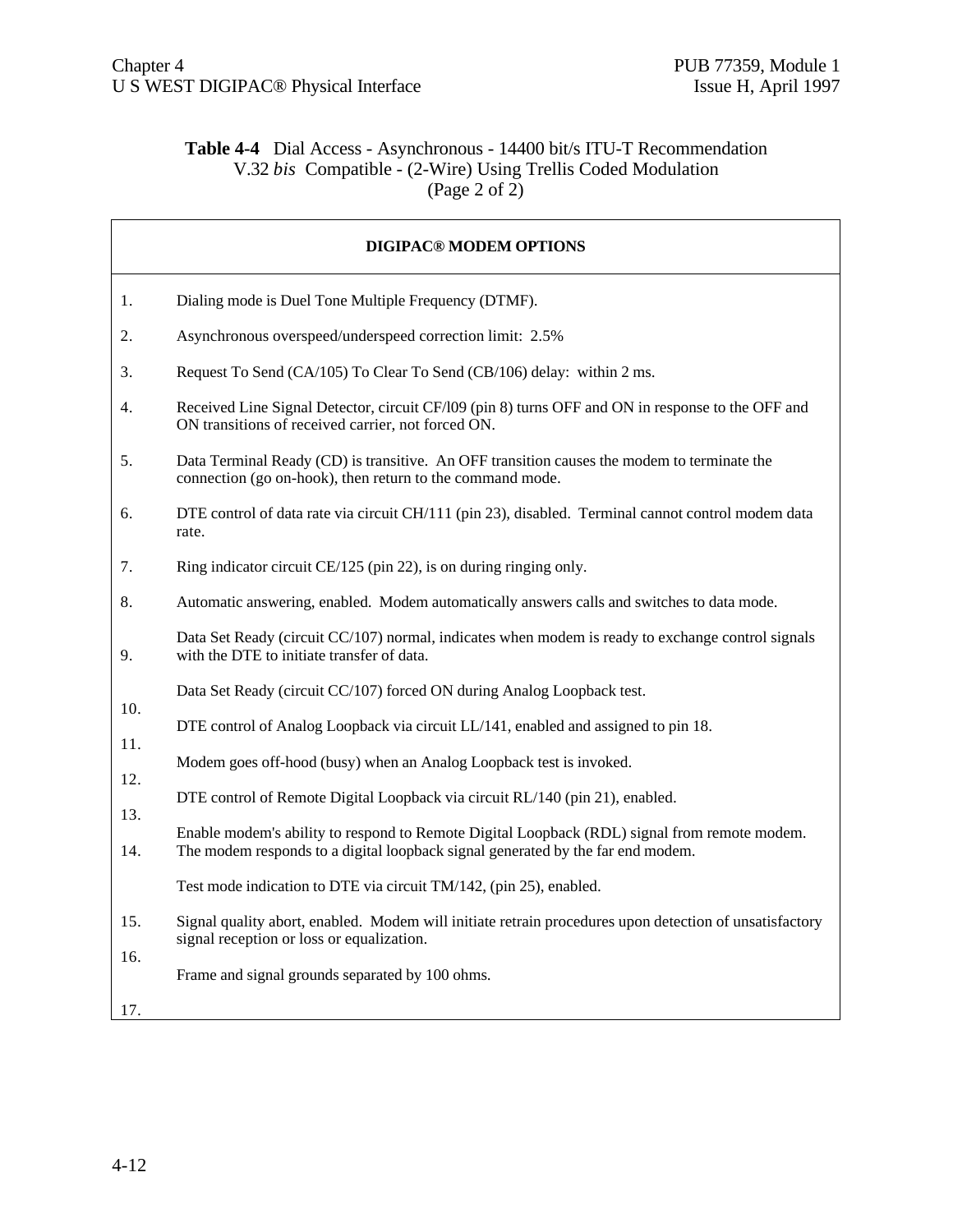#### **Table 4-5** Dial Access - Asynchronous - 28800 bit/s ITU-T Recommendation V.34 Compatible - (2-Wire) Using Trellis Coded Modulation (Page 1 of 2)

**REQUIRED MODEM OPTIONS (DIGIPAC® AND CUSTOMER)**

#### 1. 2. 3. 4. 5. 6. 7. 8. 9. 10. 11. Communication Protocol Compatibility: CCITT Switched Network Operation. Data Transmission: Asynchronous Operation. Trellis Coded Modulation, Enabled. Data Rate: 28800 Bit/s (Actual data rate per call will, more than likely, be less than 28800 Bit/s due factors in the network such as impairments on customer line.) Character Length: 10 Bit/s Per Character Including Start and Stop Bit/s Transmit Signal Level: -9.0 dBm - Permissive. Constant Transmit Carrier. Carrier Stays On Independent Of RTS From The DTE. Line Independence: 600 Ohms. Send Space Disconnect, Enabled. Transmits 2 To 4 Seconds Of Spaces At End Of Call To Disconnect Remote Modem. Receive Space Disconnect, Enabled. Modem Disconnects Upon Receiving Approximately 2 Seconds Of Space Signal From Remote Modem.

- 12. Loss Of Carrier Disconnect, Enabled. Modem will terminate data connection when loss of received carrier is detected for more than approximately 350 ms.
- 13. Optional Error Correction Procedures Per CCITT Recommendation V.42, Enabled According To Service Requested.
- 14. Optional Data Compression Procedures Per ITU-T Recommendation V.42*bis*. Enabled According To Service Requested and 13 above is enabled as well.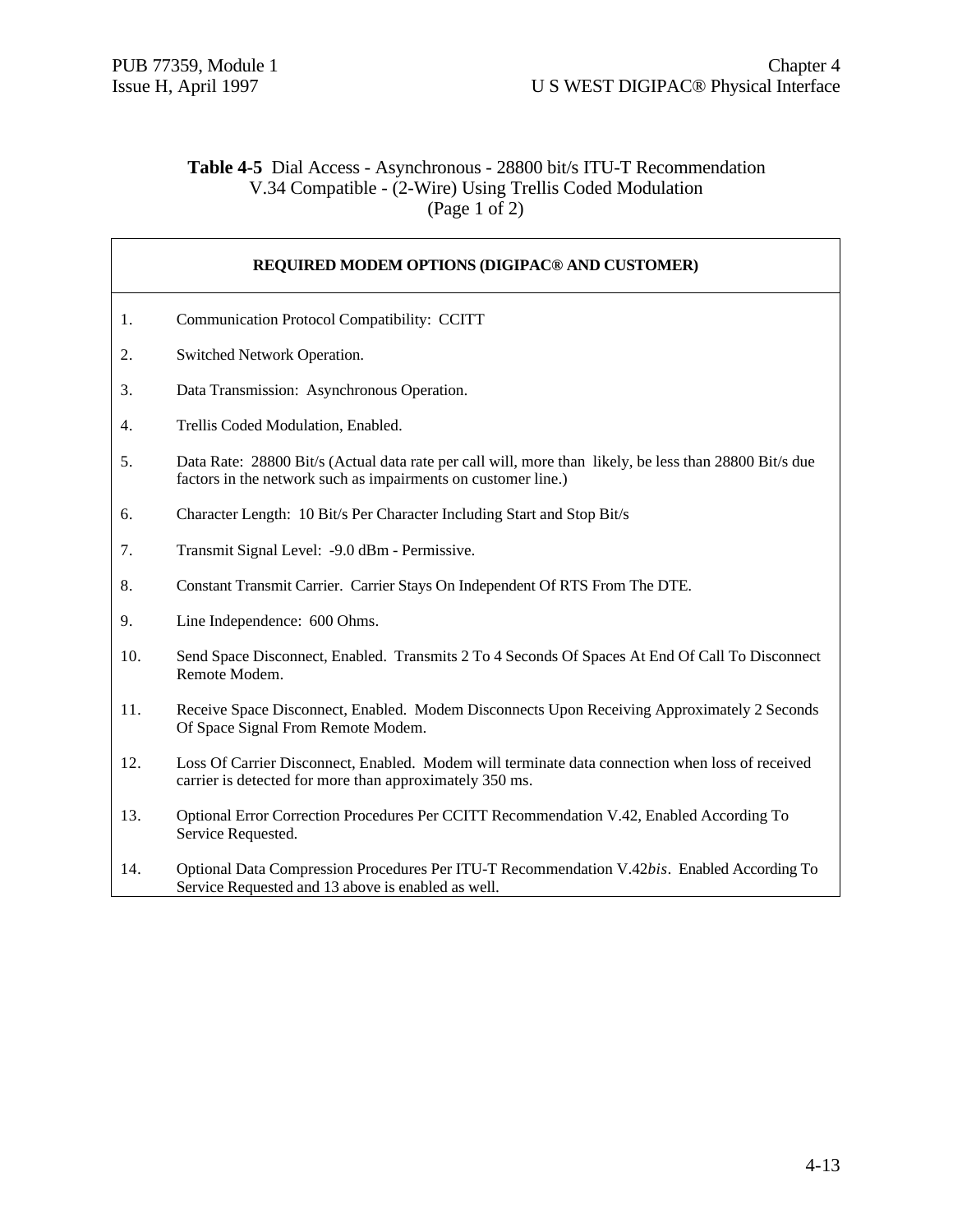# **Table 4-5** Dial Access - Asynchronous - 28800 bit/s ITU-T Recommendation V.34 Compatible - (2-Wire) Using Trellis Coded Modulation  $(Page 2 of 2)$

|            | <b>DIGIPAC® MODEM OPTIONS</b>                                                                                                                                                   |
|------------|---------------------------------------------------------------------------------------------------------------------------------------------------------------------------------|
| 1.         | Dialing mode is Duel Tone Multiple Frequency (DTMF).                                                                                                                            |
| 2.         | Asynchronous overspeed/underspeed correction limit: 2.5%                                                                                                                        |
| 3.         | Request To Send (CA/105) To Clear To Send (CB/106) delay: within 2 ms.                                                                                                          |
| 4.         | Received Line Signal Detector, circuit CF/109 (pin 8) turns OFF and ON in response to the OFF and<br>ON transitions of received carrier, not forced ON.                         |
| 5.         | Data Terminal Ready (CD) is transitive. An OFF transition causes the modem to terminate the<br>connection (go on-hook), then return to the command mode.                        |
| 6.         | DTE control of data rate via circuit CH/111 (pin 23), disabled. Terminal cannot control modem data<br>rate.                                                                     |
| 7.         | Ring indicator circuit CE/125 (pin 22), is on during ringing only.                                                                                                              |
| 8.         | Automatic answering, enabled. Modem automatically answers calls and switches to data mode.                                                                                      |
| 9.         | Data Set Ready (circuit CC/107) normal, indicates when modem is ready to exchange control signals<br>with the DTE to initiate transfer of data.                                 |
|            | Data Set Ready (circuit CC/107) forced ON during Analog Loopback test.                                                                                                          |
| 10.        | DTE control of Analog Loopback via circuit LL/141, enabled and assigned to pin 18.                                                                                              |
| 11.        | Modem goes off-hood (busy) when an Analog Loopback test is invoked.                                                                                                             |
| 12.        | DTE control of Remote Digital Loopback via circuit RL/140 (pin 21), enabled.                                                                                                    |
| 13.<br>14. | Enable modem's ability to respond to Remote Digital Loopback (RDL) signal from remote modem.<br>The modem responds to a digital loopback signal generated by the far end modem. |
|            | Test mode indication to DTE via circuit TM/142, (pin 25), enabled.                                                                                                              |
| 15.        | Signal quality abort, enabled. Modem will initiate retrain procedures upon detection of unsatisfactory<br>signal reception or loss or equalization.                             |
| 16.<br>17. | Frame and signal grounds separated by 100 ohms.                                                                                                                                 |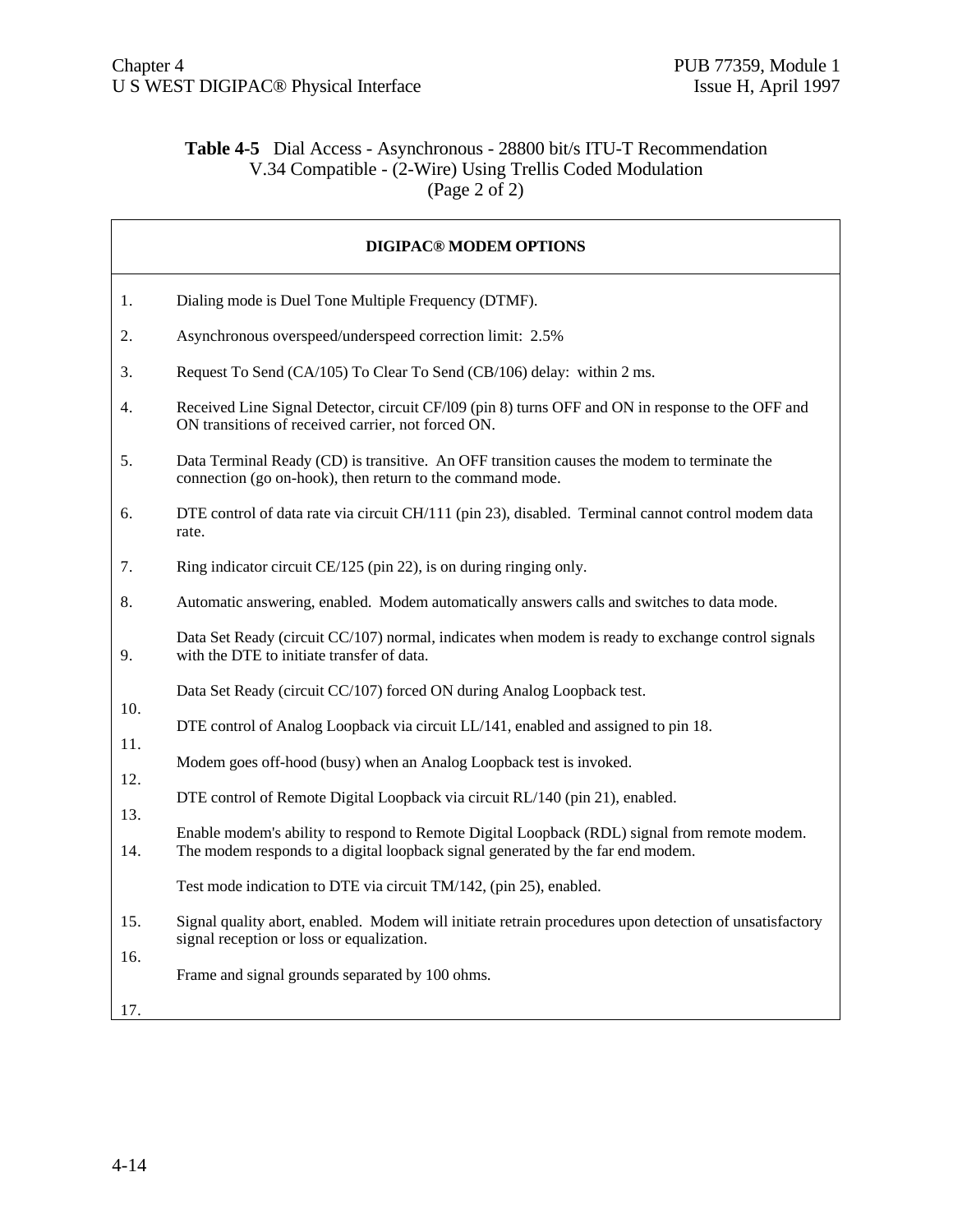| <b>SPEED</b><br>(bit/s) | <b>SERVICE</b> | <b>MODEM</b><br><b>OPERATION</b> | <b>CHANNEL</b><br><b>TYPE</b> | NC<br><b>CODE</b> | <b>NCI CODE</b><br><b>CKL1-PS</b> | <b>NCI CODE</b><br><b>CKL2-CS</b> |
|-------------------------|----------------|----------------------------------|-------------------------------|-------------------|-----------------------------------|-----------------------------------|
| 2400                    | Async          | CCITT V.22 bis                   | VG32                          | $UC - -$          | 02DM2.8PA.NW                      | 02LO3SS                           |
|                         | Async          | CCITT V.22 bis $&$ V.42          | VG32                          | $UC - -$          | 02DM2.8PB.NW                      | 02LO3SS                           |
| 9600                    | Async          | CCITT V.32                       | VG32                          | $UC - -$          | 02DM2.9PA.NW                      | 02LO3SS                           |
|                         | Async          | <b>CCITT V.32 &amp; V.42</b>     | VG32                          | $UC - -$          | 02DM2.9PB.NW                      | 02LO3SS                           |
|                         | Synch          | CCITT V.32                       | VG32                          | $UC$ --           | 02DM2.9PS.NW                      | 02LO3SS                           |
| 14400                   | Async          | ITU-T V.32bis $&$ V.42           | VG32                          | $\overline{UC}$ - | 02DM2.BPB.NW                      | 02LO3SS                           |
|                         | Async          | ITU-T V.32bis, V.42 &            | VG32                          | $UC - -$          | 02DM2.BPC.NW                      | 02LO3SS                           |
|                         |                | V.42bis                          |                               |                   |                                   |                                   |
| 28800                   | Async          | <b>ITU-T V.34 &amp; V.42</b>     | VG32                          | $\overline{UC}$ - | 02DM2.CPB.NW                      | 02LO3SS                           |
|                         | Async          | ITU-T V.34, V.42 &               | VG32                          | $UC - -$          | 02DM2.CPC.NW                      | 02LO3SS                           |
|                         |                | V.42bis                          |                               |                   |                                   |                                   |

**Table 4-6** NC and NCI Code Combinations - Private Dial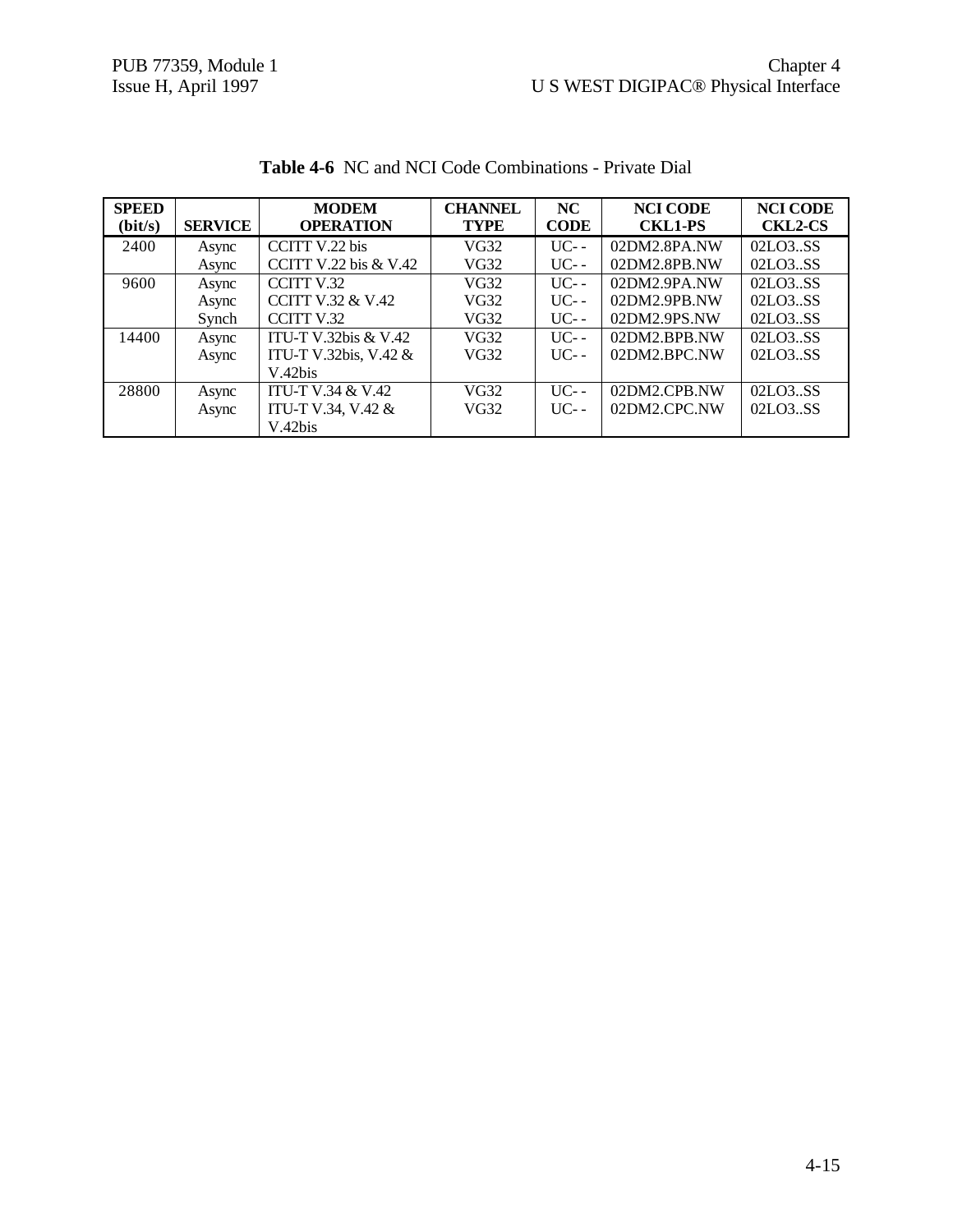# **CONTENTS**

# **Chapter and Section**

# Page

| 5. |  |  |
|----|--|--|
|    |  |  |
|    |  |  |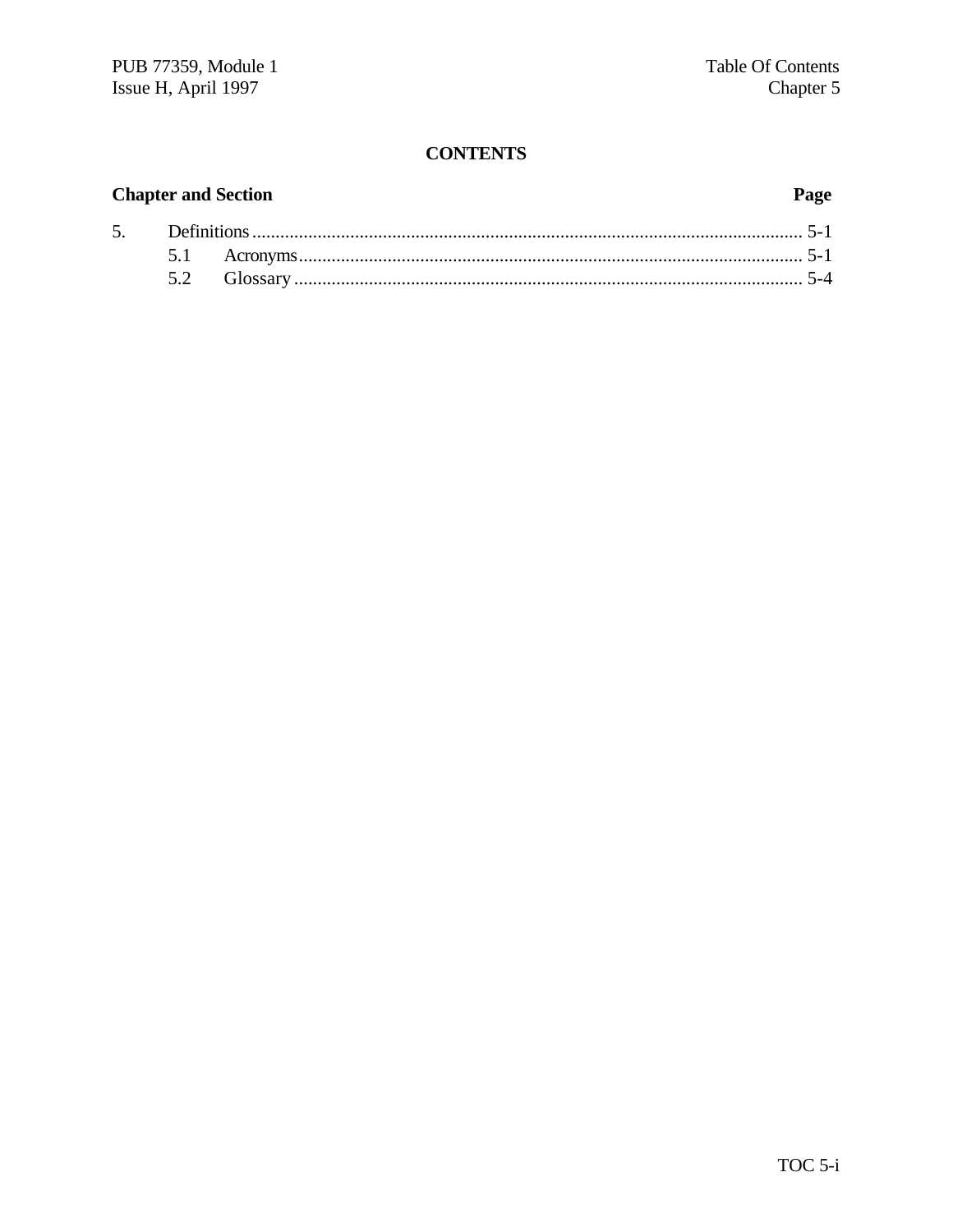# **5. Definitions**

# **5.1 Acronyms**

| AC           | <b>Access Concentrator</b>                                   |
|--------------|--------------------------------------------------------------|
| <b>AMA</b>   | <b>Automatic Message Accounting</b>                          |
| <b>ANSI</b>  | <b>American National Standards Institute</b>                 |
| <b>ASCII</b> | American Standard Code for Information Interchange           |
| <b>BCD</b>   | <b>Binary Coded Decimal</b>                                  |
| <b>BOC</b>   | <b>Bell Operating Company</b>                                |
| bps          | <b>Bits per Second</b>                                       |
| <b>CCA</b>   | Credit Card Association (CCA)                                |
| <b>CCITT</b> | International Telegraph and Telephone Consultative Committee |
| CO           | <b>Central Office</b>                                        |
| <b>CPE</b>   | <b>Customer Provided Equipment</b>                           |
| <b>CSU</b>   | <b>Channel Service Unit</b>                                  |
| <b>CUD</b>   | Call User Data                                               |
| <b>CUG</b>   | Closed User Group                                            |
| <b>DCE</b>   | Data Circuit-Terminating Equipment                           |
| <b>DDD</b>   | <b>Direct Distance Dialing</b>                               |
| <b>DDS</b>   | Digital Data System                                          |
| <b>DISC</b>  | Disconnect                                                   |
| <b>DM</b>    | Disconnect Mode                                              |
| <b>DNIC</b>  | Data Network Identification Code                             |
| <b>DNPA</b>  | Data Numbering Plan Area                                     |
| <b>DOV</b>   | Data Over Voice                                              |
| <b>DSU</b>   | Data Service Unit                                            |
| <b>DSP</b>   | Display System Protocol                                      |
| <b>DTE</b>   | Data Terminal Equipment                                      |
| <b>DVM</b>   | Data/Voice Multiplexer                                       |
| <b>EIA</b>   | <b>Electronic Industries Association</b>                     |
| F            | Final bit                                                    |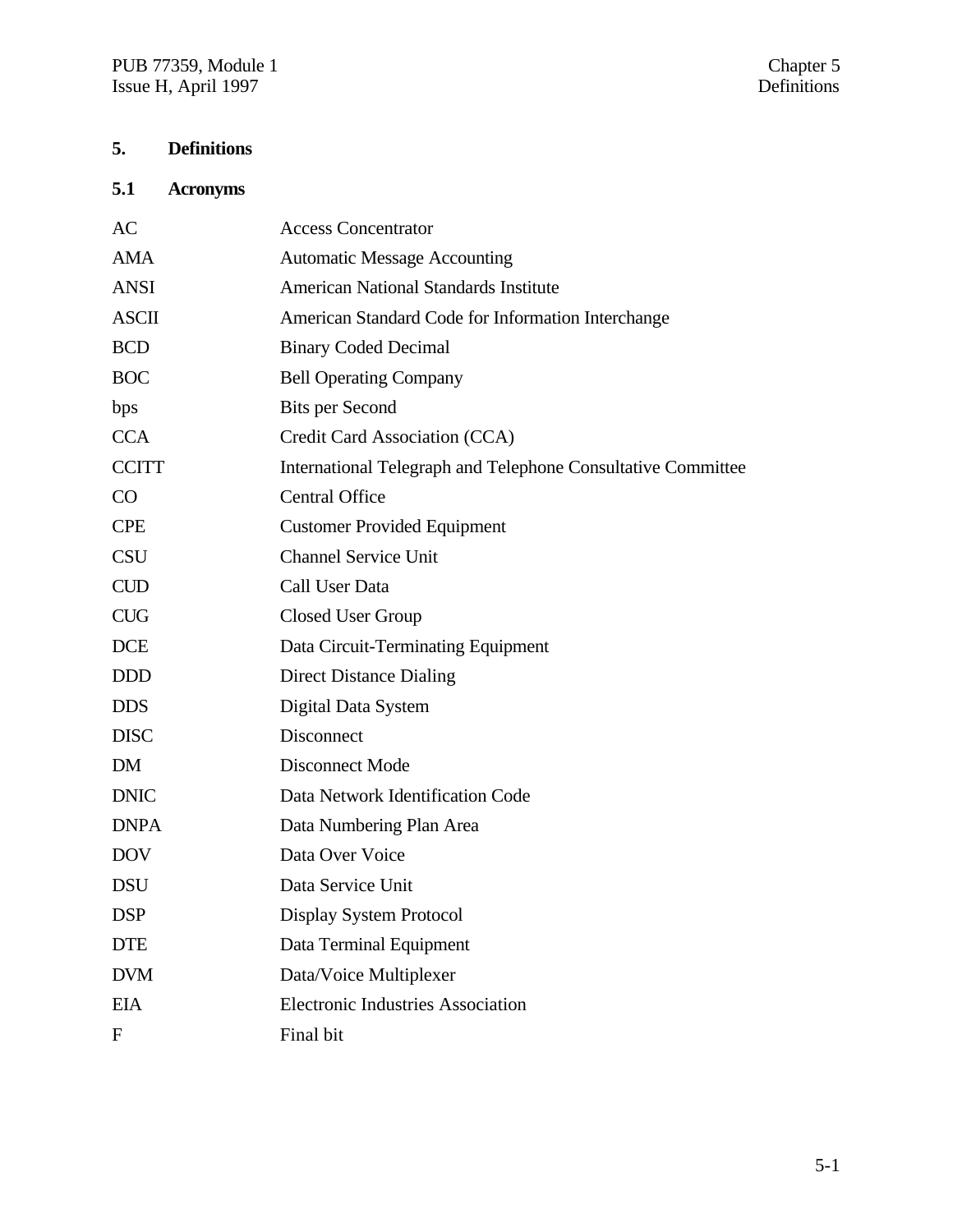| <b>FCS</b>      | <b>Frame Checking Sequence</b>              |
|-----------------|---------------------------------------------|
| <b>FRMR</b>     | Frame Reject                                |
| <b>HDLC</b>     | High Level Data Link Control                |
| I               | Information                                 |
| IA <sub>5</sub> | International Alphabet No. 5                |
| IC              | <b>Interexchange Carrier</b>                |
| <b>INIC</b>     | <b>ISDN Network Identifier Code</b>         |
| <b>ISDN</b>     | <b>Integrated Services Digital Network</b>  |
| <b>ISO</b>      | <b>International Standards Organization</b> |
| <b>ISP</b>      | <b>Information Service Provider</b>         |
| <b>K</b> bps    | Kilobits per second                         |
| <b>LAPB</b>     | <b>Link Access Procedure Balanced</b>       |
| <b>LATA</b>     | <b>Local Access and Transport Area</b>      |
| LC              | <b>Logical Channel</b>                      |
| <b>LCN</b>      | <b>Logical Channel Number</b>               |
| <b>LRC</b>      | <b>Logical Channel Number</b>               |
| <b>MLHG</b>     | Multi-line Hunt Group                       |
| <b>MNP®</b>     | <b>Microcom Networking Protocol</b>         |
| <b>MTCE</b>     | Maintenance                                 |
| <b>NPA</b>      | Numbering Plan Area                         |
| N(R)            | Receive Sequence Number                     |
| N(S)            | Send Sequence Number                        |
| <b>NTN</b>      | <b>Network Terminal Number</b>              |
| NUI             | Network User Identification                 |
| <b>OOS</b>      | Out of Service                              |
| <b>OSI</b>      | <b>Open Systems Interconnection</b>         |
| <b>OTC</b>      | <b>Operating Telephone Company</b>          |
| P               | Poll                                        |
| PAD             | Packet Assembler/Disassembler               |
| <b>PDN</b>      | <b>Public Data Network</b>                  |
| PHF             | <b>Packet Handler Function</b>              |
|                 |                                             |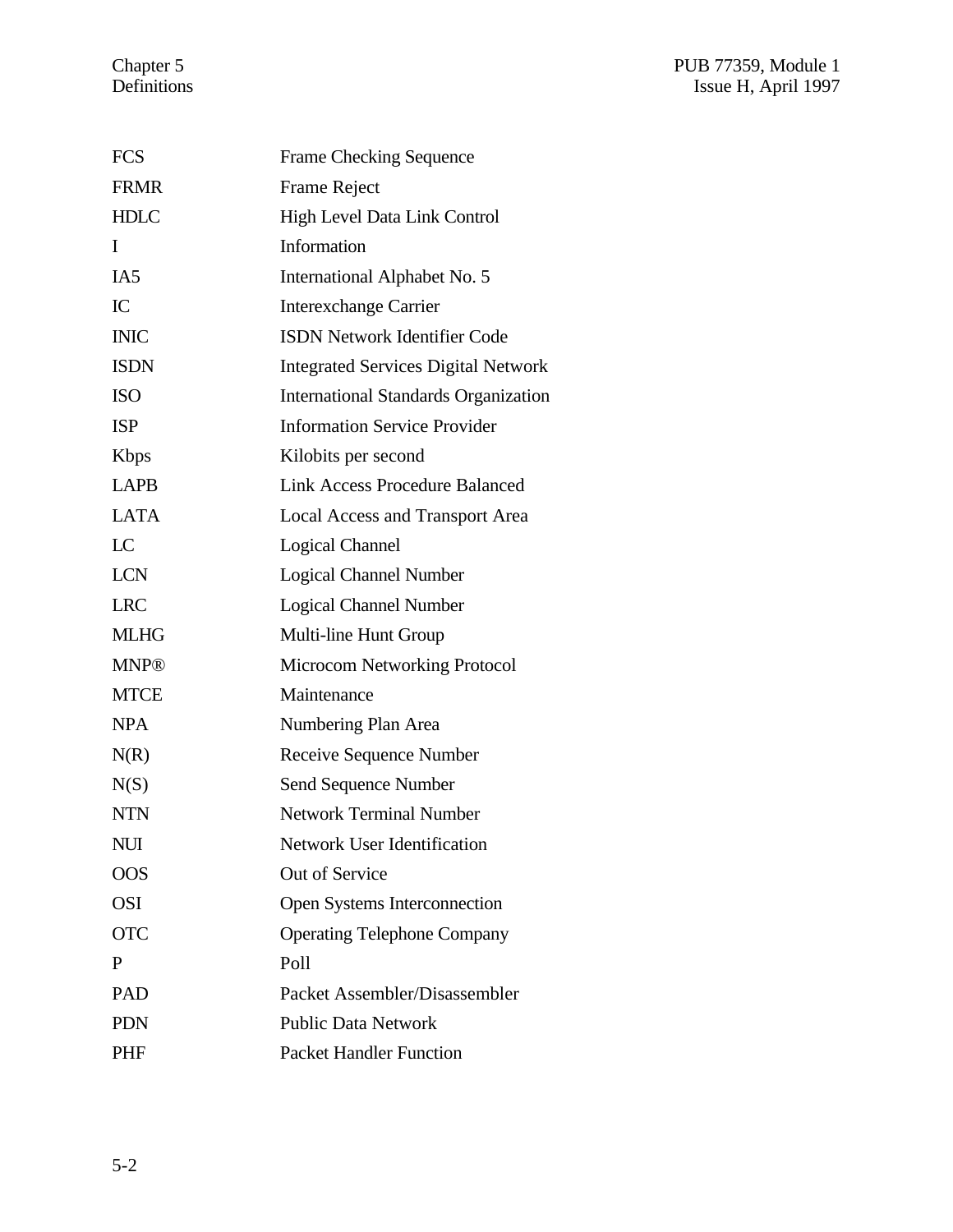| <b>POS</b>    | Point-Of-Sale                                              |
|---------------|------------------------------------------------------------|
| <b>PPSN</b>   | <b>Public Packet Switching Network</b>                     |
| <b>PPSNGR</b> | <b>Public Packet Switching Network Generic Requirement</b> |
| <b>PS</b>     | Packet Switch                                              |
| <b>PSDN</b>   | <b>Packet Switched Data Network</b>                        |
| <b>PSPDN</b>  | Packet Switched Public Data Network                        |
| <b>PSTN</b>   | Public Switched Telephone Network                          |
| <b>PVC</b>    | <b>Permanent Virtual Circuit</b>                           |
| RC            | <b>Recent Change</b>                                       |
| <b>RCVS</b>   | Recent Change and Verify Subsystem                         |
| <b>REJ</b>    | Reject                                                     |
| <b>RES</b>    | Reset                                                      |
| <b>RNR</b>    | <b>Receive Not Ready</b>                                   |
| <b>RPOA</b>   | Recognized Private Operating Agency                        |
| <b>RR</b>     | Receive Ready (packets or frames)                          |
| <b>SABM</b>   | Set Asynchronous Balanced Mode                             |
| <b>SABME</b>  | Set Asynchronous Balanced Mode Extended                    |
| <b>STE</b>    | <b>Signalling Terminal Equipment</b>                       |
| <b>SVC</b>    | <b>Switched Virtual Calls</b>                              |
| <b>UA</b>     | Unnumbered Acknowledgment                                  |
| <b>USTA</b>   | <b>United States Telephone Association</b>                 |
| <b>VC</b>     | Virtual Call                                               |
| V(R)          | <b>Receive State Variable</b>                              |
| V(S)          | <b>Send State Variable</b>                                 |
| <b>XID</b>    | <b>Exchange Identification</b>                             |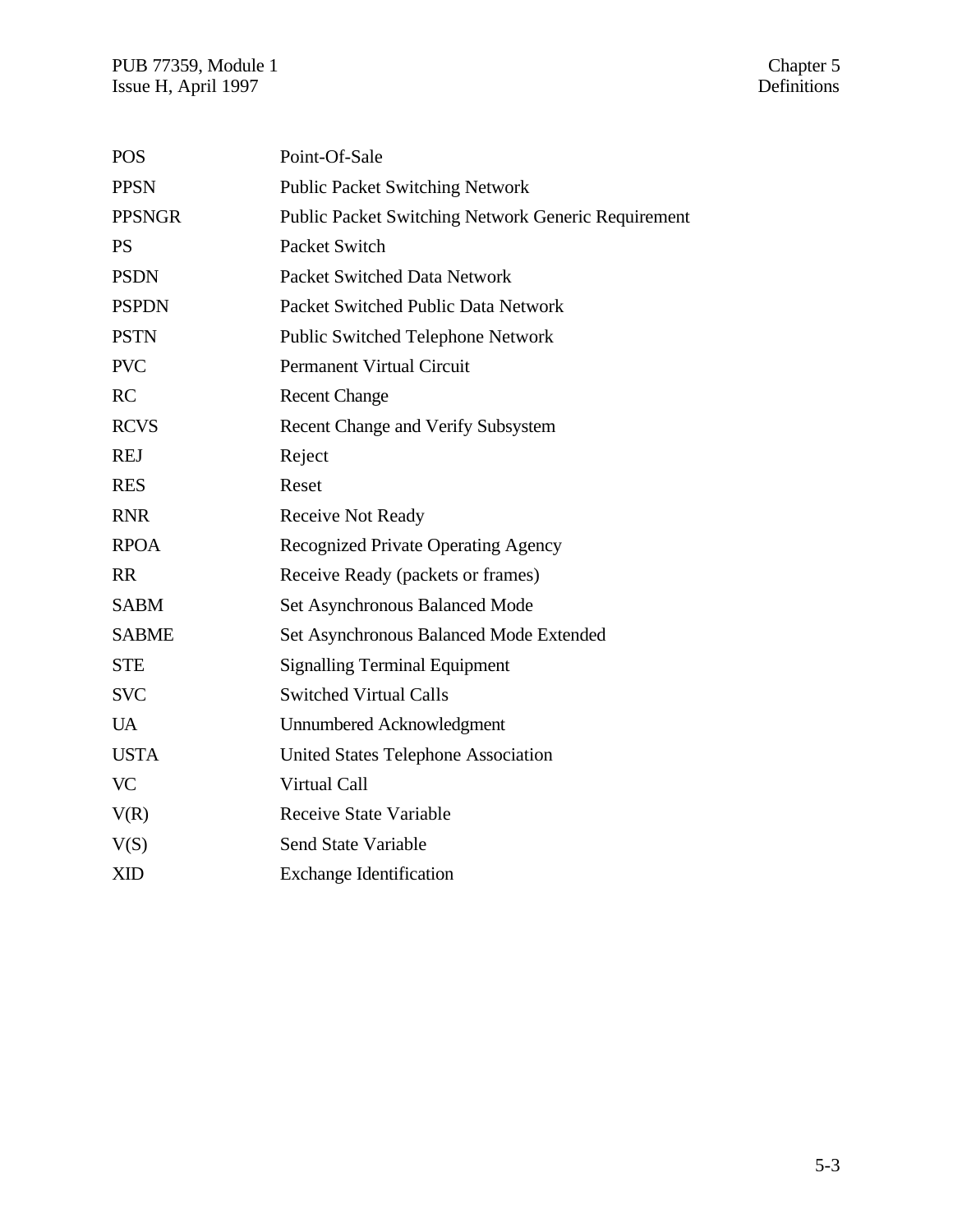# **5.2 Glossary**

# **Asynchronous Transmission**

Data transmission in which the time of occurrence of a specified significant instant in each byte, character, word, block or other unit of data (usually the leading edge of a start signal) is arbitrary, and occurs without necessarily being dependent on preceding signals on the channel.

# **Baud**

Denotes a unit of signaling speed. It is the reciprocal of the time duration in seconds of the shortest signal element (mark or space) within a code signal. The rates specified are the number of signal elements per second.

# **Bit**

An abbreviation of binary digit; one of the members of a set of two in the binary numeration system, e.g., either of the digits 0 or 1. Also, a unit of information; one bit of information is sufficient to specify one of two equally like possibilities, usually meaning yes or no.

# **Bits Per Second (BPS)**

Unit of data transmission rate (see baud).

# **Carrier Detect (DCD)**

See Received Line Signal Detector.

# **Character**

Letter, numeral, punctuation, control figure or any other symbol contained in a message.

# **Clear To Send (CTS)**

An EIA-232 interface control signal that indicates to the DTE whether or not the modem is ready to transmit data.

# **Conditioning**

Denotes an enhancement to the transmission performance of a voiceband channel. Parameter(s) affected are attenuation distortion, envelope delay, distortion and noise.

# **Consultative Committee International Telephone and Telegraph (CCITT)**

An international association that sets international telecommunications standards.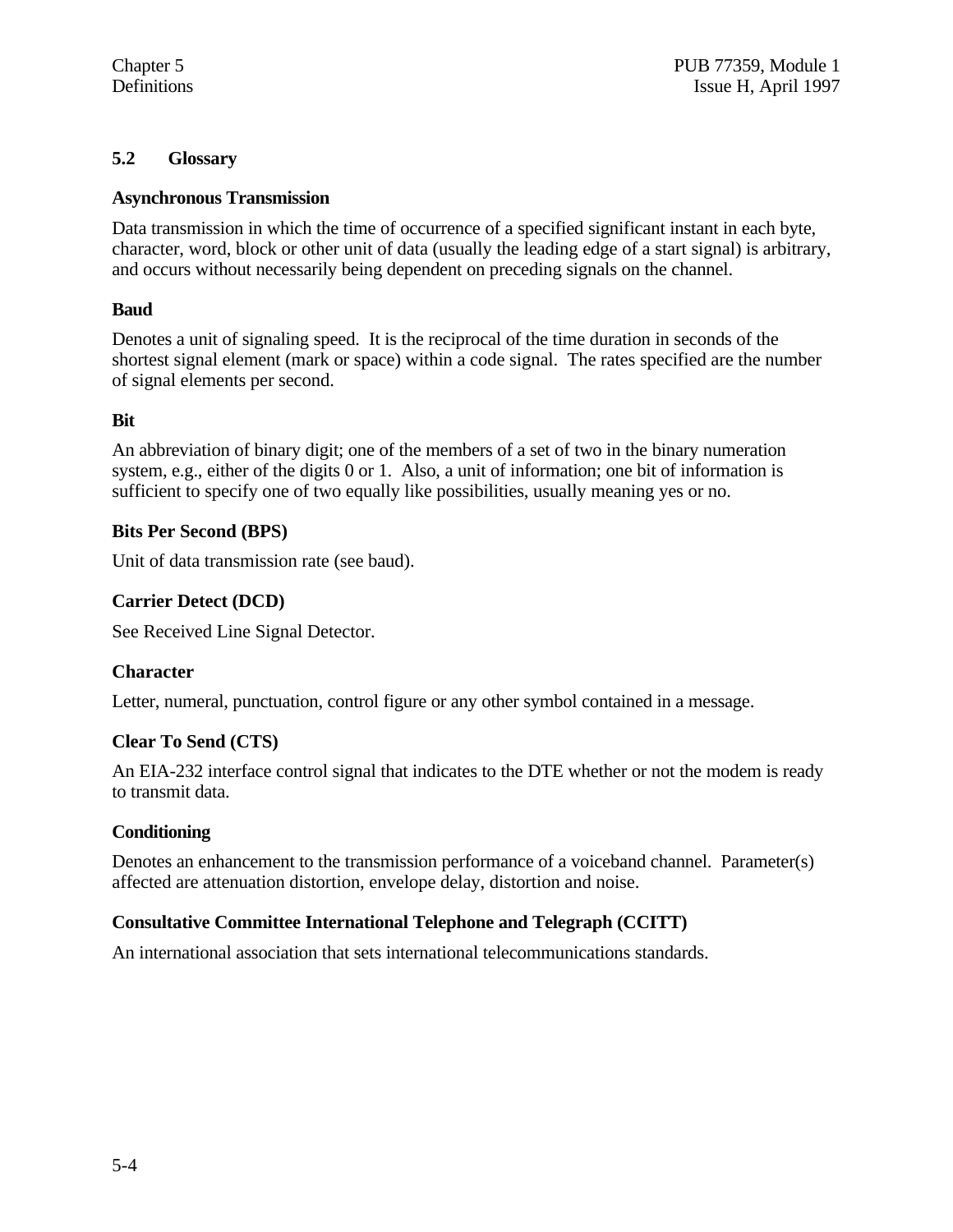# **Data Communications Equipment (DCE)**

The equipment that provides the functions required to establish, maintain and terminate data transmission connection; e.g., a modem, as well as the signal conversion, and coding required for communications between data terminal equipment and data circuit.

# **Data Set Ready (DSR)**

An EIA-232 interface control signal that indicates to the DTE the status of the local modem; e.g., modem is connected to communications channel and is not in the test or dial mode.

# **Data Terminal Equipment (DTE)**

Customer owned equipment used to transmit and receive data.

# **Data Terminal Ready (DTR)**

An EIA-232 interface control signal that indicates to the modem the DTE is ready to transmit or receive data.

# **Dial Access**

Access to the packet switch is via the voice Public Switched Network.

# **Digital Service Unit (DSU)**

A DCE device that converts EIA-232-D or CCITT V.35 signals (from the packet switch) to baseband bipolar line signals suitable for transmission over a telephone channel.

# **Direct Access**

Access to the packet switch is via a dedicated channel between the End-User and the packet switch.

# **Full Duplex**

Simultaneous transmission in both directions between two points.

# **Half Duplex**

Data transmission in either direction, but not simultaneously.

#### **Line**

The transport facility (cable pair or carrier) between the Central Office and Network Channel Interface.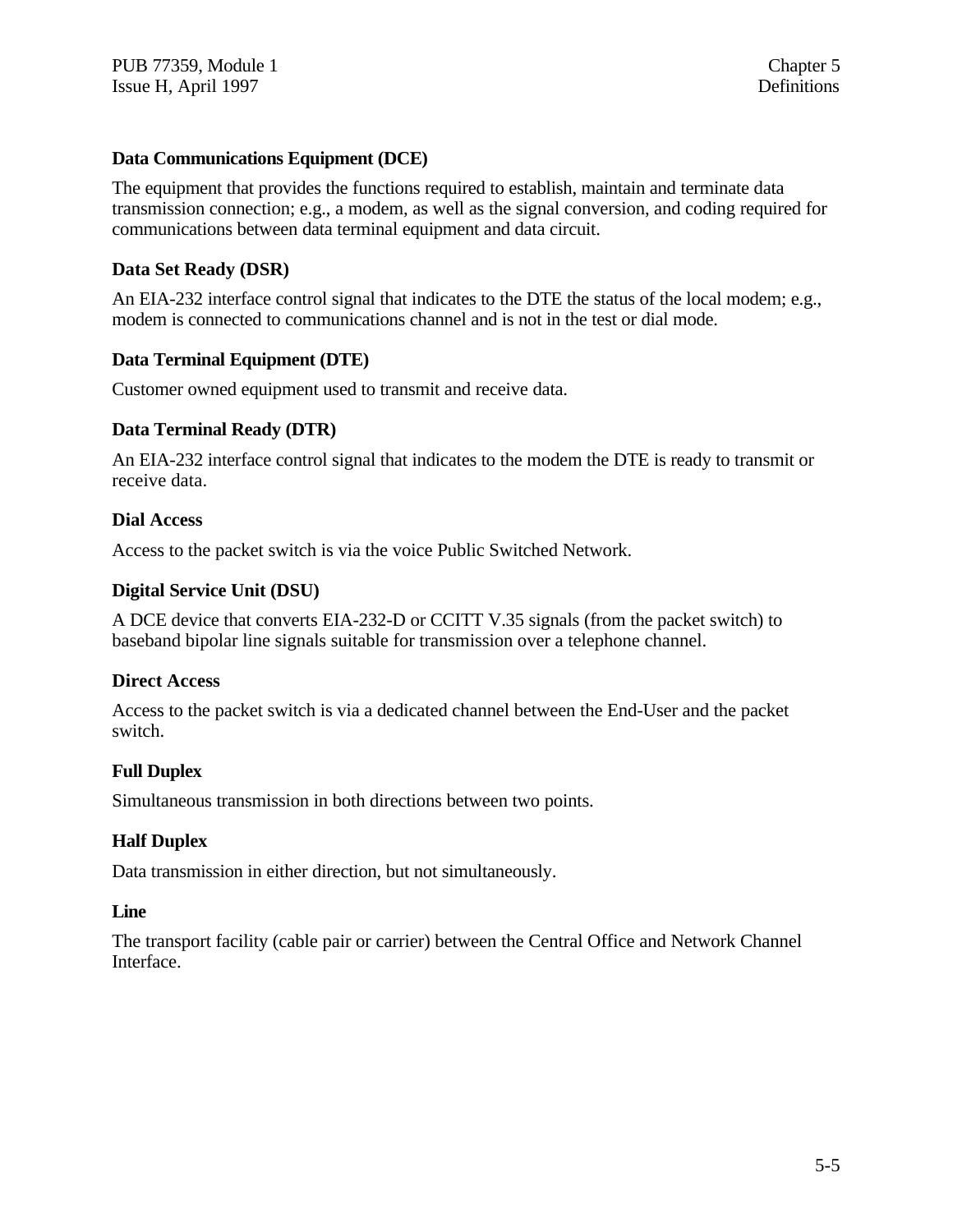# **Link Access Procedure For Modems (LAP-M)**

An error correction procedure defined in CCITT Recommendation V.42-1988.

# **Loopback**

A test procedure that causes a received signal to be returned to the source.

# **Modem**

A DCE device that converts EIA-232-D or CCITT V.35 signals (from the packet switch) to voiceband signals suitable for transmission over a telephone channel.

# **Port**

An EIA-232 or CCITT V.35 I/O interface of a packet switch, computer or modem.

# **Received Line Signal Detector**

An EIA-232 interface control signal that indicates to an attached DTE device that the modem is receiving a signal from a remote modem.

# **Request to Send (RTS)**

An EIA-232 interface control signal that indicates the DTE has data to transmit and conditions the modem for data transmission.

# **Ring Indicator**

An EIA-232 control interface signal which indicates to the DTE that a ringing signal is being received on the communications channel.

# **Start Bit**

In asynchronous transmission, the first bit in each character, normally a space, which prepares the receiving equipment for the reception and registration of the character.

# **Stop Bit**

In asynchronous transmission, the last bit, used to indicate the end of a character, normally a mark condition, which serves to return the line to its idle or rest state.

# **Switch Network**

Data transmission and access to DIGIPAC® is via the voice Public Switched Network.

# **Synchronous Transmission**

Transmission in which the occurrence of a specified event (e.g., byte, character, word, block or other unit of data, such as the leading edge of a start signal), occurs in a specified time relationship with a preceding signal in the channel, in accordance with a specified timing pulse, or in accordance with a specified time frame.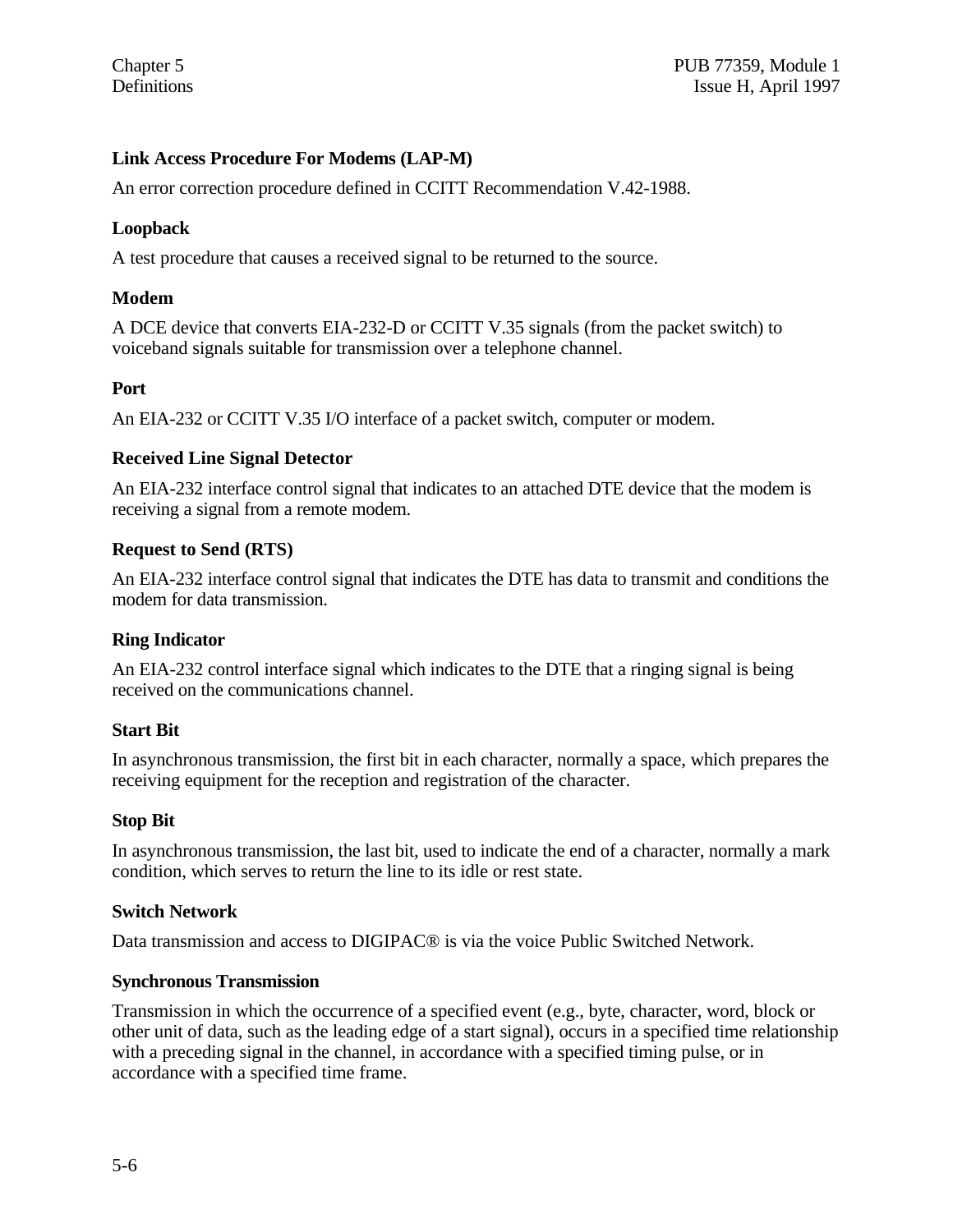# **CONTENTS**

# **Chapter and Section Page**

| б. |      |  |
|----|------|--|
|    | 6.1  |  |
|    | 6.2  |  |
|    | 6.3  |  |
|    | 6.4  |  |
|    | 6.5  |  |
|    | 6.6  |  |
|    | 6.7  |  |
|    | 6.8  |  |
|    | 6.9  |  |
|    | 6.10 |  |
|    |      |  |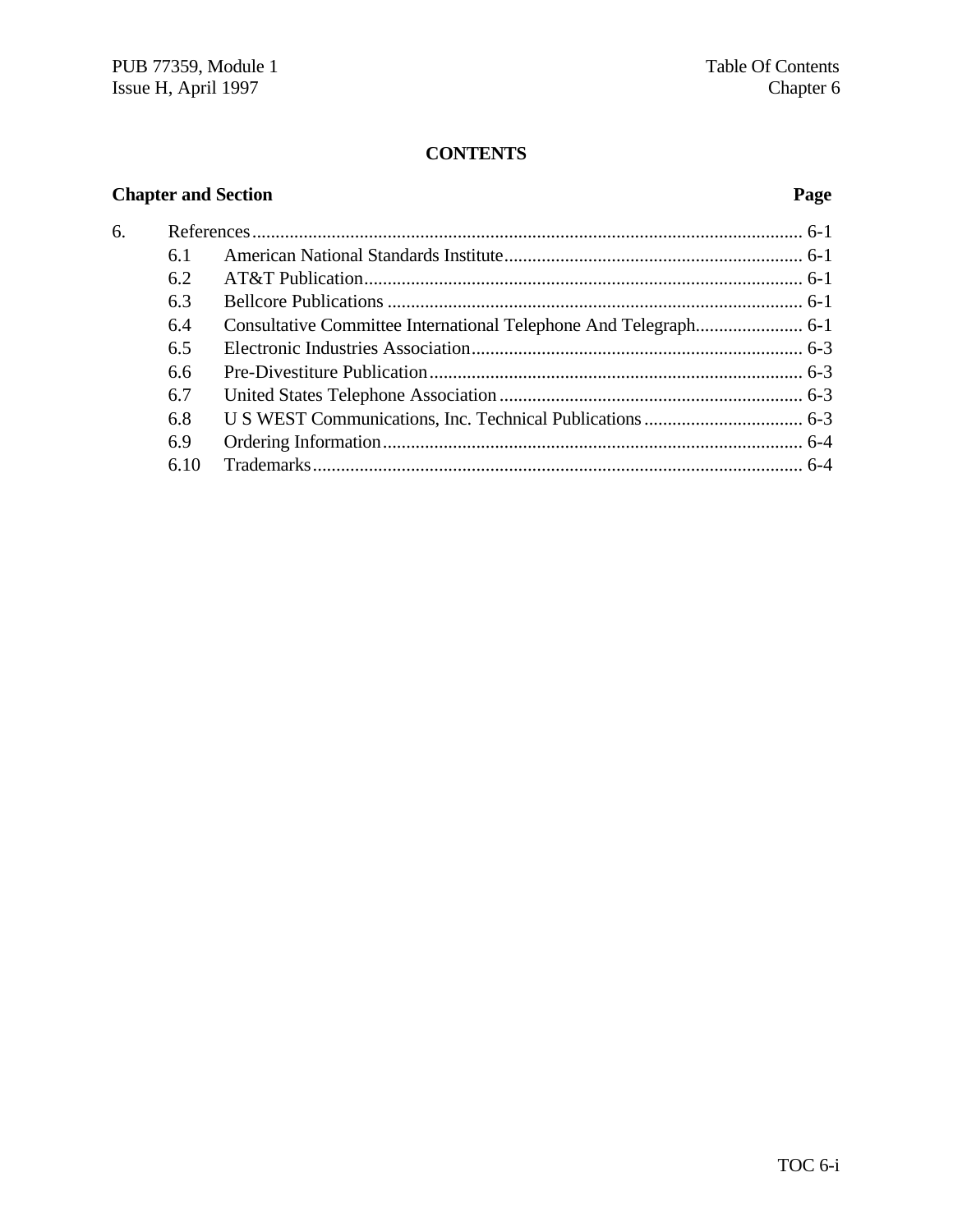# **6. References**

#### **6.1 American National Standards Institute**

ANSI X3.4 Denotes the code character set to be used for the general interchange of information among information-processing systems, communications systems and associated equipment.

# **6.2 AT&T Publication**

PUB 62310 *"Digital Data System Channel Interface Specification"*, September 1983.

# **6.3 Bellcore Publications**

| TR-NPL-000011 | Bellcore, Asynchronous Terminal and Host Interface Reference, Issue 1     |
|---------------|---------------------------------------------------------------------------|
| TR-TSY-000301 | Bellcore, Public Packet Switched Network Generic Requirements,<br>Issue 2 |

TR-TSY-000448 Bellcore, *ISDN Routing and Digit Analysis* , Issue 1, Revision 1

# **6.4 Consultative Committee International Telephone And Telegraph**

| <b>CCITT</b> Recommendation V.3     | International Alphabet No. 5                                                                                                                                                                                  |
|-------------------------------------|---------------------------------------------------------------------------------------------------------------------------------------------------------------------------------------------------------------|
| <b>CCITT Recommendation V.22bis</b> | 2400 Bits per second duplex modem using the frequency<br>division technique standardized for use on the general<br>switched telephone network and on point-to-point 2-Wire<br>leased telephone-type circuits. |
| <b>CCITT Recommendation V.24</b>    | Defines physical and electrical connection between data<br>terminal equipment and data communications equipment.                                                                                              |
| <b>CCITT Recommendation V.26</b>    | 2400 BPS modem standardized for use on 4-Wire leased<br>telephone-type circuits.                                                                                                                              |
| <b>CCITT</b> Recommendation V.27    | 4800 BPS with manual equalizer standardized for use on<br>leased telephone-type circuits.                                                                                                                     |
| <b>CCITT Recommendation V.29</b>    | 9600 BPS modem standardized for use on leased telephone-<br>type circuits.                                                                                                                                    |
| <b>CCITT Recommendation V.32</b>    | A family of 2-Wire duplex modems operating at data<br>signalling rates of up to 9600 bit/s for use on the general<br>switched telephone network and on leased telephone-type<br>circuits.                     |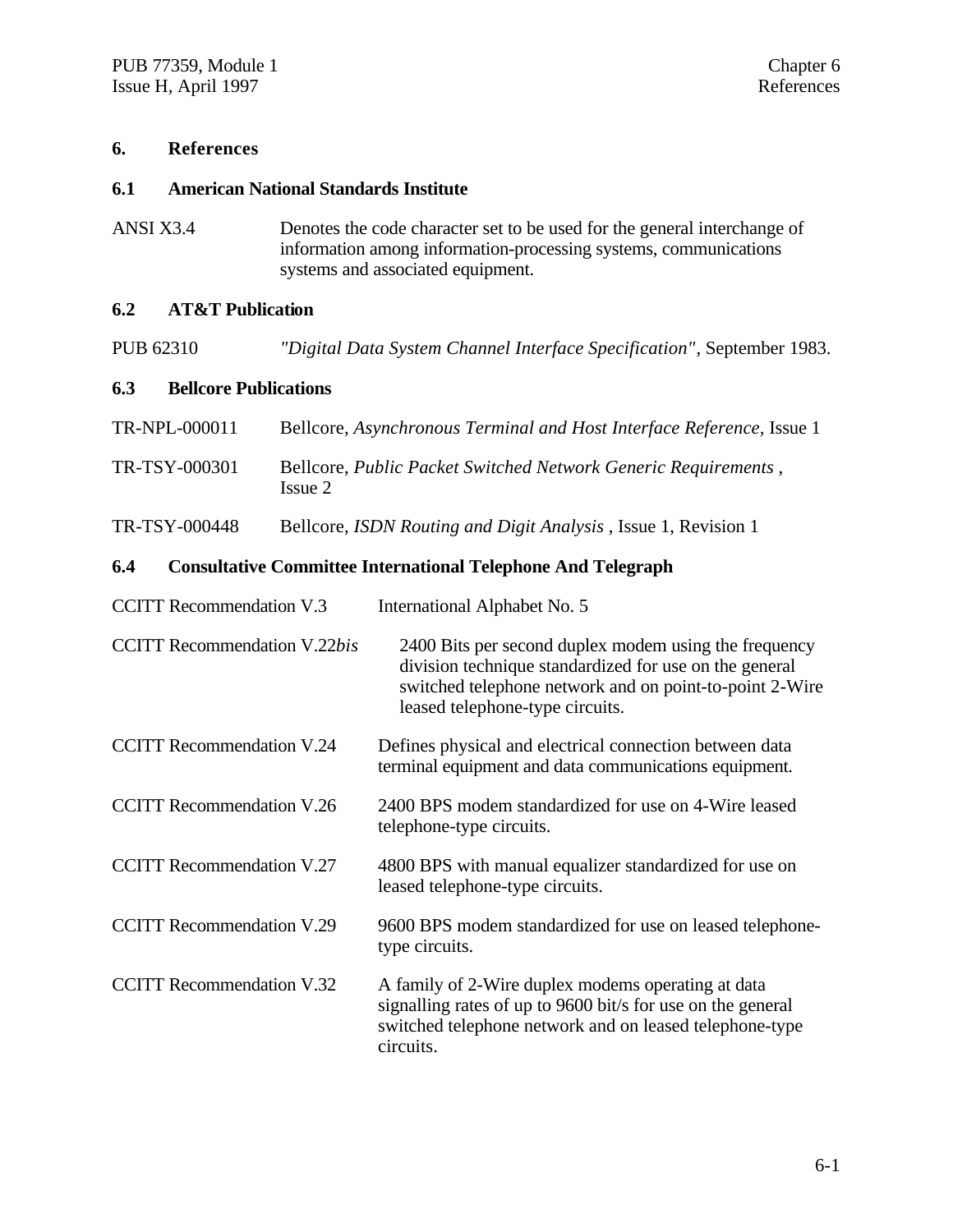| <b>CCITT</b> Recommendation V.32bis | A family of 2-Wire duplex modems operating at data<br>signalling rates of up to 14400 bit/s for use on the general<br>switched telephone network and on leased telephone-type<br>circuits. |
|-------------------------------------|--------------------------------------------------------------------------------------------------------------------------------------------------------------------------------------------|
| <b>CCITT Recommendation V.34</b>    | A family of 2-Wire duplex modems operating at data<br>signalling rates of up to 28800 bit/s for use on the general<br>switched telephone network and on leased telephone-type<br>circuits. |
| <b>CCITT Recommendation V.35</b>    | Modems for Synchronous Data Transmission using 60-108<br>Khz Group Band Circuits (Replaced by V.36)                                                                                        |
| <b>CCITT</b> Recommendation V.36    | Data Transmission at 48 Kilobits per second using 60-108<br><b>Khz Group Band Circuits</b>                                                                                                 |
| <b>CCITT Recommendation V.42</b>    | Error-correction procedures for DCEs using Asynchronous-<br>Synchronous conversion.                                                                                                        |
| <b>CCITT Recommendation V.54</b>    | Loop back interface option associated with V.24.                                                                                                                                           |
| <b>CCITT</b> Recommendation X.1     | International user classes of service in Public Data Networks.                                                                                                                             |
| <b>CCITT</b> Recommendation X.2     | International user services and facilities in Public Data<br>Networks.                                                                                                                     |
| <b>CCITT</b> Recommendation X.3     | Packet Assembly/Disassembly (PAD) facility in a Public Data<br>Network.                                                                                                                    |
| <b>CCITT Recommendation X.4</b>     | General Structure of Signals of International Alphabet. 5 Code<br>for data transmission over Public Data Networks.                                                                         |
| <b>CCITT Recommendation X.21</b>    | Use on Public Data Networks of DTEs which are designed for<br>interfacing to synchronous CCITT series V. recommendation<br>modems.                                                         |
| <b>CCITT</b> Recommendation X.25    | Interface between DTE and DCE for terminals operating in the<br>packet mode on Public Data Networks.                                                                                       |
| <b>CCITT</b> Recommendation X.28    | DTE/DEC Interface for start-stop mode data terminal<br>equipment accessing the PAD facility in a Public Data<br>Network situated in the same country.                                      |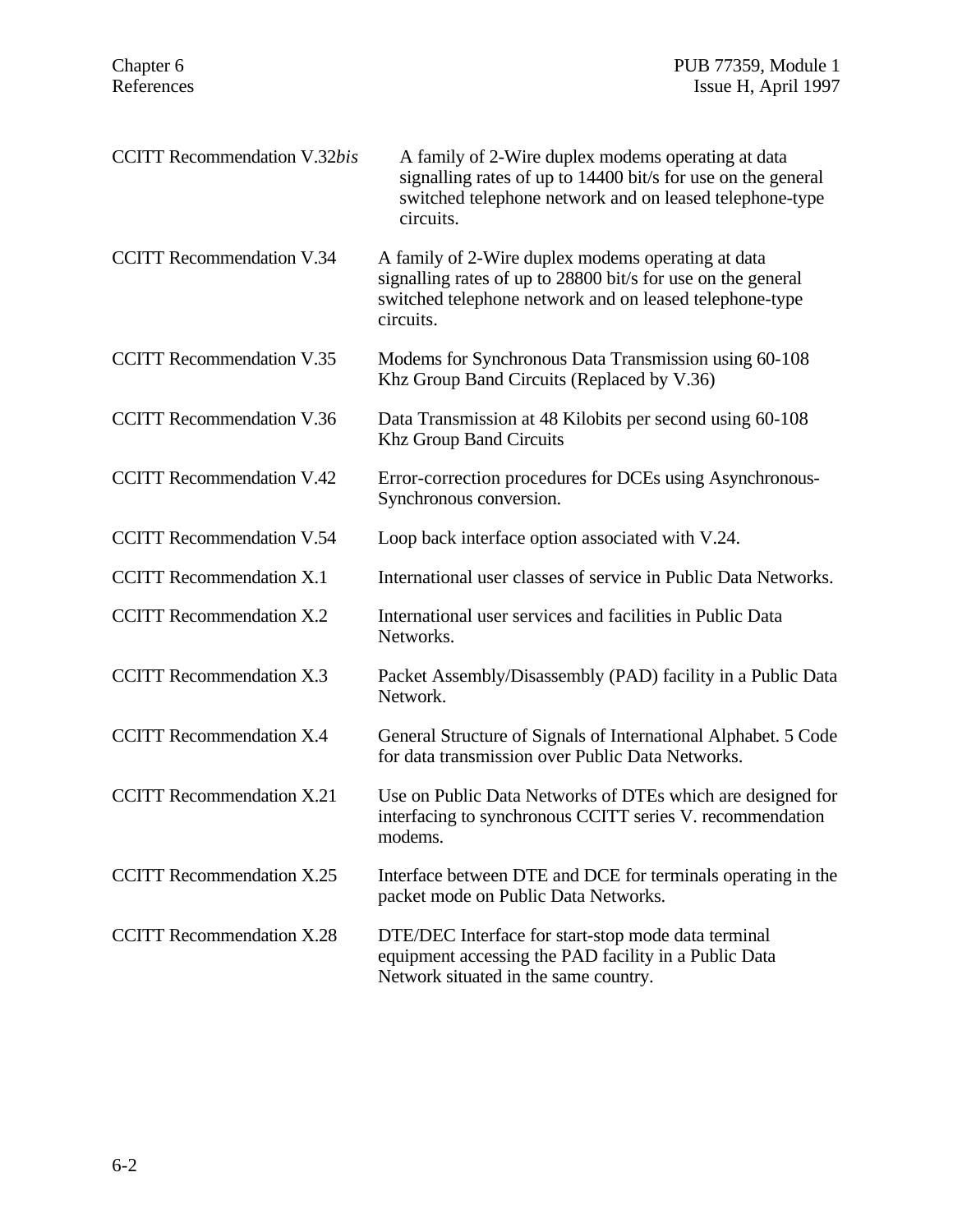| <b>CCITT Recommendation X.29</b>  | Procedures for the exchange of control information and user<br>data between a PAD facility and a packet mode DTE or<br>another PAD.                                                                                                                                                                                         |
|-----------------------------------|-----------------------------------------------------------------------------------------------------------------------------------------------------------------------------------------------------------------------------------------------------------------------------------------------------------------------------|
| <b>CCITT Recommendation X.32</b>  | Interface between data terminal equipment and data circuit<br>terminating equipment for terminals operating in the Packet<br>mode and accessing a packet switch Public Data Network<br>through a public switched telephone network or an Integrated<br>Services Digital Network or a circuit switch Public Data<br>Network. |
| <b>CCITT</b> Recommendation X.75  | Terminal and transit call control procedures and data transfer<br>system on international circuits between packet switched data<br>networks.                                                                                                                                                                                |
| <b>CCITT Recommendation X.87</b>  | Principles and procedures for realization of international<br>facilities and network utilities in Public Data Networks.                                                                                                                                                                                                     |
| <b>CCITT Recommendation X.92</b>  | Hypothetical reference connections for public synchronous<br>data networks.                                                                                                                                                                                                                                                 |
| <b>CCITT Recommendation X.96</b>  | Call progress signals in Public Data Networks                                                                                                                                                                                                                                                                               |
| <b>CCITT Recommendation X.110</b> | Routing principles for international public data services through<br>Switched Public Data Networks of the same type.                                                                                                                                                                                                        |
| <b>CCITT</b> Recommendation X.121 | International numbering plan for Public Data Networks.                                                                                                                                                                                                                                                                      |

# **6.5 Electronic Industries Association**

EIA RS-232-C Defines physical and electrical connection between data terminal equipment and data communications equipment.

# **6.6 Pre-Divestiture Publication**

PUB 41021 *"Digital Data System - Channel Interface Specifications"*, March 1973 and Addendum, October 1981

# **6.7 United States Telephone Association**

USTA document TA20 *Compatibility Criteria for Data Set 212A,* September 1977

#### **6.8 U S WEST Communications, Inc. Technical Publications**

PUB 77331 *"Digital Data Over Voice Digital Access Arrangements, Network Interface Specifications"*, Issue D, July 1995.